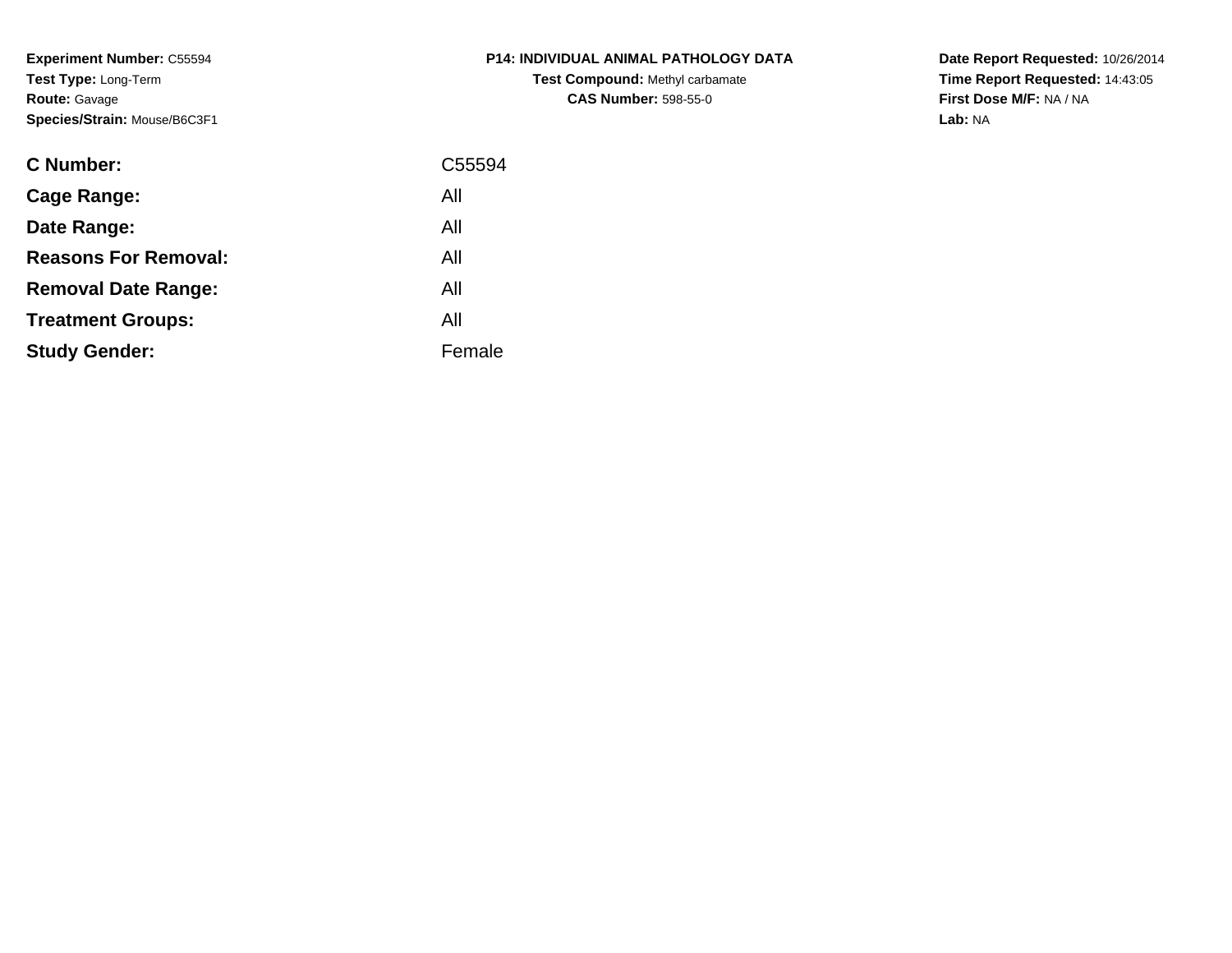| <b>Experiment Number: C55594</b><br>Test Type: Long-Term<br><b>Route: Gavage</b><br>Species/Strain: Mouse/B6C3F1 |                         | <b>P14: INDIVIDUAL ANIMAL PATHOLOGY DATA</b><br>Test Compound: Methyl carbamate<br><b>CAS Number: 598-55-0</b> | Date Report Requested: 10/26/2014<br>Time Report Requested: 14:43:05<br>First Dose M/F: NA / NA<br>Lab: NA |
|------------------------------------------------------------------------------------------------------------------|-------------------------|----------------------------------------------------------------------------------------------------------------|------------------------------------------------------------------------------------------------------------|
| <b>ANIMAL ID: 1 C01</b>                                                                                          | <b>TRT#: 1</b>          | <b>SEX: Female</b>                                                                                             | DAY ON TEST:                                                                                               |
|                                                                                                                  | <b>DOSE: 001.0 G/KG</b> | <b>DISP:</b> Natural Death                                                                                     | HISTO:                                                                                                     |
| <b>OBSERVATIONS</b>                                                                                              |                         |                                                                                                                |                                                                                                            |
| Adrenal gland                                                                                                    | Capsule                 | Hyperplasia, Nos                                                                                               |                                                                                                            |
| Esophagus                                                                                                        | Lumen                   | Hemorrhage                                                                                                     |                                                                                                            |
| Heart                                                                                                            |                         | Hemorrhage                                                                                                     |                                                                                                            |
| Lung                                                                                                             |                         | Lymphocytic Inflammatory Infiltrate                                                                            |                                                                                                            |
| PRIMARY CAUSE OF DEATH                                                                                           |                         |                                                                                                                |                                                                                                            |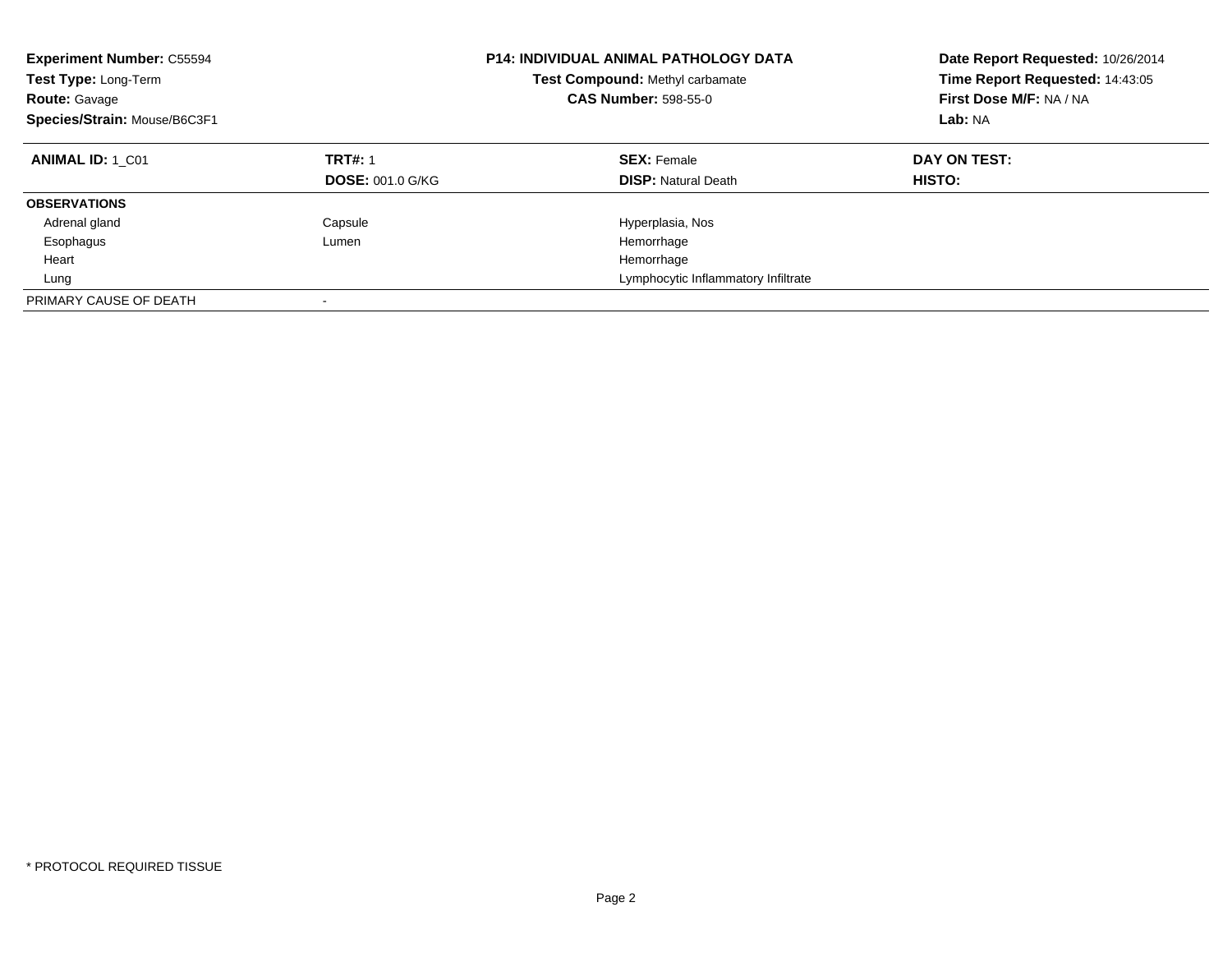**Experiment Number:** C55594**Test Type:** Long-Term**Route:** Gavage **Species/Strain:** Mouse/B6C3F1**P14: INDIVIDUAL ANIMAL PATHOLOGY DATATest Compound:** Methyl carbamate**CAS Number:** 598-55-0**Date Report Requested:** 10/26/2014**Time Report Requested:** 14:43:05**First Dose M/F:** NA / NA**Lab:** NA**ANIMAL ID: 1 C02 TRT#:** 1 **SEX:** Female **DAY ON TEST: DOSE:** 001.0 G/KG**DISP:** Terminal Sacrifice **HISTO: OBSERVATIONS** Adrenal glandCapsule **Hyperplasia, Nos**<br>
Angiectasis Liverr and the contract of the contract of the contract of the contract of the contract of the contract of the contract of the contract of the contract of the contract of the contract of the contract of the contract of the cont Histiocytosis Lungg and the state of the state of the state of the state of the state of the state of the state of the state of the state of the state of the state of the state of the state of the state of the state of the state of the stat Hyperplasia, Adenomatous Lymphocytic Inflammatory Infiltrate Nasal cavity Inflammation, Acute Ovaryy and the control of the control of the control of the control of the control of the control of the control of the control of the control of the control of the control of the control of the control of the control of the co UnspecifiedMultiple Organs Nos **Multiple Organs Nos Lymphoma, Mixed-Malignant Type**  Uterus Endometrium Hyperplasia, Cystic PRIMARY CAUSE OF DEATH-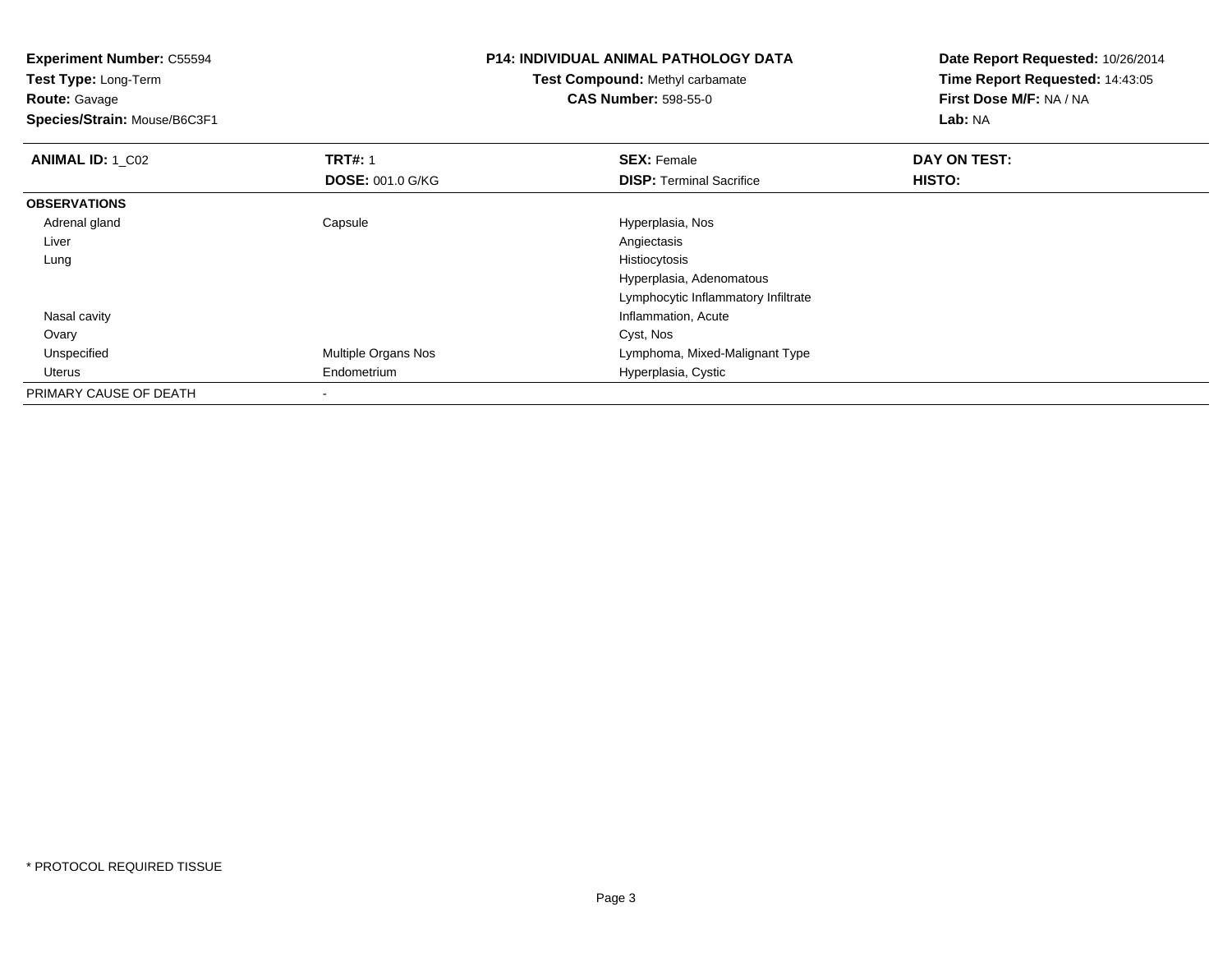| <b>Experiment Number: C55594</b><br>Test Type: Long-Term<br><b>Route: Gavage</b><br>Species/Strain: Mouse/B6C3F1 |                         | <b>P14: INDIVIDUAL ANIMAL PATHOLOGY DATA</b><br><b>Test Compound: Methyl carbamate</b><br><b>CAS Number: 598-55-0</b> | Date Report Requested: 10/26/2014<br>Time Report Requested: 14:43:05<br>First Dose M/F: NA / NA<br>Lab: NA |
|------------------------------------------------------------------------------------------------------------------|-------------------------|-----------------------------------------------------------------------------------------------------------------------|------------------------------------------------------------------------------------------------------------|
| <b>ANIMAL ID: 1 C03</b>                                                                                          | <b>TRT#: 1</b>          | <b>SEX: Female</b>                                                                                                    | DAY ON TEST:                                                                                               |
|                                                                                                                  | <b>DOSE: 001.0 G/KG</b> | <b>DISP: Natural Death</b>                                                                                            | <b>HISTO:</b>                                                                                              |
| <b>OBSERVATIONS</b>                                                                                              |                         |                                                                                                                       |                                                                                                            |
| Adrenal gland                                                                                                    | Capsule                 | Hyperplasia, Nos                                                                                                      |                                                                                                            |
| Lung                                                                                                             |                         | Congestion, Nos                                                                                                       |                                                                                                            |
|                                                                                                                  |                         | Lymphocytic Inflammatory Infiltrate                                                                                   |                                                                                                            |
| Lymph node                                                                                                       | Mesenteric Lymph Node   | Hemorrhage                                                                                                            |                                                                                                            |
| PRIMARY CAUSE OF DEATH                                                                                           |                         |                                                                                                                       |                                                                                                            |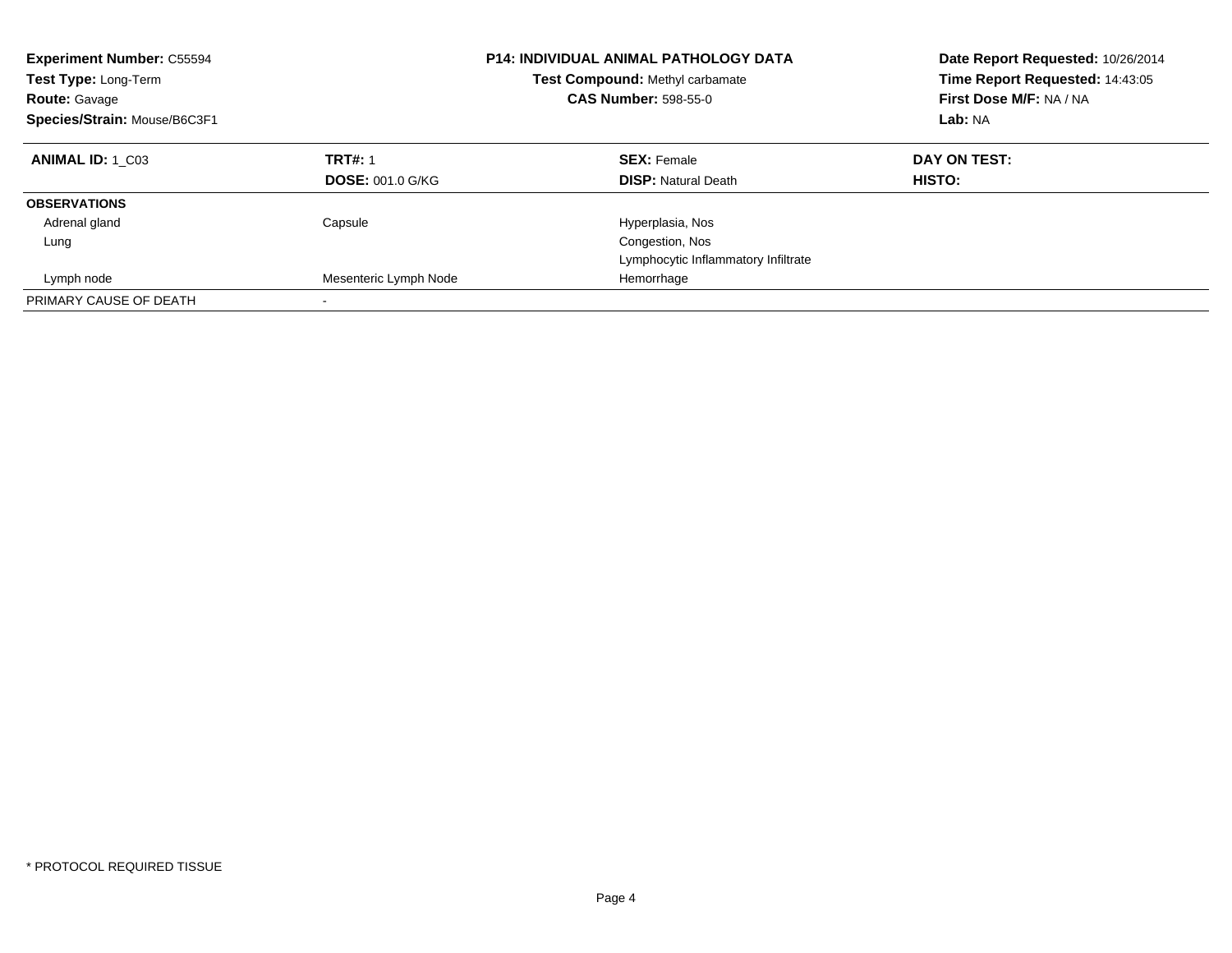| <b>Experiment Number: C55594</b><br>Test Type: Long-Term<br><b>Route: Gavage</b><br>Species/Strain: Mouse/B6C3F1 |                         | <b>P14: INDIVIDUAL ANIMAL PATHOLOGY DATA</b><br>Test Compound: Methyl carbamate<br><b>CAS Number: 598-55-0</b> | Date Report Requested: 10/26/2014<br>Time Report Requested: 14:43:05<br>First Dose M/F: NA / NA<br>Lab: NA |
|------------------------------------------------------------------------------------------------------------------|-------------------------|----------------------------------------------------------------------------------------------------------------|------------------------------------------------------------------------------------------------------------|
| <b>ANIMAL ID: 1 C04</b>                                                                                          | <b>TRT#: 1</b>          | <b>SEX: Female</b>                                                                                             | DAY ON TEST:                                                                                               |
|                                                                                                                  | <b>DOSE: 001.0 G/KG</b> | <b>DISP:</b> Moribund Sacrifice                                                                                | HISTO:                                                                                                     |
| <b>OBSERVATIONS</b>                                                                                              |                         |                                                                                                                |                                                                                                            |
| Adrenal gland                                                                                                    | Capsule                 | Hyperplasia, Nos                                                                                               |                                                                                                            |
| <b>Blood vessel</b>                                                                                              | Artery Nos              | Inflammation, Chronic Necrotizing                                                                              |                                                                                                            |
| Heart                                                                                                            |                         | Inflammation, Chronic                                                                                          |                                                                                                            |
| Lung                                                                                                             |                         | Histiocytosis                                                                                                  |                                                                                                            |
|                                                                                                                  |                         | Hyperplasia, Adenomatous                                                                                       |                                                                                                            |
|                                                                                                                  |                         | Lymphocytic Inflammatory Infiltrate                                                                            |                                                                                                            |
| PRIMARY CAUSE OF DEATH                                                                                           |                         |                                                                                                                |                                                                                                            |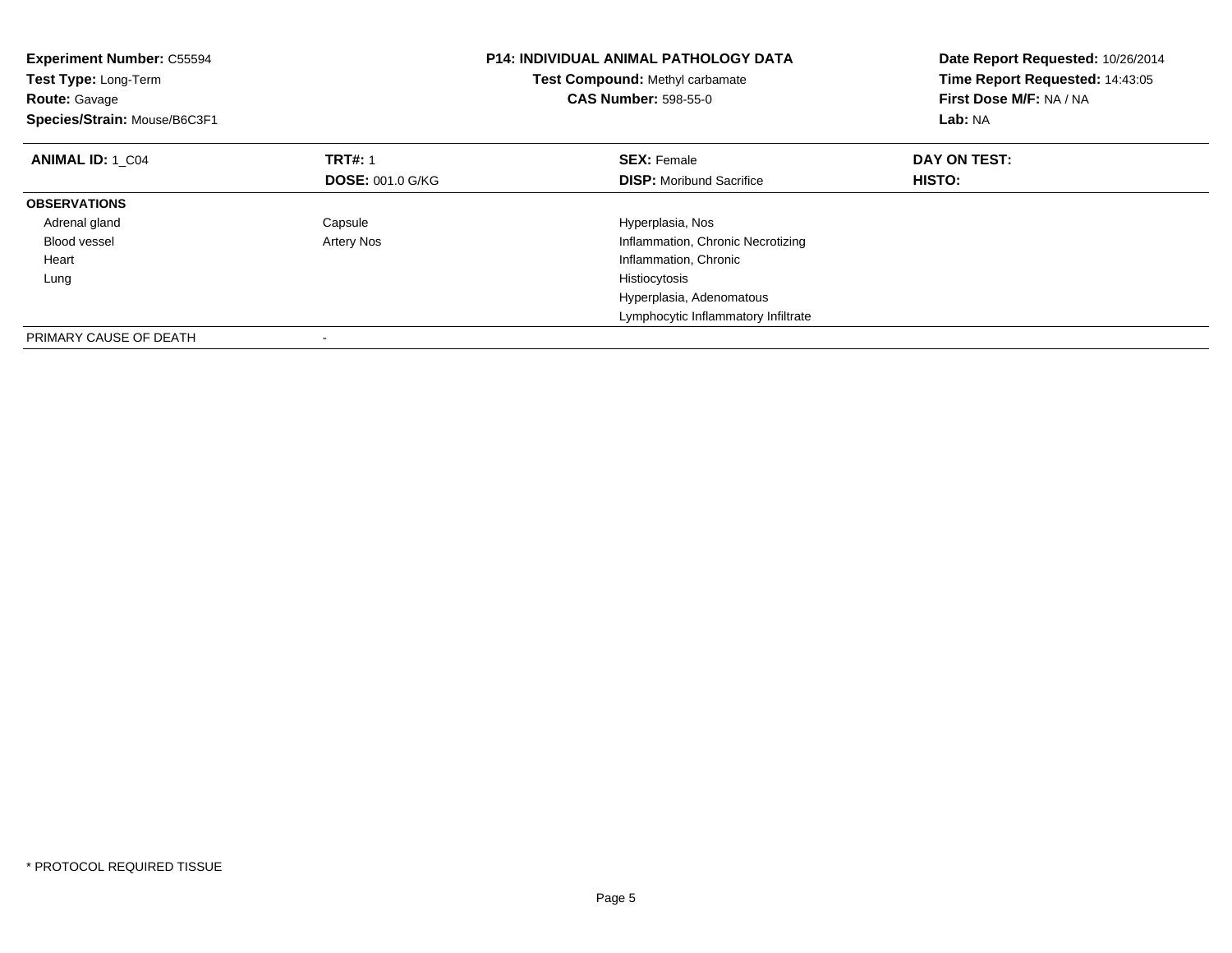| <b>Experiment Number: C55594</b><br>Test Type: Long-Term<br><b>Route: Gavage</b><br>Species/Strain: Mouse/B6C3F1 |                         | <b>P14: INDIVIDUAL ANIMAL PATHOLOGY DATA</b><br>Test Compound: Methyl carbamate<br><b>CAS Number: 598-55-0</b> | Date Report Requested: 10/26/2014<br>Time Report Requested: 14:43:05<br>First Dose M/F: NA / NA<br>Lab: NA |
|------------------------------------------------------------------------------------------------------------------|-------------------------|----------------------------------------------------------------------------------------------------------------|------------------------------------------------------------------------------------------------------------|
| <b>ANIMAL ID: 1 C05</b>                                                                                          | <b>TRT#: 1</b>          | <b>SEX: Female</b>                                                                                             | DAY ON TEST:                                                                                               |
|                                                                                                                  | <b>DOSE: 001.0 G/KG</b> | <b>DISP:</b> Moribund Sacrifice                                                                                | HISTO:                                                                                                     |
| <b>OBSERVATIONS</b>                                                                                              |                         |                                                                                                                |                                                                                                            |
| Adrenal gland                                                                                                    | Capsule                 | Hyperplasia, Nos                                                                                               |                                                                                                            |
| <b>Brain</b>                                                                                                     |                         | Mineralization                                                                                                 |                                                                                                            |
| Lung                                                                                                             |                         | Bronchopneumonia, Nos                                                                                          |                                                                                                            |
| PRIMARY CAUSE OF DEATH                                                                                           |                         |                                                                                                                |                                                                                                            |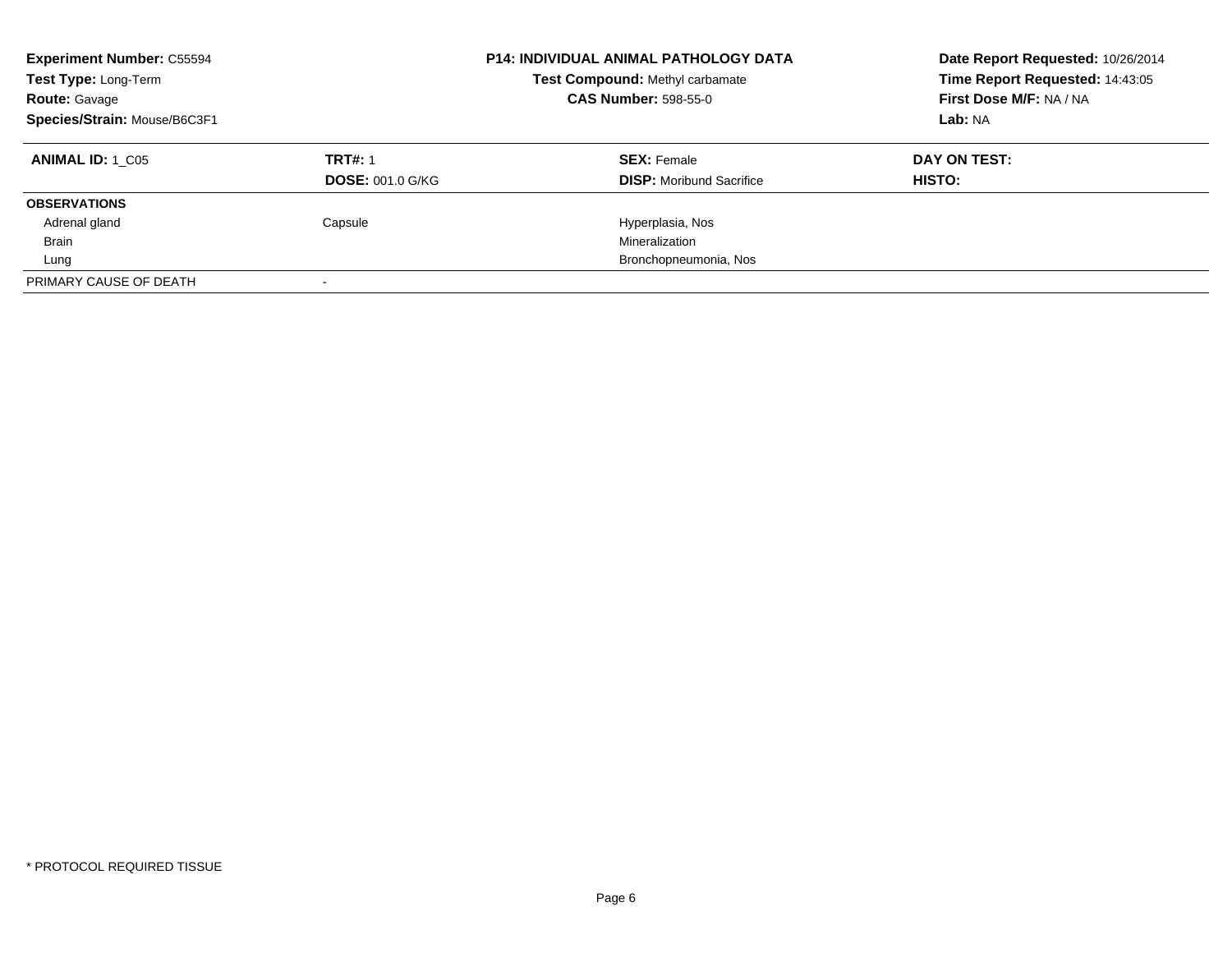| <b>Experiment Number: C55594</b> |                         | <b>P14: INDIVIDUAL ANIMAL PATHOLOGY DATA</b> | Date Report Requested: 10/26/2014 |  |
|----------------------------------|-------------------------|----------------------------------------------|-----------------------------------|--|
| Test Type: Long-Term             |                         | Test Compound: Methyl carbamate              | Time Report Requested: 14:43:05   |  |
| <b>Route: Gavage</b>             |                         | <b>CAS Number: 598-55-0</b>                  | First Dose M/F: NA / NA           |  |
| Species/Strain: Mouse/B6C3F1     |                         |                                              | Lab: NA                           |  |
| <b>ANIMAL ID: 1 C06</b>          | <b>TRT#: 1</b>          | <b>SEX: Female</b>                           | DAY ON TEST:                      |  |
|                                  | <b>DOSE: 001.0 G/KG</b> | <b>DISP:</b> Terminal Sacrifice              | <b>HISTO:</b>                     |  |
| <b>OBSERVATIONS</b>              |                         |                                              |                                   |  |
| Adrenal gland                    | Capsule                 | Hyperplasia, Nos                             |                                   |  |
| Brain                            |                         | Mineralization                               |                                   |  |
| Lung                             |                         | Alveolar/Bronchiolar Adenoma                 |                                   |  |
|                                  |                         | Hyperplasia, Adenomatous                     |                                   |  |
|                                  |                         | Lymphocytic Inflammatory Infiltrate          |                                   |  |
| Lymph node                       | Mandibular Lymph Node   | Plasmacytosis                                |                                   |  |
| Nasal cavity                     |                         | Inflammation, Acute                          |                                   |  |
| Uterus                           | Endometrium             | Hyperplasia, Cystic                          |                                   |  |
| PRIMARY CAUSE OF DEATH           |                         |                                              |                                   |  |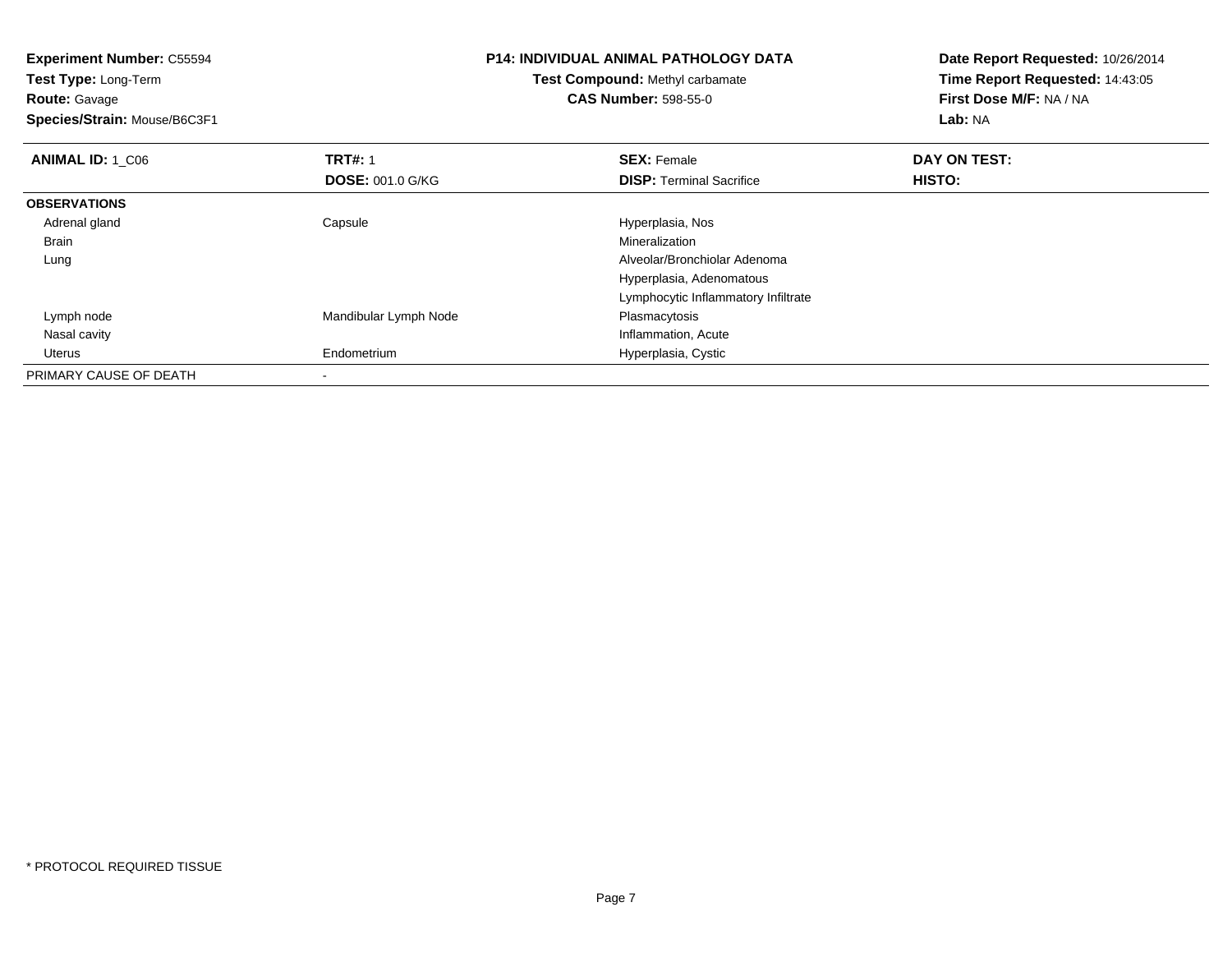| <b>Experiment Number: C55594</b><br>Test Type: Long-Term<br><b>Route: Gavage</b><br>Species/Strain: Mouse/B6C3F1 |                          | <b>P14: INDIVIDUAL ANIMAL PATHOLOGY DATA</b><br><b>Test Compound: Methyl carbamate</b><br><b>CAS Number: 598-55-0</b> | Date Report Requested: 10/26/2014<br>Time Report Requested: 14:43:05<br>First Dose M/F: NA / NA<br>Lab: NA |
|------------------------------------------------------------------------------------------------------------------|--------------------------|-----------------------------------------------------------------------------------------------------------------------|------------------------------------------------------------------------------------------------------------|
| <b>ANIMAL ID: 1 C07</b>                                                                                          | <b>TRT#: 1</b>           | <b>SEX: Female</b>                                                                                                    | DAY ON TEST:                                                                                               |
|                                                                                                                  | <b>DOSE: 001.0 G/KG</b>  | <b>DISP:</b> Natural Death                                                                                            | <b>HISTO:</b>                                                                                              |
| <b>OBSERVATIONS</b>                                                                                              |                          |                                                                                                                       |                                                                                                            |
| Adrenal gland                                                                                                    | Capsule                  | Hyperplasia, Nos                                                                                                      |                                                                                                            |
| Stomach                                                                                                          | <b>Glandular Stomach</b> | Mineralization                                                                                                        |                                                                                                            |
| Unspecified                                                                                                      | Multiple Organs Nos      | Lymphoma, Mixed-Malignant Type                                                                                        |                                                                                                            |
| Uterus                                                                                                           | Endometrium              | Hyperplasia, Cystic                                                                                                   |                                                                                                            |
| PRIMARY CAUSE OF DEATH                                                                                           |                          |                                                                                                                       |                                                                                                            |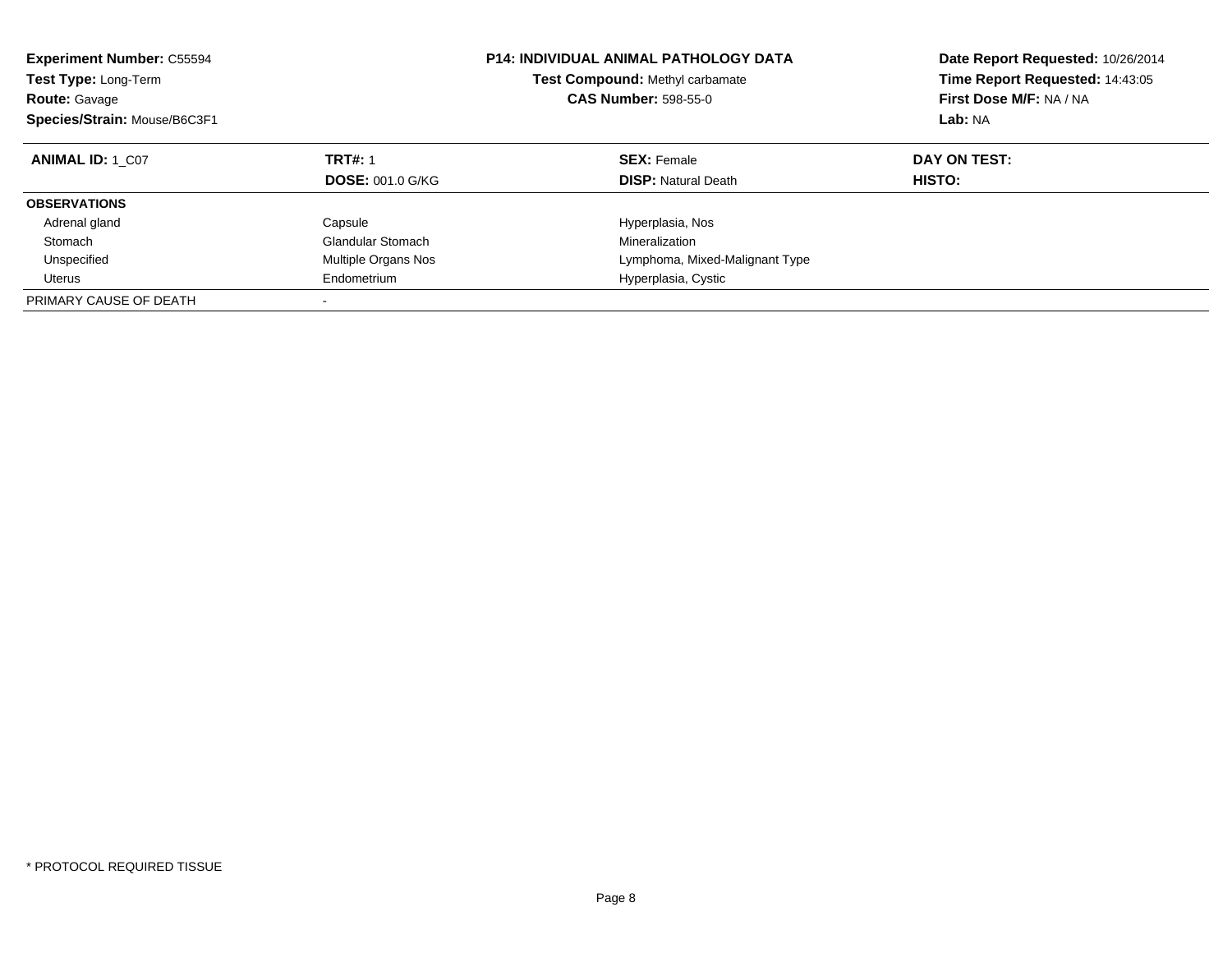| <b>Experiment Number: C55594</b><br><b>Test Type: Long-Term</b><br><b>Route: Gavage</b><br>Species/Strain: Mouse/B6C3F1 |                         | <b>P14: INDIVIDUAL ANIMAL PATHOLOGY DATA</b><br>Test Compound: Methyl carbamate<br><b>CAS Number: 598-55-0</b> | Date Report Requested: 10/26/2014<br>Time Report Requested: 14:43:05<br>First Dose M/F: NA / NA<br>Lab: NA |
|-------------------------------------------------------------------------------------------------------------------------|-------------------------|----------------------------------------------------------------------------------------------------------------|------------------------------------------------------------------------------------------------------------|
| <b>ANIMAL ID: 1 C08</b>                                                                                                 | <b>TRT#: 1</b>          | <b>SEX: Female</b>                                                                                             | DAY ON TEST:                                                                                               |
|                                                                                                                         | <b>DOSE: 001.0 G/KG</b> | <b>DISP:</b> Terminal Sacrifice                                                                                | <b>HISTO:</b>                                                                                              |
| <b>OBSERVATIONS</b>                                                                                                     |                         |                                                                                                                |                                                                                                            |
| Adrenal gland                                                                                                           | Capsule                 | Hyperplasia, Nos                                                                                               |                                                                                                            |
|                                                                                                                         | Cortex Nos              | Hypertrophy, Focal                                                                                             |                                                                                                            |
| Bone                                                                                                                    |                         | Dysplasia, Fibrous                                                                                             |                                                                                                            |
| Liver                                                                                                                   |                         | Hepatocellular Adenoma                                                                                         |                                                                                                            |
| Lung                                                                                                                    |                         | Lymphocytic Inflammatory Infiltrate                                                                            |                                                                                                            |
| Lymph node                                                                                                              | Mandibular Lymph Node   | Cyst, Nos                                                                                                      |                                                                                                            |
| Uterus                                                                                                                  | Endometrium             | Hyperplasia, Cystic                                                                                            |                                                                                                            |
| PRIMARY CAUSE OF DEATH                                                                                                  |                         |                                                                                                                |                                                                                                            |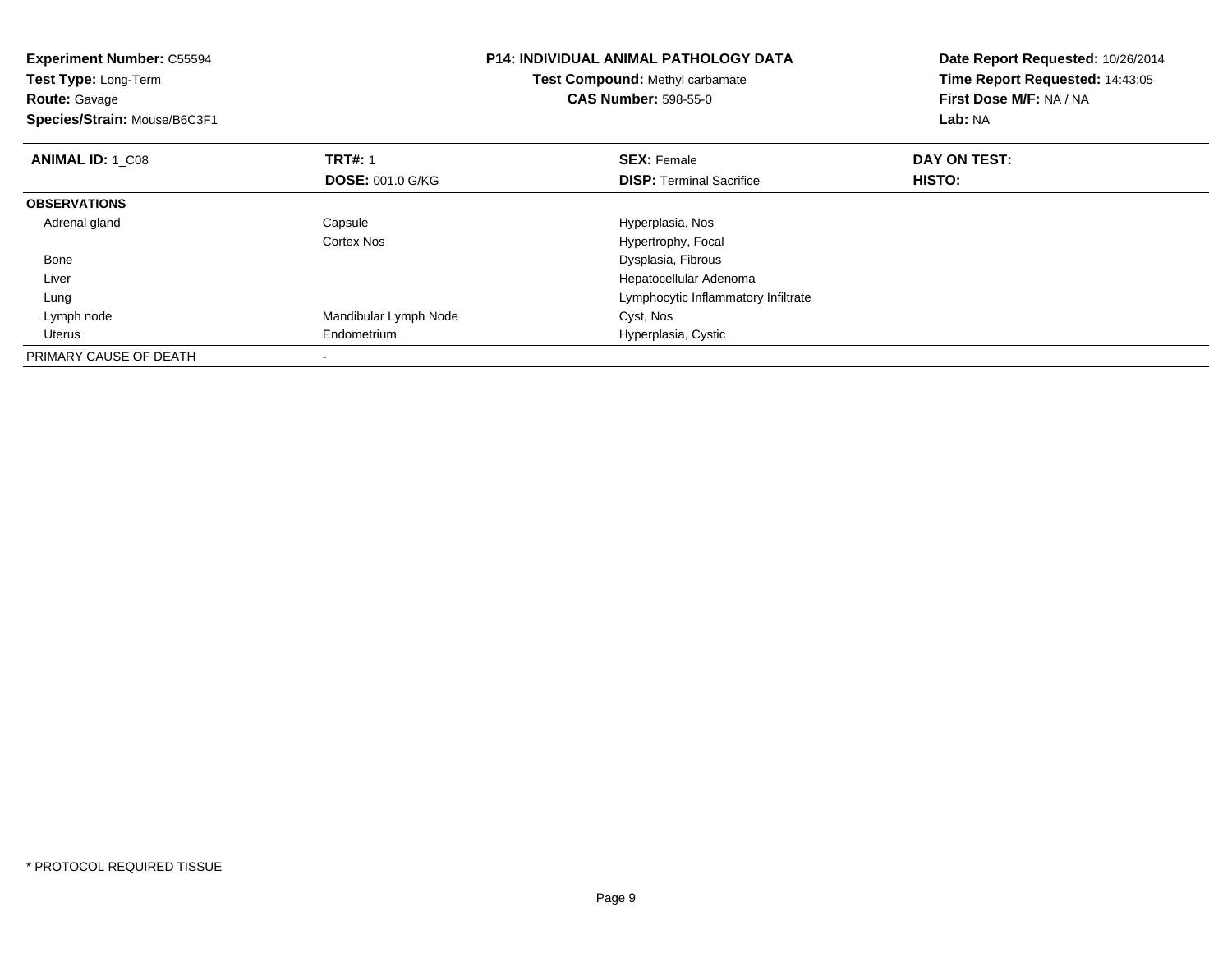| <b>Experiment Number: C55594</b><br>Test Type: Long-Term |                           | <b>P14: INDIVIDUAL ANIMAL PATHOLOGY DATA</b> | Date Report Requested: 10/26/2014 |  |
|----------------------------------------------------------|---------------------------|----------------------------------------------|-----------------------------------|--|
|                                                          |                           | <b>Test Compound: Methyl carbamate</b>       | Time Report Requested: 14:43:05   |  |
| <b>Route: Gavage</b>                                     |                           | <b>CAS Number: 598-55-0</b>                  | First Dose M/F: NA / NA           |  |
| Species/Strain: Mouse/B6C3F1                             |                           |                                              | Lab: NA                           |  |
| <b>ANIMAL ID: 1_C09</b>                                  | <b>TRT#: 1</b>            | <b>SEX: Female</b>                           | DAY ON TEST:                      |  |
|                                                          | <b>DOSE: 001.0 G/KG</b>   | <b>DISP:</b> Terminal Sacrifice              | HISTO:                            |  |
| <b>OBSERVATIONS</b>                                      |                           |                                              |                                   |  |
| Adrenal gland                                            | Capsule                   | Hyperplasia, Nos                             |                                   |  |
| Liver                                                    |                           | Necrosis, Nos                                |                                   |  |
| Lung                                                     |                           | Alveolar/Bronchiolar Adenoma                 |                                   |  |
|                                                          |                           | Lymphocytic Inflammatory Infiltrate          |                                   |  |
| Pituitary gland                                          | <b>Anterior Pituitary</b> | Hyperplasia, Nos                             |                                   |  |
| Stomach                                                  | <b>Glandular Stomach</b>  | Mineralization                               |                                   |  |
| Unspecified                                              | Multiple Organs Nos       | Lymphoma, Histiocytic-Malignant Type         |                                   |  |
| Uterus                                                   | Endometrium               | Hyperplasia, Cystic                          |                                   |  |
| PRIMARY CAUSE OF DEATH                                   |                           |                                              |                                   |  |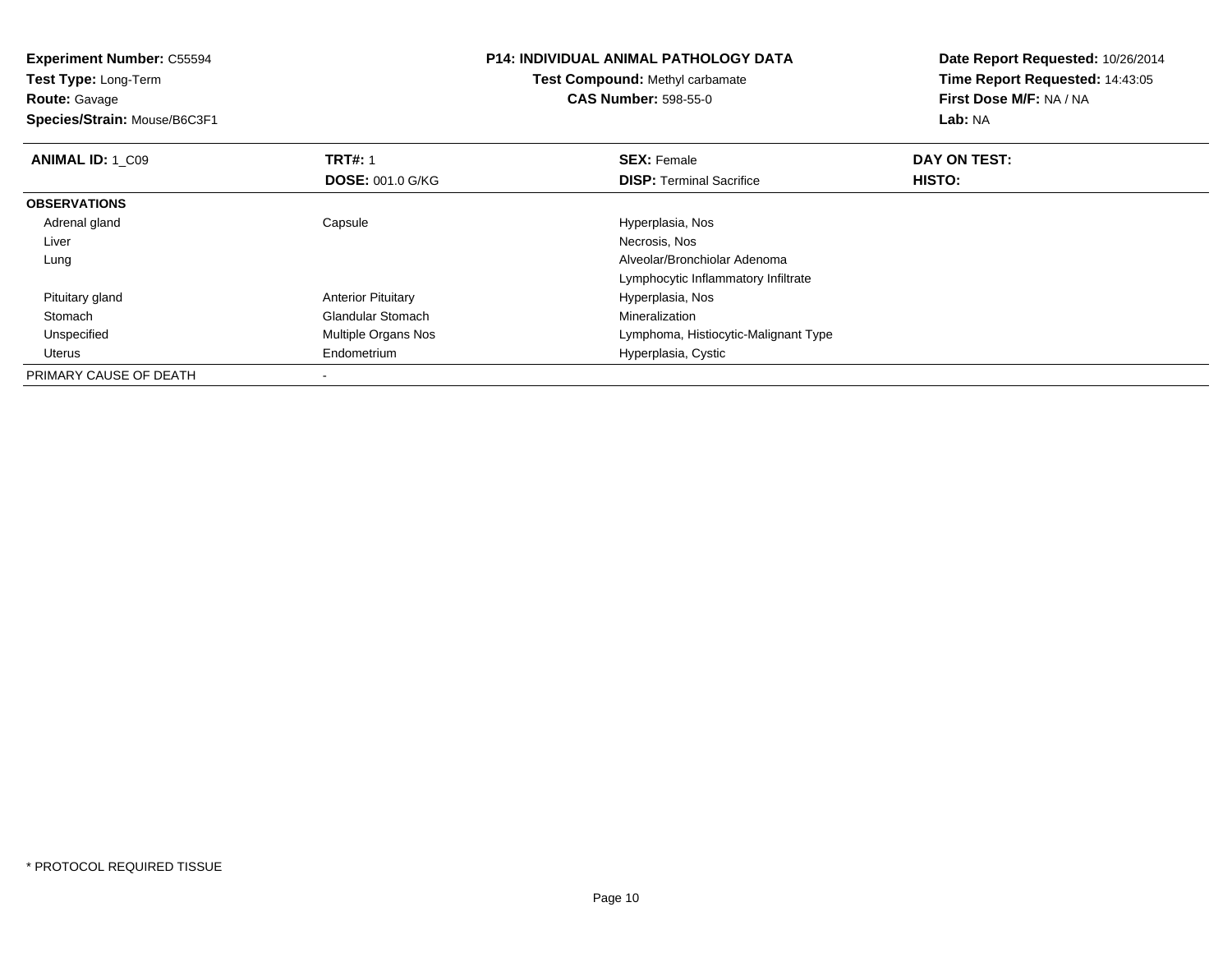| <b>Experiment Number: C55594</b><br>Test Type: Long-Term |                         | <b>P14: INDIVIDUAL ANIMAL PATHOLOGY DATA</b> | Date Report Requested: 10/26/2014<br>Time Report Requested: 14:43:05 |
|----------------------------------------------------------|-------------------------|----------------------------------------------|----------------------------------------------------------------------|
|                                                          |                         | Test Compound: Methyl carbamate              |                                                                      |
| <b>Route: Gavage</b>                                     |                         | <b>CAS Number: 598-55-0</b>                  | First Dose M/F: NA / NA                                              |
| Species/Strain: Mouse/B6C3F1                             |                         |                                              | Lab: NA                                                              |
| <b>ANIMAL ID: 1 C10</b>                                  | <b>TRT#: 1</b>          | <b>SEX: Female</b>                           | DAY ON TEST:                                                         |
|                                                          | <b>DOSE: 001.0 G/KG</b> | <b>DISP: Dosing Accident</b>                 | HISTO:                                                               |
| <b>OBSERVATIONS</b>                                      |                         |                                              |                                                                      |
| Adrenal gland                                            | Capsule                 | Hyperplasia, Nos                             |                                                                      |
| Brain                                                    |                         | Mineralization                               |                                                                      |
| Esophagus                                                | Lumen                   | Hemorrhage                                   |                                                                      |
| Eye                                                      |                         | Melanoma, Malignant                          |                                                                      |
| <b>Intestine Small</b>                                   | Lumen, Duodenum         | Hemorrhage                                   |                                                                      |
| Lung                                                     |                         | Lymphocytic Inflammatory Infiltrate          |                                                                      |
| Stomach                                                  | Lumen                   | Hemorrhage                                   |                                                                      |
| PRIMARY CAUSE OF DEATH                                   |                         |                                              |                                                                      |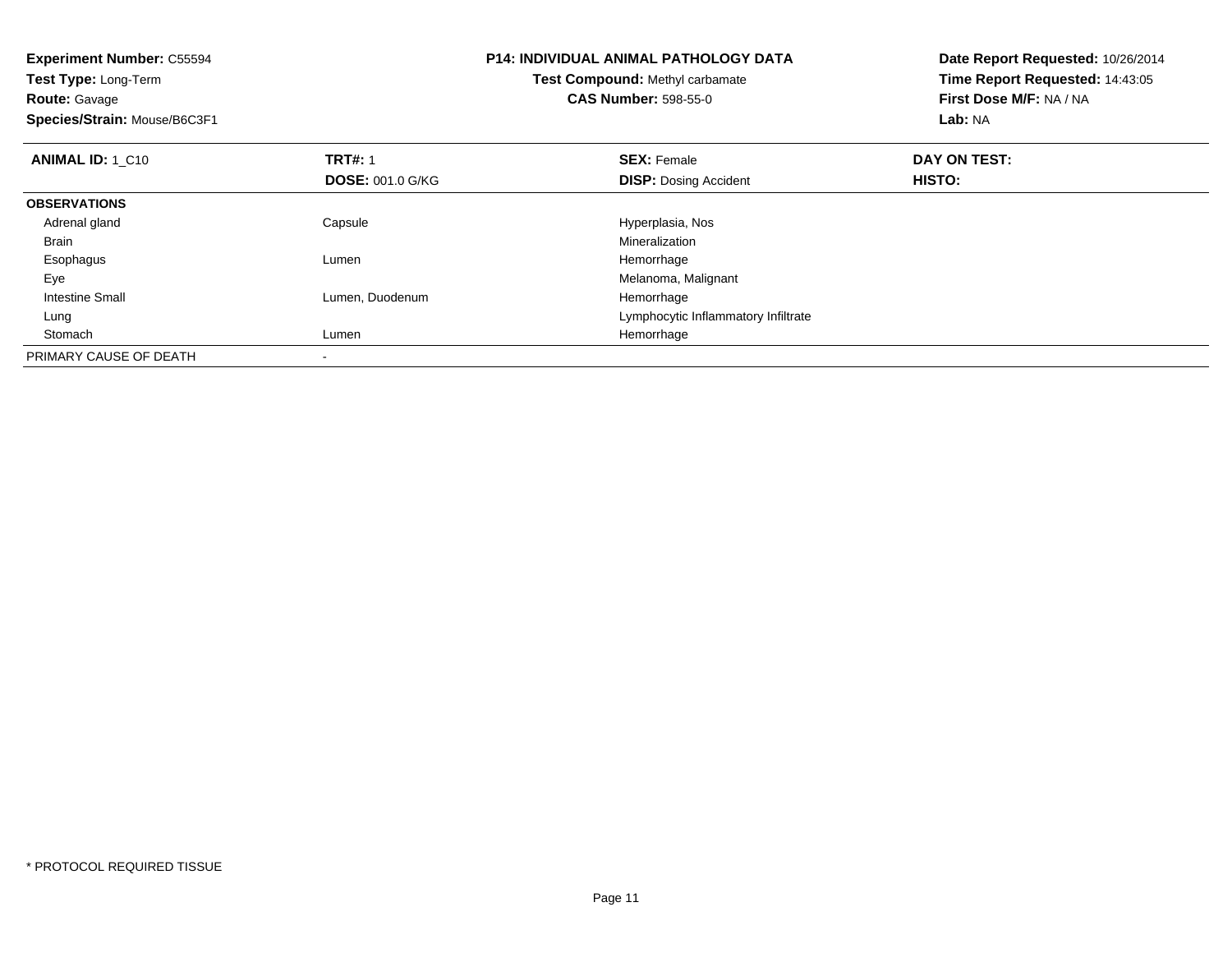**Experiment Number:** C55594

**Test Type:** Long-Term**Route:** Gavage

**Species/Strain:** Mouse/B6C3F1

## **P14: INDIVIDUAL ANIMAL PATHOLOGY DATA**

**Test Compound:** Methyl carbamate**CAS Number:** 598-55-0

| ANIMAL ID: 1_C11       | <b>TRT#: 1</b>           | <b>SEX: Female</b>                  | DAY ON TEST: |
|------------------------|--------------------------|-------------------------------------|--------------|
|                        | <b>DOSE: 001.0 G/KG</b>  | <b>DISP: Terminal Sacrifice</b>     | HISTO:       |
| <b>OBSERVATIONS</b>    |                          |                                     |              |
| Adrenal gland          | Capsule                  | Hyperplasia, Nos                    |              |
|                        | Medulla                  | Hyperplasia, Nos                    |              |
| Brain                  |                          | Mineralization                      |              |
| Liver                  |                          | Lymphoma, Mixed-Malignant Type      |              |
| Lung                   |                          | Histiocytosis                       |              |
|                        |                          | Hyperplasia, Adenomatous            |              |
|                        |                          | Lymphocytic Inflammatory Infiltrate |              |
| Lymph node             | Mesenteric Lymph Node    | Fibrosis                            |              |
|                        | Mesenteric Lymph Node    | Hematopoiesis                       |              |
| Pancreas               | Islets                   | Hyperplasia, Nos                    |              |
| Thyroid                |                          | Cyst, Embryonal Duct                |              |
|                        |                          | Follicular-Cell Adenoma             |              |
| PRIMARY CAUSE OF DEATH | $\overline{\phantom{a}}$ |                                     |              |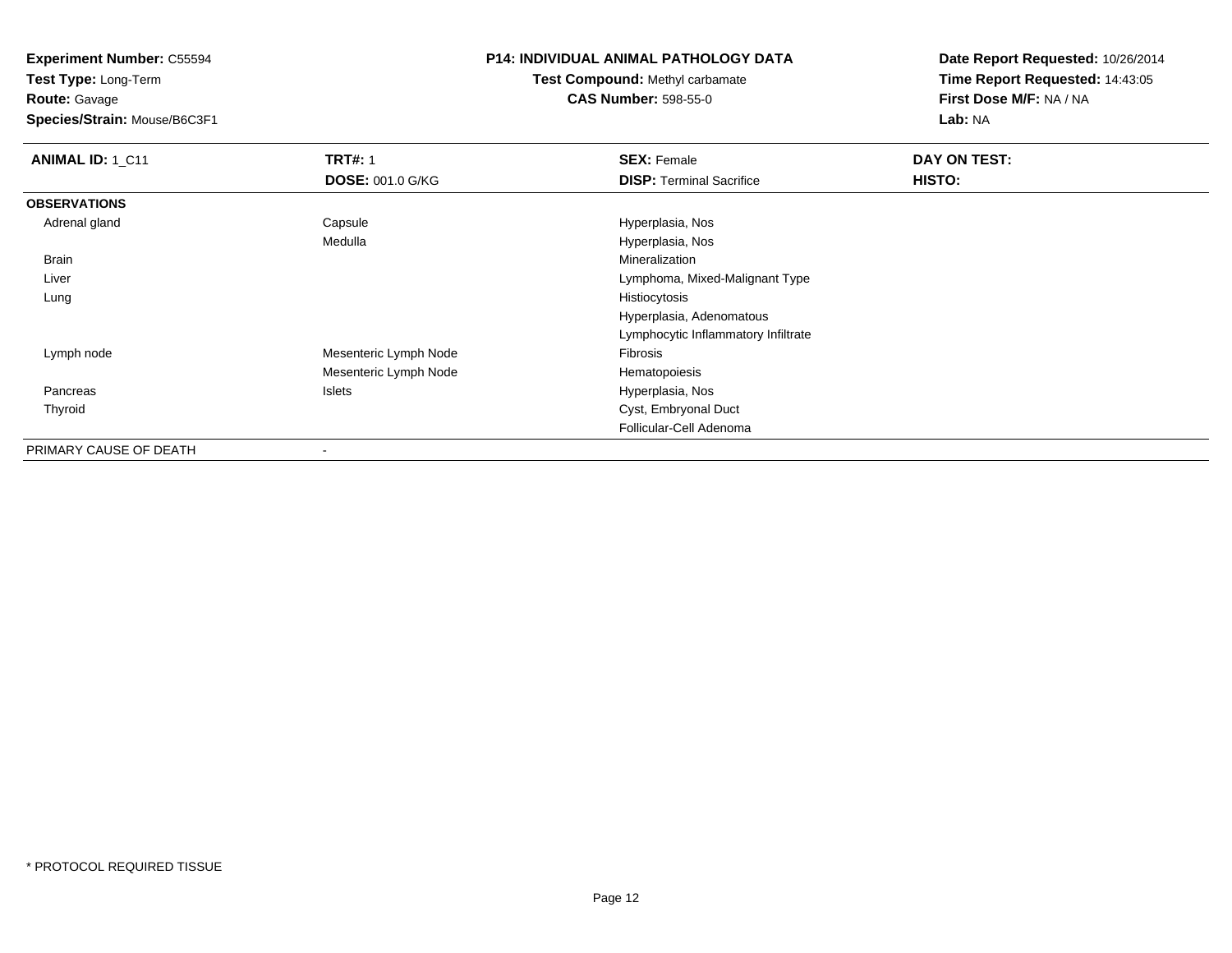| <b>Experiment Number: C55594</b><br>Test Type: Long-Term<br><b>Route: Gavage</b><br>Species/Strain: Mouse/B6C3F1 |                                           | <b>P14: INDIVIDUAL ANIMAL PATHOLOGY DATA</b><br>Test Compound: Methyl carbamate<br><b>CAS Number: 598-55-0</b> | Date Report Requested: 10/26/2014<br>Time Report Requested: 14:43:05<br>First Dose M/F: NA / NA<br>Lab: NA |
|------------------------------------------------------------------------------------------------------------------|-------------------------------------------|----------------------------------------------------------------------------------------------------------------|------------------------------------------------------------------------------------------------------------|
| <b>ANIMAL ID: 1_C12</b>                                                                                          | <b>TRT#: 1</b><br><b>DOSE: 001.0 G/KG</b> | <b>SEX: Female</b><br><b>DISP:</b> Terminal Sacrifice                                                          | DAY ON TEST:<br>HISTO:                                                                                     |
| <b>OBSERVATIONS</b>                                                                                              |                                           |                                                                                                                |                                                                                                            |
| Adrenal gland                                                                                                    | Capsule                                   | Hyperplasia, Nos                                                                                               |                                                                                                            |
| Gall bladder                                                                                                     |                                           | Cyst, Nos                                                                                                      |                                                                                                            |
| Lung                                                                                                             |                                           | Histiocytosis                                                                                                  |                                                                                                            |
|                                                                                                                  |                                           | Hyperplasia, Adenomatous                                                                                       |                                                                                                            |
| Ovary                                                                                                            |                                           | Cyst, Nos                                                                                                      |                                                                                                            |
| Stomach                                                                                                          | <b>Glandular Stomach</b>                  | Mineralization                                                                                                 |                                                                                                            |
| Uterus                                                                                                           | Endometrium                               | Hyperplasia, Cystic                                                                                            |                                                                                                            |
| PRIMARY CAUSE OF DEATH                                                                                           |                                           |                                                                                                                |                                                                                                            |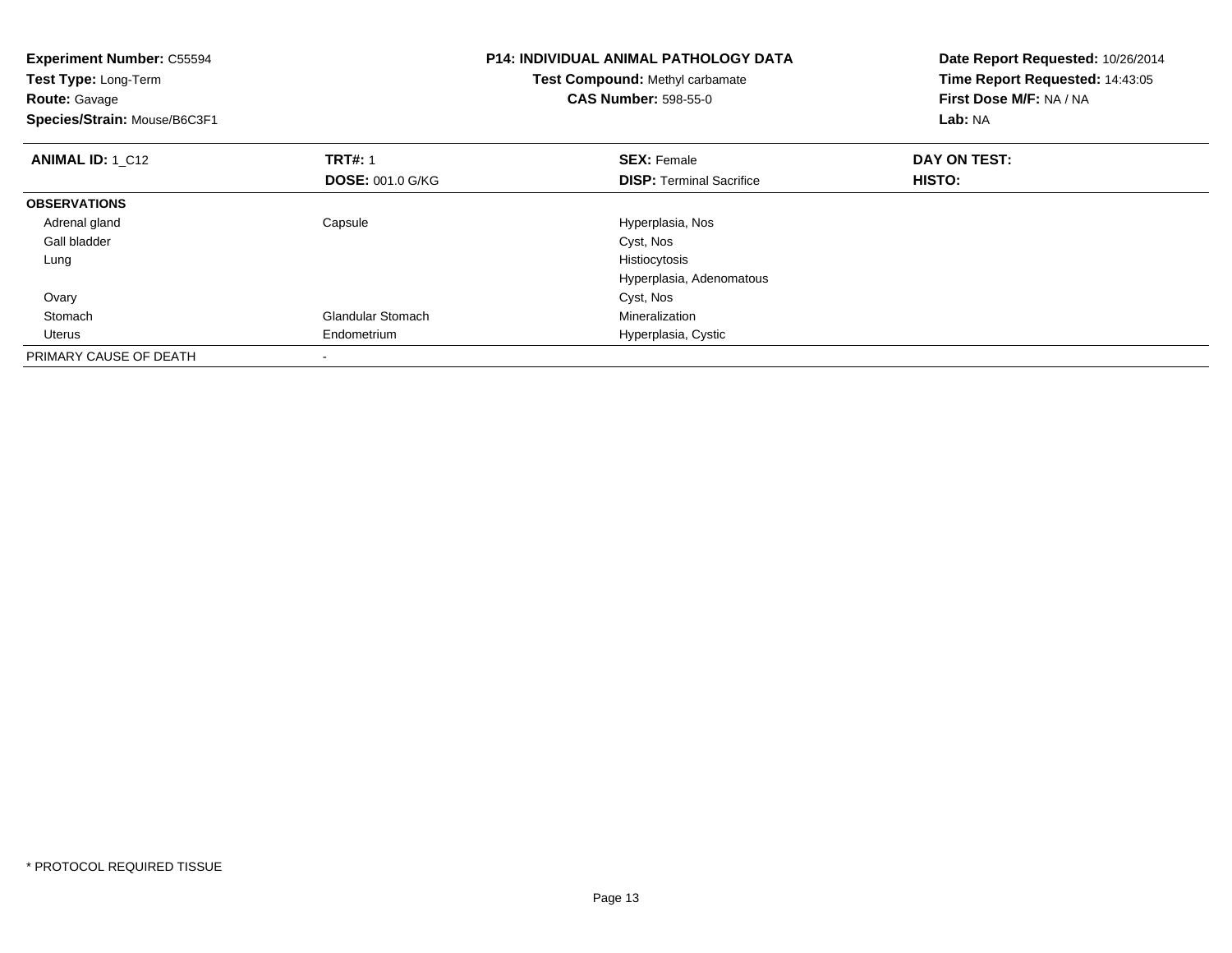**Experiment Number:** C55594**Test Type:** Long-Term**Route:** Gavage **Species/Strain:** Mouse/B6C3F1**P14: INDIVIDUAL ANIMAL PATHOLOGY DATATest Compound:** Methyl carbamate**CAS Number:** 598-55-0**Date Report Requested:** 10/26/2014**Time Report Requested:** 14:43:05**First Dose M/F:** NA / NA**Lab:** NA**ANIMAL ID: 1 C13 TRT#:** 1 **SEX:** Female **DAY ON TEST: DOSE:** 001.0 G/KG**DISP:** Moribund Sacrifice **HISTO: OBSERVATIONS** Adrenal glandCapsule **Capsule Hyperplasia**, Nos Lung Hyperplasia, Adenomatous Lymphocytic Inflammatory Infiltrate Lymph nodeMesenteric Lymph Node<br>
Acinus<br>
Acinus<br>
Acinus<br>
Acinus<br>
Acinus<br>
Acinus<br>
Acinus<br>
Acinus<br>
Acinus<br>
Acinus<br>
Acinus<br>
Acinus<br>
Acinus<br>
Acinus<br>
Acinus<br>
Acinus<br>
Acinus<br>
Acinus<br>
Acinus<br>
Acinus<br>
Acinus<br>
Acinus<br>
Acinus<br>
Acinus<br>
Acinus<br> Pancreass and the contract of the contract of the contract of the contract of the contract  $\mathsf{A}$  at  $\mathsf{A}$  and  $\mathsf{A}$  and  $\mathsf{A}$  and  $\mathsf{A}$  and  $\mathsf{A}$  are contract of  $\mathsf{A}$  and  $\mathsf{A}$  and  $\mathsf{A}$  are contract of Spleenn and the settlement of the Follicles and the Follicles and the Second Muslim of Atrophy, Nos Pigmentation, Nosm Hyperplasia, Cystic Uterus EndometriumPRIMARY CAUSE OF DEATH-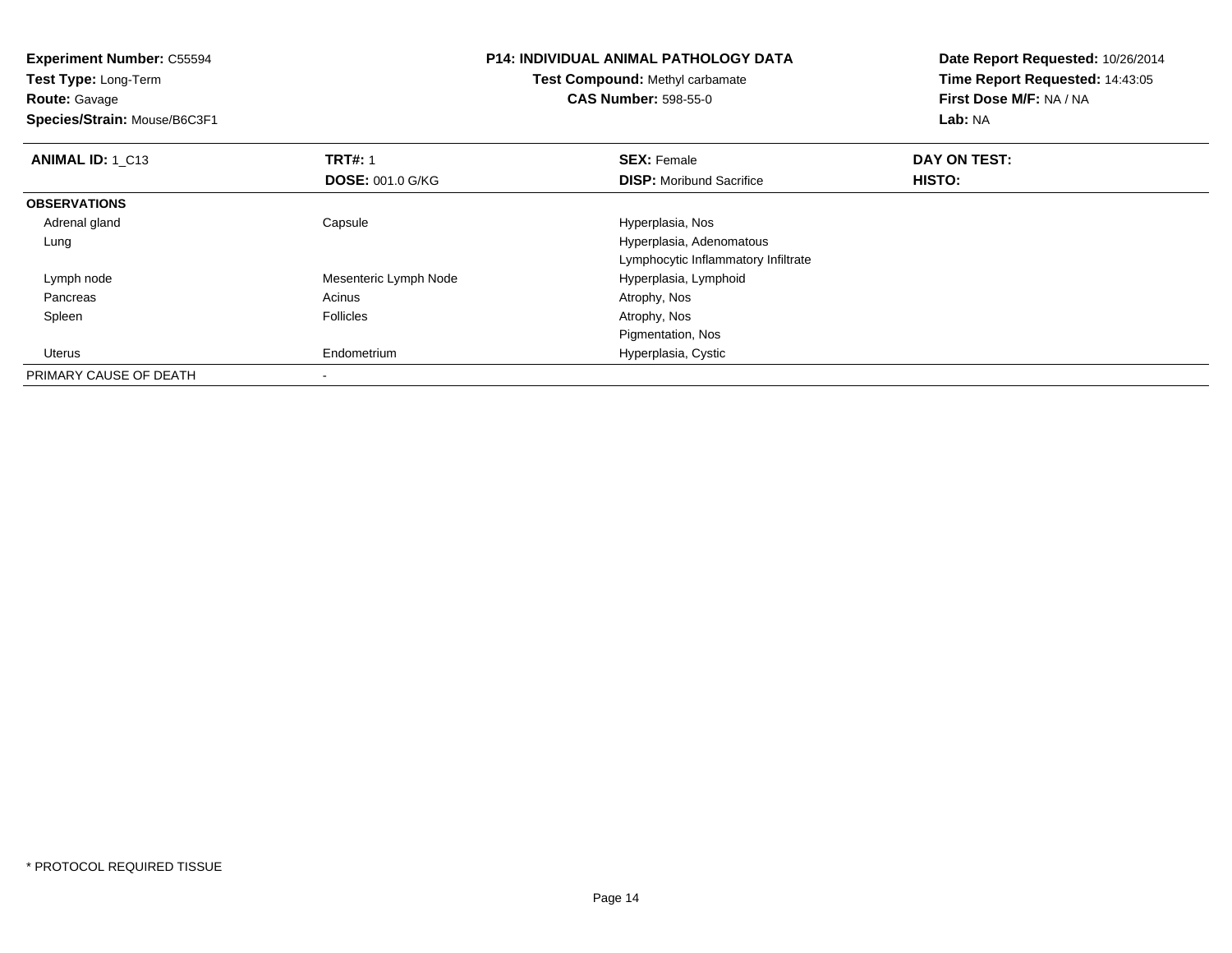| <b>Experiment Number: C55594</b><br>Test Type: Long-Term<br><b>Route: Gavage</b> |                         | <b>P14: INDIVIDUAL ANIMAL PATHOLOGY DATA</b><br>Test Compound: Methyl carbamate<br><b>CAS Number: 598-55-0</b> | Date Report Requested: 10/26/2014<br>Time Report Requested: 14:43:05<br>First Dose M/F: NA / NA |
|----------------------------------------------------------------------------------|-------------------------|----------------------------------------------------------------------------------------------------------------|-------------------------------------------------------------------------------------------------|
| Species/Strain: Mouse/B6C3F1                                                     |                         |                                                                                                                | <b>Lab:</b> NA                                                                                  |
| <b>ANIMAL ID: 1 C14</b>                                                          | <b>TRT#: 1</b>          | <b>SEX: Female</b>                                                                                             | DAY ON TEST:                                                                                    |
|                                                                                  | <b>DOSE: 001.0 G/KG</b> | <b>DISP: Natural Death</b>                                                                                     | HISTO:                                                                                          |
| <b>OBSERVATIONS</b>                                                              |                         |                                                                                                                |                                                                                                 |
| Unspecified                                                                      | Multiple Organs Nos     | Lymphoma, Lymphocytic-Malignant Type                                                                           |                                                                                                 |
| PRIMARY CAUSE OF DEATH                                                           |                         |                                                                                                                |                                                                                                 |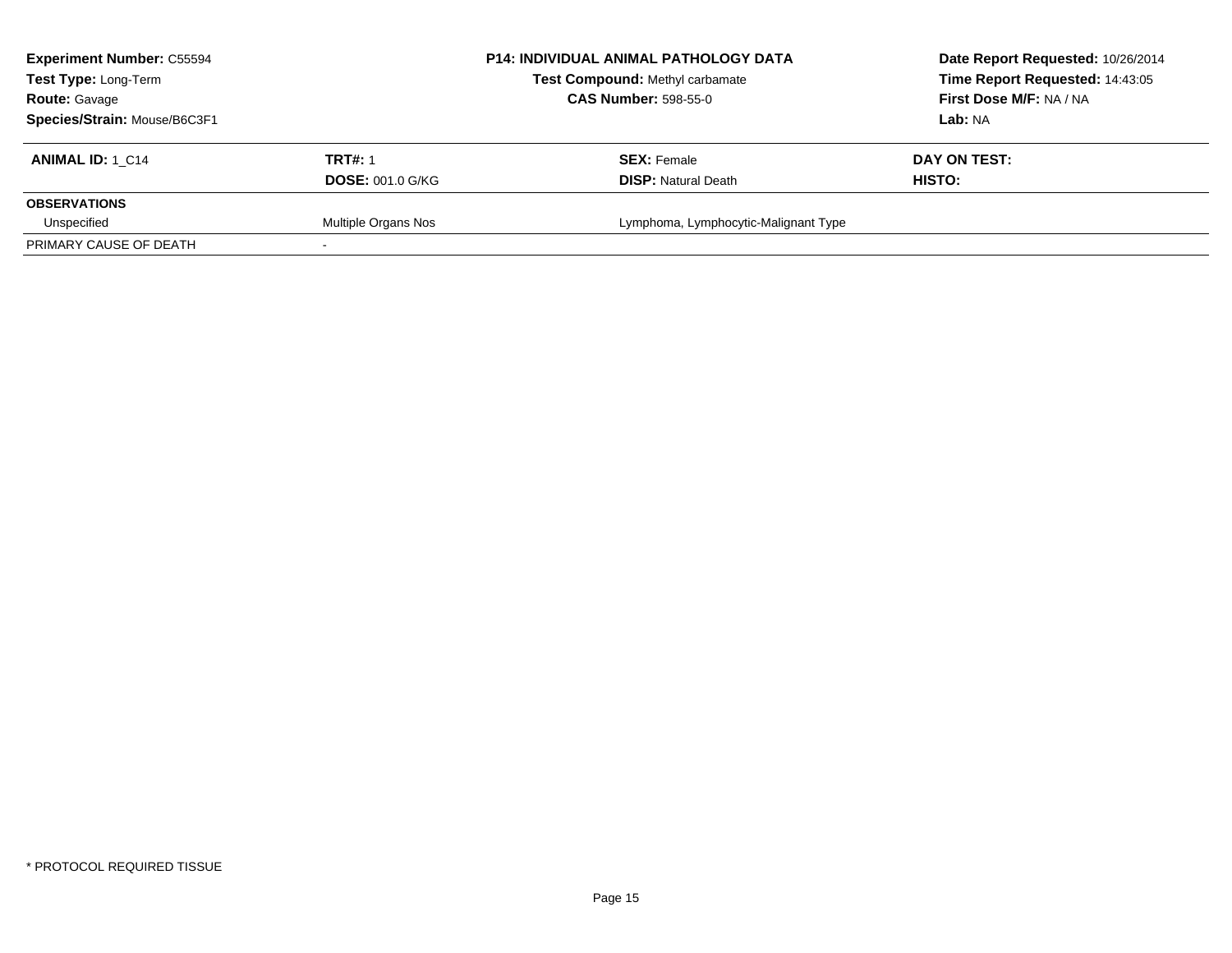| <b>Experiment Number: C55594</b><br><b>Test Type: Long-Term</b><br><b>Route: Gavage</b><br>Species/Strain: Mouse/B6C3F1 |                         | <b>P14: INDIVIDUAL ANIMAL PATHOLOGY DATA</b><br>Test Compound: Methyl carbamate<br><b>CAS Number: 598-55-0</b> | Date Report Requested: 10/26/2014<br>Time Report Requested: 14:43:05<br>First Dose M/F: NA / NA<br>Lab: NA |
|-------------------------------------------------------------------------------------------------------------------------|-------------------------|----------------------------------------------------------------------------------------------------------------|------------------------------------------------------------------------------------------------------------|
| <b>ANIMAL ID: 1 C15</b>                                                                                                 | <b>TRT#: 1</b>          | <b>SEX: Female</b>                                                                                             | DAY ON TEST:                                                                                               |
|                                                                                                                         | <b>DOSE: 001.0 G/KG</b> | <b>DISP:</b> Terminal Sacrifice                                                                                | <b>HISTO:</b>                                                                                              |
| <b>OBSERVATIONS</b>                                                                                                     |                         |                                                                                                                |                                                                                                            |
| Adrenal gland                                                                                                           | Capsule                 | Hyperplasia, Nos                                                                                               |                                                                                                            |
| Lung                                                                                                                    |                         | Hyperplasia, Adenomatous                                                                                       |                                                                                                            |
|                                                                                                                         |                         | Lymphocytic Inflammatory Infiltrate                                                                            |                                                                                                            |
| Thyroid                                                                                                                 |                         | Cyst, Embryonal Duct                                                                                           |                                                                                                            |
| Unspecified                                                                                                             | Multiple Organs Nos     | Lymphoma, Mixed-Malignant Type                                                                                 |                                                                                                            |
| Uterus                                                                                                                  | Endometrium             | Hyperplasia, Cystic                                                                                            |                                                                                                            |
| PRIMARY CAUSE OF DEATH                                                                                                  |                         |                                                                                                                |                                                                                                            |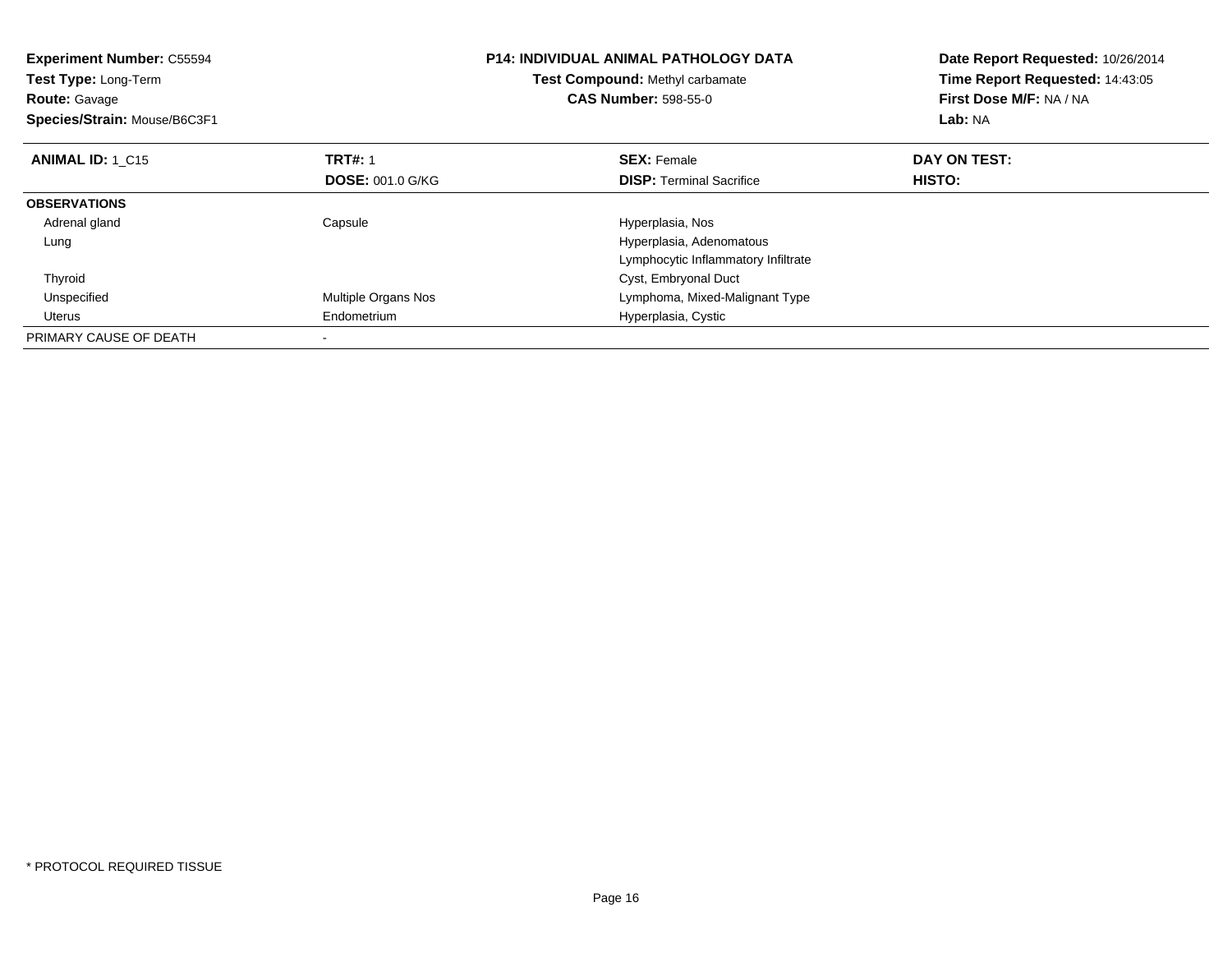| <b>Experiment Number: C55594</b><br>Test Type: Long-Term<br><b>Route:</b> Gavage<br>Species/Strain: Mouse/B6C3F1 |                          | <b>P14: INDIVIDUAL ANIMAL PATHOLOGY DATA</b><br><b>Test Compound: Methyl carbamate</b><br><b>CAS Number: 598-55-0</b> | Date Report Requested: 10/26/2014<br>Time Report Requested: 14:43:05<br>First Dose M/F: NA / NA<br>Lab: NA |
|------------------------------------------------------------------------------------------------------------------|--------------------------|-----------------------------------------------------------------------------------------------------------------------|------------------------------------------------------------------------------------------------------------|
| <b>ANIMAL ID: 1 C16</b>                                                                                          | <b>TRT#: 1</b>           | <b>SEX: Female</b>                                                                                                    | DAY ON TEST:                                                                                               |
|                                                                                                                  | <b>DOSE: 001.0 G/KG</b>  | <b>DISP: Terminal Sacrifice</b>                                                                                       | HISTO:                                                                                                     |
| <b>OBSERVATIONS</b>                                                                                              |                          |                                                                                                                       |                                                                                                            |
| Adrenal gland                                                                                                    | Capsule                  | Hyperplasia, Nos                                                                                                      |                                                                                                            |
| Blood vessel                                                                                                     | Coronary Artery Nos      | Metaplasia, Osseous                                                                                                   |                                                                                                            |
|                                                                                                                  | Coronary Artery Nos      | Necrosis, Nos                                                                                                         |                                                                                                            |
| Liver                                                                                                            |                          | Hepatocellular Adenoma                                                                                                |                                                                                                            |
| Lung                                                                                                             |                          | Histiocytosis                                                                                                         |                                                                                                            |
|                                                                                                                  |                          | Hyperplasia, Adenomatous                                                                                              |                                                                                                            |
|                                                                                                                  |                          | Lymphocytic Inflammatory Infiltrate                                                                                   |                                                                                                            |
| Uterus                                                                                                           | Endometrium              | Hyperplasia, Cystic                                                                                                   |                                                                                                            |
| PRIMARY CAUSE OF DEATH                                                                                           | $\overline{\phantom{a}}$ |                                                                                                                       |                                                                                                            |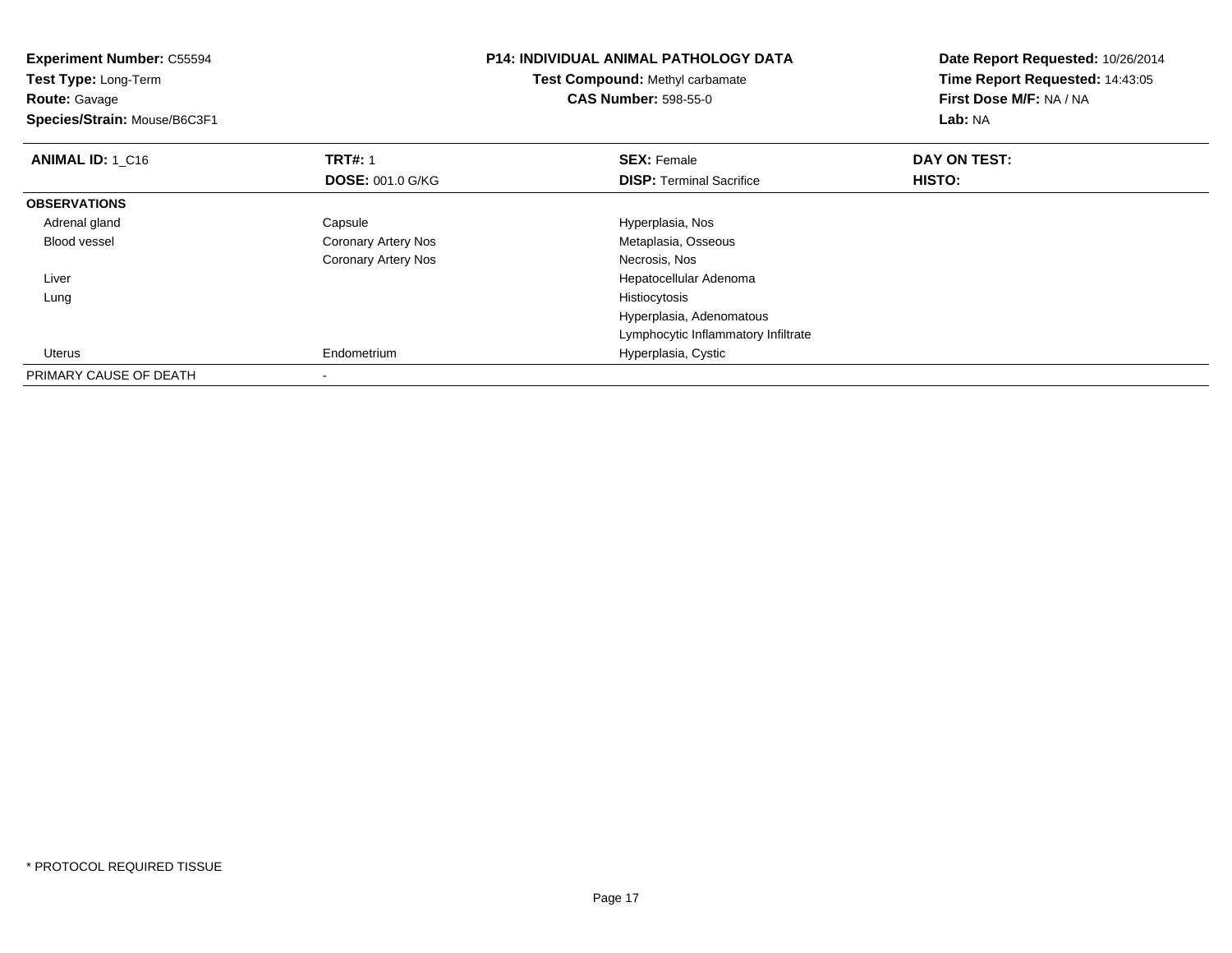| <b>Experiment Number: C55594</b><br><b>Test Type: Long-Term</b><br><b>Route: Gavage</b><br>Species/Strain: Mouse/B6C3F1 |                                           | <b>P14: INDIVIDUAL ANIMAL PATHOLOGY DATA</b><br>Test Compound: Methyl carbamate<br><b>CAS Number: 598-55-0</b> | Date Report Requested: 10/26/2014<br>Time Report Requested: 14:43:05<br>First Dose M/F: NA / NA<br>Lab: NA |  |
|-------------------------------------------------------------------------------------------------------------------------|-------------------------------------------|----------------------------------------------------------------------------------------------------------------|------------------------------------------------------------------------------------------------------------|--|
| <b>ANIMAL ID: 1 C17</b>                                                                                                 | <b>TRT#: 1</b><br><b>DOSE: 001.0 G/KG</b> | <b>SEX: Female</b><br><b>DISP:</b> Terminal Sacrifice                                                          | DAY ON TEST:<br>HISTO:                                                                                     |  |
| <b>OBSERVATIONS</b>                                                                                                     |                                           |                                                                                                                |                                                                                                            |  |
| Adrenal gland                                                                                                           | Capsule                                   | Hyperplasia, Nos                                                                                               |                                                                                                            |  |
| Kidney                                                                                                                  |                                           | Inflammation, Chronic                                                                                          |                                                                                                            |  |
| Lung                                                                                                                    |                                           | Histiocytosis                                                                                                  |                                                                                                            |  |
|                                                                                                                         |                                           | Hyperplasia, Adenomatous                                                                                       |                                                                                                            |  |
| Stomach                                                                                                                 | Forestomach                               | Squamous Cell Papilloma                                                                                        |                                                                                                            |  |
| Thyroid                                                                                                                 |                                           | Cyst, Embryonal Duct                                                                                           |                                                                                                            |  |
| Uterus                                                                                                                  | Endometrium                               | Hyperplasia, Cystic                                                                                            |                                                                                                            |  |
| PRIMARY CAUSE OF DEATH                                                                                                  |                                           |                                                                                                                |                                                                                                            |  |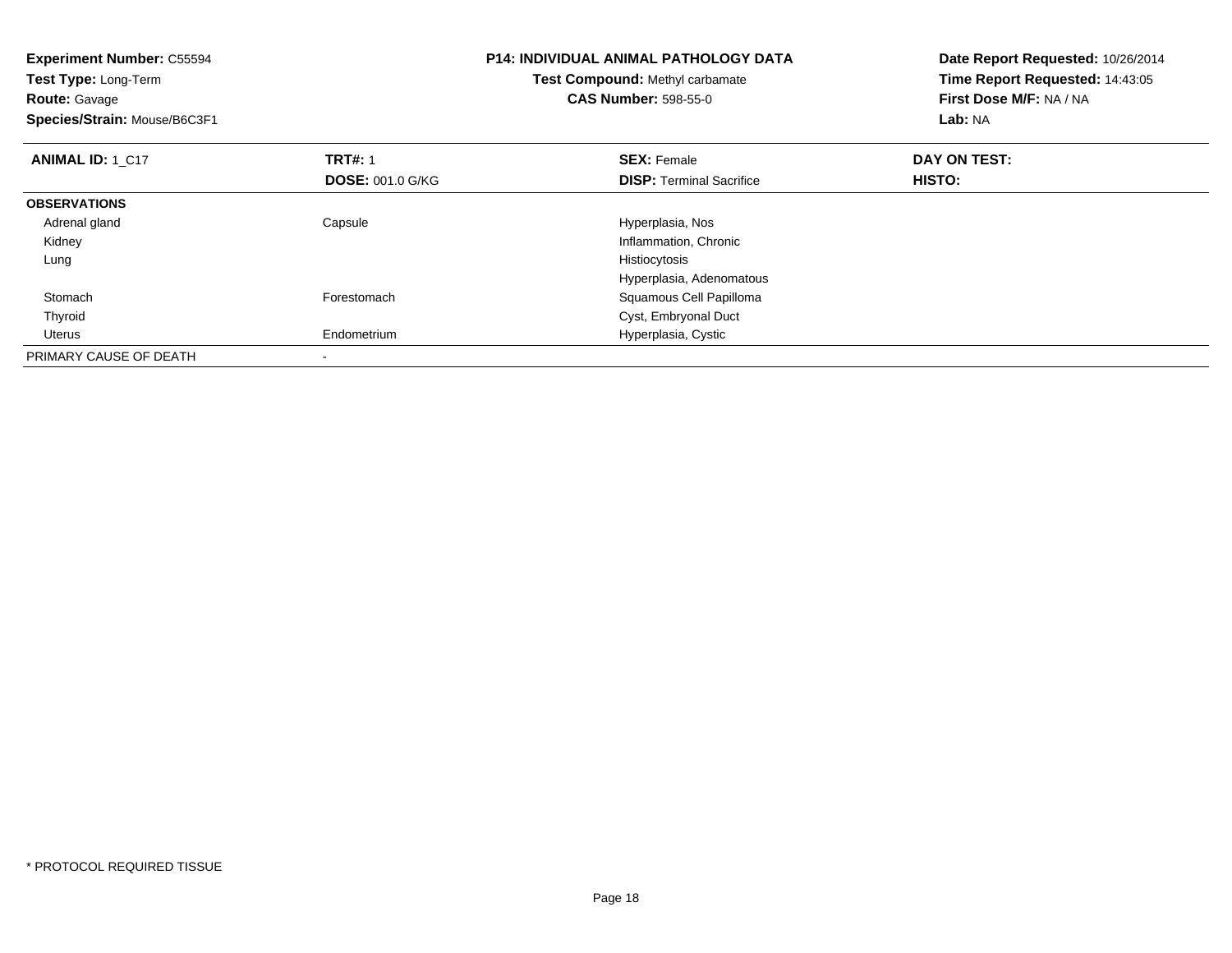| <b>Experiment Number: C55594</b><br>Test Type: Long-Term<br><b>Route: Gavage</b><br>Species/Strain: Mouse/B6C3F1 |                         | <b>P14: INDIVIDUAL ANIMAL PATHOLOGY DATA</b><br>Test Compound: Methyl carbamate<br><b>CAS Number: 598-55-0</b> | Date Report Requested: 10/26/2014<br>Time Report Requested: 14:43:05<br>First Dose M/F: NA / NA<br>Lab: NA |
|------------------------------------------------------------------------------------------------------------------|-------------------------|----------------------------------------------------------------------------------------------------------------|------------------------------------------------------------------------------------------------------------|
| <b>ANIMAL ID: 1 C18</b>                                                                                          | <b>TRT#: 1</b>          | <b>SEX: Female</b>                                                                                             | DAY ON TEST:                                                                                               |
|                                                                                                                  | <b>DOSE: 001.0 G/KG</b> | <b>DISP:</b> Terminal Sacrifice                                                                                | HISTO:                                                                                                     |
| <b>OBSERVATIONS</b>                                                                                              |                         |                                                                                                                |                                                                                                            |
| Adrenal gland                                                                                                    | Capsule                 | Hyperplasia, Nos                                                                                               |                                                                                                            |
| Kidney                                                                                                           |                         | Inflammation, Chronic                                                                                          |                                                                                                            |
| Lung                                                                                                             |                         | Hyperplasia, Adenomatous                                                                                       |                                                                                                            |
|                                                                                                                  |                         | Lymphocytic Inflammatory Infiltrate                                                                            |                                                                                                            |
| Ovary                                                                                                            |                         | Cyst, Nos                                                                                                      |                                                                                                            |
| Salivary gland                                                                                                   |                         | Inflammation, Chronic                                                                                          |                                                                                                            |
| Thyroid                                                                                                          |                         | Cyst, Embryonal Duct                                                                                           |                                                                                                            |
| Uterus                                                                                                           | Endometrium             | Hyperplasia, Cystic                                                                                            |                                                                                                            |
| PRIMARY CAUSE OF DEATH                                                                                           |                         |                                                                                                                |                                                                                                            |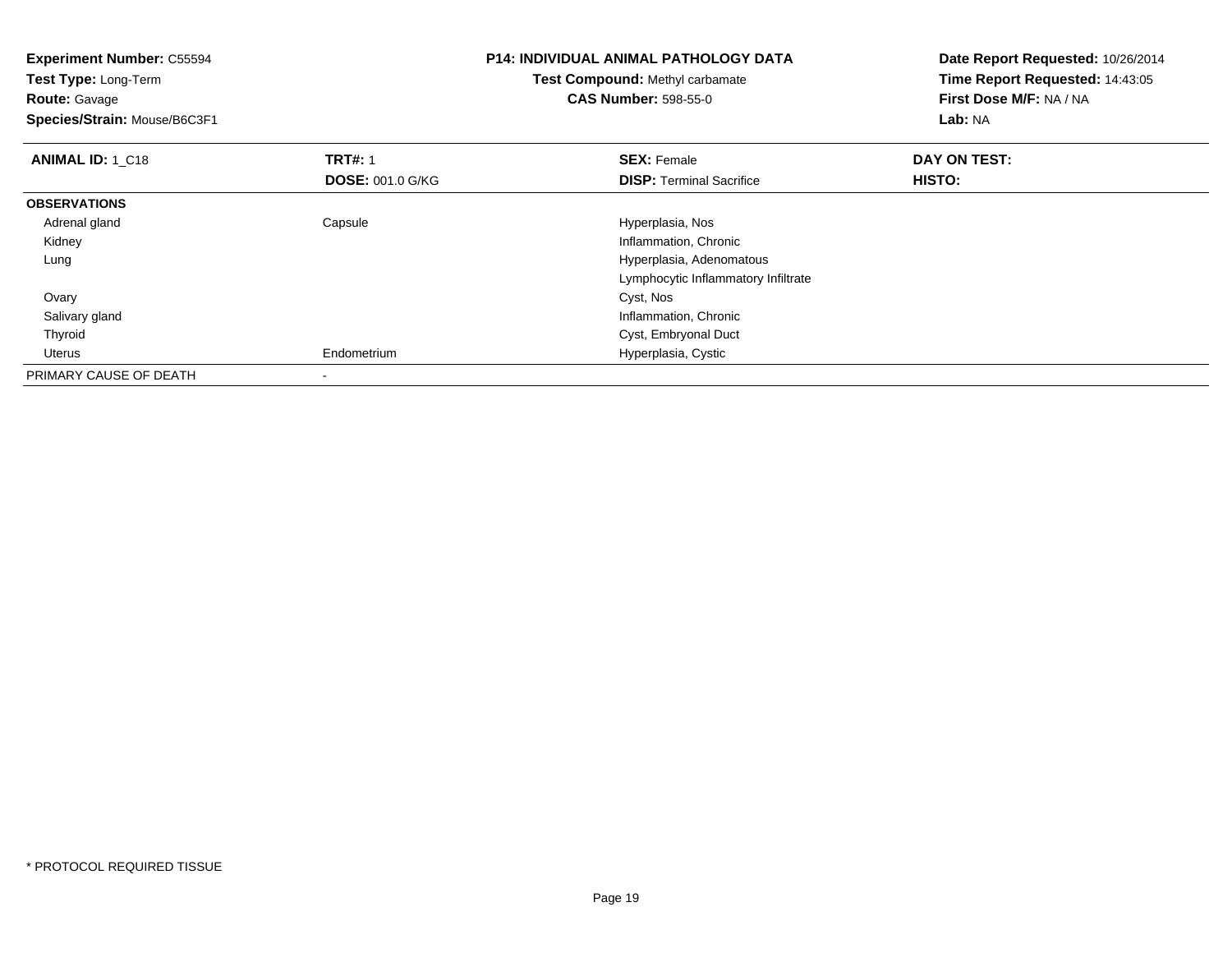| <b>Experiment Number: C55594</b><br>Test Type: Long-Term |                         | <b>P14: INDIVIDUAL ANIMAL PATHOLOGY DATA</b> | Date Report Requested: 10/26/2014 |  |
|----------------------------------------------------------|-------------------------|----------------------------------------------|-----------------------------------|--|
|                                                          |                         | <b>Test Compound: Methyl carbamate</b>       | Time Report Requested: 14:43:05   |  |
| <b>Route: Gavage</b>                                     |                         | <b>CAS Number: 598-55-0</b>                  | First Dose M/F: NA / NA           |  |
| Species/Strain: Mouse/B6C3F1                             |                         |                                              | Lab: NA                           |  |
| <b>ANIMAL ID: 1 C19</b>                                  | <b>TRT#: 1</b>          | <b>SEX: Female</b>                           | DAY ON TEST:                      |  |
|                                                          | <b>DOSE: 001.0 G/KG</b> | <b>DISP:</b> Terminal Sacrifice              | HISTO:                            |  |
| <b>OBSERVATIONS</b>                                      |                         |                                              |                                   |  |
| Adrenal gland                                            | Capsule                 | Hyperplasia, Nos                             |                                   |  |
| Brain                                                    |                         | Mineralization                               |                                   |  |
| Gall bladder                                             |                         | Cyst, Nos                                    |                                   |  |
| Lung                                                     |                         | Histiocytosis                                |                                   |  |
|                                                          |                         | Hyperplasia, Adenomatous                     |                                   |  |
|                                                          |                         | Lymphocytic Inflammatory Infiltrate          |                                   |  |
| Ovary                                                    |                         | Cyst, Nos                                    |                                   |  |
| Pancreas                                                 | Islets                  | Islet-Cell Carcinoma                         |                                   |  |
| Uterus                                                   | Endometrium             | Hyperplasia, Cystic                          |                                   |  |
| PRIMARY CAUSE OF DEATH                                   |                         |                                              |                                   |  |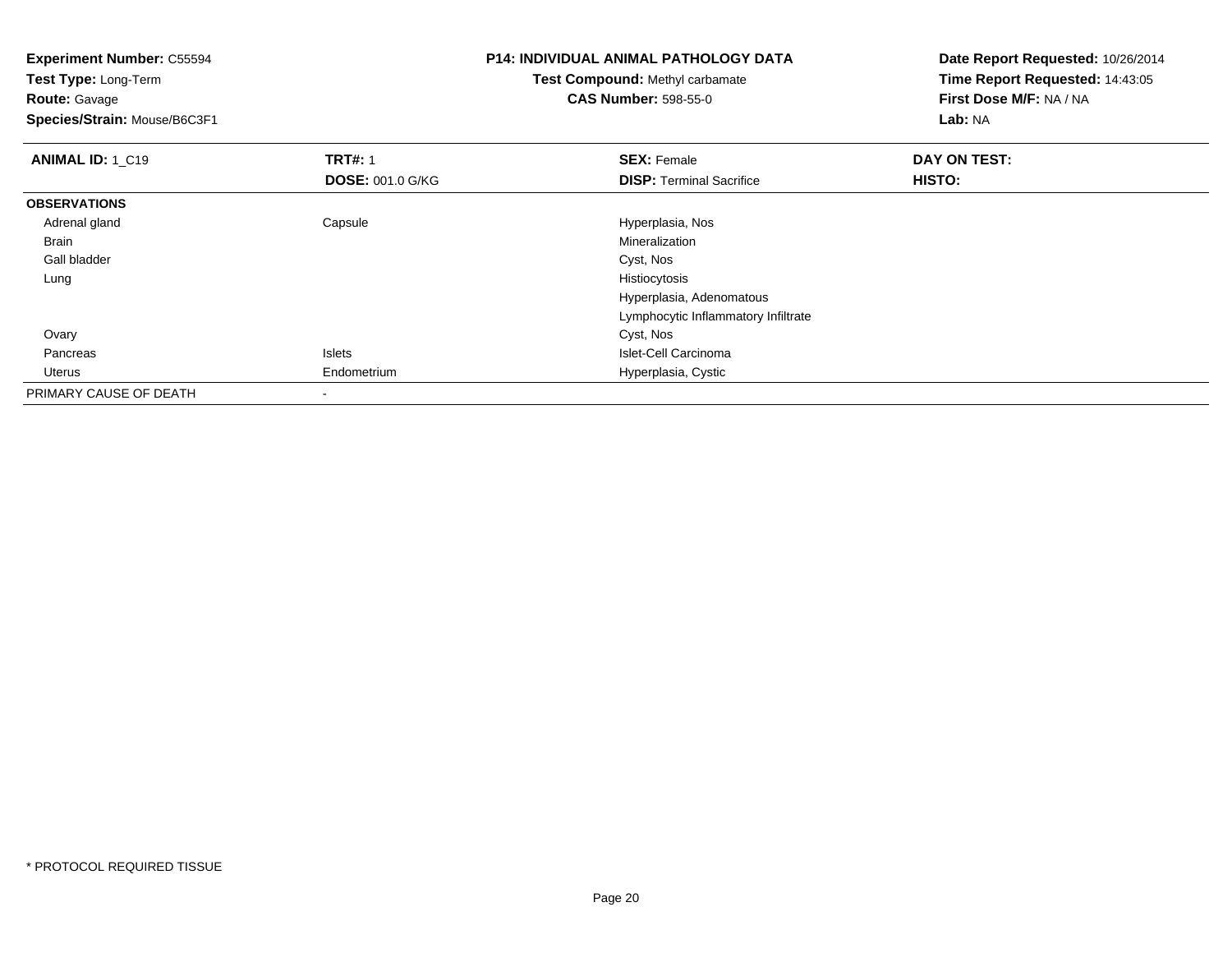| <b>Experiment Number: C55594</b><br>Test Compound: Methyl carbamate<br>Test Type: Long-Term<br><b>CAS Number: 598-55-0</b><br><b>Route: Gavage</b><br>Species/Strain: Mouse/B6C3F1 |                         | <b>P14: INDIVIDUAL ANIMAL PATHOLOGY DATA</b> | Date Report Requested: 10/26/2014<br>Time Report Requested: 14:43:05<br>First Dose M/F: NA / NA<br>Lab: NA |
|------------------------------------------------------------------------------------------------------------------------------------------------------------------------------------|-------------------------|----------------------------------------------|------------------------------------------------------------------------------------------------------------|
| <b>ANIMAL ID:</b> 1 C20                                                                                                                                                            | <b>TRT#: 1</b>          | <b>SEX: Female</b>                           | DAY ON TEST:                                                                                               |
|                                                                                                                                                                                    | <b>DOSE: 001.0 G/KG</b> | <b>DISP: Natural Death</b>                   | HISTO:                                                                                                     |
| <b>OBSERVATIONS</b>                                                                                                                                                                |                         |                                              |                                                                                                            |
| Adrenal gland                                                                                                                                                                      | Capsule                 | Hyperplasia, Nos                             |                                                                                                            |
| Lymph node                                                                                                                                                                         | Mesenteric Lymph Node   | Lymphoma, Nos-Malignant                      |                                                                                                            |
| Uterus                                                                                                                                                                             | Endometrium             | Hyperplasia, Cystic                          |                                                                                                            |
| PRIMARY CAUSE OF DEATH                                                                                                                                                             |                         |                                              |                                                                                                            |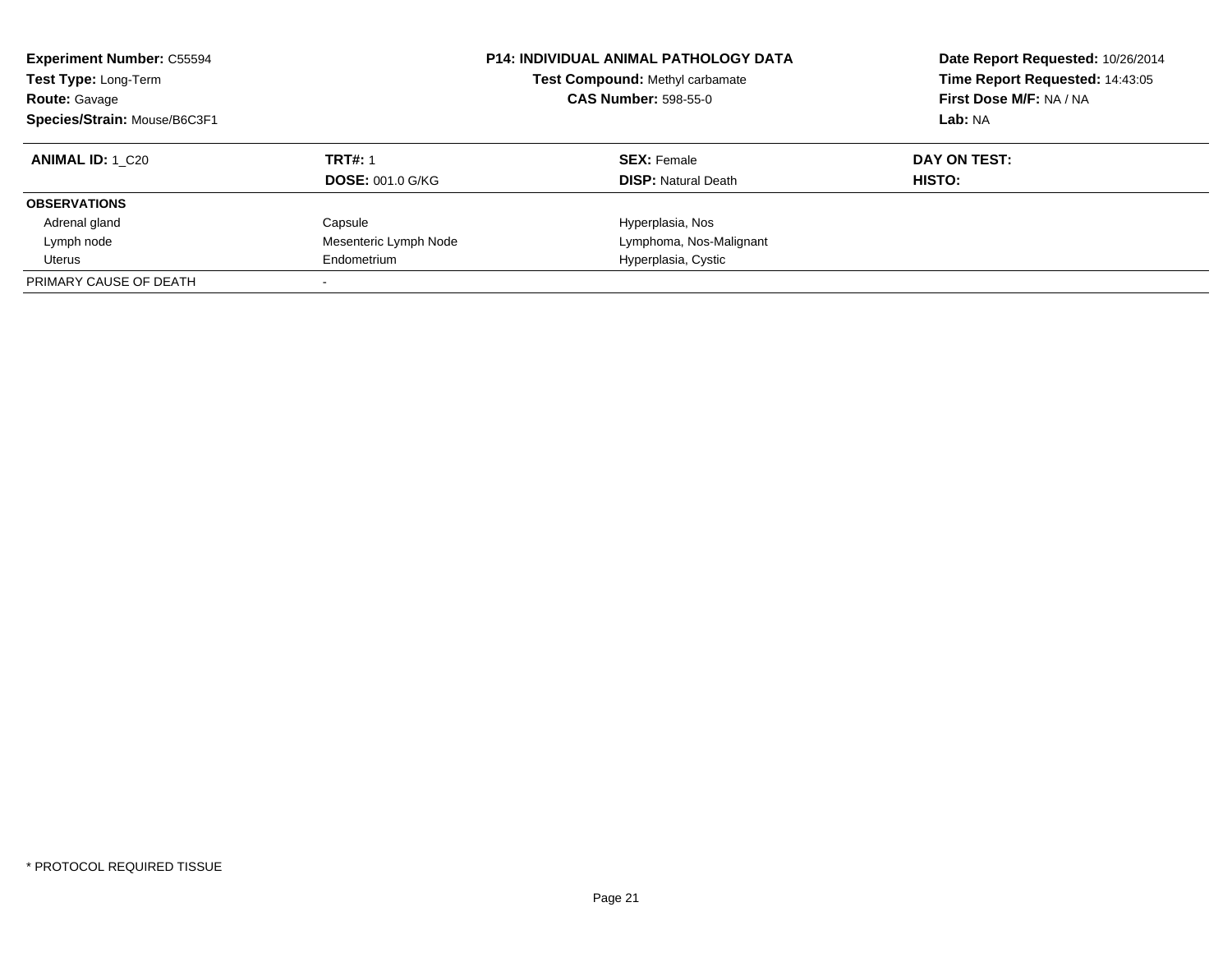| <b>Experiment Number: C55594</b><br>Test Type: Long-Term<br><b>Route: Gavage</b><br>Species/Strain: Mouse/B6C3F1 |                         | <b>P14: INDIVIDUAL ANIMAL PATHOLOGY DATA</b><br>Test Compound: Methyl carbamate<br><b>CAS Number: 598-55-0</b> | Date Report Requested: 10/26/2014<br>Time Report Requested: 14:43:05<br>First Dose M/F: NA / NA<br>Lab: NA |
|------------------------------------------------------------------------------------------------------------------|-------------------------|----------------------------------------------------------------------------------------------------------------|------------------------------------------------------------------------------------------------------------|
| <b>ANIMAL ID: 1 C21</b>                                                                                          | <b>TRT#: 1</b>          | <b>SEX: Female</b>                                                                                             | DAY ON TEST:                                                                                               |
|                                                                                                                  | <b>DOSE: 001.0 G/KG</b> | <b>DISP:</b> Terminal Sacrifice                                                                                | <b>HISTO:</b>                                                                                              |
| <b>OBSERVATIONS</b>                                                                                              |                         |                                                                                                                |                                                                                                            |
| Adrenal gland                                                                                                    | Capsule                 | Hyperplasia, Nos                                                                                               |                                                                                                            |
| <b>Blood vessel</b>                                                                                              | Aorta Nos               | Inflammation, Chronic                                                                                          |                                                                                                            |
| Gall bladder                                                                                                     |                         | Hyperplasia, Adenomatous                                                                                       |                                                                                                            |
| Lung                                                                                                             |                         | Lymphocytic Inflammatory Infiltrate                                                                            |                                                                                                            |
| Ovary                                                                                                            |                         | Cyst, Nos                                                                                                      |                                                                                                            |
| Uterus                                                                                                           | Endometrium             | Hyperplasia, Cystic                                                                                            |                                                                                                            |
| PRIMARY CAUSE OF DEATH                                                                                           |                         |                                                                                                                |                                                                                                            |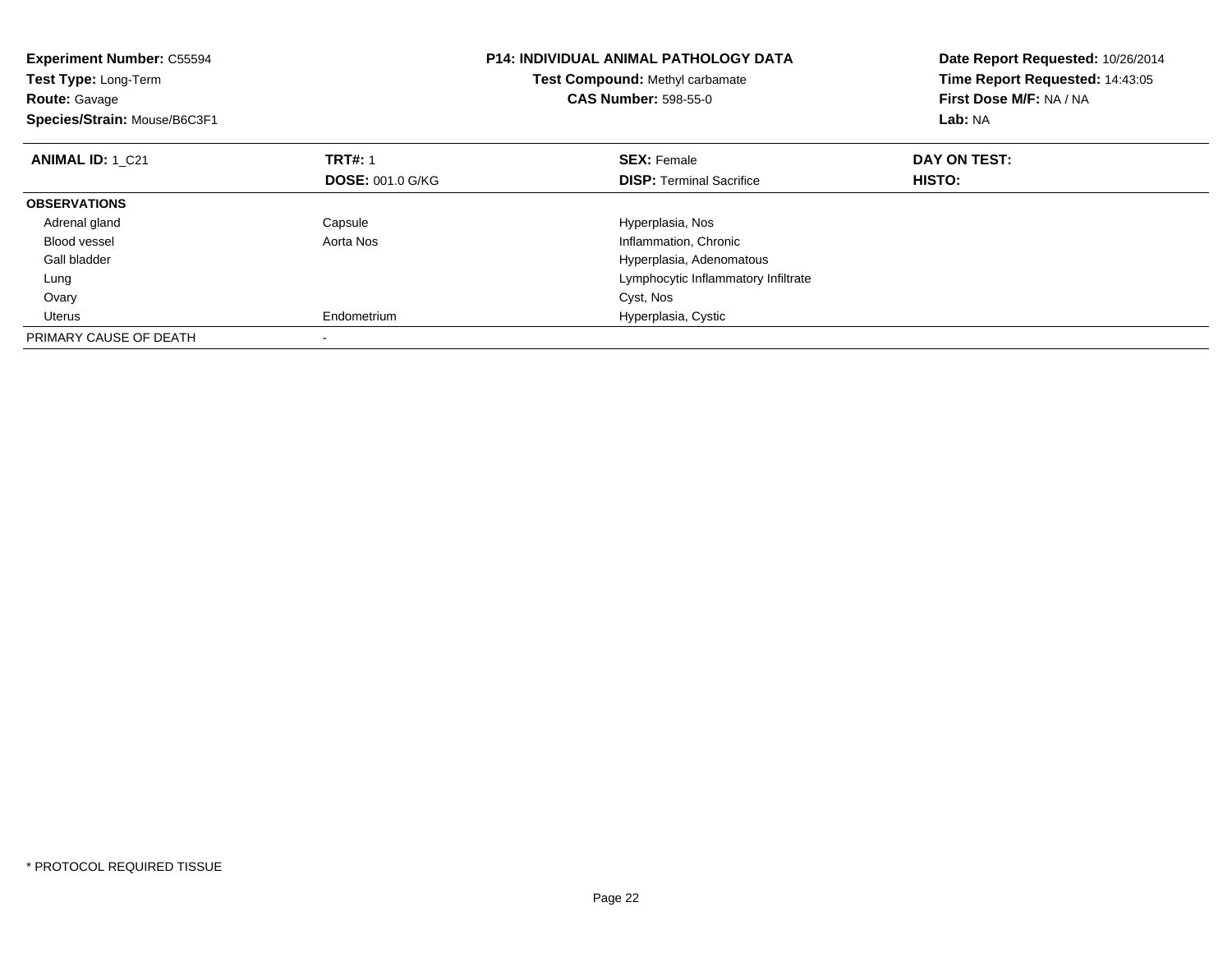**Experiment Number:** C55594

**Test Type:** Long-Term**Route:** Gavage

**Species/Strain:** Mouse/B6C3F1

## **P14: INDIVIDUAL ANIMAL PATHOLOGY DATA**

**Test Compound:** Methyl carbamate**CAS Number:** 598-55-0

| <b>ANIMAL ID: 1_C22</b> | <b>TRT#: 1</b>          | <b>SEX: Female</b>                  | DAY ON TEST: |  |
|-------------------------|-------------------------|-------------------------------------|--------------|--|
|                         | <b>DOSE: 001.0 G/KG</b> | <b>DISP:</b> Terminal Sacrifice     | HISTO:       |  |
| <b>OBSERVATIONS</b>     |                         |                                     |              |  |
| Adrenal gland           | Capsule                 | Hyperplasia, Nos                    |              |  |
| Kidney                  |                         | Metaplasia, Osseous                 |              |  |
| Liver                   |                         | Hepatocellular Carcinoma            |              |  |
|                         |                         | Inflammation, Chronic               |              |  |
| Lung                    |                         | Lymphocytic Inflammatory Infiltrate |              |  |
| Lymph node              | Mesenteric Lymph Node   | Hemorrhage                          |              |  |
| Thyroid                 |                         | Cyst, Embryonal Duct                |              |  |
|                         |                         | Hyperplasia, Follicular Cell        |              |  |
| Unspecified             | <b>Abdominal Cavity</b> | Inflammation, Nos                   |              |  |
| Uterus                  | Endometrium             | Hyperplasia, Cystic                 |              |  |
| PRIMARY CAUSE OF DEATH  | -                       |                                     |              |  |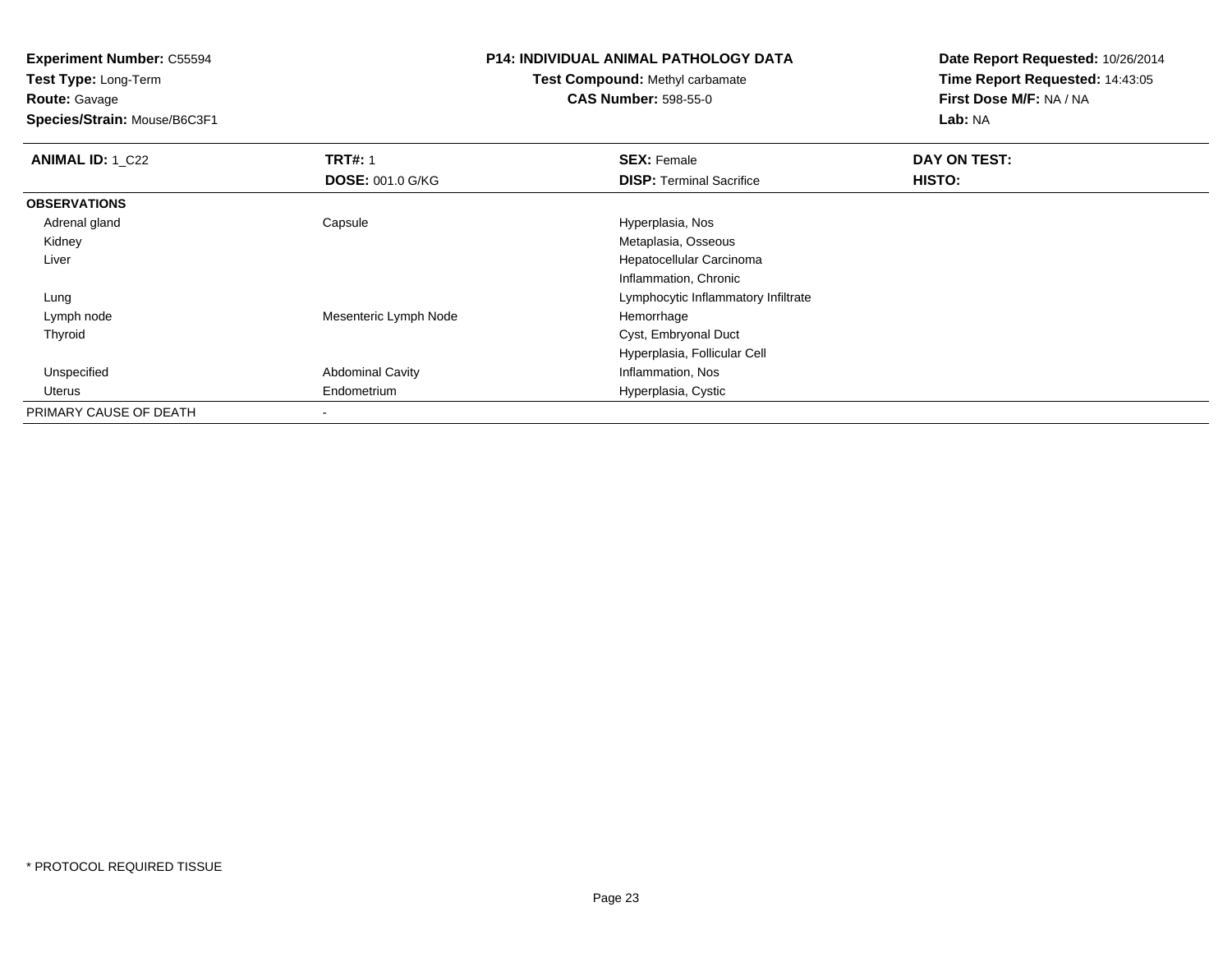**Experiment Number:** C55594

**Test Type:** Long-Term

**Route:** Gavage

**Species/Strain:** Mouse/B6C3F1

## **P14: INDIVIDUAL ANIMAL PATHOLOGY DATA**

## **Test Compound:** Methyl carbamate**CAS Number:** 598-55-0

| <b>ANIMAL ID: 1_C23</b> | <b>TRT#: 1</b>          | <b>SEX: Female</b>                   | DAY ON TEST: |  |
|-------------------------|-------------------------|--------------------------------------|--------------|--|
|                         | <b>DOSE: 001.0 G/KG</b> | <b>DISP:</b> Moribund Sacrifice      | HISTO:       |  |
| <b>OBSERVATIONS</b>     |                         |                                      |              |  |
| Adrenal gland           | Capsule                 | Hyperplasia, Nos                     |              |  |
| Blood vessel            | Sup.Panc-Duod.Artery    | Inflammation, Chronic                |              |  |
|                         | Cerebral Artery Nos     | Inflammation, Necrotizing            |              |  |
|                         | <b>Uterine Artery</b>   | Inflammation, Necrotizing            |              |  |
|                         | <b>Vesical Artery</b>   | Inflammation, Necrotizing            |              |  |
| <b>Brain</b>            |                         | Malacia                              |              |  |
|                         |                         | Mineralization                       |              |  |
| Esophagus               | <b>Muscularis</b>       | Regeneration, Nos                    |              |  |
| Liver                   |                         | Inflammation, Acute Necrotizing      |              |  |
| Lung                    |                         | Lymphocytic Inflammatory Infiltrate  |              |  |
| Nasal cavity            |                         | Inflammation, Acute                  |              |  |
| Ovary                   |                         | Cyst, Nos                            |              |  |
| Pancreas                | Acinus                  | Atrophy, Nos                         |              |  |
| Spleen                  |                         | Lymphoma, Histiocytic-Malignant Type |              |  |
| Thymus                  |                         | Cyst, Embryonal Duct                 |              |  |
| Uterus                  | Endometrium             | Hyperplasia, Cystic                  |              |  |
| PRIMARY CAUSE OF DEATH  | ۰                       |                                      |              |  |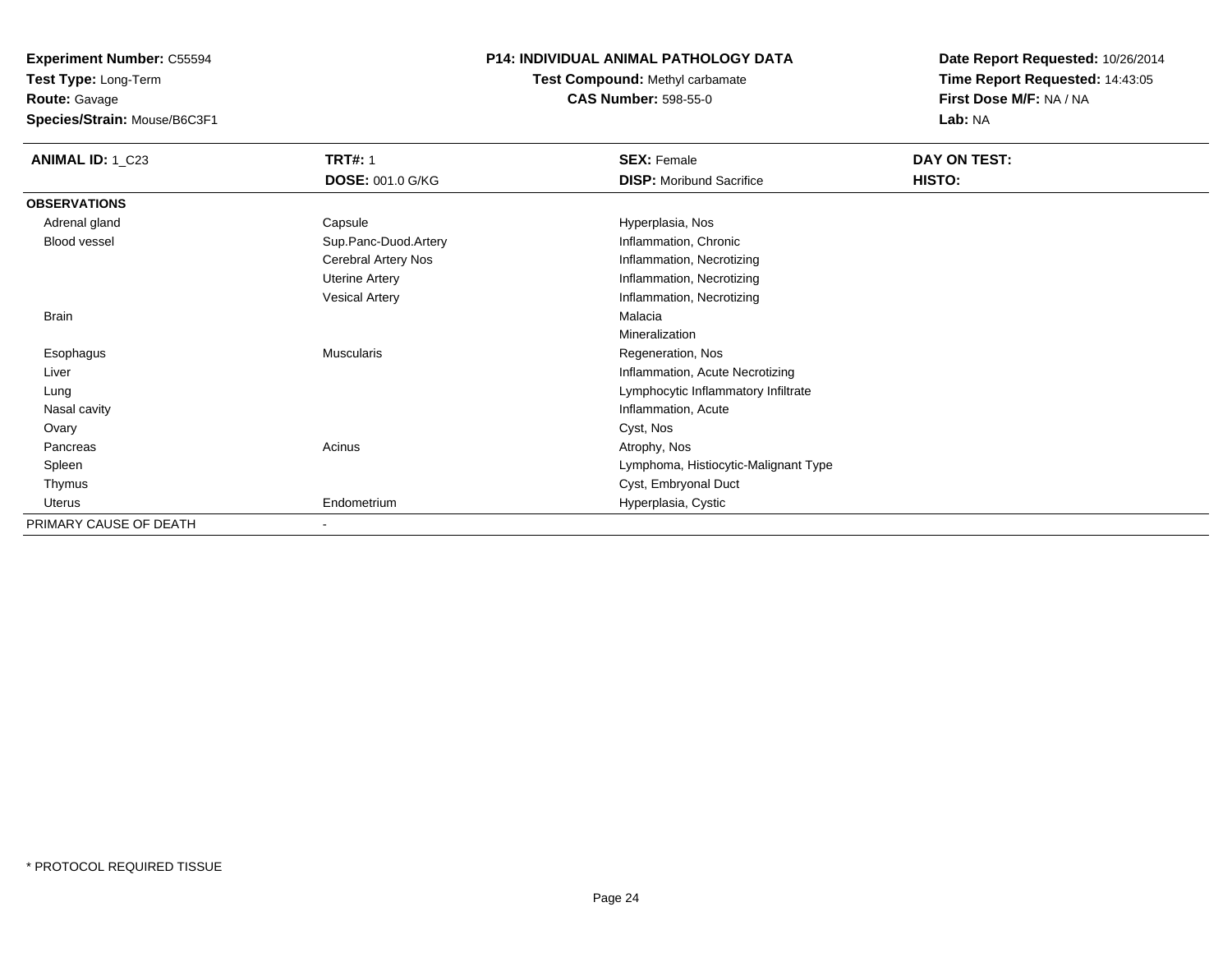| <b>Experiment Number: C55594</b><br>Test Type: Long-Term |                         | <b>P14: INDIVIDUAL ANIMAL PATHOLOGY DATA</b> | Date Report Requested: 10/26/2014 |
|----------------------------------------------------------|-------------------------|----------------------------------------------|-----------------------------------|
|                                                          |                         | <b>Test Compound: Methyl carbamate</b>       | Time Report Requested: 14:43:05   |
| <b>Route: Gavage</b>                                     |                         | <b>CAS Number: 598-55-0</b>                  | First Dose M/F: NA / NA           |
| Species/Strain: Mouse/B6C3F1                             |                         |                                              | <b>Lab: NA</b>                    |
| <b>ANIMAL ID: 1 C24</b>                                  | <b>TRT#: 1</b>          | <b>SEX: Female</b>                           | DAY ON TEST:                      |
|                                                          | <b>DOSE: 001.0 G/KG</b> | <b>DISP: Natural Death</b>                   | HISTO:                            |
| <b>OBSERVATIONS</b>                                      |                         |                                              |                                   |
| Adrenal gland                                            | Capsule                 | Hyperplasia, Nos                             |                                   |
| <b>Blood vessel</b>                                      | Cerebral Artery Nos     | Inflammation, Necrotizing                    |                                   |
| Brain                                                    |                         | <b>Mineralization</b>                        |                                   |
| Eye                                                      | Nasolacrimal Duct       | Inflammation, Acute                          |                                   |
| Lung                                                     |                         | Alveolar/Bronchiolar Carcinoma               |                                   |
|                                                          |                         | Histiocytosis                                |                                   |
|                                                          |                         | Lymphocytic Inflammatory Infiltrate          |                                   |
| Unspecified                                              | Multiple Organs Nos     | Lymphoma, Histiocytic-Malignant Type         |                                   |
| PRIMARY CAUSE OF DEATH                                   |                         |                                              |                                   |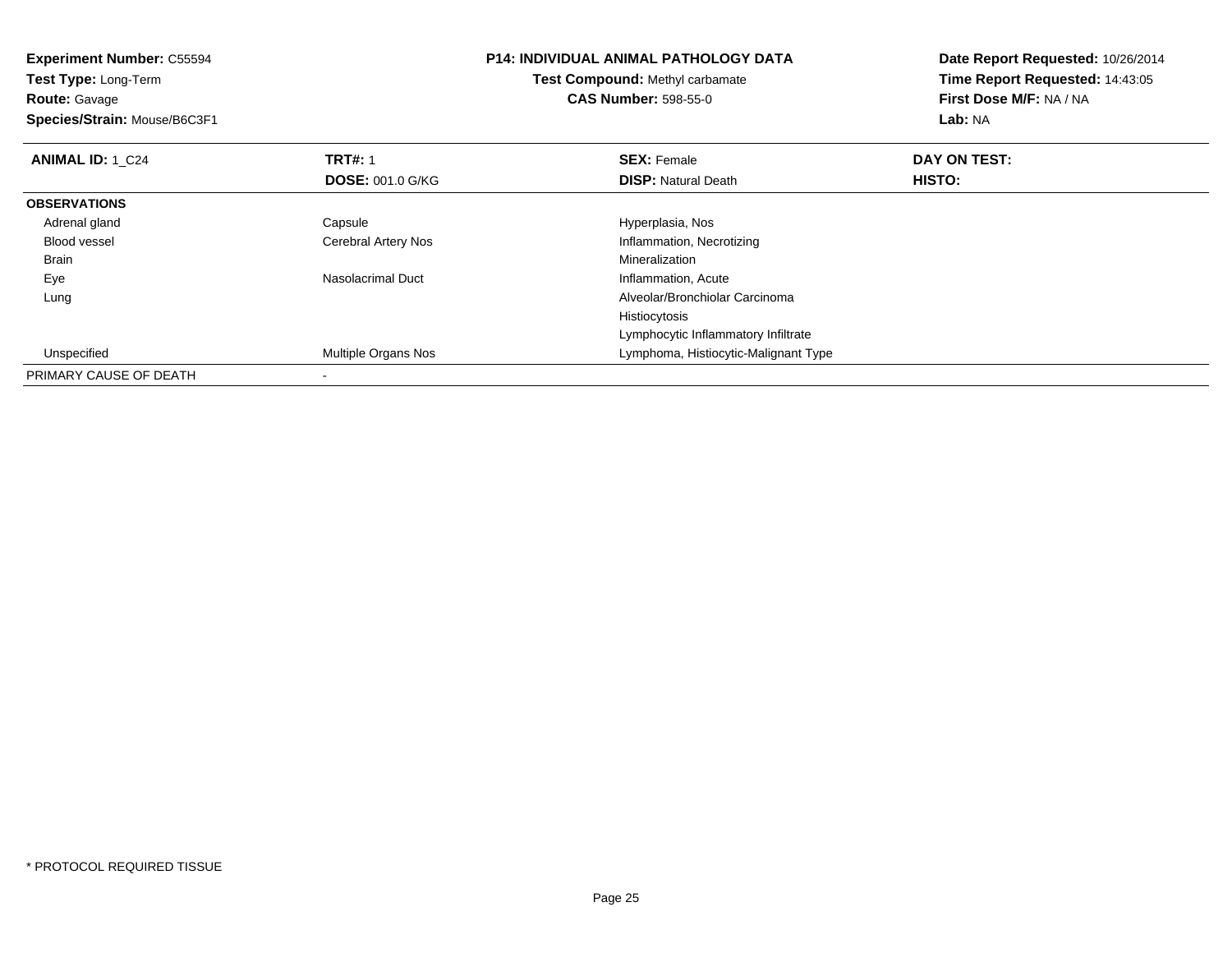| <b>Experiment Number: C55594</b><br>Test Type: Long-Term<br><b>Route: Gavage</b><br>Species/Strain: Mouse/B6C3F1 |                         | <b>P14: INDIVIDUAL ANIMAL PATHOLOGY DATA</b><br>Test Compound: Methyl carbamate<br><b>CAS Number: 598-55-0</b> | Date Report Requested: 10/26/2014<br>Time Report Requested: 14:43:05<br>First Dose M/F: NA / NA<br>Lab: NA |  |
|------------------------------------------------------------------------------------------------------------------|-------------------------|----------------------------------------------------------------------------------------------------------------|------------------------------------------------------------------------------------------------------------|--|
| <b>ANIMAL ID: 1 C25</b>                                                                                          | <b>TRT#: 1</b>          | <b>SEX: Female</b>                                                                                             | DAY ON TEST:                                                                                               |  |
|                                                                                                                  | <b>DOSE: 001.0 G/KG</b> | <b>DISP:</b> Terminal Sacrifice                                                                                | <b>HISTO:</b>                                                                                              |  |
| <b>OBSERVATIONS</b>                                                                                              |                         |                                                                                                                |                                                                                                            |  |
| Adrenal gland                                                                                                    | Capsule                 | Hyperplasia, Nos                                                                                               |                                                                                                            |  |
| <b>Brain</b>                                                                                                     |                         | Mineralization                                                                                                 |                                                                                                            |  |
| Lung                                                                                                             |                         | Lymphocytic Inflammatory Infiltrate                                                                            |                                                                                                            |  |
| Thyroid                                                                                                          |                         | Cyst, Embryonal Duct                                                                                           |                                                                                                            |  |
| Uterus                                                                                                           | Endometrium             | Hyperplasia, Cystic                                                                                            |                                                                                                            |  |
| PRIMARY CAUSE OF DEATH                                                                                           |                         |                                                                                                                |                                                                                                            |  |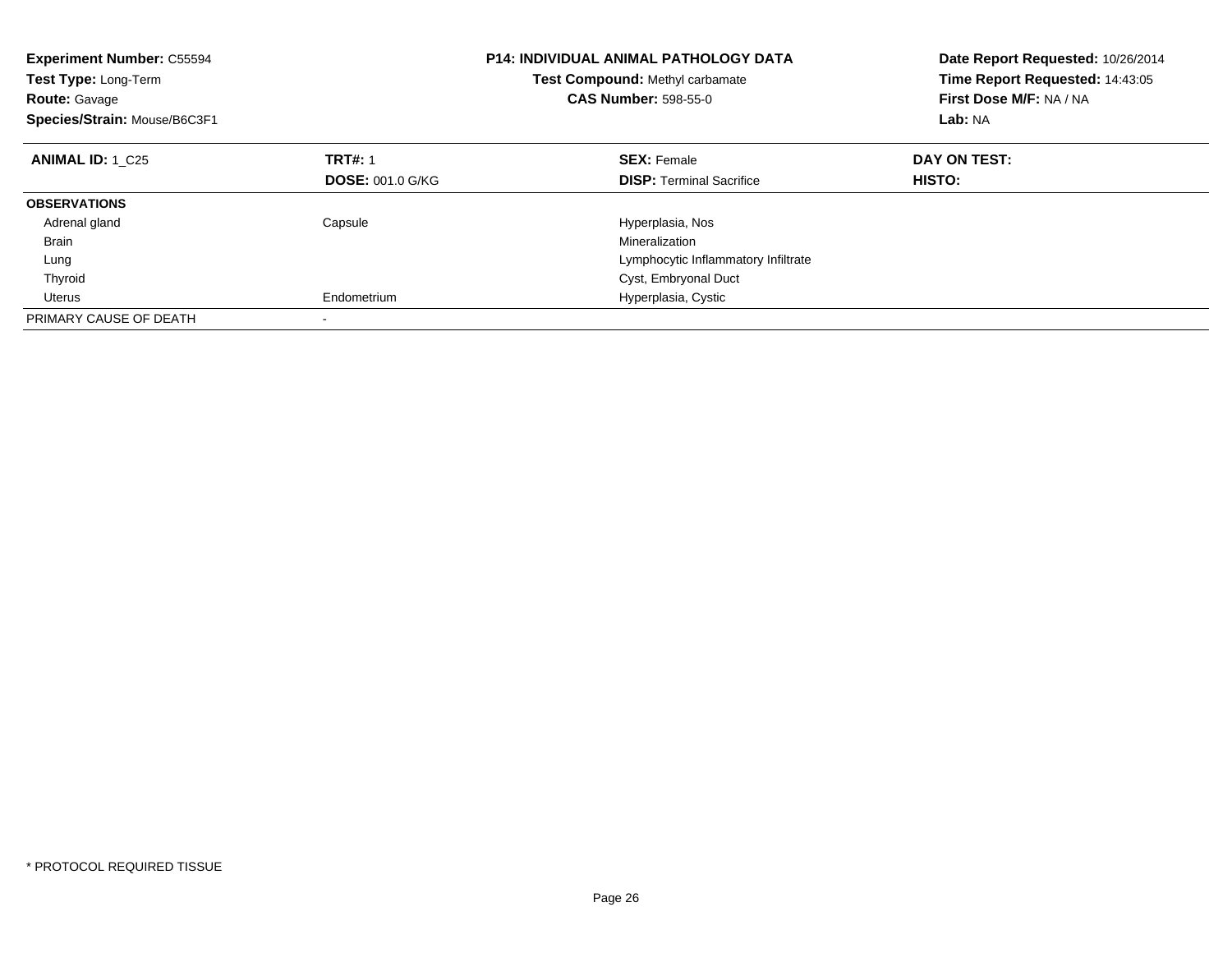| <b>Experiment Number: C55594</b><br>Test Type: Long-Term<br><b>Route: Gavage</b><br>Species/Strain: Mouse/B6C3F1 |                         | <b>P14: INDIVIDUAL ANIMAL PATHOLOGY DATA</b><br>Test Compound: Methyl carbamate<br><b>CAS Number: 598-55-0</b> | Date Report Requested: 10/26/2014<br>Time Report Requested: 14:43:05<br>First Dose M/F: NA / NA<br>Lab: NA |
|------------------------------------------------------------------------------------------------------------------|-------------------------|----------------------------------------------------------------------------------------------------------------|------------------------------------------------------------------------------------------------------------|
| <b>ANIMAL ID: 1 C26</b>                                                                                          | <b>TRT#: 1</b>          | <b>SEX: Female</b>                                                                                             | DAY ON TEST:                                                                                               |
|                                                                                                                  | <b>DOSE: 001.0 G/KG</b> | <b>DISP:</b> Terminal Sacrifice                                                                                | <b>HISTO:</b>                                                                                              |
| <b>OBSERVATIONS</b>                                                                                              |                         |                                                                                                                |                                                                                                            |
| Adrenal gland                                                                                                    | Capsule                 | Hyperplasia, Nos                                                                                               |                                                                                                            |
| <b>Brain</b>                                                                                                     |                         | Mineralization                                                                                                 |                                                                                                            |
| Lung                                                                                                             | <b>Bronchiole</b>       | Inflammation, Acute                                                                                            |                                                                                                            |
|                                                                                                                  |                         | Lymphocytic Inflammatory Infiltrate                                                                            |                                                                                                            |
| Unspecified                                                                                                      | Multiple Organs Nos     | Lymphoma, Histiocytic-Malignant Type                                                                           |                                                                                                            |
| Uterus                                                                                                           | Endometrium             | Hyperplasia, Cystic                                                                                            |                                                                                                            |
| PRIMARY CAUSE OF DEATH                                                                                           |                         |                                                                                                                |                                                                                                            |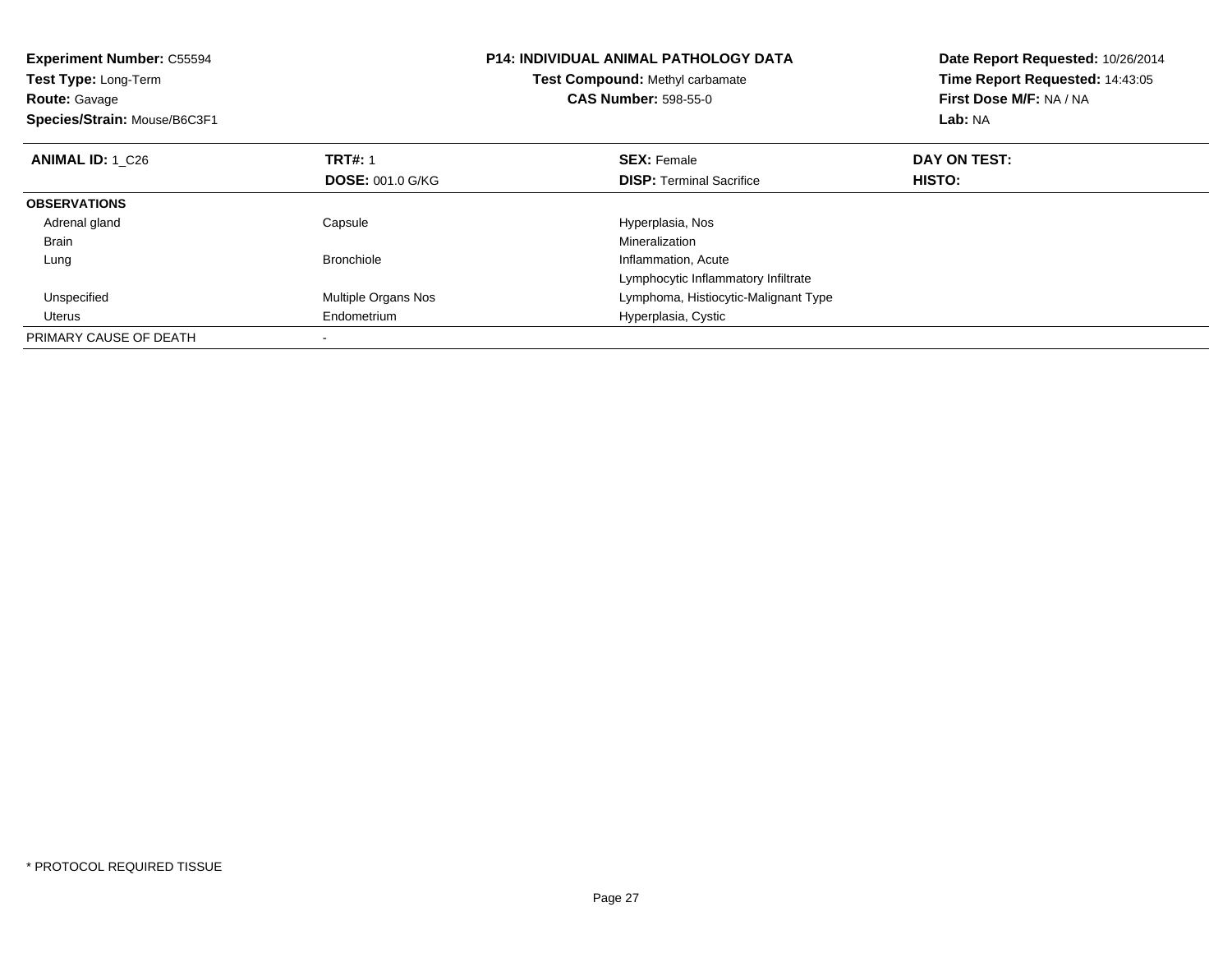| <b>Experiment Number: C55594</b> | <b>P14: INDIVIDUAL ANIMAL PATHOLOGY DATA</b> |                                        | Date Report Requested: 10/26/2014 |
|----------------------------------|----------------------------------------------|----------------------------------------|-----------------------------------|
| Test Type: Long-Term             |                                              | <b>Test Compound: Methyl carbamate</b> | Time Report Requested: 14:43:05   |
| <b>Route: Gavage</b>             |                                              | <b>CAS Number: 598-55-0</b>            | First Dose M/F: NA / NA           |
| Species/Strain: Mouse/B6C3F1     |                                              |                                        | Lab: NA                           |
| <b>ANIMAL ID: 1 C27</b>          | <b>TRT#: 1</b>                               | <b>SEX: Female</b>                     | DAY ON TEST:                      |
|                                  | <b>DOSE: 001.0 G/KG</b>                      | <b>DISP:</b> Terminal Sacrifice        | HISTO:                            |
| <b>OBSERVATIONS</b>              |                                              |                                        |                                   |
| Adrenal gland                    | Capsule                                      | Hyperplasia, Nos                       |                                   |
| Brain                            |                                              | Glioma, Nos                            |                                   |
|                                  |                                              | Mineralization                         |                                   |
| Kidney                           |                                              | Inflammation, Chronic                  |                                   |
| Lung                             |                                              | Alveolar/Bronchiolar Adenoma           |                                   |
|                                  |                                              | Histiocytosis                          |                                   |
|                                  |                                              | Hyperplasia, Adenomatous               |                                   |
|                                  |                                              | Lymphocytic Inflammatory Infiltrate    |                                   |
| Uterus                           | Endometrium                                  | Hyperplasia, Cystic                    |                                   |
| PRIMARY CAUSE OF DEATH           | $\blacksquare$                               |                                        |                                   |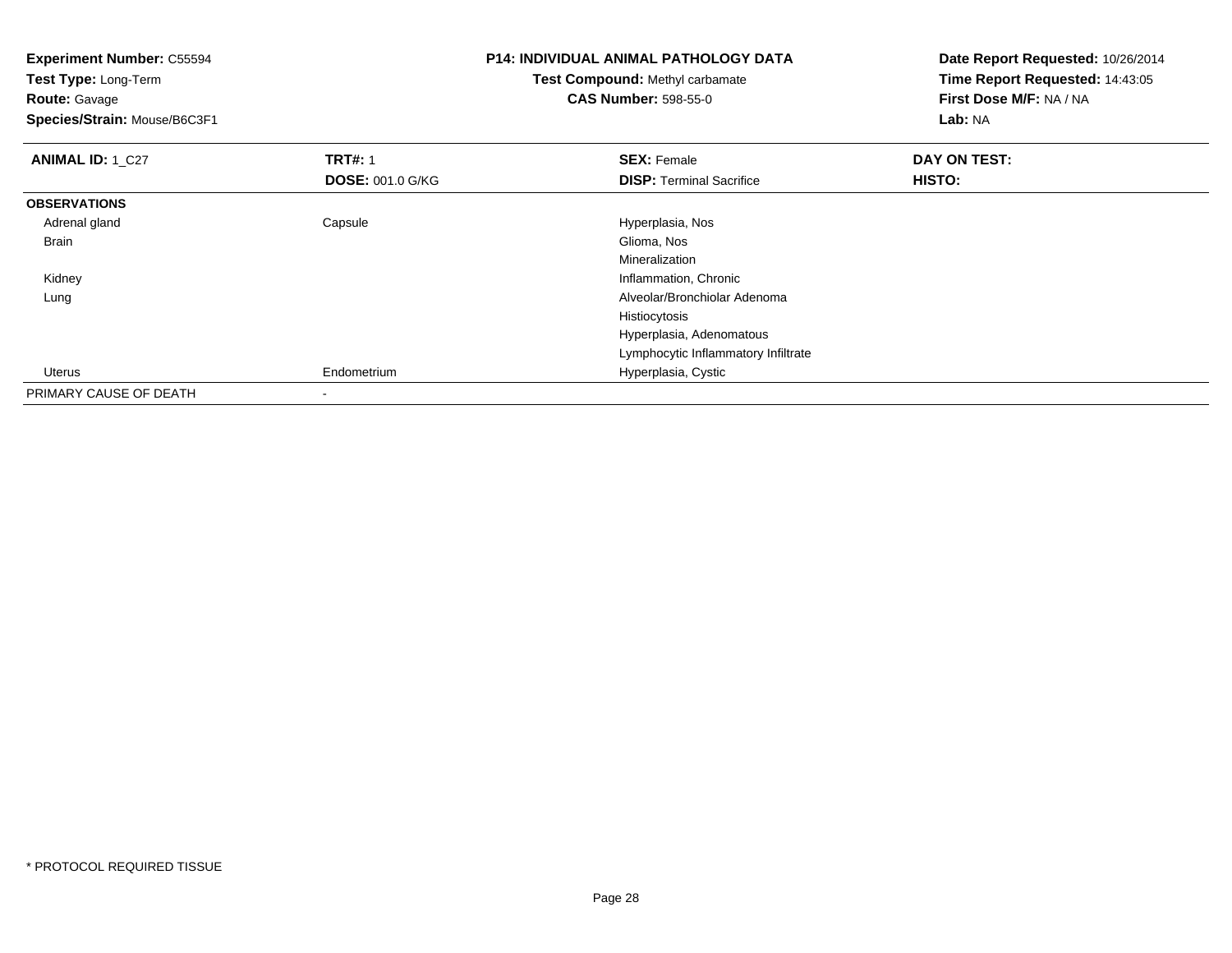| <b>Experiment Number: C55594</b><br>Test Type: Long-Term<br><b>Route: Gavage</b><br>Species/Strain: Mouse/B6C3F1 |                         | <b>P14: INDIVIDUAL ANIMAL PATHOLOGY DATA</b><br>Test Compound: Methyl carbamate<br><b>CAS Number: 598-55-0</b> | Date Report Requested: 10/26/2014<br>Time Report Requested: 14:43:05<br>First Dose M/F: NA / NA<br>Lab: NA |
|------------------------------------------------------------------------------------------------------------------|-------------------------|----------------------------------------------------------------------------------------------------------------|------------------------------------------------------------------------------------------------------------|
| <b>ANIMAL ID: 1 C28</b>                                                                                          | <b>TRT#: 1</b>          | <b>SEX: Female</b>                                                                                             | DAY ON TEST:                                                                                               |
|                                                                                                                  | <b>DOSE: 001.0 G/KG</b> | <b>DISP:</b> Terminal Sacrifice                                                                                | <b>HISTO:</b>                                                                                              |
| <b>OBSERVATIONS</b>                                                                                              |                         |                                                                                                                |                                                                                                            |
| Adrenal gland                                                                                                    | Capsule                 | Hyperplasia, Nos                                                                                               |                                                                                                            |
| Lung                                                                                                             |                         | Histiocytosis                                                                                                  |                                                                                                            |
|                                                                                                                  |                         | Hyperplasia, Adenomatous                                                                                       |                                                                                                            |
|                                                                                                                  |                         | Lymphocytic Inflammatory Infiltrate                                                                            |                                                                                                            |
| Salivary gland                                                                                                   |                         | Inflammation, Chronic                                                                                          |                                                                                                            |
| Uterus                                                                                                           | Endometrium             | Hyperplasia, Cystic                                                                                            |                                                                                                            |
| PRIMARY CAUSE OF DEATH                                                                                           |                         |                                                                                                                |                                                                                                            |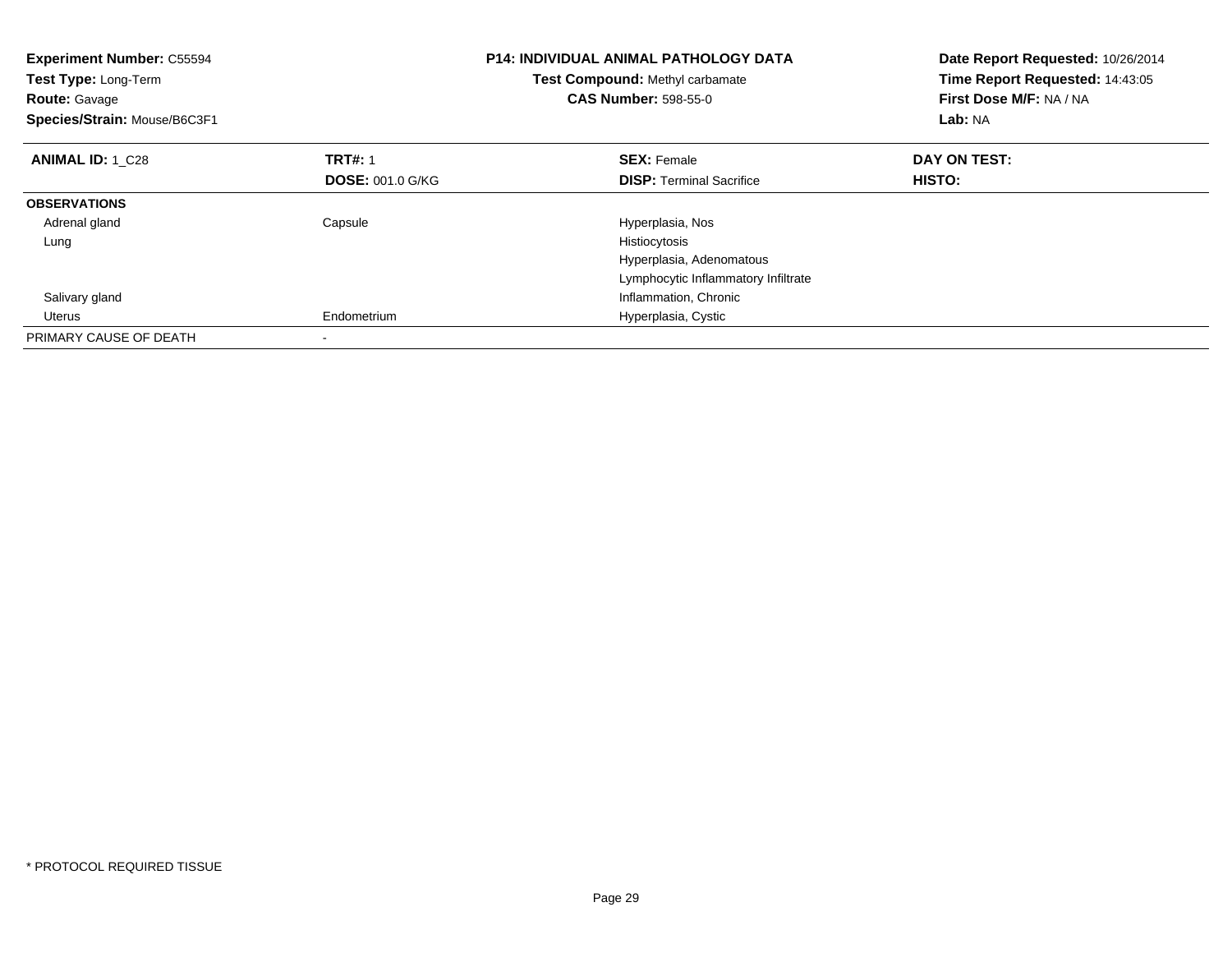| <b>Experiment Number: C55594</b><br>Test Type: Long-Term<br><b>Route: Gavage</b><br>Species/Strain: Mouse/B6C3F1 |                                           | P14: INDIVIDUAL ANIMAL PATHOLOGY DATA<br><b>Test Compound: Methyl carbamate</b><br><b>CAS Number: 598-55-0</b> | Date Report Requested: 10/26/2014<br>Time Report Requested: 14:43:05<br>First Dose M/F: NA / NA<br>Lab: NA |
|------------------------------------------------------------------------------------------------------------------|-------------------------------------------|----------------------------------------------------------------------------------------------------------------|------------------------------------------------------------------------------------------------------------|
| <b>ANIMAL ID: 1 C29</b>                                                                                          | <b>TRT#: 1</b><br><b>DOSE: 001.0 G/KG</b> | <b>SEX: Female</b><br><b>DISP:</b> Terminal Sacrifice                                                          | DAY ON TEST:<br>HISTO:                                                                                     |
| <b>OBSERVATIONS</b>                                                                                              |                                           |                                                                                                                |                                                                                                            |
| Adrenal gland                                                                                                    | Capsule                                   | Hyperplasia, Nos                                                                                               |                                                                                                            |
|                                                                                                                  |                                           |                                                                                                                |                                                                                                            |
| Lung                                                                                                             |                                           | Histiocytosis                                                                                                  |                                                                                                            |
|                                                                                                                  |                                           | Hyperplasia, Adenomatous                                                                                       |                                                                                                            |
|                                                                                                                  |                                           | Lymphocytic Inflammatory Infiltrate                                                                            |                                                                                                            |
| Pancreas                                                                                                         | Acinus                                    | Atrophy, Nos                                                                                                   |                                                                                                            |
| Salivary gland                                                                                                   |                                           | Inflammation, Chronic                                                                                          |                                                                                                            |
| Uterus                                                                                                           |                                           | Angiectasis                                                                                                    |                                                                                                            |
|                                                                                                                  | Endometrium                               | Hyperplasia, Cystic                                                                                            |                                                                                                            |
| PRIMARY CAUSE OF DEATH                                                                                           |                                           |                                                                                                                |                                                                                                            |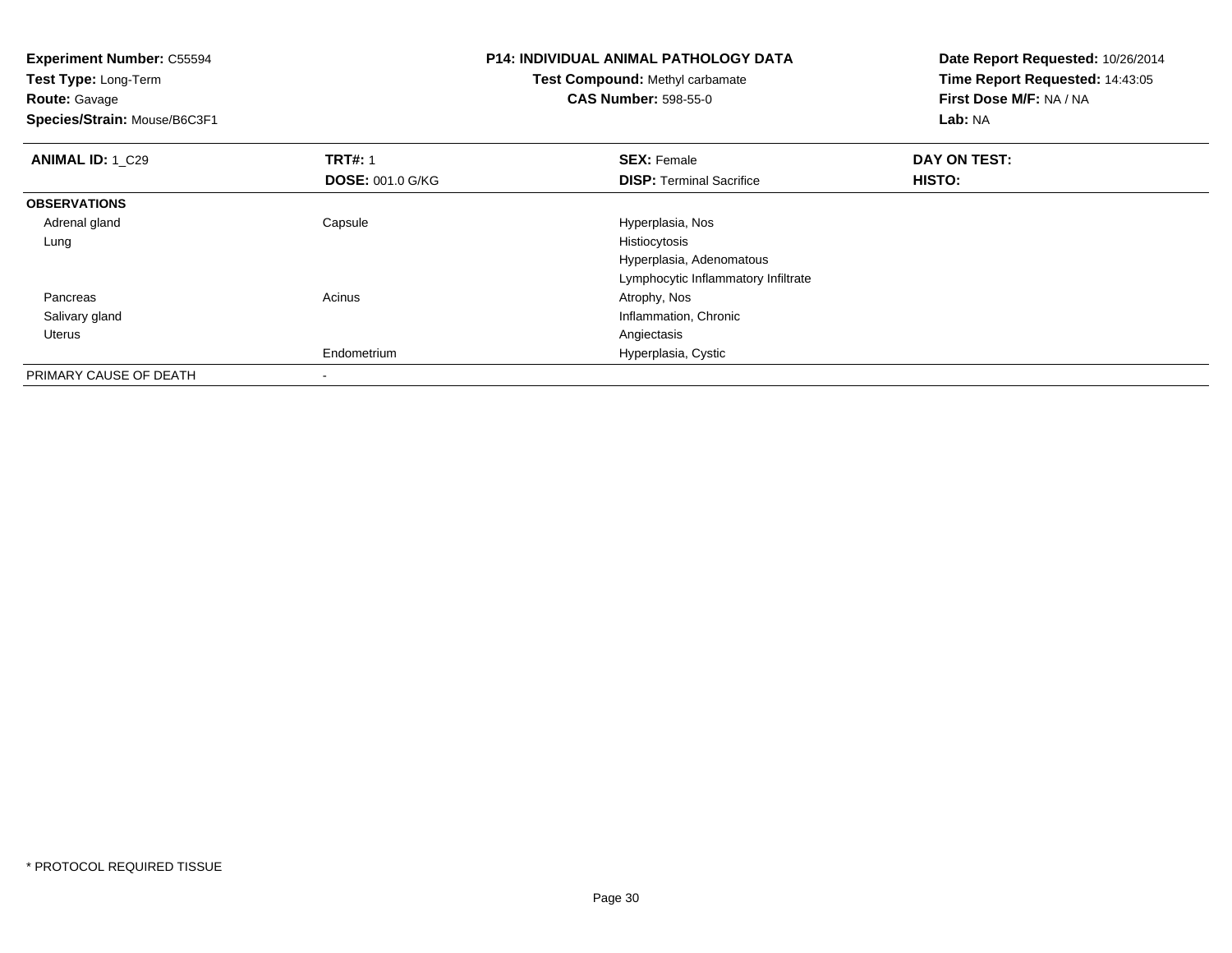| <b>Experiment Number: C55594</b><br>Test Type: Long-Term<br><b>Route:</b> Gavage<br>Species/Strain: Mouse/B6C3F1 |                         | <b>P14: INDIVIDUAL ANIMAL PATHOLOGY DATA</b><br><b>Test Compound: Methyl carbamate</b><br><b>CAS Number: 598-55-0</b> | Date Report Requested: 10/26/2014<br>Time Report Requested: 14:43:05<br>First Dose M/F: NA / NA<br>Lab: NA |
|------------------------------------------------------------------------------------------------------------------|-------------------------|-----------------------------------------------------------------------------------------------------------------------|------------------------------------------------------------------------------------------------------------|
| <b>ANIMAL ID: 1 C30</b>                                                                                          | <b>TRT#: 1</b>          | <b>SEX: Female</b>                                                                                                    | DAY ON TEST:                                                                                               |
|                                                                                                                  | <b>DOSE: 001.0 G/KG</b> | <b>DISP:</b> Terminal Sacrifice                                                                                       | HISTO:                                                                                                     |
| <b>OBSERVATIONS</b>                                                                                              |                         |                                                                                                                       |                                                                                                            |
| Adrenal gland                                                                                                    | Capsule                 | Hyperplasia, Nos                                                                                                      |                                                                                                            |
| Liver                                                                                                            |                         | Hepatocellular Carcinoma                                                                                              |                                                                                                            |
| Lung                                                                                                             |                         | Lymphocytic Inflammatory Infiltrate                                                                                   |                                                                                                            |
| Pancreas                                                                                                         |                         | Inflammation, Chronic                                                                                                 |                                                                                                            |
| Salivary gland                                                                                                   |                         | Inflammation, Chronic                                                                                                 |                                                                                                            |
| Stomach                                                                                                          |                         | Inflammation, Chronic                                                                                                 |                                                                                                            |
| Urinary bladder                                                                                                  |                         | Inflammation, Chronic                                                                                                 |                                                                                                            |
| Uterus                                                                                                           | Endometrium             | Hyperplasia, Cystic                                                                                                   |                                                                                                            |
| PRIMARY CAUSE OF DEATH                                                                                           |                         |                                                                                                                       |                                                                                                            |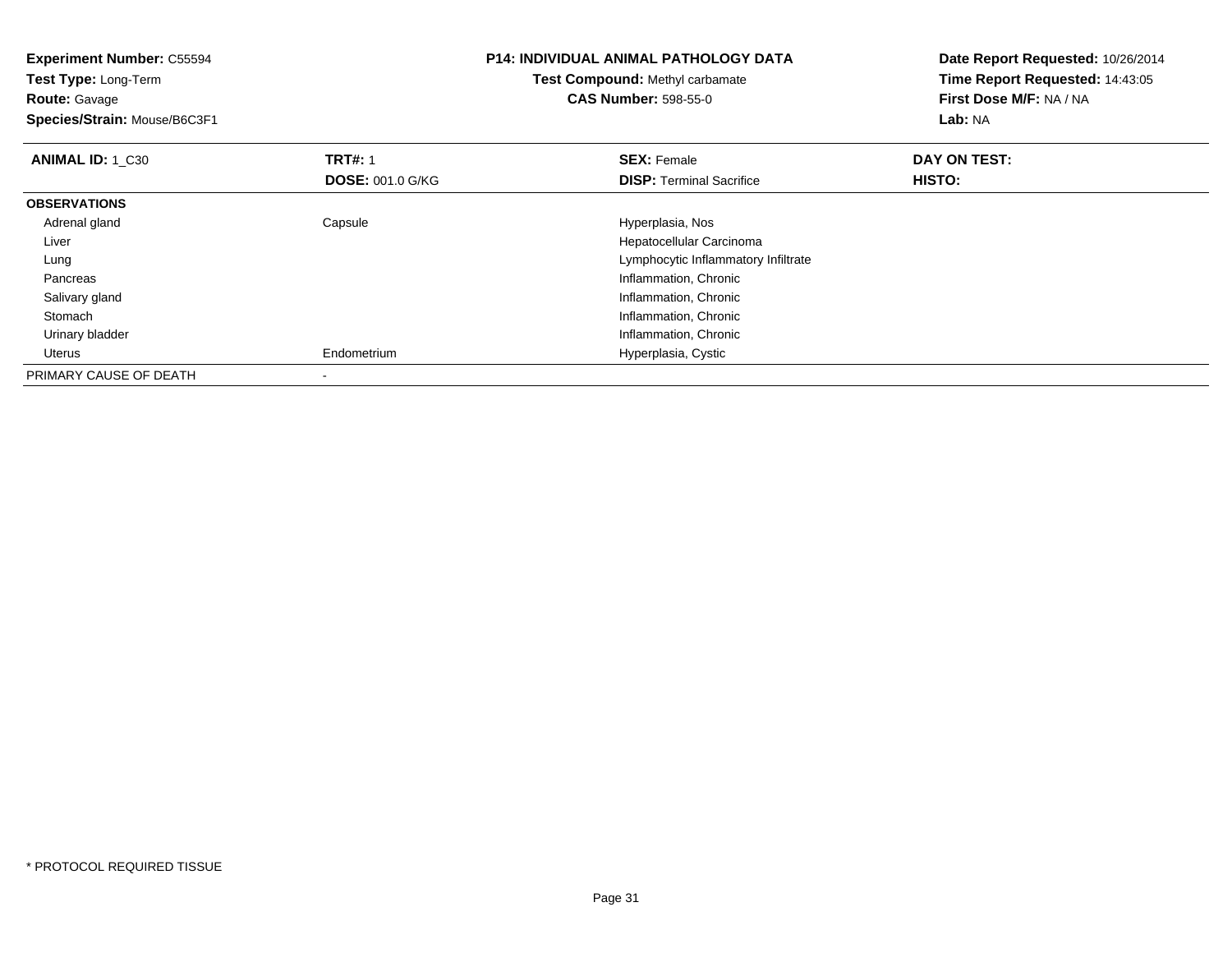| <b>Experiment Number: C55594</b><br>Test Type: Long-Term<br><b>Route: Gavage</b><br>Species/Strain: Mouse/B6C3F1 |                         | <b>P14: INDIVIDUAL ANIMAL PATHOLOGY DATA</b><br>Test Compound: Methyl carbamate<br><b>CAS Number: 598-55-0</b> | Date Report Requested: 10/26/2014<br>Time Report Requested: 14:43:05<br>First Dose M/F: NA / NA<br>Lab: NA |
|------------------------------------------------------------------------------------------------------------------|-------------------------|----------------------------------------------------------------------------------------------------------------|------------------------------------------------------------------------------------------------------------|
| ANIMAL ID: 1 C31                                                                                                 | <b>TRT#: 1</b>          | <b>SEX: Female</b>                                                                                             | DAY ON TEST:                                                                                               |
|                                                                                                                  | <b>DOSE: 001.0 G/KG</b> | <b>DISP:</b> Terminal Sacrifice                                                                                | <b>HISTO:</b>                                                                                              |
| <b>OBSERVATIONS</b>                                                                                              |                         |                                                                                                                |                                                                                                            |
| Adrenal gland                                                                                                    | Capsule                 | Hyperplasia, Nos                                                                                               |                                                                                                            |
| <b>Brain</b>                                                                                                     |                         | Mineralization                                                                                                 |                                                                                                            |
| Liver                                                                                                            |                         | Inflammation, Chronic                                                                                          |                                                                                                            |
| Lung                                                                                                             |                         | Histiocytosis                                                                                                  |                                                                                                            |
| Uterus                                                                                                           | Endometrium             | Hyperplasia, Cystic                                                                                            |                                                                                                            |
| PRIMARY CAUSE OF DEATH                                                                                           |                         |                                                                                                                |                                                                                                            |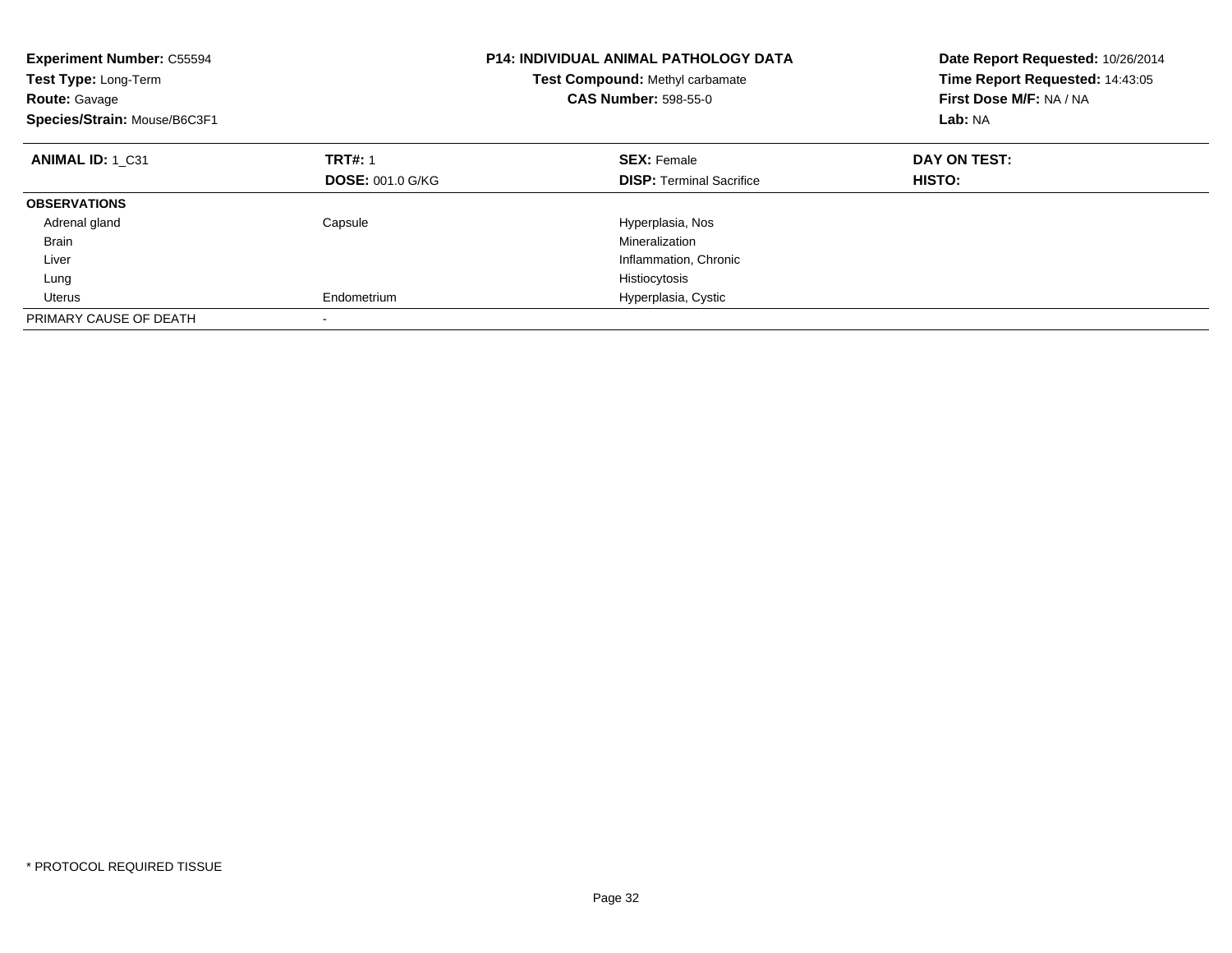| <b>Experiment Number: C55594</b><br><b>Test Type: Long-Term</b><br><b>Route: Gavage</b><br>Species/Strain: Mouse/B6C3F1 |                         | <b>P14: INDIVIDUAL ANIMAL PATHOLOGY DATA</b><br>Test Compound: Methyl carbamate<br><b>CAS Number: 598-55-0</b> | Date Report Requested: 10/26/2014<br>Time Report Requested: 14:43:05<br>First Dose M/F: NA / NA<br>Lab: NA |
|-------------------------------------------------------------------------------------------------------------------------|-------------------------|----------------------------------------------------------------------------------------------------------------|------------------------------------------------------------------------------------------------------------|
| <b>ANIMAL ID: 1 C32</b>                                                                                                 | <b>TRT#: 1</b>          | <b>SEX: Female</b>                                                                                             | DAY ON TEST:                                                                                               |
|                                                                                                                         | <b>DOSE: 001.0 G/KG</b> | <b>DISP:</b> Terminal Sacrifice                                                                                | <b>HISTO:</b>                                                                                              |
| <b>OBSERVATIONS</b>                                                                                                     |                         |                                                                                                                |                                                                                                            |
| Adrenal gland                                                                                                           | Capsule                 | Hyperplasia, Nos                                                                                               |                                                                                                            |
| Lung                                                                                                                    |                         | Histiocytosis                                                                                                  |                                                                                                            |
|                                                                                                                         |                         | Lymphocytic Inflammatory Infiltrate                                                                            |                                                                                                            |
| Salivary gland                                                                                                          |                         | Inflammation, Chronic                                                                                          |                                                                                                            |
| Uterus                                                                                                                  | Endometrium             | Hyperplasia, Cystic                                                                                            |                                                                                                            |
| PRIMARY CAUSE OF DEATH                                                                                                  |                         |                                                                                                                |                                                                                                            |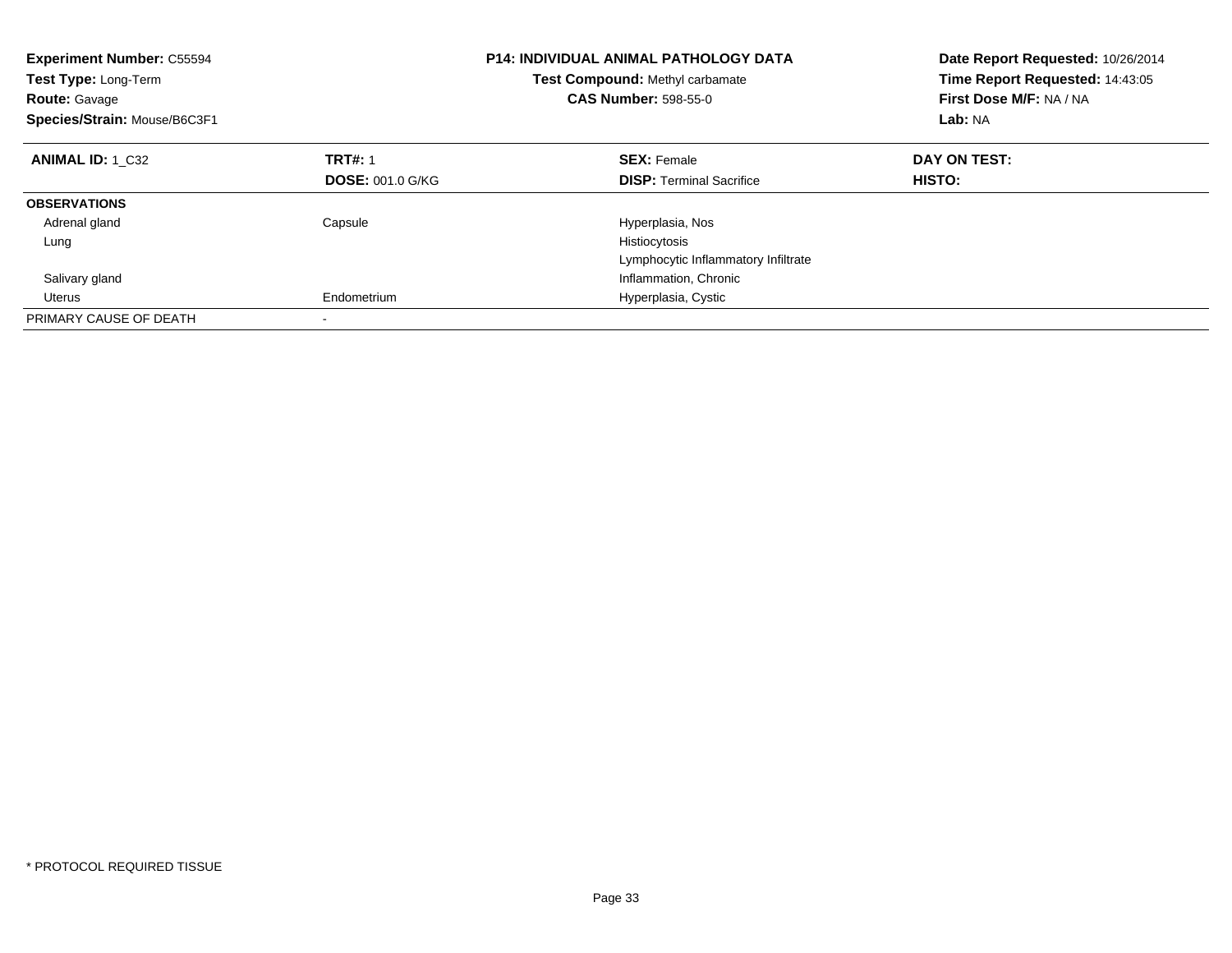**Experiment Number:** C55594**Test Type:** Long-Term**Route:** Gavage **Species/Strain:** Mouse/B6C3F1**P14: INDIVIDUAL ANIMAL PATHOLOGY DATATest Compound:** Methyl carbamate**CAS Number:** 598-55-0**Date Report Requested:** 10/26/2014**Time Report Requested:** 14:43:05**First Dose M/F:** NA / NA**Lab:** NA**ANIMAL ID: 1 C33 TRT#:** 1 **SEX:** Female **DAY ON TEST: DOSE:** 001.0 G/KG**DISP:** Terminal Sacrifice **HISTO: OBSERVATIONS** Adrenal glandCapsule **Capsule Capsule Capsule Capsule**<br>Cyst, Nos Gall bladderr and the contract of the contract of the contract of the contract of the contract of the contract of the contract of the contract of the contract of the contract of the contract of the contract of the contract of the cont Inflammation, Chronic Hepatocellular Adenoma Liver Lungg and the state of the state of the state of the state of the state of the state of the state of the state of the state of the state of the state of the state of the state of the state of the state of the state of the stat Lymphocytic Inflammatory Infiltrate Pancreass and the contract of the contract of the contract of the contract of the contract  $\mathsf{A}$  at  $\mathsf{A}$  and  $\mathsf{A}$  and  $\mathsf{A}$  and  $\mathsf{A}$  and  $\mathsf{A}$  are contract of  $\mathsf{A}$  and  $\mathsf{A}$  and  $\mathsf{A}$  are contract of StomachForestomach **Inflammation**, Chronic Uterus Endometrium Hyperplasia, Cystic PRIMARY CAUSE OF DEATH-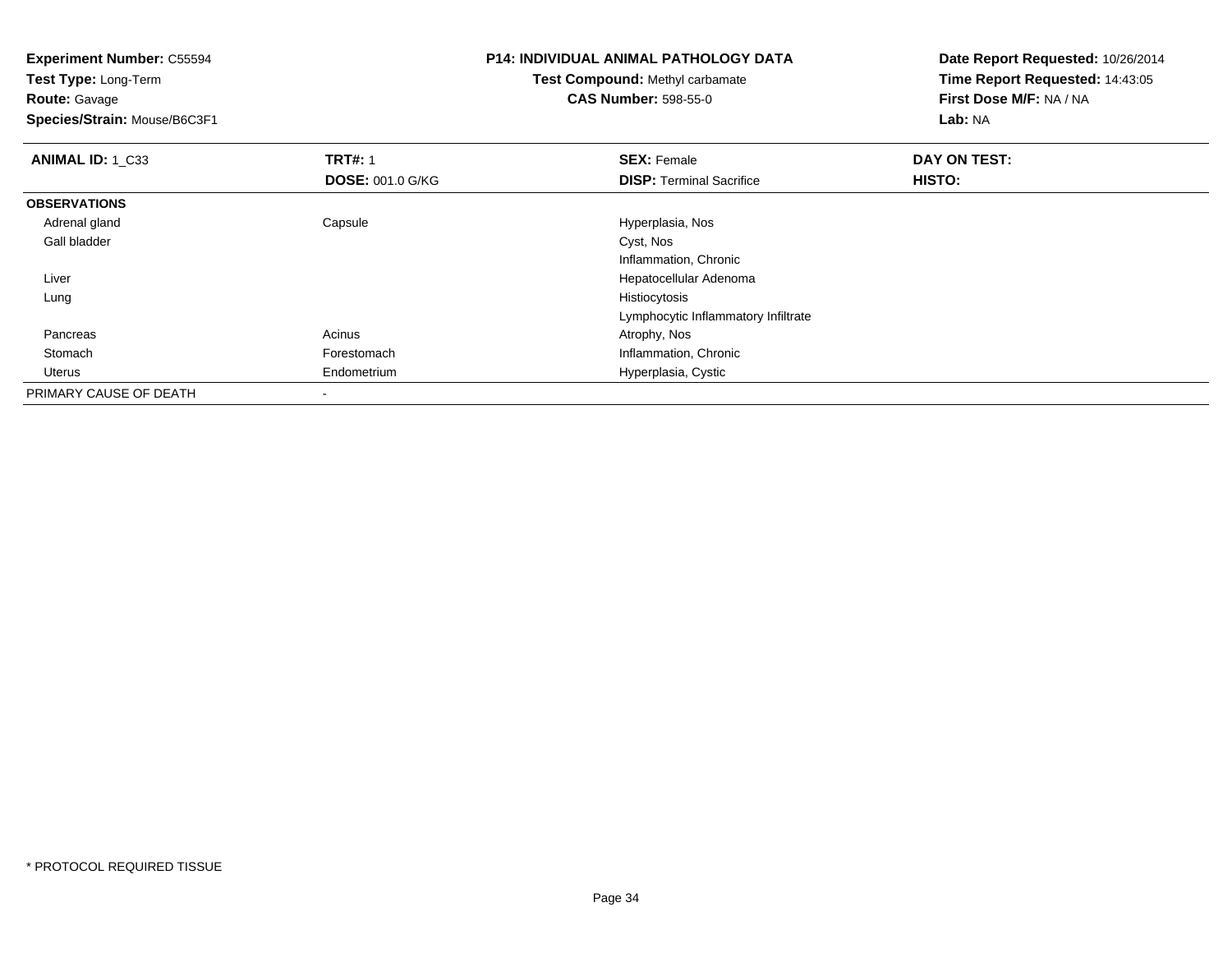| <b>Experiment Number: C55594</b><br>Test Type: Long-Term<br><b>Route: Gavage</b><br>Species/Strain: Mouse/B6C3F1 |                          | <b>P14: INDIVIDUAL ANIMAL PATHOLOGY DATA</b><br>Test Compound: Methyl carbamate<br><b>CAS Number: 598-55-0</b> | Date Report Requested: 10/26/2014<br>Time Report Requested: 14:43:05<br>First Dose M/F: NA / NA<br>Lab: NA |
|------------------------------------------------------------------------------------------------------------------|--------------------------|----------------------------------------------------------------------------------------------------------------|------------------------------------------------------------------------------------------------------------|
| <b>ANIMAL ID: 1 C34</b>                                                                                          | <b>TRT#: 1</b>           | <b>SEX: Female</b>                                                                                             | DAY ON TEST:                                                                                               |
|                                                                                                                  | <b>DOSE: 001.0 G/KG</b>  | <b>DISP:</b> Moribund Sacrifice                                                                                | <b>HISTO:</b>                                                                                              |
| <b>OBSERVATIONS</b>                                                                                              |                          |                                                                                                                |                                                                                                            |
| Bone                                                                                                             | Vertebra                 | Fracture, Nos                                                                                                  |                                                                                                            |
| <b>Brain</b>                                                                                                     |                          | Mineralization                                                                                                 |                                                                                                            |
| Lung                                                                                                             |                          | Lymphocytic Inflammatory Infiltrate                                                                            |                                                                                                            |
| Spinal cord                                                                                                      |                          | Demyelinization                                                                                                |                                                                                                            |
| Stomach                                                                                                          | <b>Glandular Stomach</b> | Erosion                                                                                                        |                                                                                                            |
| Thymus                                                                                                           |                          | Cyst, Embryonal Duct                                                                                           |                                                                                                            |
| PRIMARY CAUSE OF DEATH                                                                                           |                          |                                                                                                                |                                                                                                            |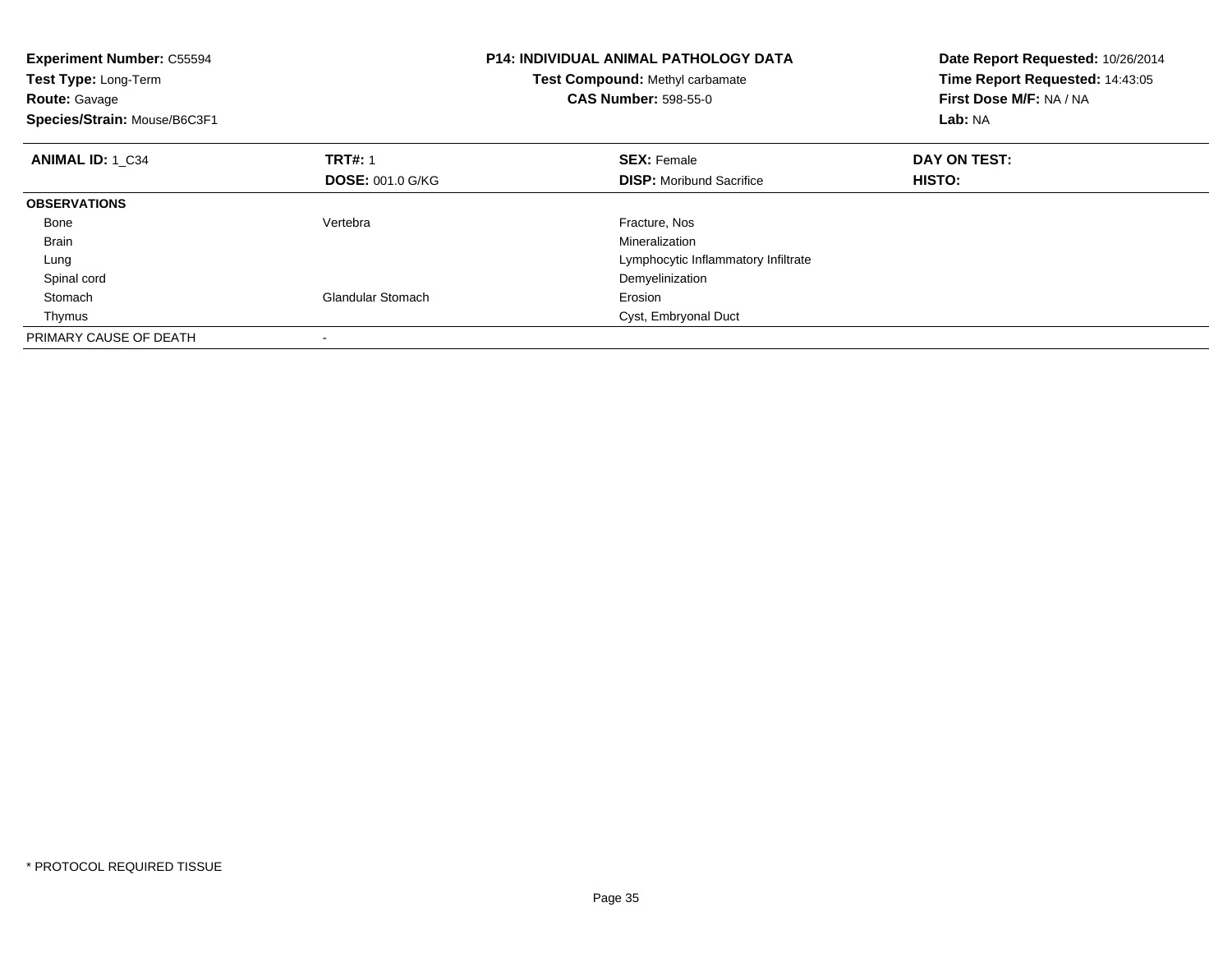| <b>Experiment Number: C55594</b><br><b>Test Type: Long-Term</b><br><b>Route: Gavage</b><br>Species/Strain: Mouse/B6C3F1 |                                           | <b>P14: INDIVIDUAL ANIMAL PATHOLOGY DATA</b><br><b>Test Compound: Methyl carbamate</b><br><b>CAS Number: 598-55-0</b> | Date Report Requested: 10/26/2014<br>Time Report Requested: 14:43:05<br>First Dose M/F: NA / NA<br>Lab: NA |
|-------------------------------------------------------------------------------------------------------------------------|-------------------------------------------|-----------------------------------------------------------------------------------------------------------------------|------------------------------------------------------------------------------------------------------------|
| <b>ANIMAL ID:</b> 1 C35                                                                                                 | <b>TRT#: 1</b><br><b>DOSE: 001.0 G/KG</b> | <b>SEX:</b> Female<br><b>DISP:</b> Natural Death                                                                      | DAY ON TEST:<br>HISTO:                                                                                     |
| <b>OBSERVATIONS</b>                                                                                                     |                                           |                                                                                                                       |                                                                                                            |
| Adrenal gland                                                                                                           | Capsule                                   | Hyperplasia, Nos                                                                                                      |                                                                                                            |
| Unspecified                                                                                                             | Multiple Organs Nos                       | Lymphoma, Lymphocytic-Malignant Type                                                                                  |                                                                                                            |
| PRIMARY CAUSE OF DEATH                                                                                                  |                                           |                                                                                                                       |                                                                                                            |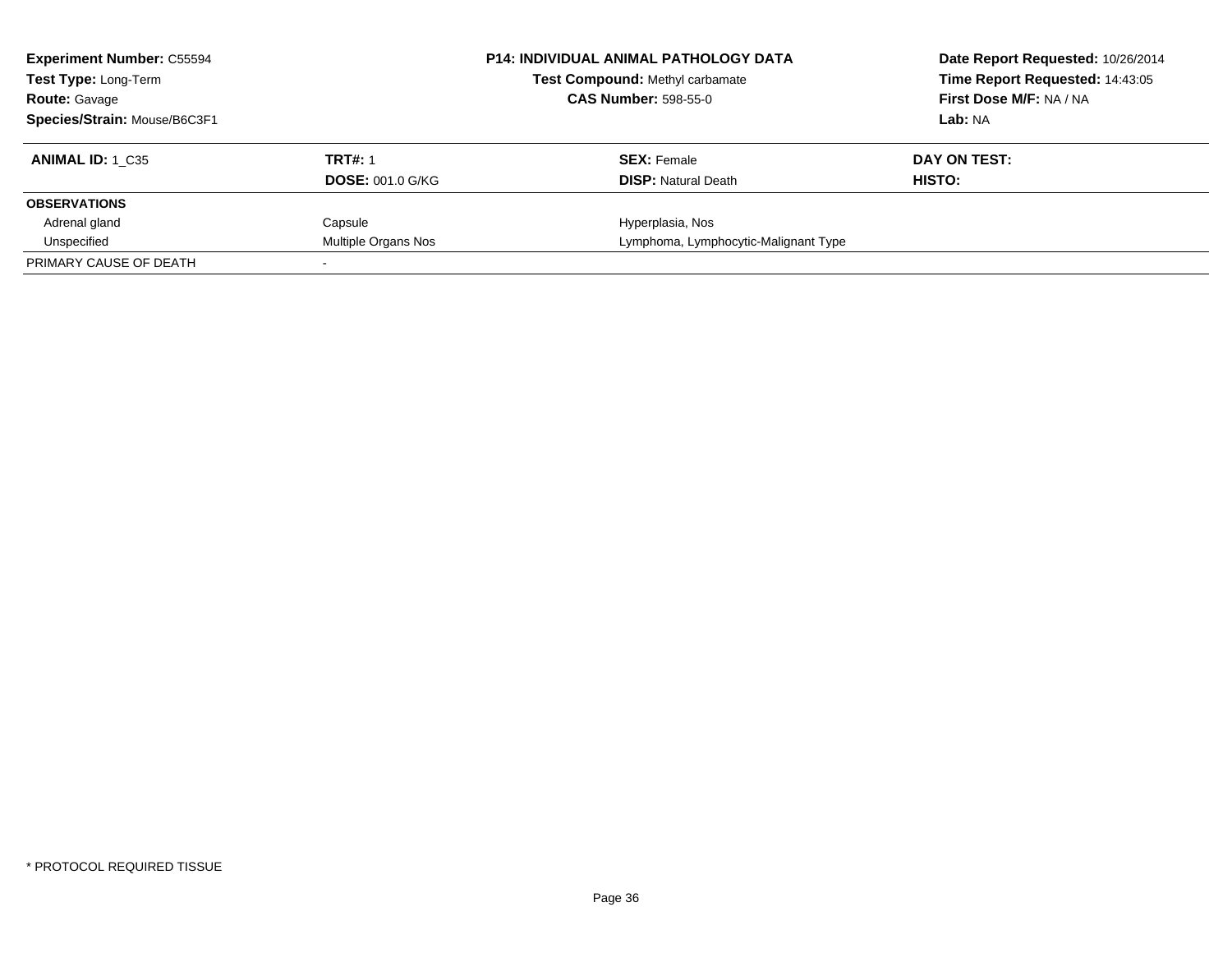| <b>Experiment Number: C55594</b><br>Test Type: Long-Term<br><b>Route: Gavage</b><br>Species/Strain: Mouse/B6C3F1 |                                           | <b>P14: INDIVIDUAL ANIMAL PATHOLOGY DATA</b><br><b>Test Compound: Methyl carbamate</b><br><b>CAS Number: 598-55-0</b> | Date Report Requested: 10/26/2014<br>Time Report Requested: 14:43:05<br>First Dose M/F: NA / NA<br>Lab: NA |
|------------------------------------------------------------------------------------------------------------------|-------------------------------------------|-----------------------------------------------------------------------------------------------------------------------|------------------------------------------------------------------------------------------------------------|
| ANIMAL ID: 1 C36                                                                                                 | <b>TRT#: 1</b><br><b>DOSE: 001.0 G/KG</b> | <b>SEX: Female</b><br><b>DISP:</b> Terminal Sacrifice                                                                 | DAY ON TEST:<br><b>HISTO:</b>                                                                              |
| <b>OBSERVATIONS</b>                                                                                              |                                           |                                                                                                                       |                                                                                                            |
|                                                                                                                  |                                           |                                                                                                                       |                                                                                                            |
| Adrenal gland                                                                                                    | Capsule                                   | Hyperplasia, Nos                                                                                                      |                                                                                                            |
| Intestine Small                                                                                                  | Ileum, Ileum                              | Inflammation, Acute                                                                                                   |                                                                                                            |
| Lung                                                                                                             |                                           | Lymphocytic Inflammatory Infiltrate                                                                                   |                                                                                                            |
| Uterus                                                                                                           | Endometrium                               | Hyperplasia, Cystic                                                                                                   |                                                                                                            |
| PRIMARY CAUSE OF DEATH                                                                                           | $\overline{\phantom{a}}$                  |                                                                                                                       |                                                                                                            |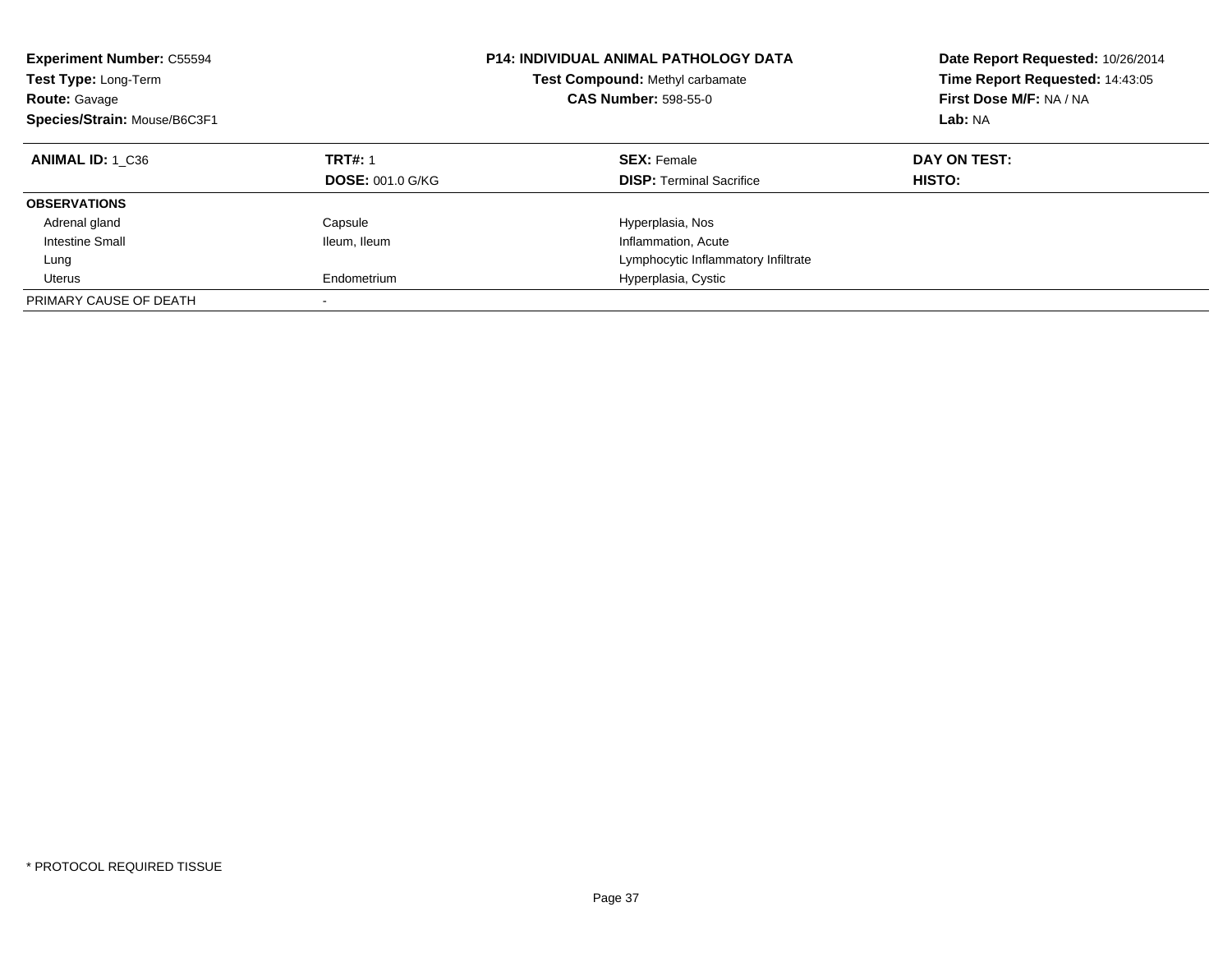| <b>Experiment Number: C55594</b><br>Test Type: Long-Term<br><b>Route: Gavage</b><br>Species/Strain: Mouse/B6C3F1 |                            | <b>P14: INDIVIDUAL ANIMAL PATHOLOGY DATA</b><br>Test Compound: Methyl carbamate<br><b>CAS Number: 598-55-0</b> | Date Report Requested: 10/26/2014<br>Time Report Requested: 14:43:05<br>First Dose M/F: NA / NA<br>Lab: NA |
|------------------------------------------------------------------------------------------------------------------|----------------------------|----------------------------------------------------------------------------------------------------------------|------------------------------------------------------------------------------------------------------------|
| <b>ANIMAL ID: 1 C37</b>                                                                                          | <b>TRT#: 1</b>             | <b>SEX: Female</b>                                                                                             | DAY ON TEST:                                                                                               |
|                                                                                                                  | <b>DOSE: 001.0 G/KG</b>    | <b>DISP:</b> Dosing Accident                                                                                   | HISTO:                                                                                                     |
| <b>OBSERVATIONS</b>                                                                                              |                            |                                                                                                                |                                                                                                            |
| Adrenal gland                                                                                                    | Capsule                    | Hyperplasia, Nos                                                                                               |                                                                                                            |
| <b>Brain</b>                                                                                                     |                            | Mineralization                                                                                                 |                                                                                                            |
| Liver                                                                                                            |                            | Cytoplasmic Change, Basophilic                                                                                 |                                                                                                            |
| Lung                                                                                                             |                            | Lymphocytic Inflammatory Infiltrate                                                                            |                                                                                                            |
| Unspecified                                                                                                      | <b>Thoracic Cavity Nos</b> | Foreign Body, Vegetable                                                                                        |                                                                                                            |
|                                                                                                                  | <b>Thoracic Cavity Nos</b> | Inflammation, Nos                                                                                              |                                                                                                            |
| PRIMARY CAUSE OF DEATH                                                                                           |                            |                                                                                                                |                                                                                                            |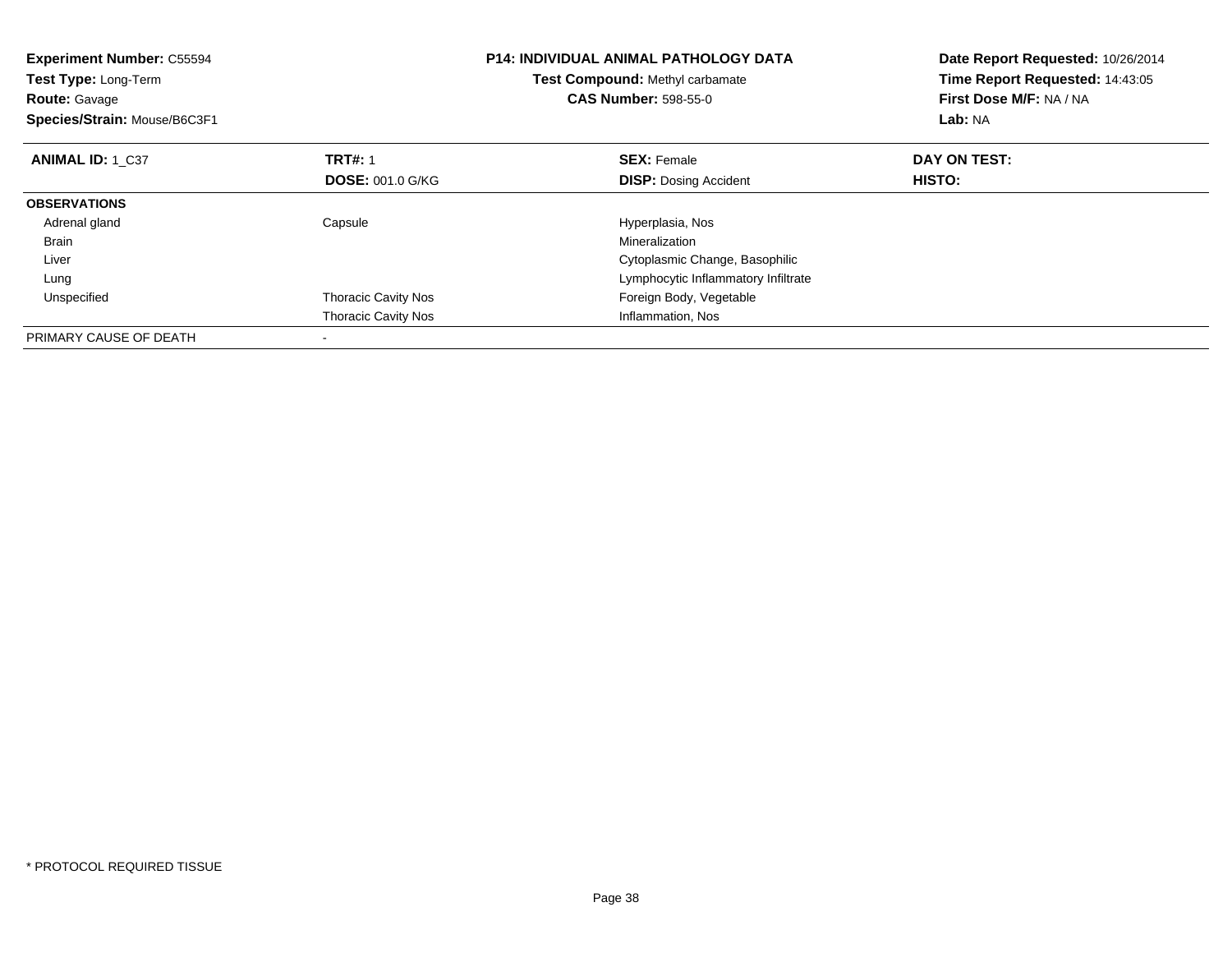**Experiment Number:** C55594**Test Type:** Long-Term**Route:** Gavage **Species/Strain:** Mouse/B6C3F1**P14: INDIVIDUAL ANIMAL PATHOLOGY DATATest Compound:** Methyl carbamate**CAS Number:** 598-55-0**Date Report Requested:** 10/26/2014**Time Report Requested:** 14:43:05**First Dose M/F:** NA / NA**Lab:** NA**ANIMAL ID: 1 C38 REX:** Female **DAY ON TEST: CONSIST: SEX:** Female **DOSE:** 001.0 G/KG**DISP:** Terminal Sacrifice **HISTO: OBSERVATIONS** Adrenal glandCapsule **Capsule Hyperplasia**, Nos Blood vessel Inferior Thyroid Artery Inflammation, Active Chronic Choroidal Artery Nos Inflammation, Chronic Lungg and the state of the state of the state of the state of the state of the state of the state of the state of the state of the state of the state of the state of the state of the state of the state of the state of the stat Histiocytosis Inflammation, Acute Cyst, Embryonal Duct Thyroid UnspecifiedMultiple Organs Nos **Multiple Organs Nos** Lymphoma, Mixed-Malignant Type Uterus Endometrium Hyperplasia, Cystic Inflammation, AcutePRIMARY CAUSE OF DEATH-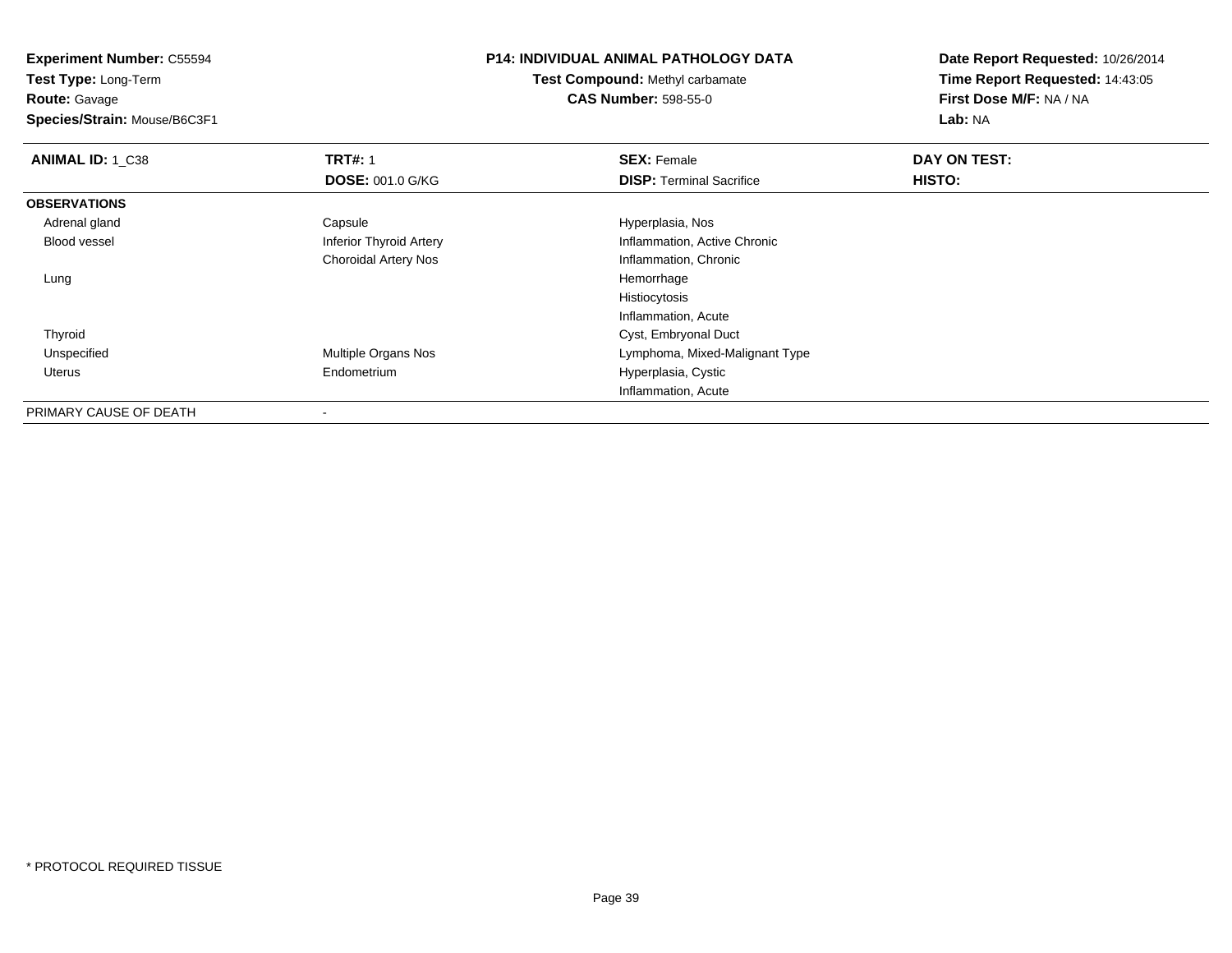**Experiment Number:** C55594**Test Type:** Long-Term**Route:** Gavage **Species/Strain:** Mouse/B6C3F1**P14: INDIVIDUAL ANIMAL PATHOLOGY DATATest Compound:** Methyl carbamate**CAS Number:** 598-55-0**Date Report Requested:** 10/26/2014**Time Report Requested:** 14:43:05**First Dose M/F:** NA / NA**Lab:** NA**ANIMAL ID: 1 C39 TRT#:** 1 **SEX:** Female **DAY ON TEST: DOSE:** 001.0 G/KG**DISP:** Terminal Sacrifice **HISTO: OBSERVATIONS** Adrenal glandCapsule **Capsule Capsule Capsule Capsule** Hyperplasia, Nos<br>
Mineralization Brainn and the control of the control of the control of the control of the control of the control of the control of the control of the control of the control of the control of the control of the control of the control of the co Intestine Small Jejunum Hyperplasia, Lymphoid Kidney Inflammation, Chronic LungLymphocytic Inflammatory Infiltrate<br>
Mesenteric Lymph Node<br>
Hyperplasia, Lymphoid Lymph nodeHyperplasia, Lymphoid<br>Cyst, Nos Ovaryy and the control of the control of the control of the control of the control of the control of the control of the control of the control of the control of the control of the control of the control of the control of the co Metaplasia, Osseous**Inflammation, Chronic**  Salivary glandPRIMARY CAUSE OF DEATH-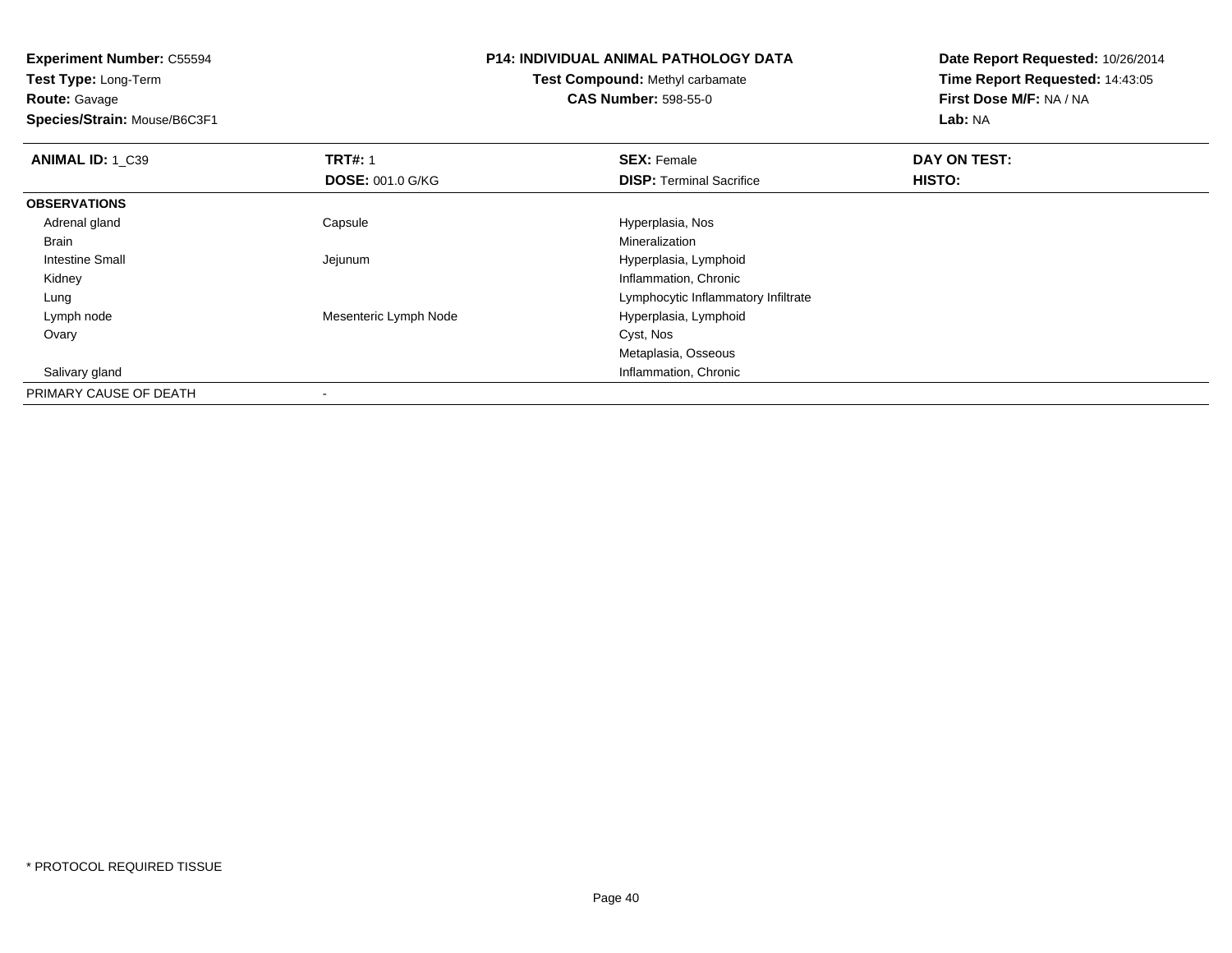| <b>Experiment Number: C55594</b><br>Test Type: Long-Term<br><b>Route: Gavage</b> |                         | <b>P14: INDIVIDUAL ANIMAL PATHOLOGY DATA</b><br>Test Compound: Methyl carbamate<br><b>CAS Number: 598-55-0</b> | Date Report Requested: 10/26/2014<br>Time Report Requested: 14:43:05<br>First Dose M/F: NA / NA |
|----------------------------------------------------------------------------------|-------------------------|----------------------------------------------------------------------------------------------------------------|-------------------------------------------------------------------------------------------------|
| Species/Strain: Mouse/B6C3F1                                                     |                         |                                                                                                                | Lab: NA                                                                                         |
| <b>ANIMAL ID: 1 C40</b>                                                          | <b>TRT#: 1</b>          | <b>SEX: Female</b>                                                                                             | DAY ON TEST:                                                                                    |
|                                                                                  | <b>DOSE: 001.0 G/KG</b> | <b>DISP:</b> Terminal Sacrifice                                                                                | HISTO:                                                                                          |
| <b>OBSERVATIONS</b>                                                              |                         |                                                                                                                |                                                                                                 |
| Adrenal gland                                                                    | Capsule                 | Hyperplasia, Nos                                                                                               |                                                                                                 |
| Kidney                                                                           |                         | Inflammation, Chronic                                                                                          |                                                                                                 |
| Lung                                                                             |                         | Histiocytosis                                                                                                  |                                                                                                 |
|                                                                                  |                         | Lymphocytic Inflammatory Infiltrate                                                                            |                                                                                                 |
| Ovary                                                                            |                         | Cyst, Nos                                                                                                      |                                                                                                 |
| Thyroid                                                                          |                         | Follicular-Cell Adenoma                                                                                        |                                                                                                 |
| Uterus                                                                           | Endometrium             | Hyperplasia, Cystic                                                                                            |                                                                                                 |
|                                                                                  |                         | Leiomyosarcoma                                                                                                 |                                                                                                 |
| PRIMARY CAUSE OF DEATH                                                           |                         |                                                                                                                |                                                                                                 |

-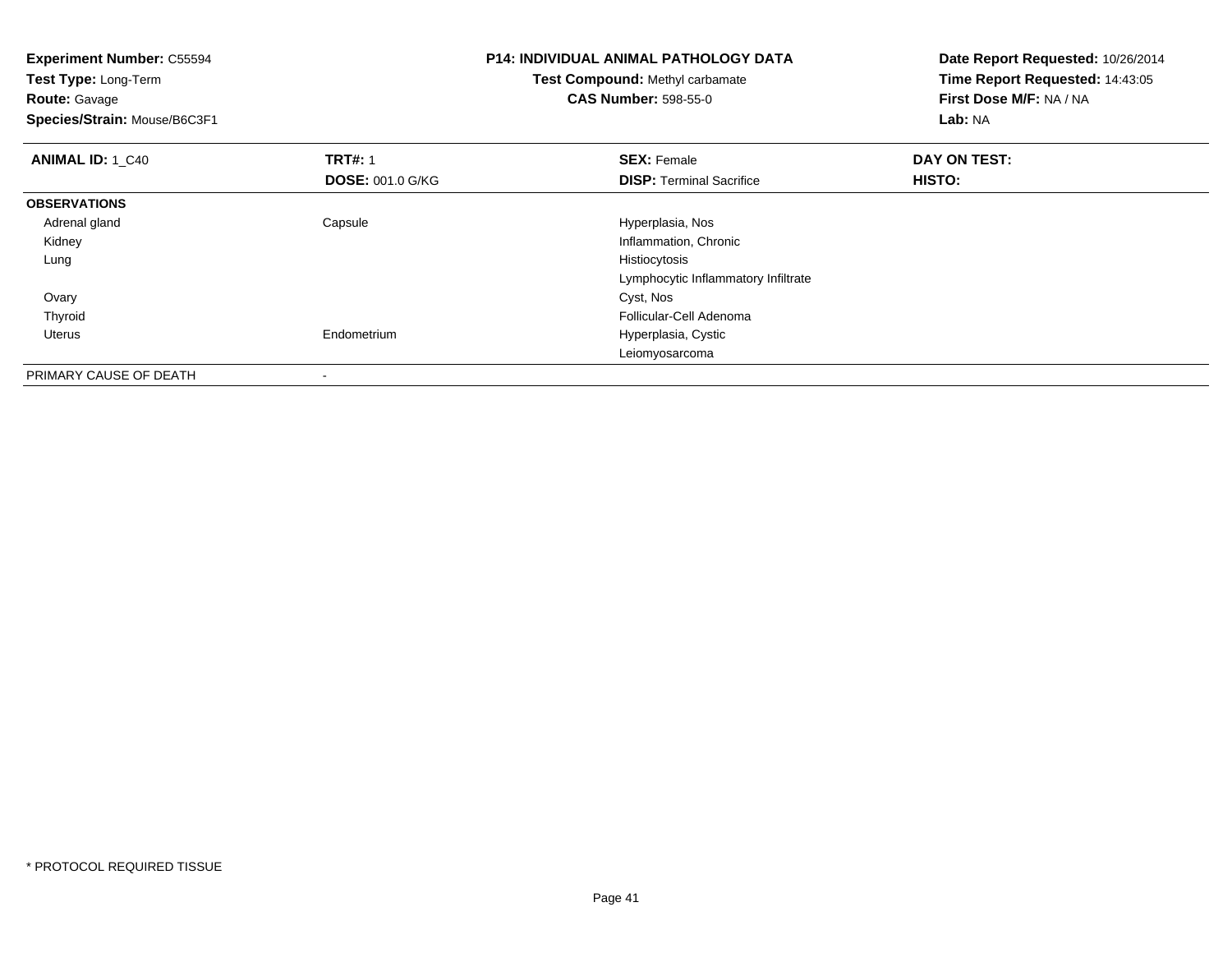| <b>Experiment Number: C55594</b><br>Test Type: Long-Term<br><b>Route: Gavage</b><br>Species/Strain: Mouse/B6C3F1 |                         | <b>P14: INDIVIDUAL ANIMAL PATHOLOGY DATA</b><br>Test Compound: Methyl carbamate<br><b>CAS Number: 598-55-0</b> | Date Report Requested: 10/26/2014<br>Time Report Requested: 14:43:05<br>First Dose M/F: NA / NA<br>Lab: NA |
|------------------------------------------------------------------------------------------------------------------|-------------------------|----------------------------------------------------------------------------------------------------------------|------------------------------------------------------------------------------------------------------------|
| <b>ANIMAL ID: 1 C41</b>                                                                                          | <b>TRT#: 1</b>          | <b>SEX: Female</b>                                                                                             | DAY ON TEST:                                                                                               |
|                                                                                                                  | <b>DOSE: 001.0 G/KG</b> | <b>DISP: Terminal Sacrifice</b>                                                                                | HISTO:                                                                                                     |
| <b>OBSERVATIONS</b>                                                                                              |                         |                                                                                                                |                                                                                                            |
| Adrenal gland                                                                                                    | Capsule                 | Hyperplasia, Nos                                                                                               |                                                                                                            |
| Skin                                                                                                             | Nose                    | Inflammation, Acute                                                                                            |                                                                                                            |
| Thyroid                                                                                                          |                         | Cyst, Embryonal Duct                                                                                           |                                                                                                            |
| Unspecified                                                                                                      | Multiple Organs Nos     | Lymphoma, Lymphocytic-Malignant Type                                                                           |                                                                                                            |
| Uterus                                                                                                           | Endometrium             | Hyperplasia, Cystic                                                                                            |                                                                                                            |
| PRIMARY CAUSE OF DEATH                                                                                           |                         |                                                                                                                |                                                                                                            |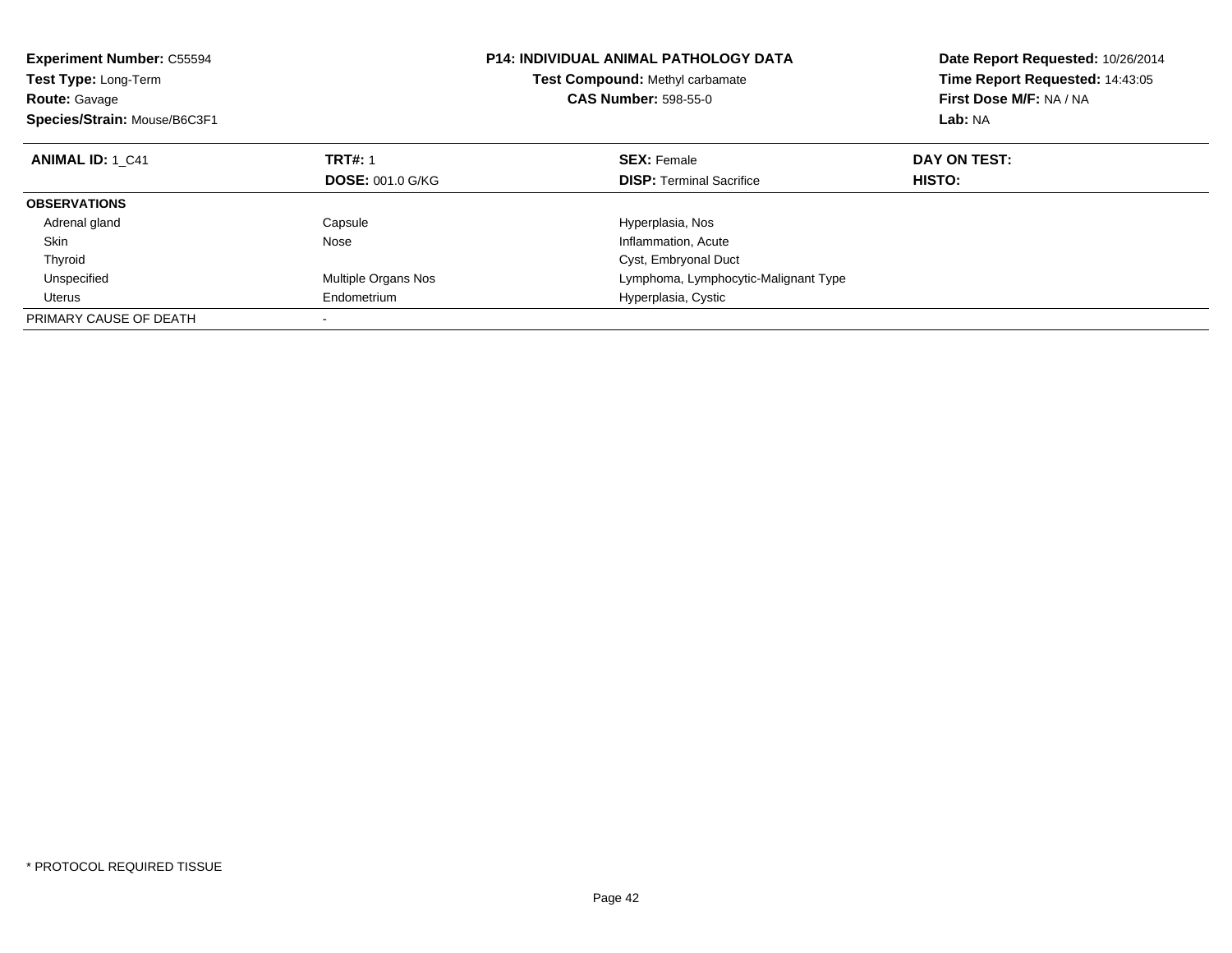| <b>Experiment Number: C55594</b><br>Test Type: Long-Term<br><b>Route: Gavage</b><br>Species/Strain: Mouse/B6C3F1 |                         | <b>P14: INDIVIDUAL ANIMAL PATHOLOGY DATA</b><br>Test Compound: Methyl carbamate<br><b>CAS Number: 598-55-0</b> | Date Report Requested: 10/26/2014<br>Time Report Requested: 14:43:05<br>First Dose M/F: NA / NA<br>Lab: NA |
|------------------------------------------------------------------------------------------------------------------|-------------------------|----------------------------------------------------------------------------------------------------------------|------------------------------------------------------------------------------------------------------------|
| <b>ANIMAL ID: 1 C42</b>                                                                                          | <b>TRT#: 1</b>          | <b>SEX: Female</b>                                                                                             | DAY ON TEST:                                                                                               |
|                                                                                                                  | <b>DOSE: 001.0 G/KG</b> | <b>DISP:</b> Dosing Accident                                                                                   | <b>HISTO:</b>                                                                                              |
| <b>OBSERVATIONS</b>                                                                                              |                         |                                                                                                                |                                                                                                            |
| Adrenal gland                                                                                                    | Capsule                 | Hyperplasia, Nos                                                                                               |                                                                                                            |
| Blood vessel                                                                                                     | Artery Nos              | Foreign Body, Vegetable                                                                                        |                                                                                                            |
| Lung                                                                                                             |                         | Hemorrhage                                                                                                     |                                                                                                            |
| PRIMARY CAUSE OF DEATH                                                                                           |                         |                                                                                                                |                                                                                                            |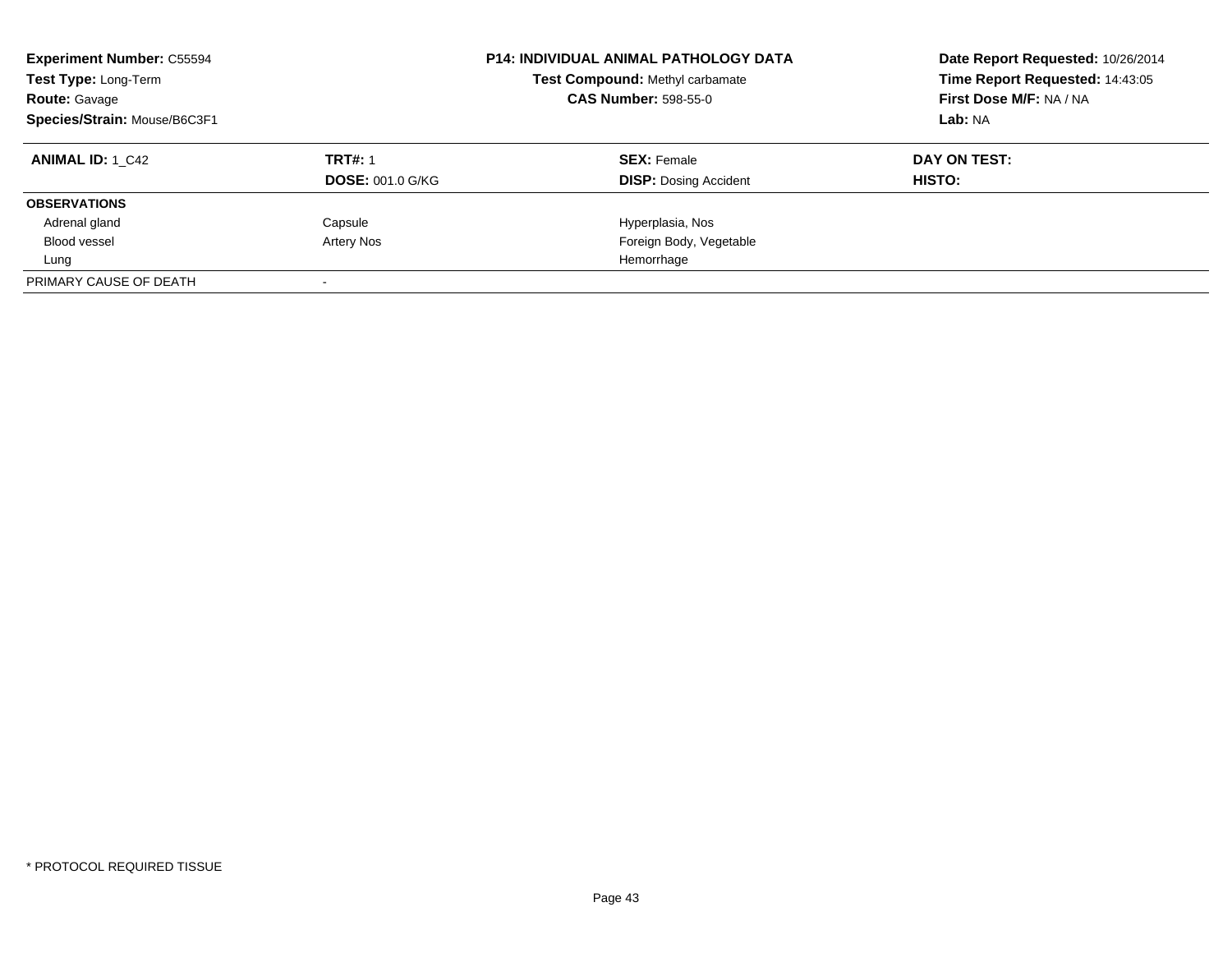| <b>Experiment Number: C55594</b><br>Test Type: Long-Term<br><b>Route: Gavage</b><br>Species/Strain: Mouse/B6C3F1 |                         | <b>P14: INDIVIDUAL ANIMAL PATHOLOGY DATA</b><br>Test Compound: Methyl carbamate<br><b>CAS Number: 598-55-0</b> | Date Report Requested: 10/26/2014<br>Time Report Requested: 14:43:05<br>First Dose M/F: NA / NA<br>Lab: NA |
|------------------------------------------------------------------------------------------------------------------|-------------------------|----------------------------------------------------------------------------------------------------------------|------------------------------------------------------------------------------------------------------------|
| <b>ANIMAL ID: 1 C43</b>                                                                                          | <b>TRT#: 1</b>          | <b>SEX: Female</b>                                                                                             | DAY ON TEST:                                                                                               |
|                                                                                                                  | <b>DOSE: 001.0 G/KG</b> | <b>DISP:</b> Moribund Sacrifice                                                                                | HISTO:                                                                                                     |
| <b>OBSERVATIONS</b>                                                                                              |                         |                                                                                                                |                                                                                                            |
| Adrenal gland                                                                                                    | <b>Cortex Nos</b>       | Necrosis, Coagulative                                                                                          |                                                                                                            |
| Liver                                                                                                            |                         | <b>Focal Cellular Change</b>                                                                                   |                                                                                                            |
| Lung                                                                                                             |                         | Histiocytosis                                                                                                  |                                                                                                            |
|                                                                                                                  |                         | Hyperplasia, Adenomatous                                                                                       |                                                                                                            |
|                                                                                                                  |                         | Lymphocytic Inflammatory Infiltrate                                                                            |                                                                                                            |
|                                                                                                                  |                         | Pneumonia, Interstitial Chronic                                                                                |                                                                                                            |
| Lymph node                                                                                                       | Mandibular Lymph Node   | Pigmentation, Nos                                                                                              |                                                                                                            |
| Spleen                                                                                                           |                         | Pigmentation, Nos                                                                                              |                                                                                                            |
| PRIMARY CAUSE OF DEATH                                                                                           |                         |                                                                                                                |                                                                                                            |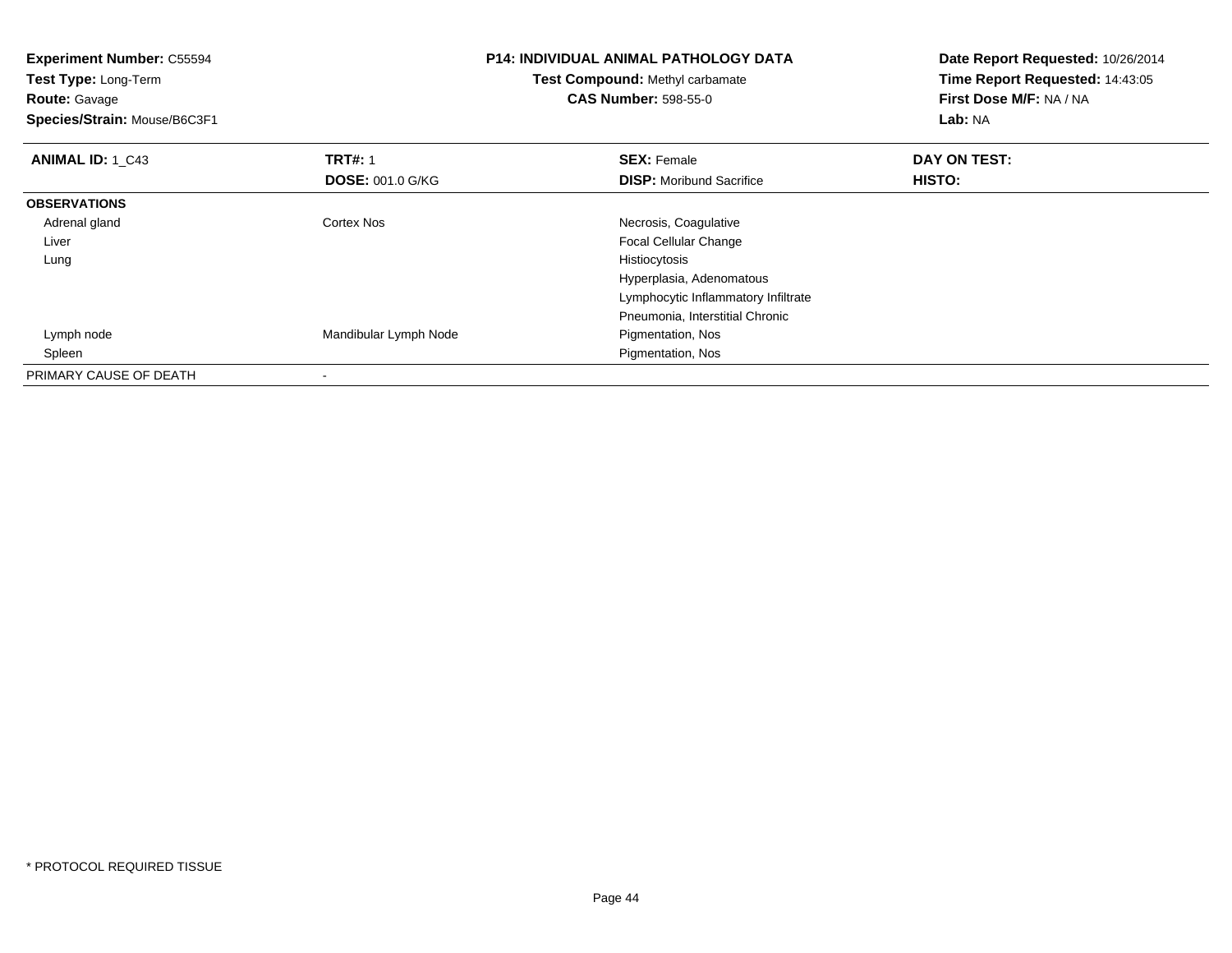| <b>Experiment Number: C55594</b><br>Test Type: Long-Term<br><b>Route: Gavage</b><br>Species/Strain: Mouse/B6C3F1 |                         | <b>P14: INDIVIDUAL ANIMAL PATHOLOGY DATA</b><br>Test Compound: Methyl carbamate<br><b>CAS Number: 598-55-0</b> | Date Report Requested: 10/26/2014<br>Time Report Requested: 14:43:05<br>First Dose M/F: NA / NA<br>Lab: NA |
|------------------------------------------------------------------------------------------------------------------|-------------------------|----------------------------------------------------------------------------------------------------------------|------------------------------------------------------------------------------------------------------------|
| <b>ANIMAL ID: 1 C44</b>                                                                                          | <b>TRT#: 1</b>          | <b>SEX: Female</b>                                                                                             | DAY ON TEST:                                                                                               |
|                                                                                                                  | <b>DOSE: 001.0 G/KG</b> | <b>DISP:</b> Dosing Accident                                                                                   | HISTO:                                                                                                     |
| <b>OBSERVATIONS</b>                                                                                              |                         |                                                                                                                |                                                                                                            |
| Adrenal gland                                                                                                    | Capsule                 | Hyperplasia, Nos                                                                                               |                                                                                                            |
| Esophagus                                                                                                        | Lumen                   | Hemorrhage                                                                                                     |                                                                                                            |
| Lung                                                                                                             |                         | Lymphocytic Inflammatory Infiltrate                                                                            |                                                                                                            |
| Lymph node                                                                                                       | Mediastinal Lymph Node  | Hemorrhage                                                                                                     |                                                                                                            |
| PRIMARY CAUSE OF DEATH                                                                                           |                         |                                                                                                                |                                                                                                            |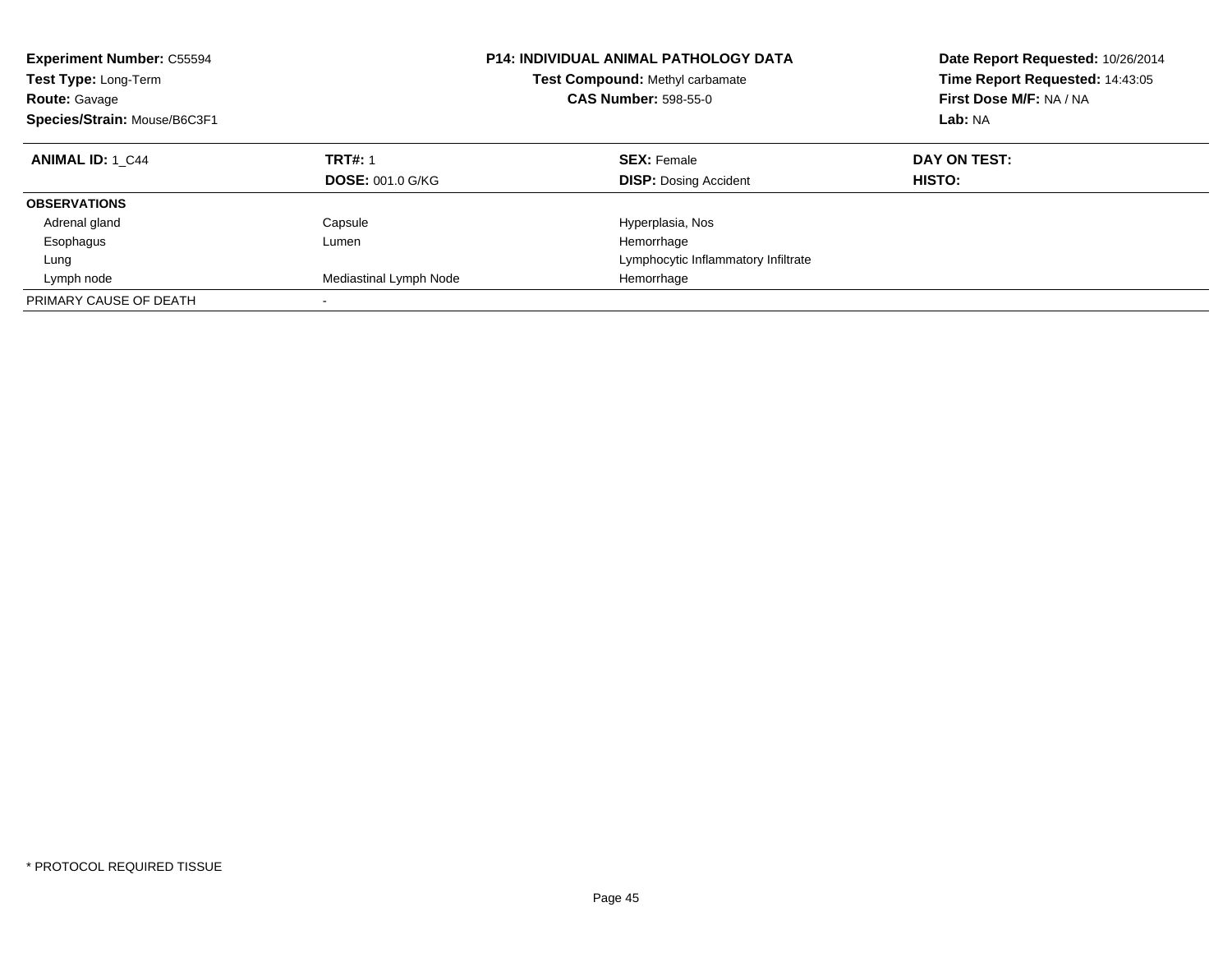| <b>Experiment Number: C55594</b><br>Test Type: Long-Term<br><b>Route: Gavage</b><br>Species/Strain: Mouse/B6C3F1 |                         | <b>P14: INDIVIDUAL ANIMAL PATHOLOGY DATA</b><br><b>Test Compound: Methyl carbamate</b><br><b>CAS Number: 598-55-0</b> | Date Report Requested: 10/26/2014<br>Time Report Requested: 14:43:05<br>First Dose M/F: NA / NA<br>Lab: NA |
|------------------------------------------------------------------------------------------------------------------|-------------------------|-----------------------------------------------------------------------------------------------------------------------|------------------------------------------------------------------------------------------------------------|
| <b>ANIMAL ID: 1 C45</b>                                                                                          | <b>TRT#: 1</b>          | <b>SEX: Female</b>                                                                                                    | DAY ON TEST:                                                                                               |
|                                                                                                                  | <b>DOSE: 001.0 G/KG</b> | <b>DISP:</b> Natural Death                                                                                            | HISTO:                                                                                                     |
| <b>OBSERVATIONS</b>                                                                                              |                         |                                                                                                                       |                                                                                                            |
| Brain                                                                                                            |                         | Mineralization                                                                                                        |                                                                                                            |
| Lung                                                                                                             |                         | Lymphocytic Inflammatory Infiltrate                                                                                   |                                                                                                            |
| Unspecified                                                                                                      | Multiple Organs Nos     | Lymphoma, Nos-Malignant                                                                                               |                                                                                                            |
| PRIMARY CAUSE OF DEATH                                                                                           |                         |                                                                                                                       |                                                                                                            |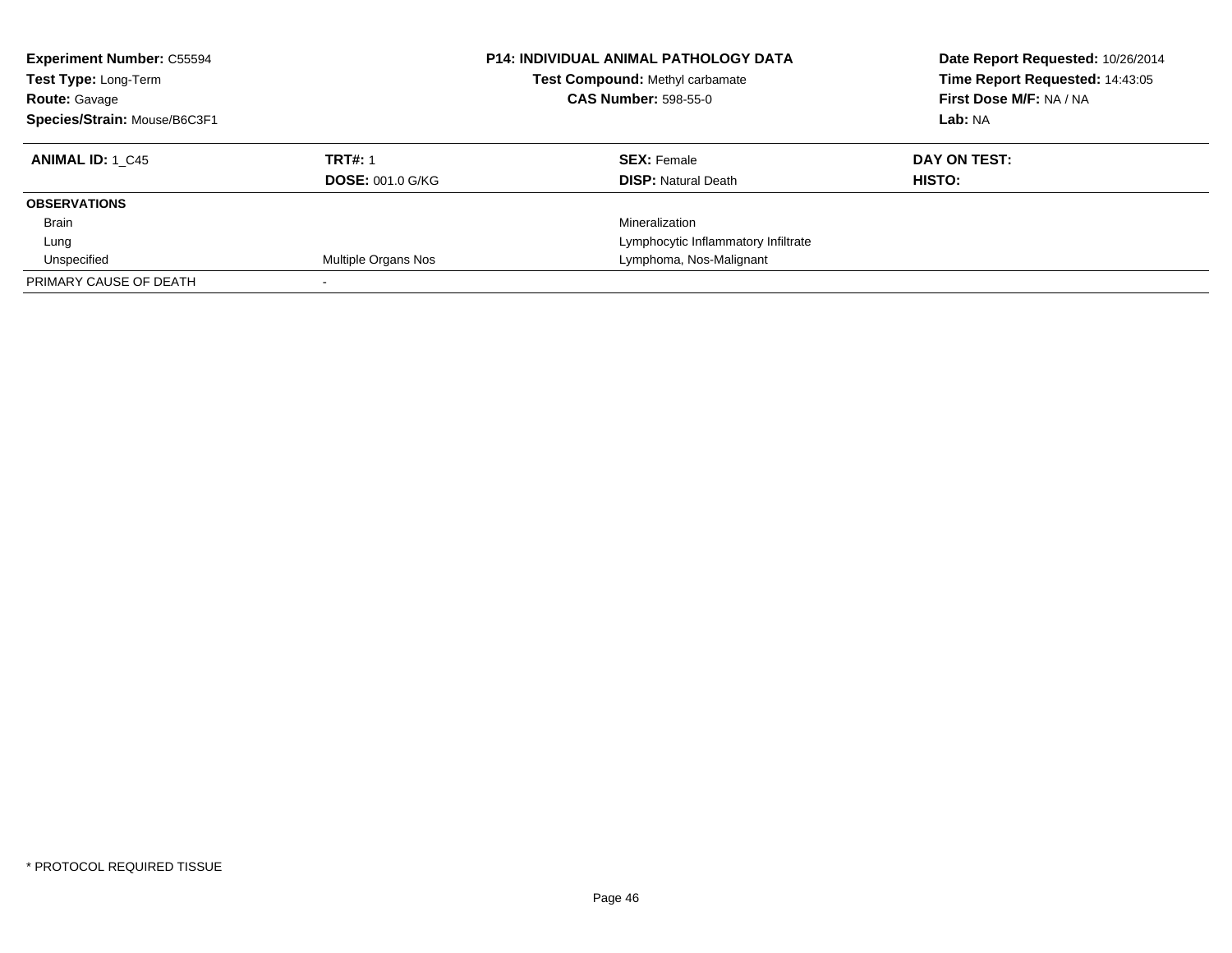| <b>Experiment Number: C55594</b><br>Test Type: Long-Term<br><b>Route: Gavage</b><br>Species/Strain: Mouse/B6C3F1 |                         | <b>P14: INDIVIDUAL ANIMAL PATHOLOGY DATA</b><br>Test Compound: Methyl carbamate<br><b>CAS Number: 598-55-0</b> | Date Report Requested: 10/26/2014<br>Time Report Requested: 14:43:05<br>First Dose M/F: NA / NA<br>Lab: NA |
|------------------------------------------------------------------------------------------------------------------|-------------------------|----------------------------------------------------------------------------------------------------------------|------------------------------------------------------------------------------------------------------------|
| <b>ANIMAL ID: 1_C46</b>                                                                                          | <b>TRT#: 1</b>          | <b>SEX: Female</b>                                                                                             | DAY ON TEST:                                                                                               |
|                                                                                                                  | <b>DOSE: 001.0 G/KG</b> | <b>DISP:</b> Terminal Sacrifice                                                                                | <b>HISTO:</b>                                                                                              |
| <b>OBSERVATIONS</b>                                                                                              |                         |                                                                                                                |                                                                                                            |
| Adrenal gland                                                                                                    | Capsule                 | Hyperplasia, Nos                                                                                               |                                                                                                            |
| Lung                                                                                                             |                         | Histiocytosis                                                                                                  |                                                                                                            |
|                                                                                                                  |                         | Hyperplasia, Adenomatous                                                                                       |                                                                                                            |
|                                                                                                                  |                         | Lymphocytic Inflammatory Infiltrate                                                                            |                                                                                                            |
| Lymph node                                                                                                       | Mandibular Lymph Node   | Cyst, Nos                                                                                                      |                                                                                                            |
| Tooth                                                                                                            |                         | Congenital Malformation, Nos                                                                                   |                                                                                                            |
| Uterus                                                                                                           | Endometrium             | Hyperplasia, Cystic                                                                                            |                                                                                                            |
| PRIMARY CAUSE OF DEATH                                                                                           |                         |                                                                                                                |                                                                                                            |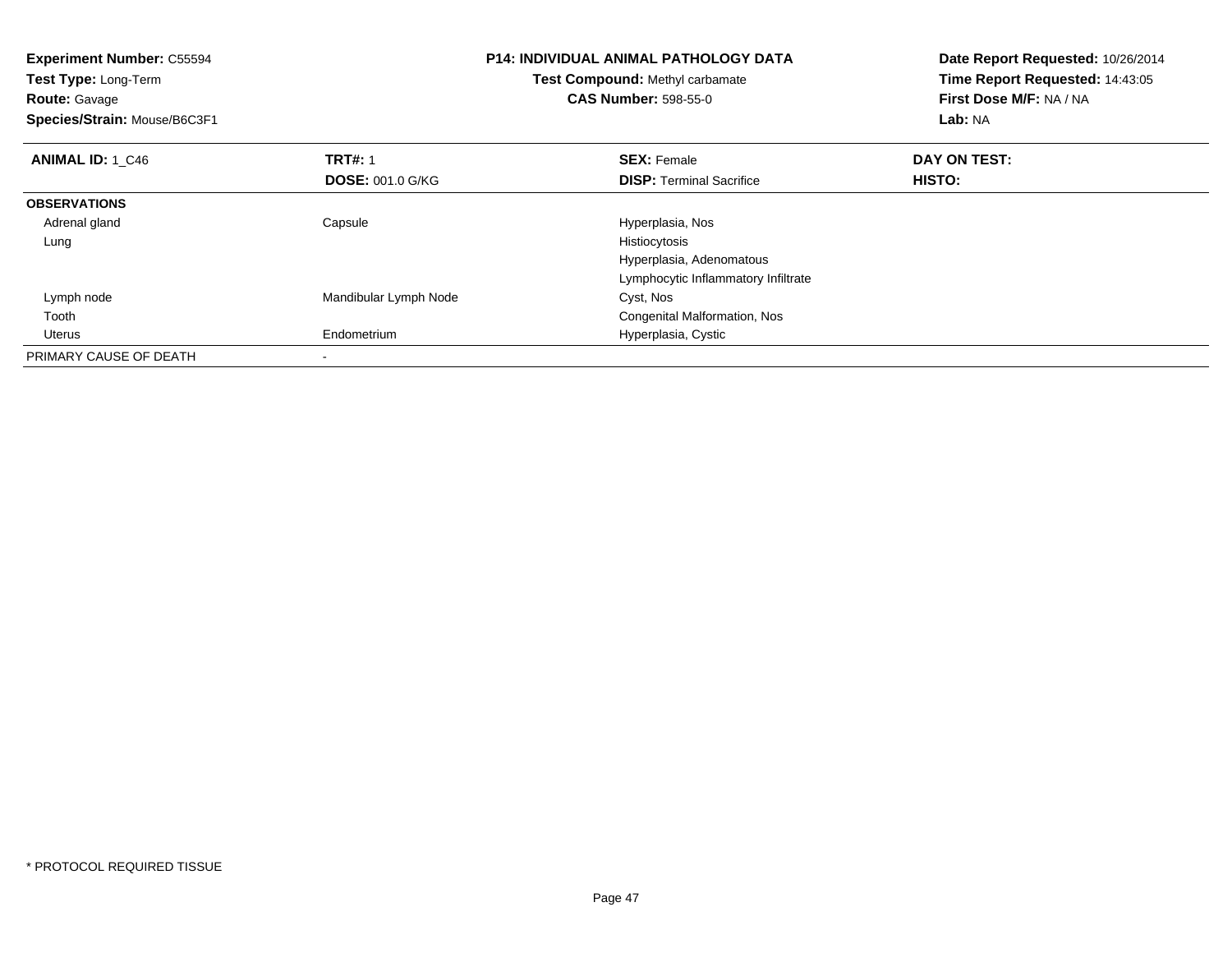**Experiment Number:** C55594**Test Type:** Long-Term**Route:** Gavage **Species/Strain:** Mouse/B6C3F1**P14: INDIVIDUAL ANIMAL PATHOLOGY DATATest Compound:** Methyl carbamate**CAS Number:** 598-55-0**Date Report Requested:** 10/26/2014**Time Report Requested:** 14:43:05**First Dose M/F:** NA / NA**Lab:** NA**ANIMAL ID: 1 C47 TRT#:** 1 **SEX:** Female **DAY ON TEST: DOSE:** 001.0 G/KG**DISP:** Terminal Sacrifice **HISTO: OBSERVATIONS** Adrenal glandCapsule Hyperplasia, Nos<br>
Histiocytosis<br>
Histiocytosis Lungg and the state of the state of the state of the state of the state of the state of the state of the state of the state of the state of the state of the state of the state of the state of the state of the state of the stat Lymphocytic Inflammatory Infiltrate Lymph nodeMesenteric Lymph Node<br>
Acinus<br>
Atrophy, Nos Pancreass and the contract of the contract of the contract of the contract of the contract  $\mathsf{A}$  at  $\mathsf{A}$  and  $\mathsf{A}$  and  $\mathsf{A}$  and  $\mathsf{A}$  and  $\mathsf{A}$  are contract of  $\mathsf{A}$  and  $\mathsf{A}$  and  $\mathsf{A}$  are contract of ThyroidCyst, Embryonal Duct<br>Multiple Organs Nos<br>Lymphoma, Histiocytic UnspecifiedLymphoma, Histiocytic-Malignant Type Uterus Endometrium Hyperplasia, Cystic Inflammation, Acute

PRIMARY CAUSE OF DEATH-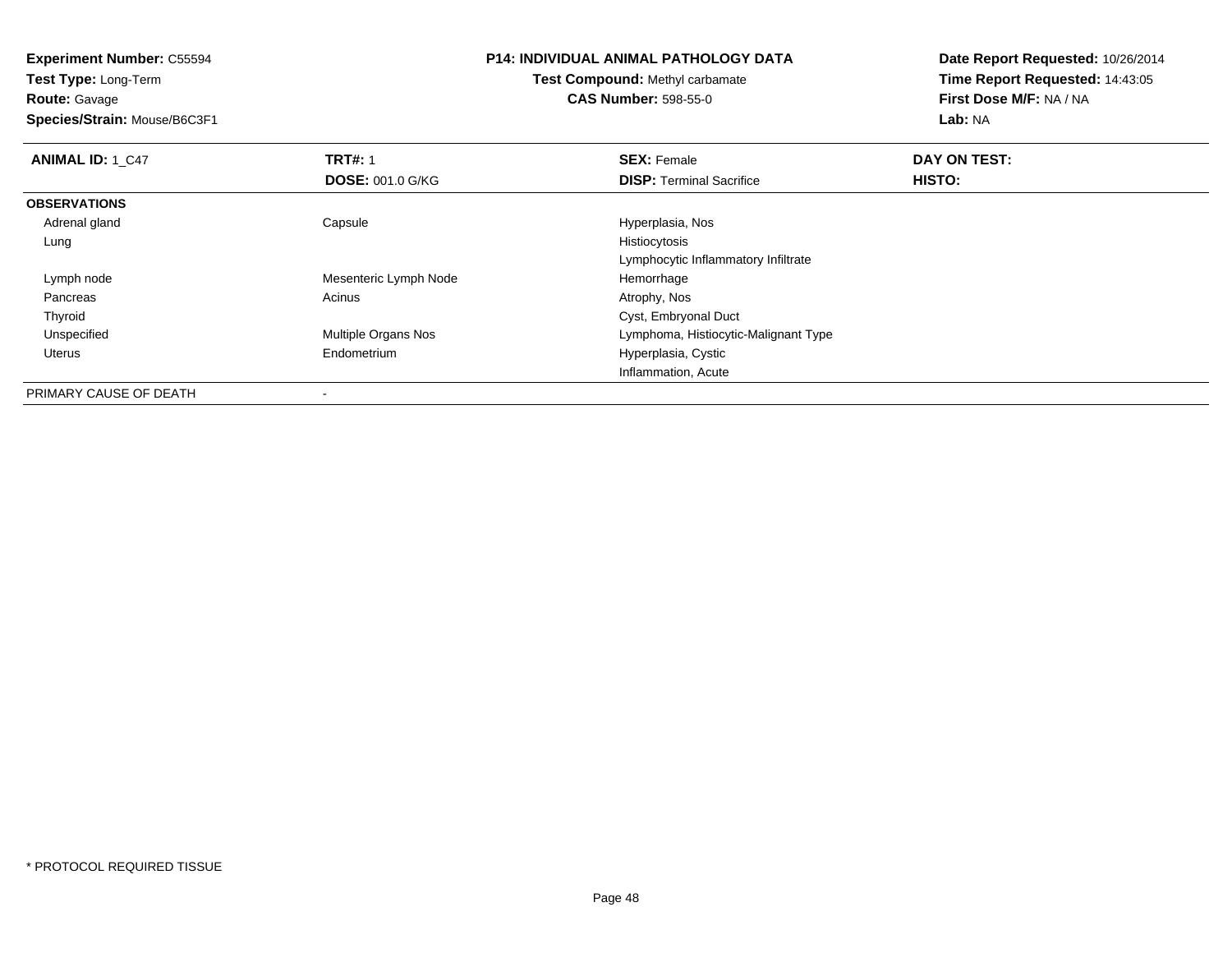| <b>Experiment Number: C55594</b><br>Test Type: Long-Term<br><b>Route: Gavage</b><br>Species/Strain: Mouse/B6C3F1 |                         | <b>P14: INDIVIDUAL ANIMAL PATHOLOGY DATA</b><br>Test Compound: Methyl carbamate<br><b>CAS Number: 598-55-0</b> | Date Report Requested: 10/26/2014<br>Time Report Requested: 14:43:05<br>First Dose M/F: NA / NA<br>Lab: NA |
|------------------------------------------------------------------------------------------------------------------|-------------------------|----------------------------------------------------------------------------------------------------------------|------------------------------------------------------------------------------------------------------------|
| <b>ANIMAL ID: 1 C48</b>                                                                                          | <b>TRT#: 1</b>          | <b>SEX: Female</b>                                                                                             | DAY ON TEST:                                                                                               |
|                                                                                                                  | <b>DOSE: 001.0 G/KG</b> | <b>DISP:</b> Terminal Sacrifice                                                                                | <b>HISTO:</b>                                                                                              |
| <b>OBSERVATIONS</b>                                                                                              |                         |                                                                                                                |                                                                                                            |
| Adrenal gland                                                                                                    | Capsule                 | Hyperplasia, Nos                                                                                               |                                                                                                            |
| Bone marrow                                                                                                      |                         | Atrophy, Nos                                                                                                   |                                                                                                            |
| Lung                                                                                                             |                         | Histiocytosis                                                                                                  |                                                                                                            |
|                                                                                                                  |                         | Hyperplasia, Adenomatous                                                                                       |                                                                                                            |
|                                                                                                                  |                         | Lymphocytic Inflammatory Infiltrate                                                                            |                                                                                                            |
| Uterus                                                                                                           | Endometrium             | Hyperplasia, Cystic                                                                                            |                                                                                                            |
| PRIMARY CAUSE OF DEATH                                                                                           |                         |                                                                                                                |                                                                                                            |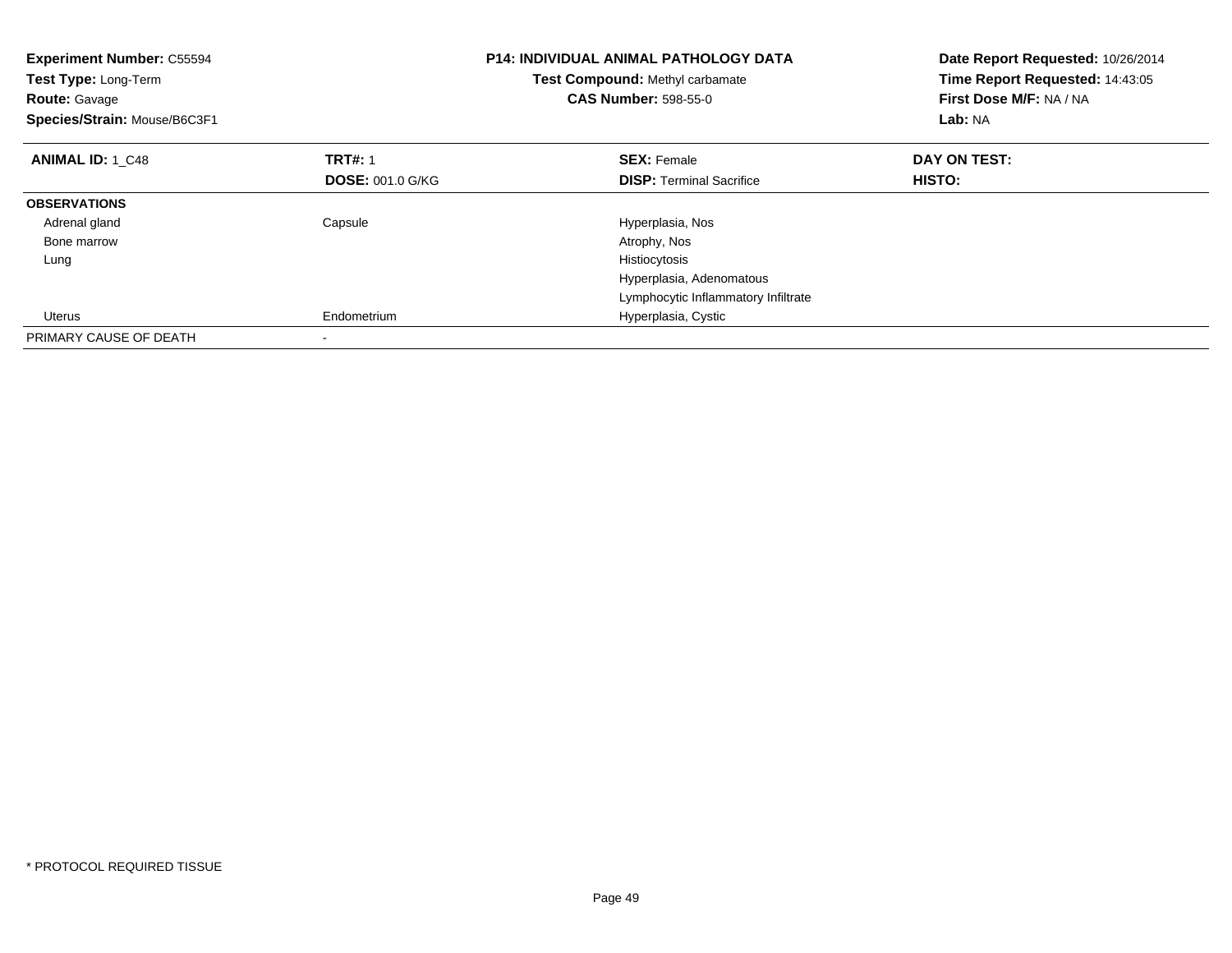| <b>Experiment Number: C55594</b><br>Test Type: Long-Term<br><b>Route: Gavage</b><br>Species/Strain: Mouse/B6C3F1 |                         | <b>P14: INDIVIDUAL ANIMAL PATHOLOGY DATA</b><br>Test Compound: Methyl carbamate<br><b>CAS Number: 598-55-0</b> | Date Report Requested: 10/26/2014<br>Time Report Requested: 14:43:05<br>First Dose M/F: NA / NA<br>Lab: NA |
|------------------------------------------------------------------------------------------------------------------|-------------------------|----------------------------------------------------------------------------------------------------------------|------------------------------------------------------------------------------------------------------------|
| <b>ANIMAL ID: 1 C49</b>                                                                                          | <b>TRT#: 1</b>          | <b>SEX: Female</b>                                                                                             | DAY ON TEST:                                                                                               |
|                                                                                                                  | <b>DOSE: 001.0 G/KG</b> | <b>DISP:</b> Terminal Sacrifice                                                                                | HISTO:                                                                                                     |
| <b>OBSERVATIONS</b>                                                                                              |                         |                                                                                                                |                                                                                                            |
| Adrenal gland                                                                                                    | Capsule                 | Hyperplasia, Nos                                                                                               |                                                                                                            |
| <b>Brain</b>                                                                                                     |                         | Mineralization                                                                                                 |                                                                                                            |
| Liver                                                                                                            |                         | Hepatocellular Adenoma                                                                                         |                                                                                                            |
| Lung                                                                                                             |                         | Lymphocytic Inflammatory Infiltrate                                                                            |                                                                                                            |
| Ovary                                                                                                            |                         | Cyst, Nos                                                                                                      |                                                                                                            |
| Uterus                                                                                                           | Endometrium             | Hyperplasia, Cystic                                                                                            |                                                                                                            |
| PRIMARY CAUSE OF DEATH                                                                                           |                         |                                                                                                                |                                                                                                            |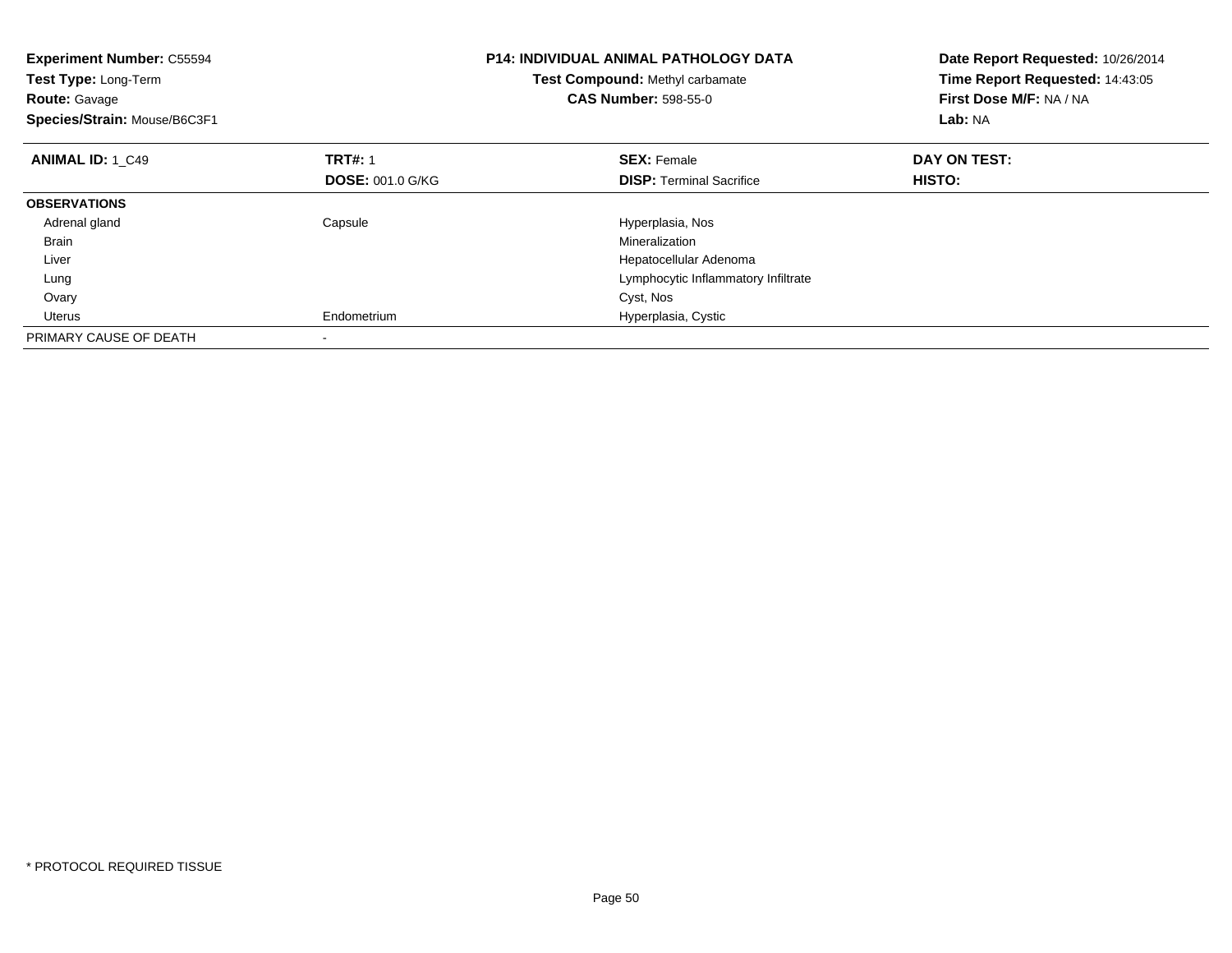| <b>Experiment Number: C55594</b><br>Test Type: Long-Term<br><b>Route: Gavage</b><br>Species/Strain: Mouse/B6C3F1 |                         | <b>P14: INDIVIDUAL ANIMAL PATHOLOGY DATA</b><br>Test Compound: Methyl carbamate<br><b>CAS Number: 598-55-0</b> | Date Report Requested: 10/26/2014<br>Time Report Requested: 14:43:05<br>First Dose M/F: NA / NA<br>Lab: NA |
|------------------------------------------------------------------------------------------------------------------|-------------------------|----------------------------------------------------------------------------------------------------------------|------------------------------------------------------------------------------------------------------------|
| <b>ANIMAL ID: 1 C50</b>                                                                                          | <b>TRT#: 1</b>          | <b>SEX: Female</b>                                                                                             | DAY ON TEST:                                                                                               |
|                                                                                                                  | <b>DOSE: 001.0 G/KG</b> | <b>DISP:</b> Natural Death                                                                                     | <b>HISTO:</b>                                                                                              |
| <b>OBSERVATIONS</b>                                                                                              |                         |                                                                                                                |                                                                                                            |
| Adrenal gland                                                                                                    | Capsule                 | Hyperplasia, Nos                                                                                               |                                                                                                            |
| Blood vessel                                                                                                     | Renal Artery Nos        | Inflammation, Chronic                                                                                          |                                                                                                            |
|                                                                                                                  | Coronary Artery Nos     | Inflammation, Chronic Necrotizing                                                                              |                                                                                                            |
| Lung                                                                                                             |                         | Histiocytosis                                                                                                  |                                                                                                            |
|                                                                                                                  |                         | Hyperplasia, Adenomatous                                                                                       |                                                                                                            |
|                                                                                                                  |                         | Lymphocytic Inflammatory Infiltrate                                                                            |                                                                                                            |
| Uterus                                                                                                           | Endometrium             | Hyperplasia, Cystic                                                                                            |                                                                                                            |
| PRIMARY CAUSE OF DEATH                                                                                           |                         |                                                                                                                |                                                                                                            |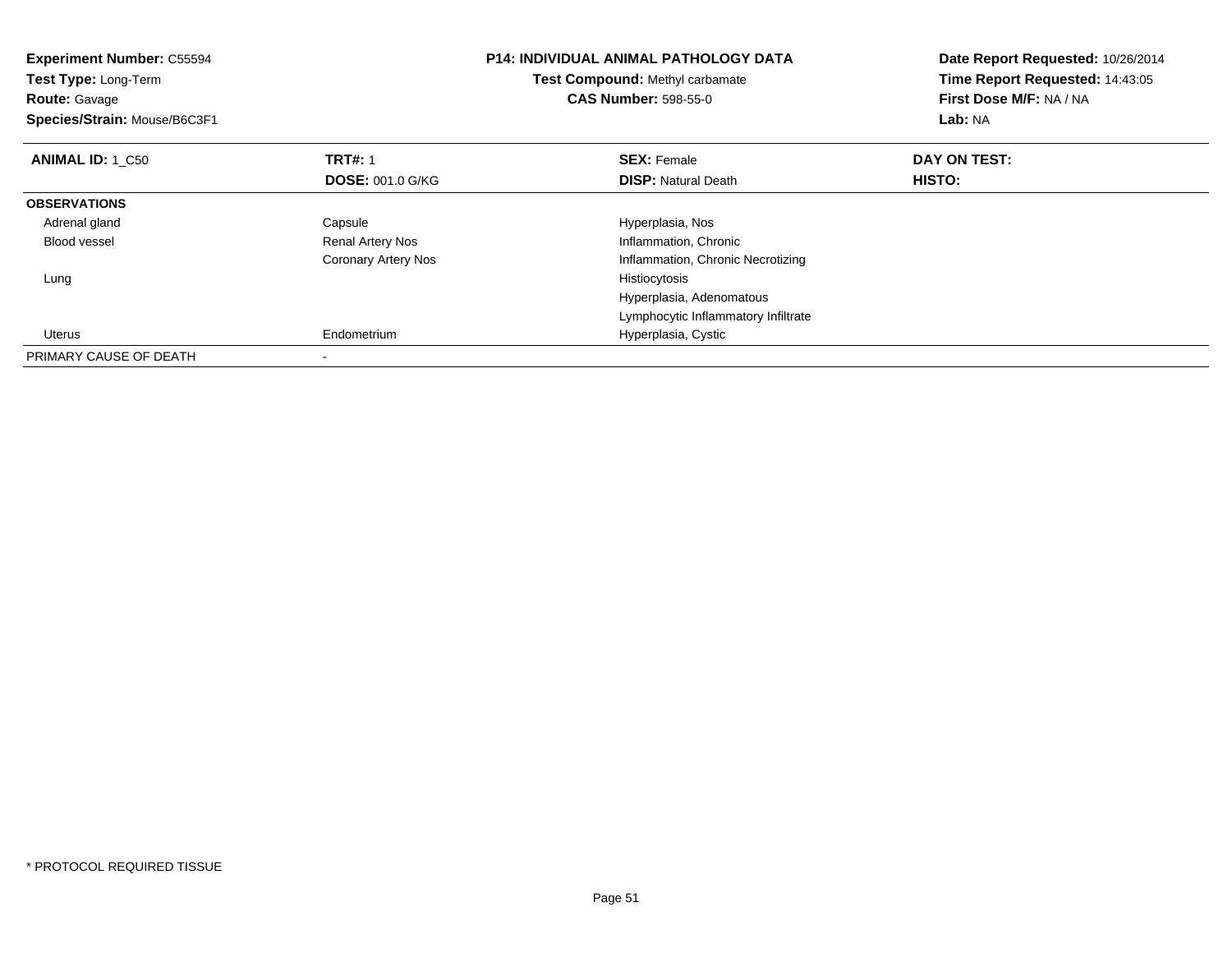| <b>Experiment Number: C55594</b><br>Test Type: Long-Term<br><b>Route: Gavage</b><br>Species/Strain: Mouse/B6C3F1 |                                     | <b>P14: INDIVIDUAL ANIMAL PATHOLOGY DATA</b><br><b>Test Compound: Methyl carbamate</b><br><b>CAS Number: 598-55-0</b> | Date Report Requested: 10/26/2014<br>Time Report Requested: 14:43:05<br>First Dose M/F: NA / NA<br>Lab: NA |
|------------------------------------------------------------------------------------------------------------------|-------------------------------------|-----------------------------------------------------------------------------------------------------------------------|------------------------------------------------------------------------------------------------------------|
| <b>ANIMAL ID: 2 C01</b>                                                                                          | TRT#: 2<br><b>DOSE: 500.0 MG/KG</b> | <b>SEX: Female</b><br><b>DISP:</b> Terminal Sacrifice                                                                 | DAY ON TEST:<br>HISTO:                                                                                     |
| <b>OBSERVATIONS</b>                                                                                              |                                     |                                                                                                                       |                                                                                                            |
| <b>Intestine Small</b>                                                                                           | <b>Mesentery Nos</b>                | Necrosis, Fat                                                                                                         |                                                                                                            |
| Liver                                                                                                            |                                     | Hepatocellular Adenoma                                                                                                |                                                                                                            |
| Lung                                                                                                             |                                     | Lymphocytic Inflammatory Infiltrate                                                                                   |                                                                                                            |
| Uterus                                                                                                           |                                     | Inflammation, Acute                                                                                                   |                                                                                                            |
| PRIMARY CAUSE OF DEATH                                                                                           |                                     |                                                                                                                       |                                                                                                            |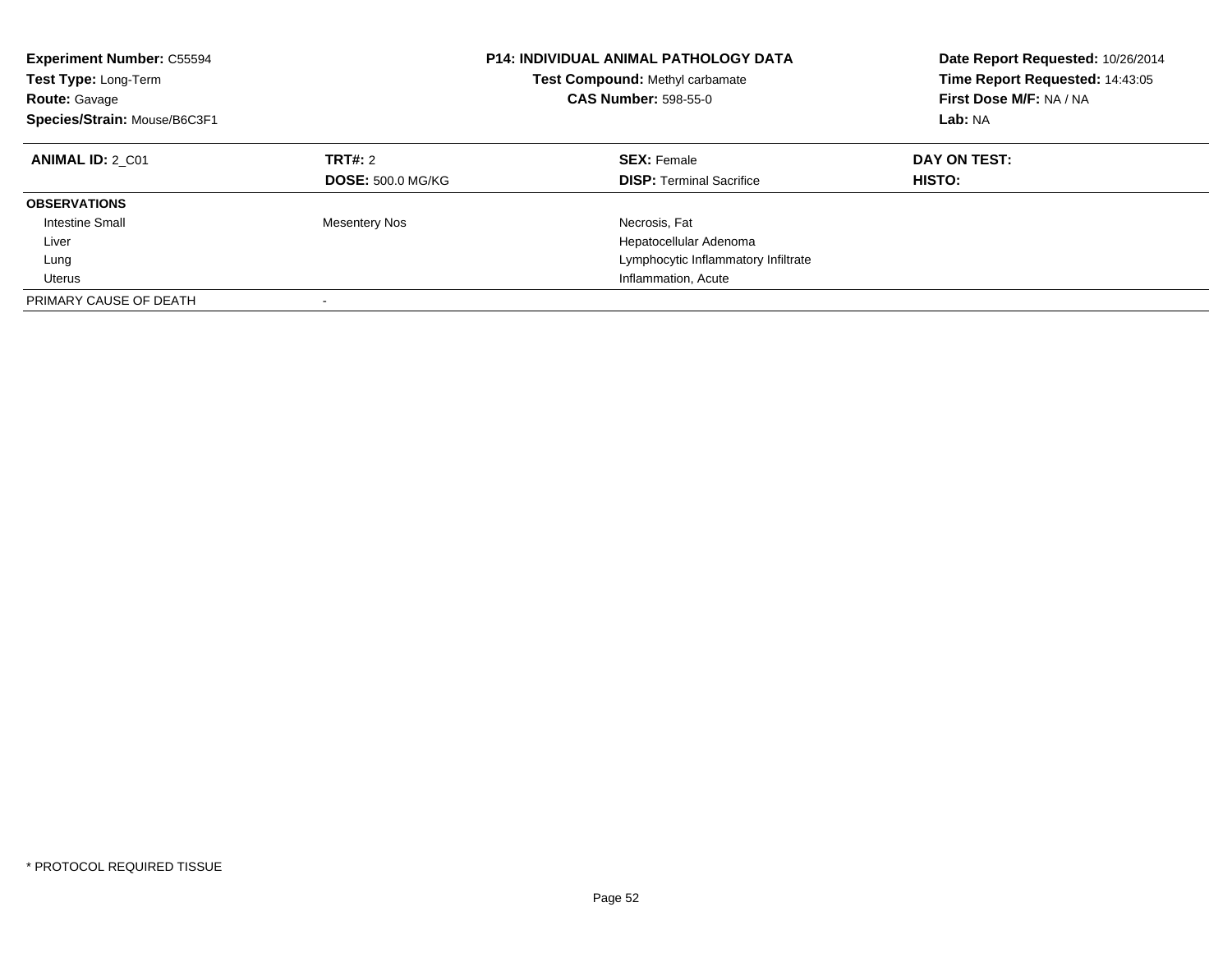| <b>Experiment Number: C55594</b><br><b>Test Type: Long-Term</b> | <b>P14: INDIVIDUAL ANIMAL PATHOLOGY DATA</b><br><b>Test Compound: Methyl carbamate</b> |                                     | Date Report Requested: 10/26/2014<br>Time Report Requested: 14:43:06 |
|-----------------------------------------------------------------|----------------------------------------------------------------------------------------|-------------------------------------|----------------------------------------------------------------------|
| <b>Route: Gavage</b>                                            |                                                                                        | <b>CAS Number: 598-55-0</b>         | First Dose M/F: NA / NA                                              |
| Species/Strain: Mouse/B6C3F1                                    |                                                                                        |                                     | Lab: NA                                                              |
| <b>ANIMAL ID: 2 C02</b>                                         | TRT#: 2                                                                                | <b>SEX: Female</b>                  | DAY ON TEST:                                                         |
|                                                                 | <b>DOSE: 500.0 MG/KG</b>                                                               | <b>DISP:</b> Terminal Sacrifice     | HISTO:                                                               |
| <b>OBSERVATIONS</b>                                             |                                                                                        |                                     |                                                                      |
| Lung                                                            |                                                                                        | Lymphocytic Inflammatory Infiltrate |                                                                      |
| Uterus                                                          | Endometrium                                                                            | Hyperplasia, Cystic                 |                                                                      |
| PRIMARY CAUSE OF DEATH                                          |                                                                                        |                                     |                                                                      |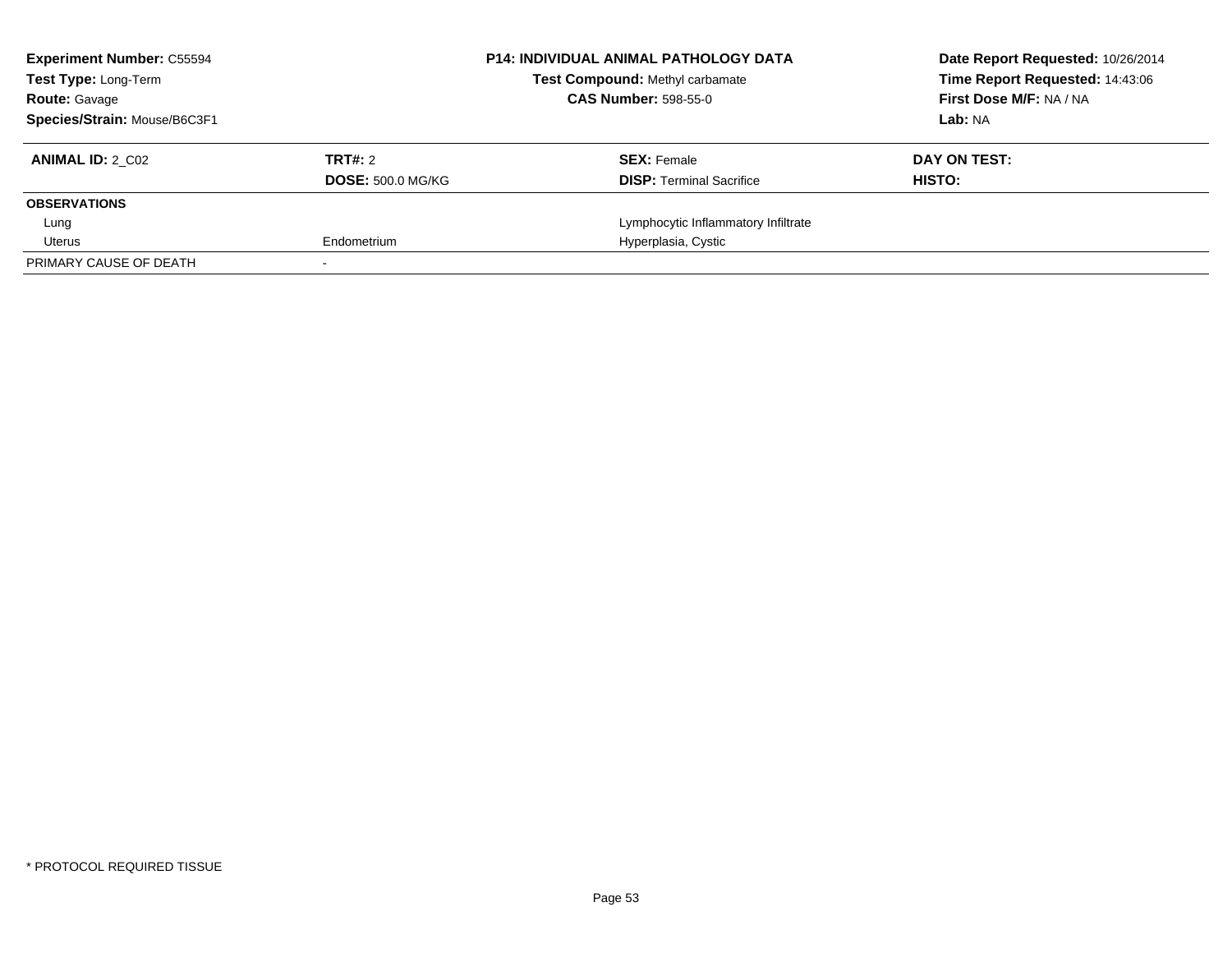| <b>Experiment Number: C55594</b><br>Test Type: Long-Term<br><b>Route: Gavage</b><br>Species/Strain: Mouse/B6C3F1 |                          | <b>P14: INDIVIDUAL ANIMAL PATHOLOGY DATA</b><br><b>Test Compound: Methyl carbamate</b><br><b>CAS Number: 598-55-0</b> | Date Report Requested: 10/26/2014<br>Time Report Requested: 14:43:06<br>First Dose M/F: NA / NA<br>Lab: NA |
|------------------------------------------------------------------------------------------------------------------|--------------------------|-----------------------------------------------------------------------------------------------------------------------|------------------------------------------------------------------------------------------------------------|
| <b>ANIMAL ID: 2 C03</b>                                                                                          | TRT#: 2                  | <b>SEX: Female</b>                                                                                                    | DAY ON TEST:                                                                                               |
|                                                                                                                  | <b>DOSE: 500.0 MG/KG</b> | <b>DISP:</b> Terminal Sacrifice                                                                                       | <b>HISTO:</b>                                                                                              |
| <b>OBSERVATIONS</b>                                                                                              |                          |                                                                                                                       |                                                                                                            |
| Kidney                                                                                                           |                          | Inflammation, Chronic                                                                                                 |                                                                                                            |
| Lung                                                                                                             |                          | Histiocytosis                                                                                                         |                                                                                                            |
|                                                                                                                  |                          | Hyperplasia, Adenomatous                                                                                              |                                                                                                            |
|                                                                                                                  |                          | Lymphocytic Inflammatory Infiltrate                                                                                   |                                                                                                            |
| Uterus                                                                                                           | Endometrium              | Hyperplasia, Cystic                                                                                                   |                                                                                                            |
| PRIMARY CAUSE OF DEATH                                                                                           |                          |                                                                                                                       |                                                                                                            |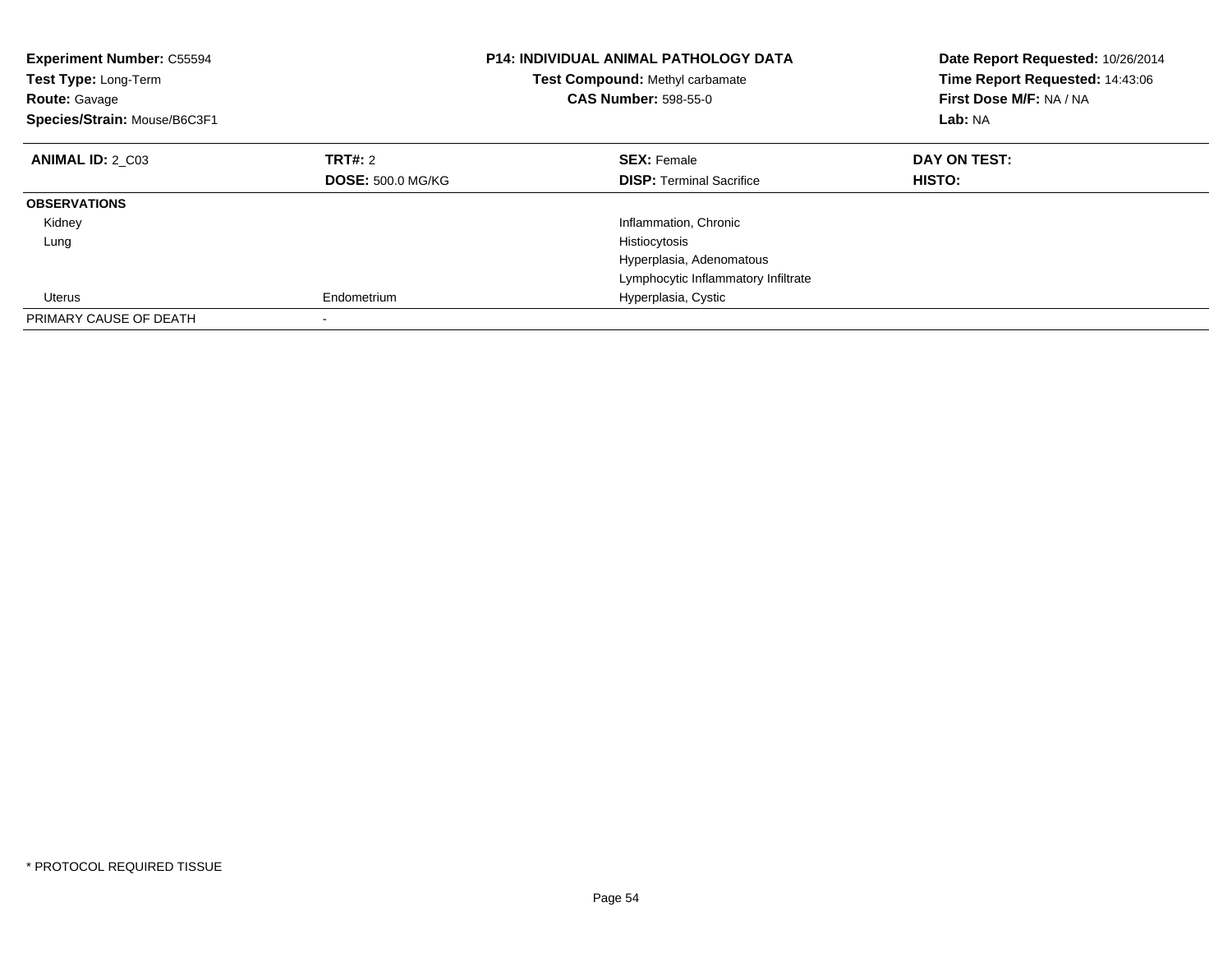| <b>Experiment Number: C55594</b><br>Test Type: Long-Term<br><b>Route: Gavage</b><br>Species/Strain: Mouse/B6C3F1 |                          | <b>P14: INDIVIDUAL ANIMAL PATHOLOGY DATA</b><br><b>Test Compound: Methyl carbamate</b><br><b>CAS Number: 598-55-0</b> |                                     | Date Report Requested: 10/26/2014<br>Time Report Requested: 14:43:06<br>First Dose M/F: NA / NA<br>Lab: NA |
|------------------------------------------------------------------------------------------------------------------|--------------------------|-----------------------------------------------------------------------------------------------------------------------|-------------------------------------|------------------------------------------------------------------------------------------------------------|
| <b>ANIMAL ID: 2 C04</b>                                                                                          | TRT#: 2                  | <b>SEX: Female</b>                                                                                                    |                                     | DAY ON TEST:                                                                                               |
|                                                                                                                  | <b>DOSE: 500.0 MG/KG</b> |                                                                                                                       | <b>DISP:</b> Terminal Sacrifice     | HISTO:                                                                                                     |
| <b>OBSERVATIONS</b>                                                                                              |                          |                                                                                                                       |                                     |                                                                                                            |
| Kidney                                                                                                           |                          |                                                                                                                       | Inflammation, Chronic               |                                                                                                            |
| Liver                                                                                                            |                          |                                                                                                                       | Inflammation, Chronic               |                                                                                                            |
| Lung                                                                                                             |                          |                                                                                                                       | Hyperplasia, Adenomatous            |                                                                                                            |
|                                                                                                                  |                          |                                                                                                                       | Lymphocytic Inflammatory Infiltrate |                                                                                                            |
| Uterus                                                                                                           | Endometrium              |                                                                                                                       | Hyperplasia, Cystic                 |                                                                                                            |
| PRIMARY CAUSE OF DEATH                                                                                           |                          |                                                                                                                       |                                     |                                                                                                            |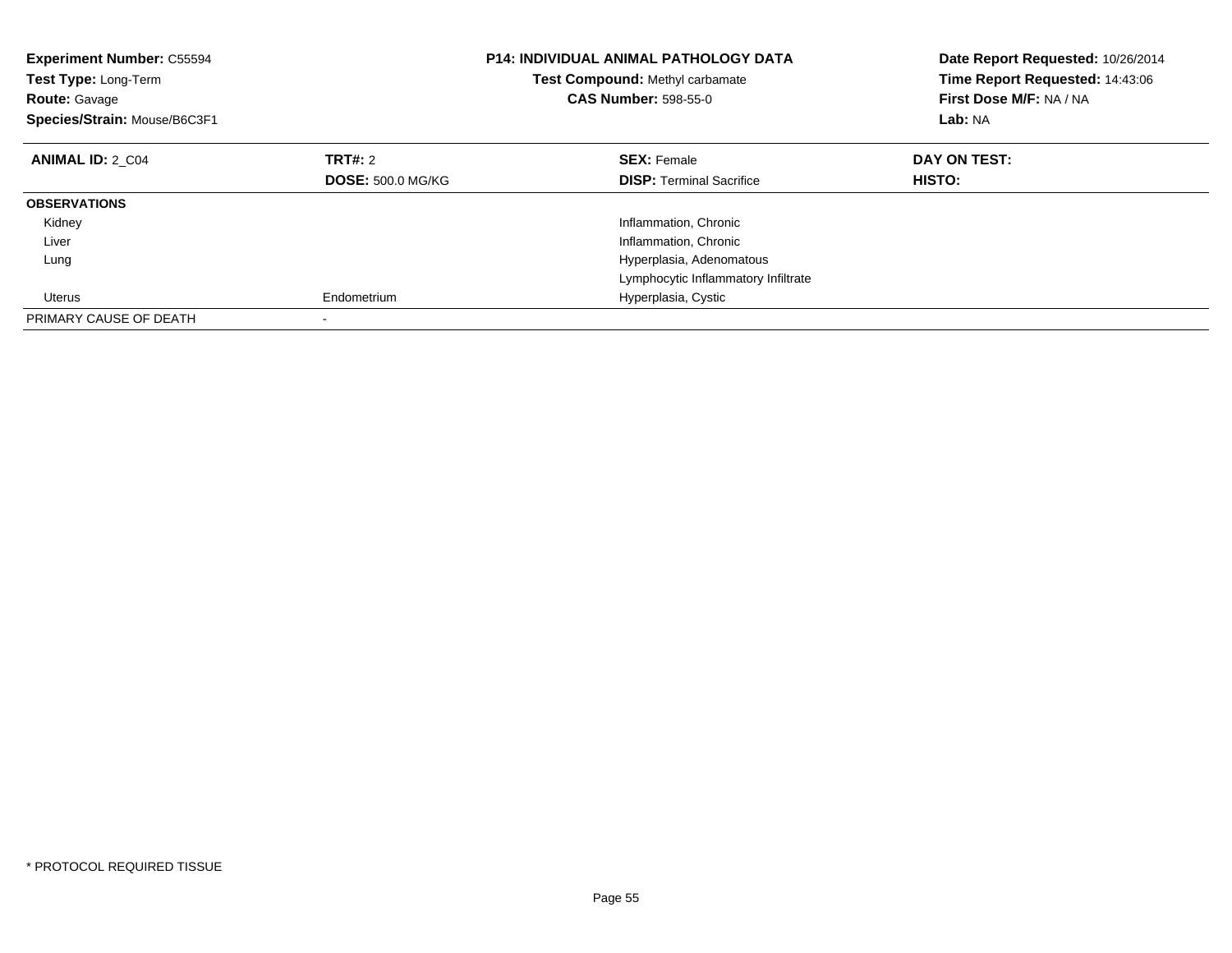| <b>Experiment Number: C55594</b><br>Test Type: Long-Term<br><b>Route: Gavage</b><br>Species/Strain: Mouse/B6C3F1 |                          | <b>P14: INDIVIDUAL ANIMAL PATHOLOGY DATA</b><br><b>Test Compound: Methyl carbamate</b><br><b>CAS Number: 598-55-0</b> | Date Report Requested: 10/26/2014<br>Time Report Requested: 14:43:06<br>First Dose M/F: NA / NA<br>Lab: NA |
|------------------------------------------------------------------------------------------------------------------|--------------------------|-----------------------------------------------------------------------------------------------------------------------|------------------------------------------------------------------------------------------------------------|
| <b>ANIMAL ID: 2 C05</b>                                                                                          | TRT#: 2                  | <b>SEX: Female</b>                                                                                                    | DAY ON TEST:                                                                                               |
|                                                                                                                  | <b>DOSE: 500.0 MG/KG</b> | <b>DISP: Natural Death</b>                                                                                            | <b>HISTO:</b>                                                                                              |
| <b>OBSERVATIONS</b>                                                                                              |                          |                                                                                                                       |                                                                                                            |
| Liver                                                                                                            |                          | Cytoplasmic Vacuolization                                                                                             |                                                                                                            |
| Lung                                                                                                             |                          | Lymphocytic Inflammatory Infiltrate                                                                                   |                                                                                                            |
| Ovary                                                                                                            |                          | Ectopia                                                                                                               |                                                                                                            |
|                                                                                                                  |                          | Hemorrhage                                                                                                            |                                                                                                            |
|                                                                                                                  |                          | Inflammation, Acute                                                                                                   |                                                                                                            |
| Thymus                                                                                                           |                          | Cyst, Embryonal Duct                                                                                                  |                                                                                                            |
| PRIMARY CAUSE OF DEATH                                                                                           |                          |                                                                                                                       |                                                                                                            |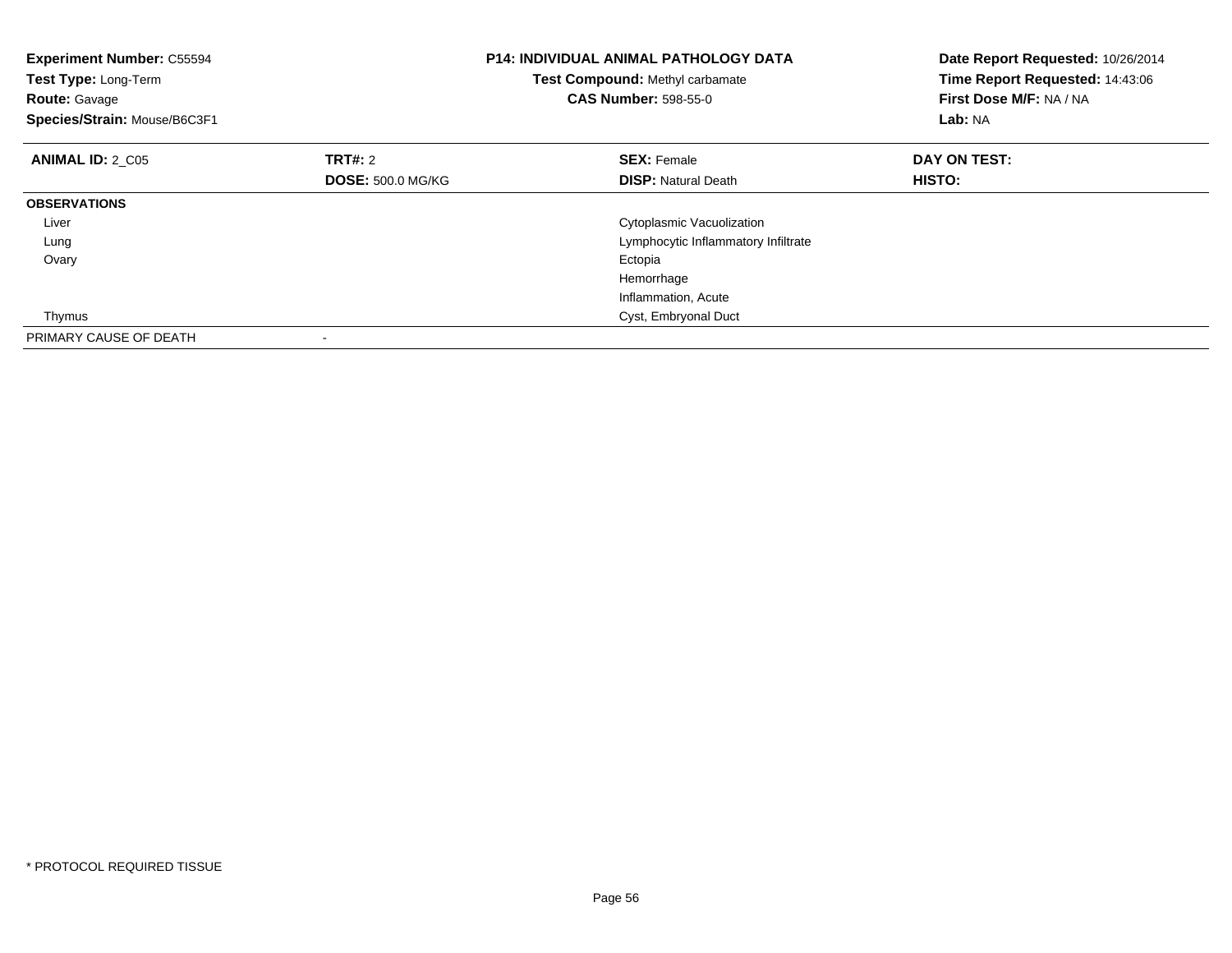| <b>Experiment Number: C55594</b><br>Test Type: Long-Term<br><b>Route:</b> Gavage<br>Species/Strain: Mouse/B6C3F1 |                           | <b>P14: INDIVIDUAL ANIMAL PATHOLOGY DATA</b><br>Test Compound: Methyl carbamate<br><b>CAS Number: 598-55-0</b> | Date Report Requested: 10/26/2014<br>Time Report Requested: 14:43:06<br>First Dose M/F: NA / NA<br>Lab: NA |
|------------------------------------------------------------------------------------------------------------------|---------------------------|----------------------------------------------------------------------------------------------------------------|------------------------------------------------------------------------------------------------------------|
| <b>ANIMAL ID: 2 C06</b>                                                                                          | <b>TRT#: 2</b>            | <b>SEX: Female</b>                                                                                             | DAY ON TEST:                                                                                               |
|                                                                                                                  | <b>DOSE: 500.0 MG/KG</b>  | <b>DISP:</b> Terminal Sacrifice                                                                                | <b>HISTO:</b>                                                                                              |
| <b>OBSERVATIONS</b>                                                                                              |                           |                                                                                                                |                                                                                                            |
| Kidney                                                                                                           |                           | Inflammation, Chronic                                                                                          |                                                                                                            |
| Liver                                                                                                            |                           | <b>Mitotic Alteration</b>                                                                                      |                                                                                                            |
| Lung                                                                                                             |                           | Lymphocytic Inflammatory Infiltrate                                                                            |                                                                                                            |
| Ovary                                                                                                            |                           | Cyst, Nos                                                                                                      |                                                                                                            |
| Pituitary gland                                                                                                  | <b>Anterior Pituitary</b> | Hyperplasia, Nos                                                                                               |                                                                                                            |
| Stomach                                                                                                          | Forestomach               | Squamous Cell Papilloma                                                                                        |                                                                                                            |
| Unspecified                                                                                                      | Multiple Organs Nos       | Lymphoma, Mixed-Malignant Type                                                                                 |                                                                                                            |
| PRIMARY CAUSE OF DEATH                                                                                           |                           |                                                                                                                |                                                                                                            |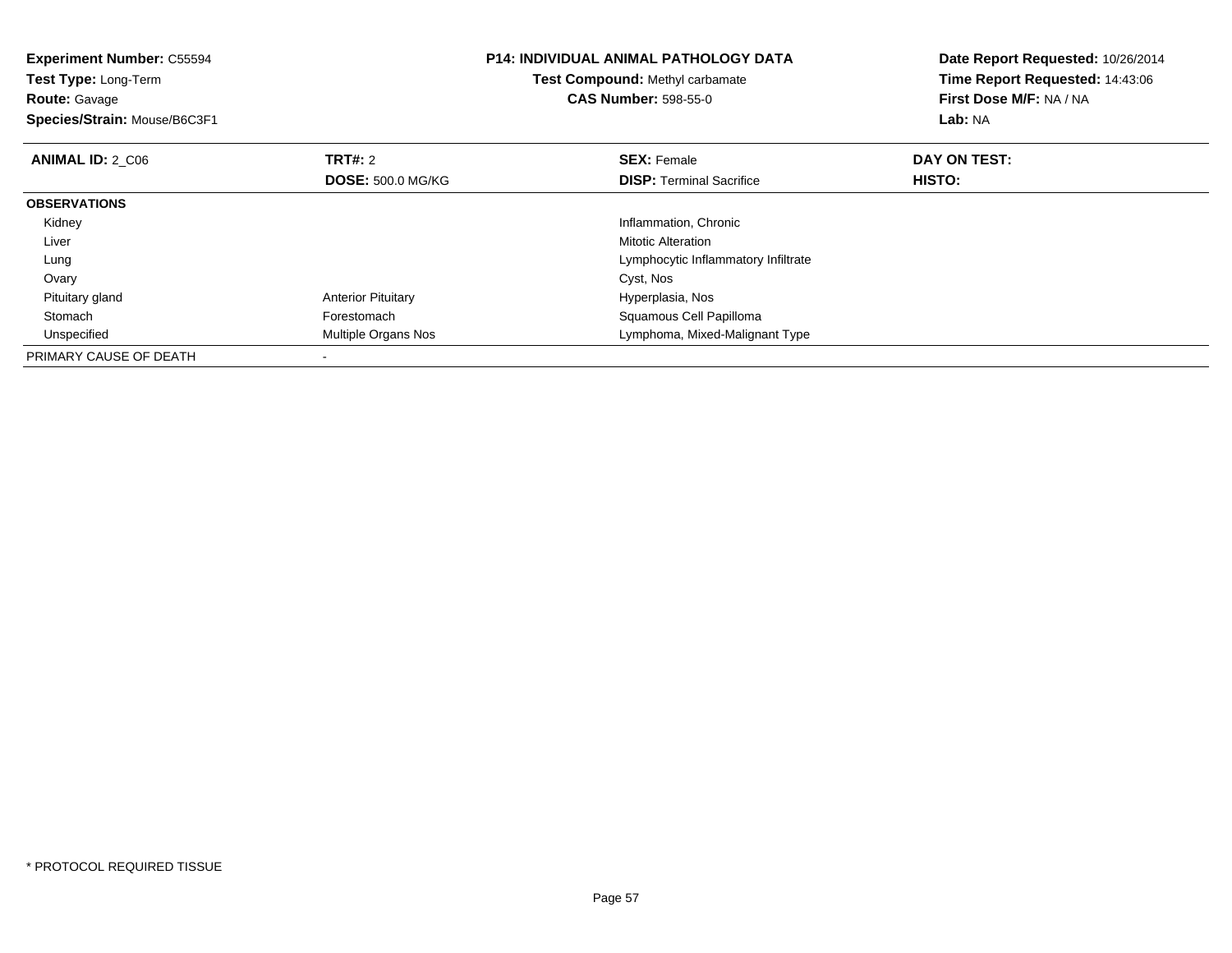| <b>Experiment Number: C55594</b><br>Test Type: Long-Term<br><b>Route: Gavage</b><br>Species/Strain: Mouse/B6C3F1 |                          | P14: INDIVIDUAL ANIMAL PATHOLOGY DATA<br>Test Compound: Methyl carbamate<br><b>CAS Number: 598-55-0</b> | Date Report Requested: 10/26/2014<br>Time Report Requested: 14:43:06<br>First Dose M/F: NA / NA<br>Lab: NA |  |
|------------------------------------------------------------------------------------------------------------------|--------------------------|---------------------------------------------------------------------------------------------------------|------------------------------------------------------------------------------------------------------------|--|
| <b>ANIMAL ID: 2 C07</b>                                                                                          | TRT#: 2                  | <b>SEX:</b> Female                                                                                      | DAY ON TEST:                                                                                               |  |
|                                                                                                                  | <b>DOSE: 500.0 MG/KG</b> | <b>DISP:</b> Moribund Sacrifice                                                                         | HISTO:                                                                                                     |  |
| <b>OBSERVATIONS</b>                                                                                              |                          |                                                                                                         |                                                                                                            |  |
| Adrenal gland                                                                                                    | Capsule                  | Hyperplasia, Nos                                                                                        |                                                                                                            |  |
| Bone marrow                                                                                                      |                          | Atrophy, Nos                                                                                            |                                                                                                            |  |
| Heart                                                                                                            |                          | Mineralization                                                                                          |                                                                                                            |  |
| Lung                                                                                                             |                          | Hyperplasia, Adenomatous                                                                                |                                                                                                            |  |
| Unspecified                                                                                                      | Multiple Organs Nos      | Lymphoma, Histiocytic-Malignant Type                                                                    |                                                                                                            |  |
| PRIMARY CAUSE OF DEATH                                                                                           |                          |                                                                                                         |                                                                                                            |  |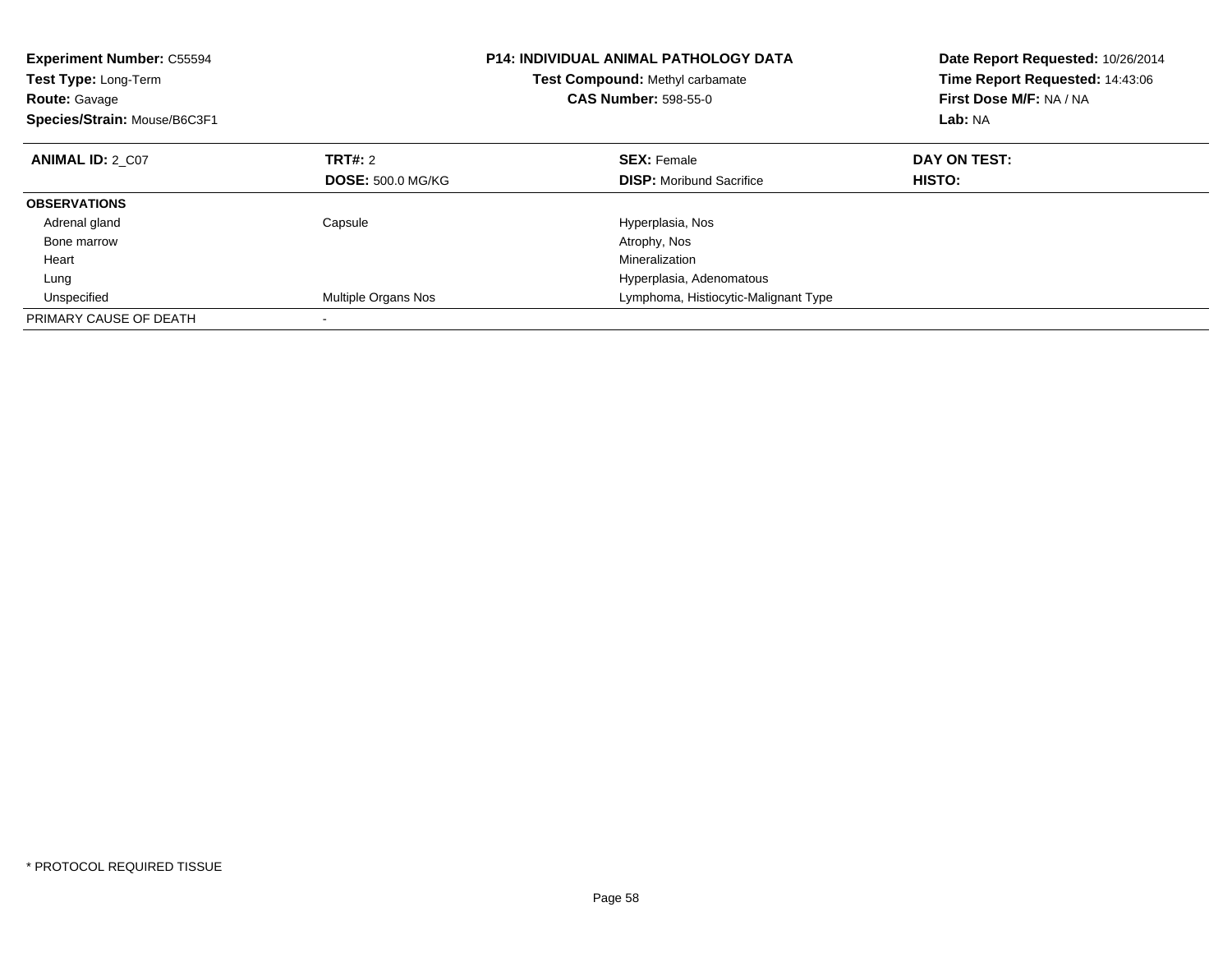| <b>Experiment Number: C55594</b><br>Test Type: Long-Term<br><b>Route: Gavage</b><br>Species/Strain: Mouse/B6C3F1 |                          | <b>P14: INDIVIDUAL ANIMAL PATHOLOGY DATA</b><br>Test Compound: Methyl carbamate<br><b>CAS Number: 598-55-0</b> | Date Report Requested: 10/26/2014<br>Time Report Requested: 14:43:06<br>First Dose M/F: NA / NA<br>Lab: NA |
|------------------------------------------------------------------------------------------------------------------|--------------------------|----------------------------------------------------------------------------------------------------------------|------------------------------------------------------------------------------------------------------------|
| <b>ANIMAL ID: 2 C08</b>                                                                                          | TRT#: 2                  | <b>SEX: Female</b>                                                                                             | DAY ON TEST:                                                                                               |
|                                                                                                                  | <b>DOSE: 500.0 MG/KG</b> | <b>DISP:</b> Terminal Sacrifice                                                                                | <b>HISTO:</b>                                                                                              |
| <b>OBSERVATIONS</b>                                                                                              |                          |                                                                                                                |                                                                                                            |
| Kidney                                                                                                           |                          | Nephrosis, Nos                                                                                                 |                                                                                                            |
| Liver                                                                                                            |                          | Hepatocellular Carcinoma                                                                                       |                                                                                                            |
|                                                                                                                  |                          | Inflammation, Chronic                                                                                          |                                                                                                            |
| Lung                                                                                                             |                          | Lymphocytic Inflammatory Infiltrate                                                                            |                                                                                                            |
| Uterus                                                                                                           | Endometrium              | Hyperplasia, Cystic                                                                                            |                                                                                                            |
| PRIMARY CAUSE OF DEATH                                                                                           |                          |                                                                                                                |                                                                                                            |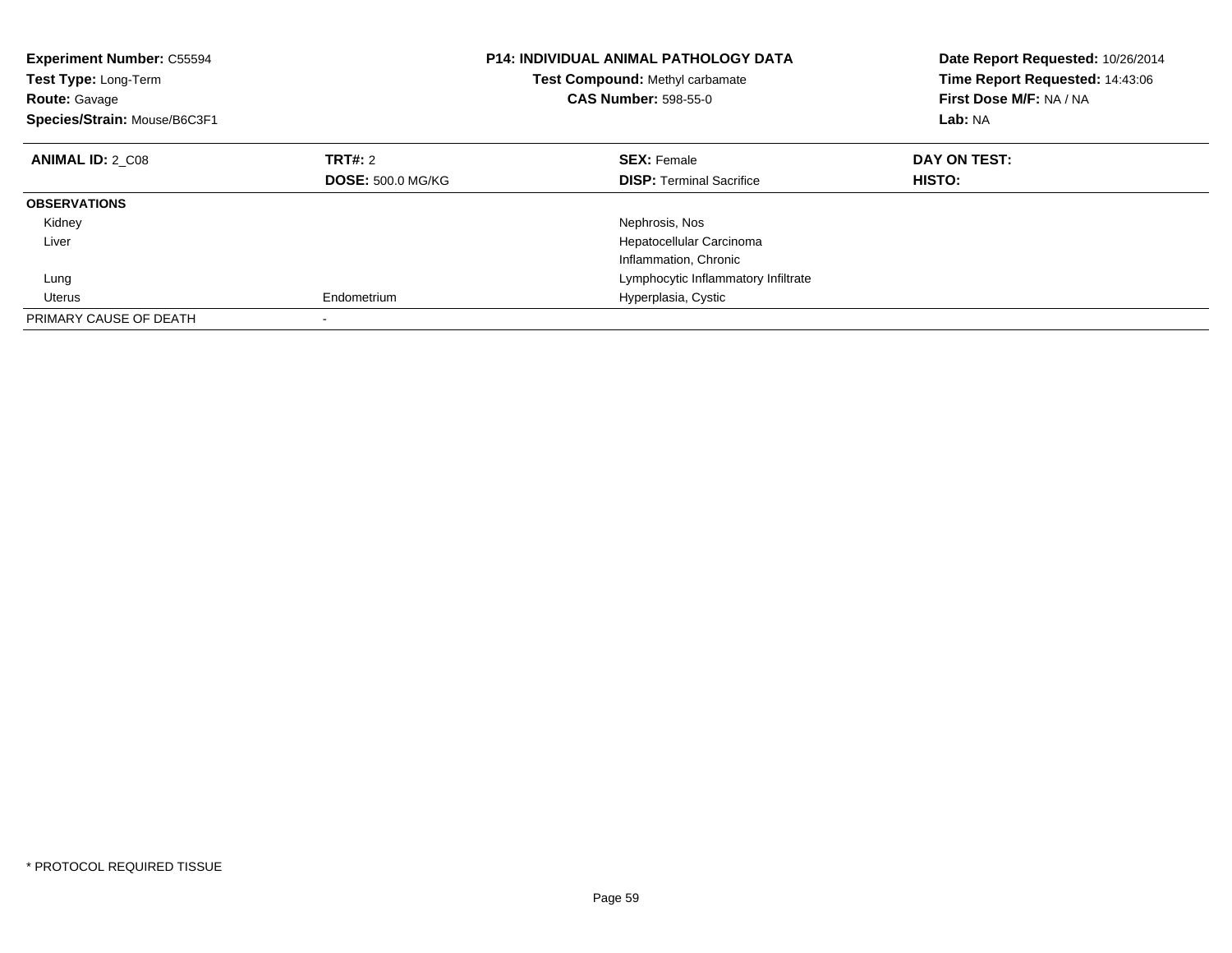| <b>Experiment Number: C55594</b><br>Test Type: Long-Term<br><b>Route: Gavage</b><br>Species/Strain: Mouse/B6C3F1 |                          | <b>P14: INDIVIDUAL ANIMAL PATHOLOGY DATA</b><br>Test Compound: Methyl carbamate<br><b>CAS Number: 598-55-0</b> | Date Report Requested: 10/26/2014<br>Time Report Requested: 14:43:06<br>First Dose M/F: NA / NA<br>Lab: NA |
|------------------------------------------------------------------------------------------------------------------|--------------------------|----------------------------------------------------------------------------------------------------------------|------------------------------------------------------------------------------------------------------------|
| <b>ANIMAL ID: 2 C09</b>                                                                                          | TRT#: 2                  | <b>SEX: Female</b>                                                                                             | DAY ON TEST:                                                                                               |
|                                                                                                                  | <b>DOSE: 500.0 MG/KG</b> | <b>DISP:</b> Terminal Sacrifice                                                                                | HISTO:                                                                                                     |
| <b>OBSERVATIONS</b>                                                                                              |                          |                                                                                                                |                                                                                                            |
| Kidney                                                                                                           |                          | Inflammation, Chronic                                                                                          |                                                                                                            |
| Liver                                                                                                            |                          | Hepatocellular Adenoma                                                                                         |                                                                                                            |
| Lung                                                                                                             |                          | Histiocytosis                                                                                                  |                                                                                                            |
|                                                                                                                  |                          | Lymphocytic Inflammatory Infiltrate                                                                            |                                                                                                            |
| <b>Uterus</b>                                                                                                    |                          | <b>Endometrial Stromal Polyp</b>                                                                               |                                                                                                            |
|                                                                                                                  | Endometrium              | Hyperplasia, Cystic                                                                                            |                                                                                                            |
| PRIMARY CAUSE OF DEATH                                                                                           |                          |                                                                                                                |                                                                                                            |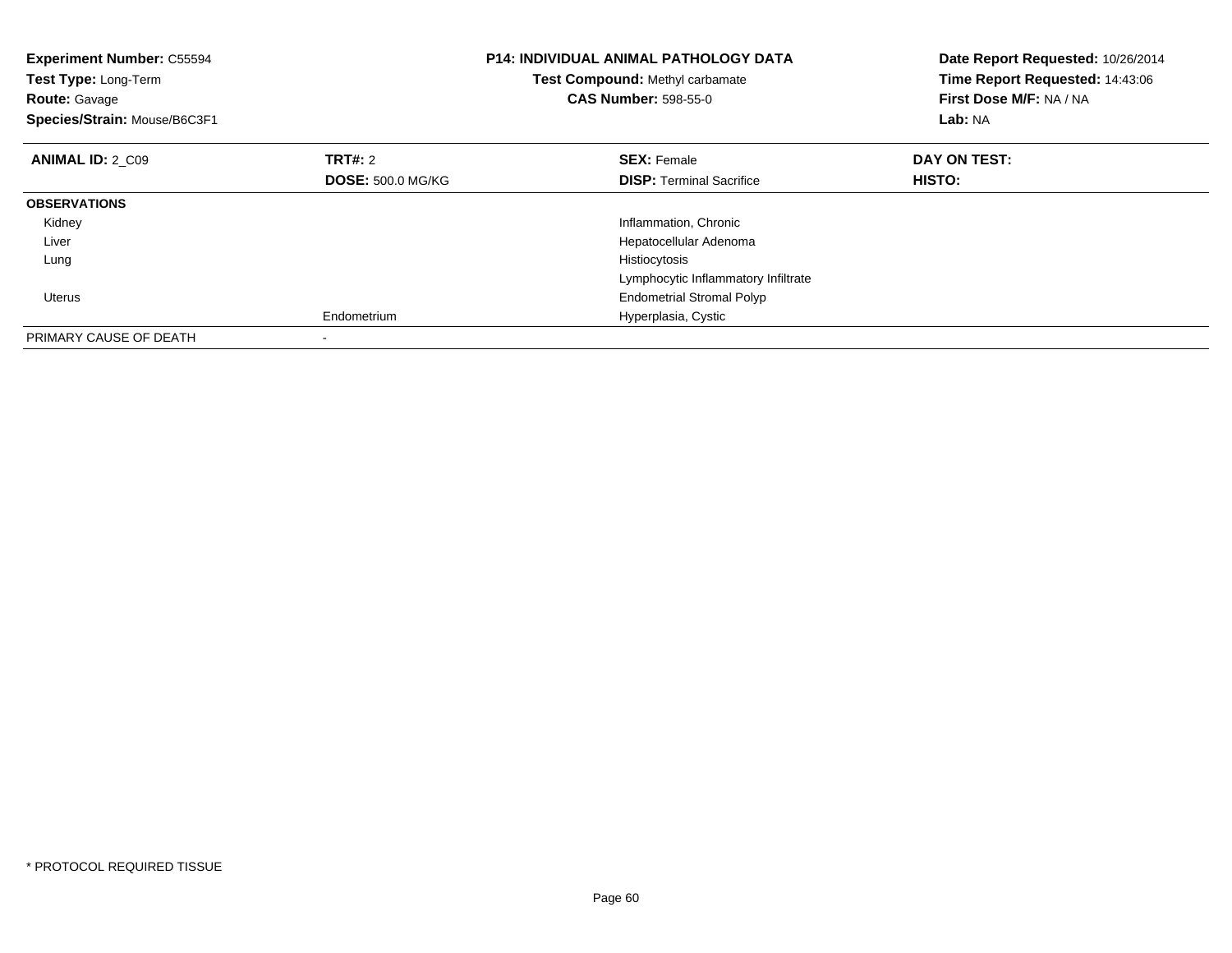| <b>Experiment Number: C55594</b><br><b>Test Type: Long-Term</b> |                          | <b>P14: INDIVIDUAL ANIMAL PATHOLOGY DATA</b><br>Test Compound: Methyl carbamate |                                     | Date Report Requested: 10/26/2014<br>Time Report Requested: 14:43:06 |
|-----------------------------------------------------------------|--------------------------|---------------------------------------------------------------------------------|-------------------------------------|----------------------------------------------------------------------|
| <b>Route: Gavage</b>                                            |                          | <b>CAS Number: 598-55-0</b>                                                     |                                     | First Dose M/F: NA / NA                                              |
| Species/Strain: Mouse/B6C3F1                                    |                          |                                                                                 |                                     | Lab: NA                                                              |
| <b>ANIMAL ID: 2 C10</b>                                         | TRT#: 2                  |                                                                                 | <b>SEX: Female</b>                  | DAY ON TEST:                                                         |
|                                                                 | <b>DOSE: 500.0 MG/KG</b> |                                                                                 | <b>DISP:</b> Terminal Sacrifice     | HISTO:                                                               |
| <b>OBSERVATIONS</b>                                             |                          |                                                                                 |                                     |                                                                      |
| Lung                                                            |                          |                                                                                 | Lymphocytic Inflammatory Infiltrate |                                                                      |
| Ovary                                                           |                          |                                                                                 | Cystadenoma, Nos                    |                                                                      |
| PRIMARY CAUSE OF DEATH                                          |                          |                                                                                 |                                     |                                                                      |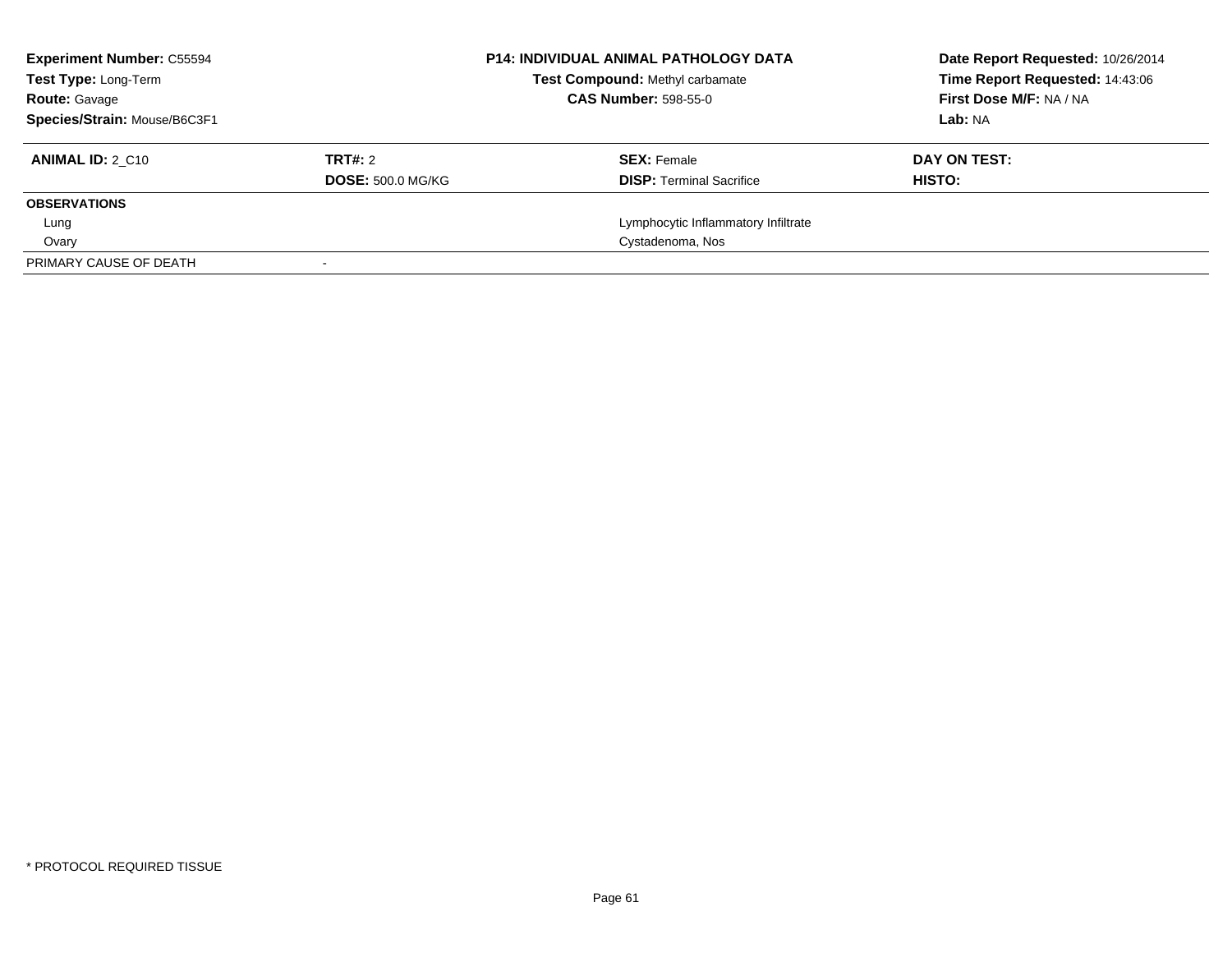| <b>Experiment Number: C55594</b><br>Test Type: Long-Term<br><b>Route: Gavage</b><br>Species/Strain: Mouse/B6C3F1 |                                     | <b>P14: INDIVIDUAL ANIMAL PATHOLOGY DATA</b><br><b>Test Compound: Methyl carbamate</b><br><b>CAS Number: 598-55-0</b> | Date Report Requested: 10/26/2014<br>Time Report Requested: 14:43:06<br>First Dose M/F: NA / NA<br>Lab: NA |
|------------------------------------------------------------------------------------------------------------------|-------------------------------------|-----------------------------------------------------------------------------------------------------------------------|------------------------------------------------------------------------------------------------------------|
| <b>ANIMAL ID: 2 C11</b>                                                                                          | TRT#: 2<br><b>DOSE: 500.0 MG/KG</b> | <b>SEX: Female</b><br><b>DISP:</b> Natural Death                                                                      | DAY ON TEST:<br><b>HISTO:</b>                                                                              |
| <b>OBSERVATIONS</b>                                                                                              |                                     |                                                                                                                       |                                                                                                            |
| Kidney                                                                                                           |                                     | Inflammation, Chronic                                                                                                 |                                                                                                            |
| Liver                                                                                                            |                                     | Inflammation, Chronic                                                                                                 |                                                                                                            |
| Lung                                                                                                             |                                     | Lymphocytic Inflammatory Infiltrate                                                                                   |                                                                                                            |
| Uterus                                                                                                           | Endometrium                         | Hyperplasia, Cystic                                                                                                   |                                                                                                            |
| PRIMARY CAUSE OF DEATH                                                                                           | $\overline{\phantom{a}}$            |                                                                                                                       |                                                                                                            |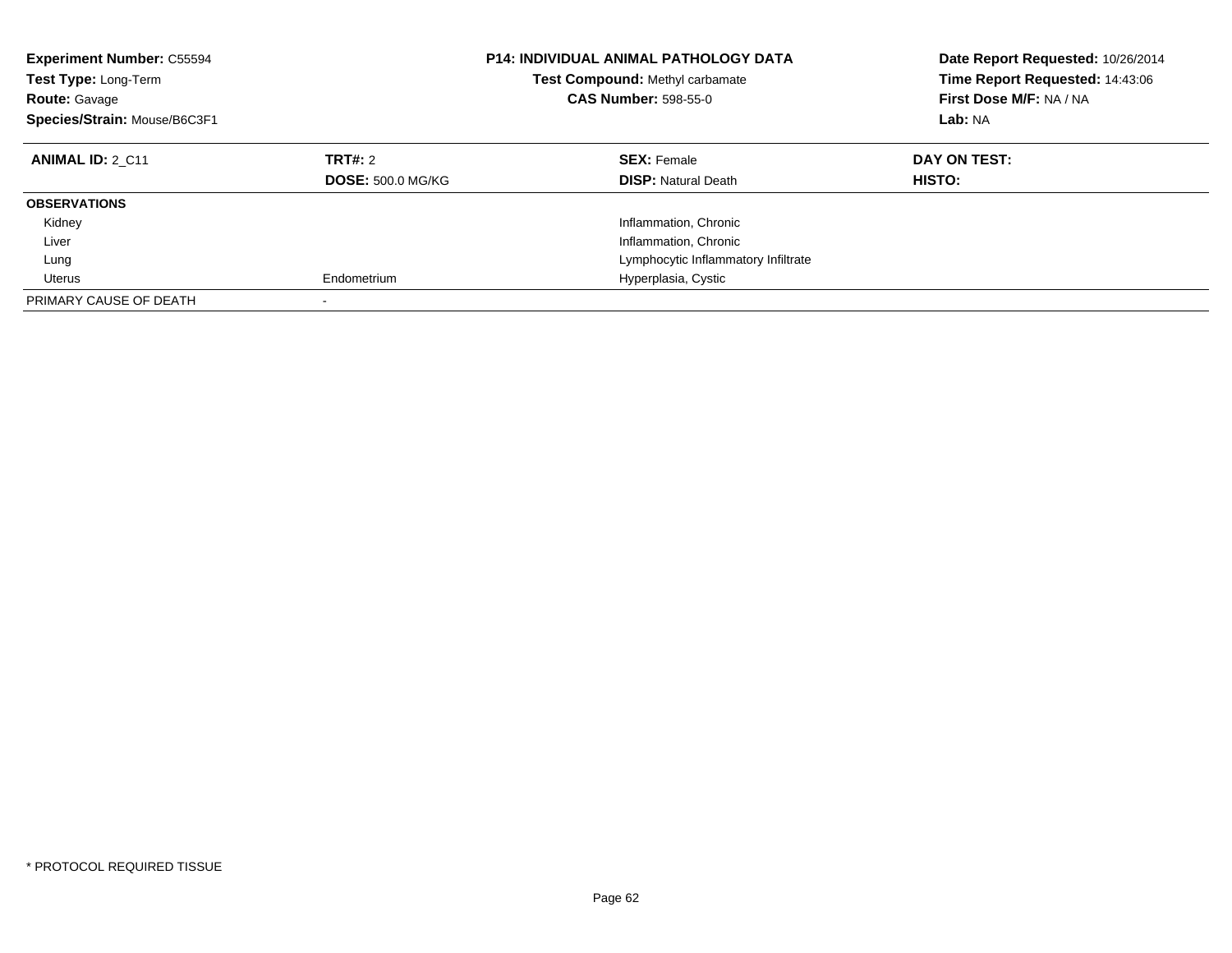| <b>Experiment Number: C55594</b><br>Test Type: Long-Term<br><b>Route: Gavage</b><br>Species/Strain: Mouse/B6C3F1 |                          | <b>P14: INDIVIDUAL ANIMAL PATHOLOGY DATA</b><br>Test Compound: Methyl carbamate<br><b>CAS Number: 598-55-0</b> | Date Report Requested: 10/26/2014<br>Time Report Requested: 14:43:06<br>First Dose M/F: NA / NA<br>Lab: NA |
|------------------------------------------------------------------------------------------------------------------|--------------------------|----------------------------------------------------------------------------------------------------------------|------------------------------------------------------------------------------------------------------------|
| <b>ANIMAL ID: 2_C12</b>                                                                                          | <b>TRT#: 2</b>           | <b>SEX: Female</b>                                                                                             | DAY ON TEST:                                                                                               |
|                                                                                                                  | <b>DOSE: 500.0 MG/KG</b> | <b>DISP:</b> Terminal Sacrifice                                                                                | HISTO:                                                                                                     |
| <b>OBSERVATIONS</b>                                                                                              |                          |                                                                                                                |                                                                                                            |
| Kidney                                                                                                           |                          | Inflammation, Chronic                                                                                          |                                                                                                            |
| Liver                                                                                                            |                          | Hepatocellular Adenoma                                                                                         |                                                                                                            |
|                                                                                                                  |                          | Inflammation, Chronic                                                                                          |                                                                                                            |
| Lung                                                                                                             |                          | Histiocytosis                                                                                                  |                                                                                                            |
|                                                                                                                  |                          | Hyperplasia, Adenomatous                                                                                       |                                                                                                            |
|                                                                                                                  |                          | Lymphocytic Inflammatory Infiltrate                                                                            |                                                                                                            |
| Ovary                                                                                                            |                          | Cyst, Nos                                                                                                      |                                                                                                            |
| Unspecified                                                                                                      | Multiple Organs Nos      | Lymphoma, Mixed-Malignant Type                                                                                 |                                                                                                            |
| PRIMARY CAUSE OF DEATH                                                                                           |                          |                                                                                                                |                                                                                                            |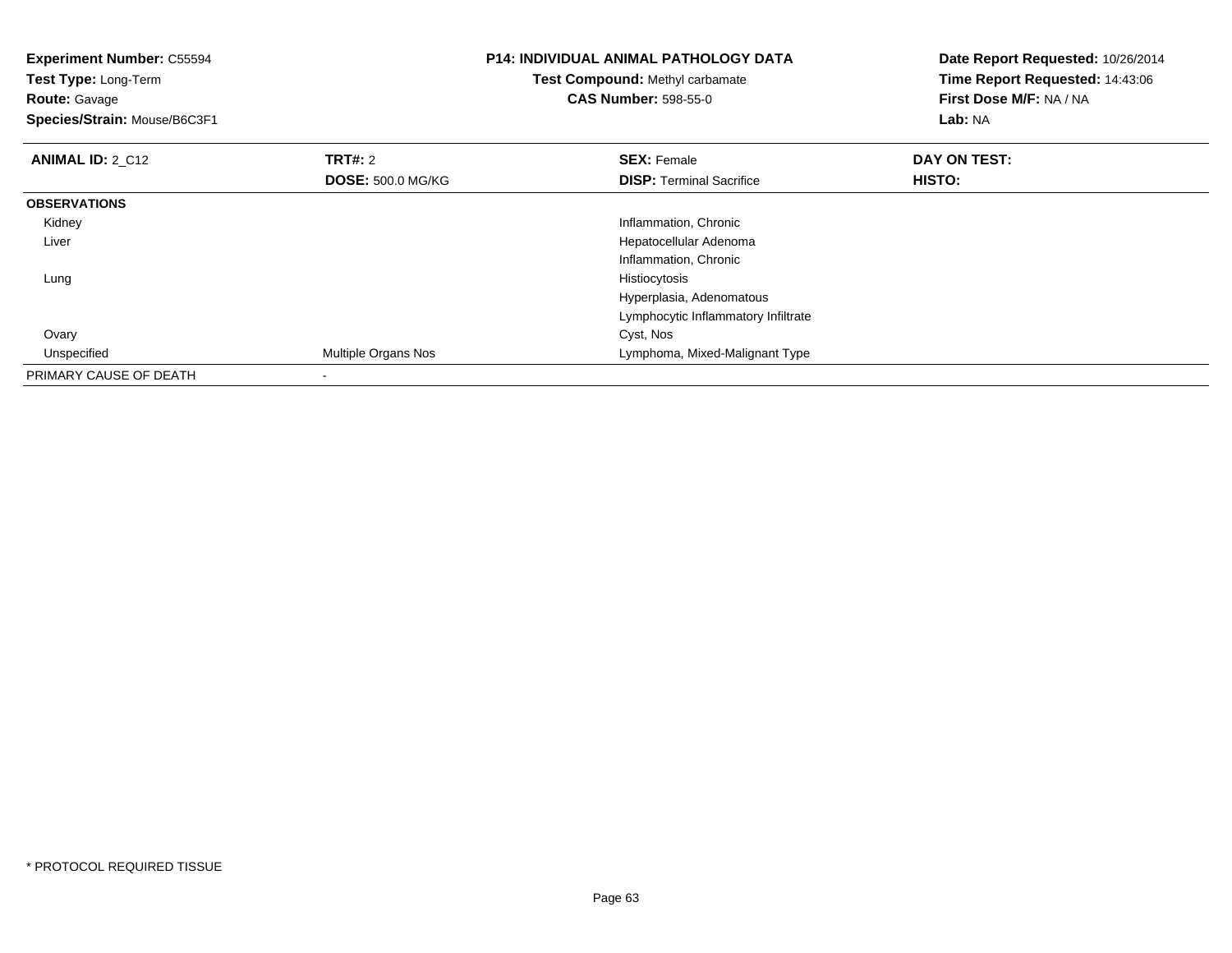| <b>Experiment Number: C55594</b><br>Test Type: Long-Term<br><b>Route: Gavage</b> |                          | <b>P14: INDIVIDUAL ANIMAL PATHOLOGY DATA</b><br>Test Compound: Methyl carbamate<br><b>CAS Number: 598-55-0</b> | Date Report Requested: 10/26/2014<br>Time Report Requested: 14:43:06<br>First Dose M/F: NA / NA |
|----------------------------------------------------------------------------------|--------------------------|----------------------------------------------------------------------------------------------------------------|-------------------------------------------------------------------------------------------------|
| Species/Strain: Mouse/B6C3F1                                                     |                          |                                                                                                                | Lab: NA                                                                                         |
| <b>ANIMAL ID: 2 C13</b>                                                          | <b>TRT#: 2</b>           | <b>SEX: Female</b>                                                                                             | DAY ON TEST:                                                                                    |
|                                                                                  | <b>DOSE: 500.0 MG/KG</b> | <b>DISP: Natural Death</b>                                                                                     | <b>HISTO:</b>                                                                                   |
| <b>OBSERVATIONS</b>                                                              |                          |                                                                                                                |                                                                                                 |
| Lung                                                                             |                          | Lymphoma, Nos-Malignant                                                                                        |                                                                                                 |
| PRIMARY CAUSE OF DEATH                                                           |                          |                                                                                                                |                                                                                                 |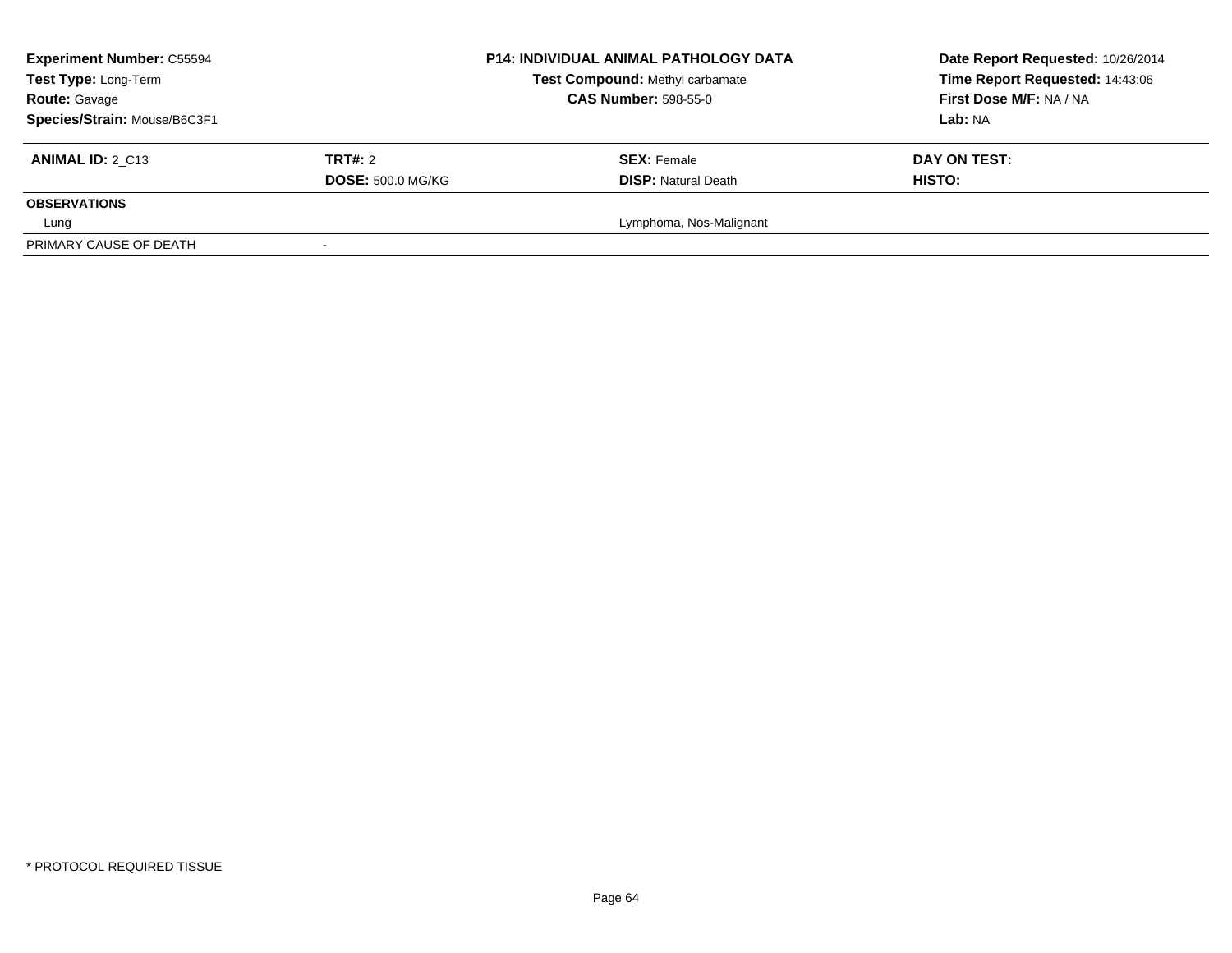**Experiment Number:** C55594**Test Type:** Long-Term**Route:** Gavage **Species/Strain:** Mouse/B6C3F1**P14: INDIVIDUAL ANIMAL PATHOLOGY DATATest Compound:** Methyl carbamate**CAS Number:** 598-55-0**Date Report Requested:** 10/26/2014**Time Report Requested:** 14:43:06**First Dose M/F:** NA / NA**Lab:** NA**ANIMAL ID: 2 C14 TRT#:** 2 **SEX:** Female **DAY ON TEST: DOSE:** 500.0 MG/KG**DISP:** Terminal Sacrifice **HISTO: OBSERVATIONS** KidneyPelvis **Dilatation**, Nos Liverr and the contract of the contract of the contract of the contract of the contract of the contract of the contract of the contract of the contract of the contract of the contract of the contract of the contract of the cont Alveolar/Bronchiolar Adenoma LungHyperplasia, Adenomatous Sarcoma, Nos, Metastatic Lymph nodeMesenteric Lymph Node<br>
Lower Leg Nos<br>
Lower Leg Nos<br>
Alternative Mesenteric Sarcoma, Nos UnspecifiedLower Leg Nos Uterus Endometrium Hyperplasia, Cystic Sarcoma, Nos, InvasivePRIMARY CAUSE OF DEATH

-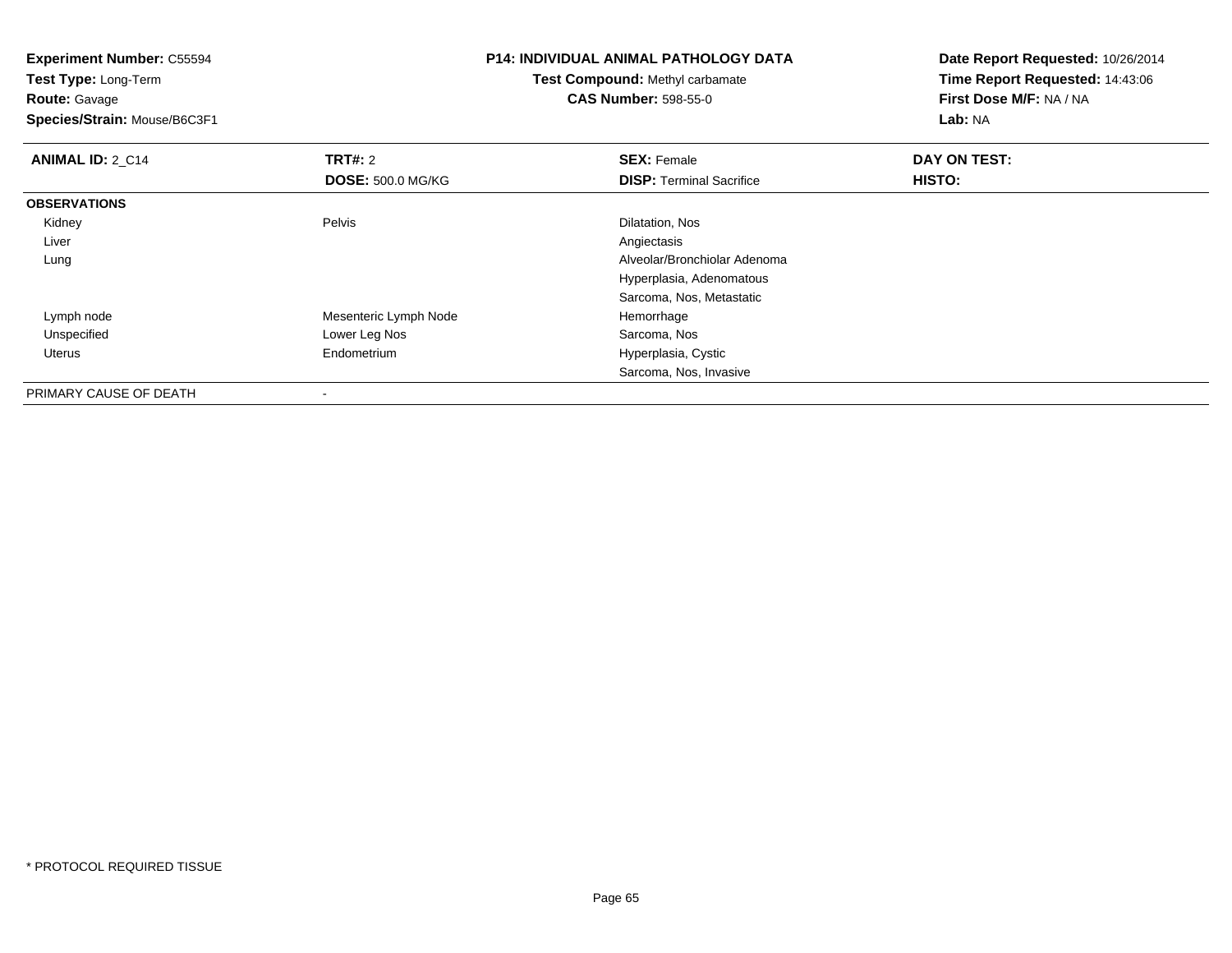| <b>Experiment Number: C55594</b><br><b>Test Type: Long-Term</b><br><b>Route: Gavage</b><br>Species/Strain: Mouse/B6C3F1 |                                     | <b>P14: INDIVIDUAL ANIMAL PATHOLOGY DATA</b><br>Test Compound: Methyl carbamate<br><b>CAS Number: 598-55-0</b> | Date Report Requested: 10/26/2014<br>Time Report Requested: 14:43:06<br>First Dose M/F: NA / NA<br>Lab: NA |
|-------------------------------------------------------------------------------------------------------------------------|-------------------------------------|----------------------------------------------------------------------------------------------------------------|------------------------------------------------------------------------------------------------------------|
| <b>ANIMAL ID: 2 C15</b>                                                                                                 | TRT#: 2<br><b>DOSE: 500.0 MG/KG</b> | <b>SEX: Female</b><br><b>DISP:</b> Terminal Sacrifice                                                          | DAY ON TEST:<br>HISTO:                                                                                     |
| <b>OBSERVATIONS</b>                                                                                                     |                                     |                                                                                                                |                                                                                                            |
| Lung                                                                                                                    |                                     | Alveolar/Bronchiolar Adenoma<br>Lymphocytic Inflammatory Infiltrate                                            |                                                                                                            |
| Ovary                                                                                                                   |                                     | Cyst, Nos                                                                                                      |                                                                                                            |
| Uterus                                                                                                                  | Endometrium                         | Hyperplasia, Cystic                                                                                            |                                                                                                            |
| PRIMARY CAUSE OF DEATH                                                                                                  |                                     |                                                                                                                |                                                                                                            |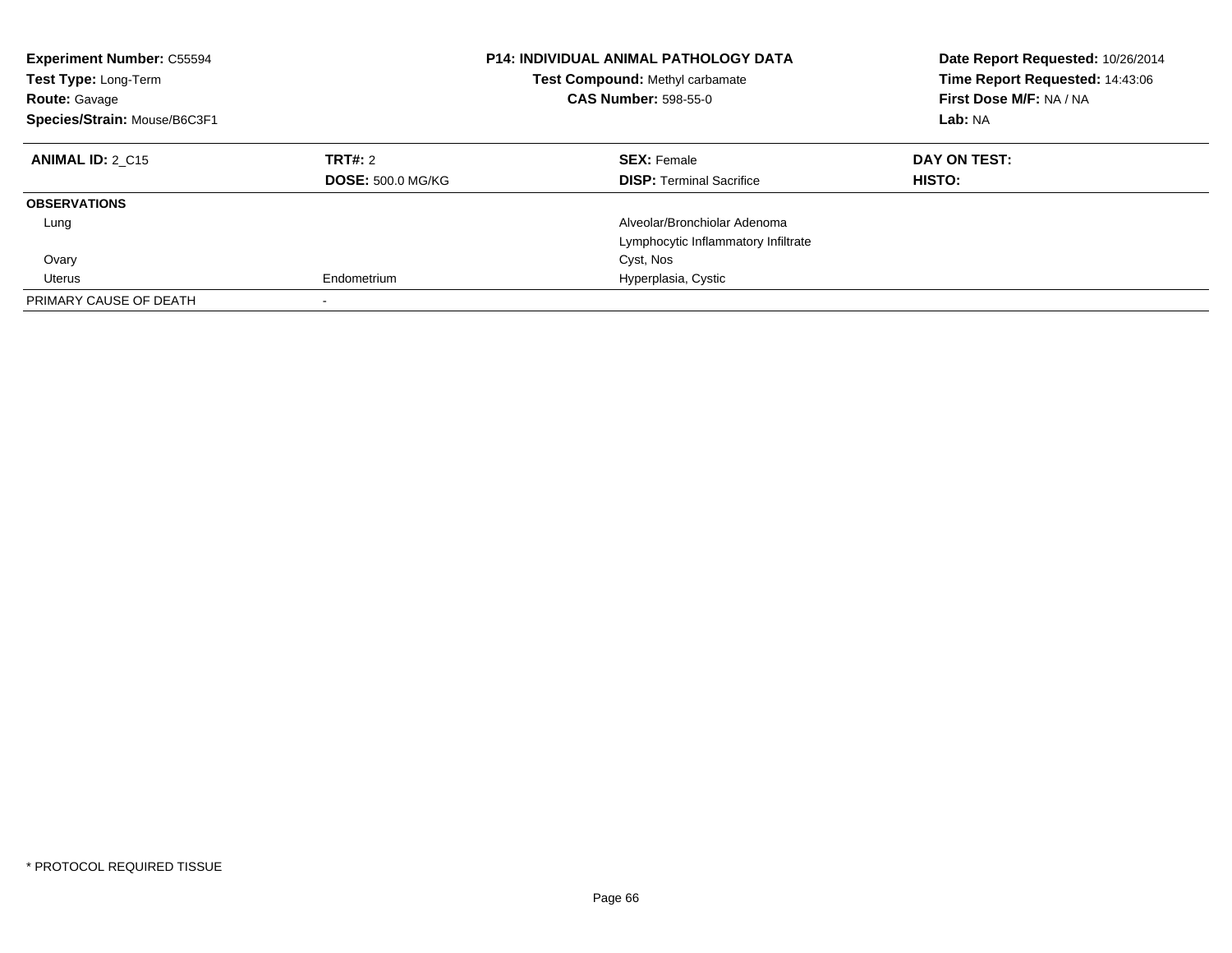| <b>Experiment Number: C55594</b><br><b>Test Type: Long-Term</b> |                          | <b>P14: INDIVIDUAL ANIMAL PATHOLOGY DATA</b><br><b>Test Compound: Methyl carbamate</b> | Date Report Requested: 10/26/2014<br>Time Report Requested: 14:43:06 |
|-----------------------------------------------------------------|--------------------------|----------------------------------------------------------------------------------------|----------------------------------------------------------------------|
| <b>Route: Gavage</b>                                            |                          | <b>CAS Number: 598-55-0</b>                                                            | First Dose M/F: NA / NA                                              |
| Species/Strain: Mouse/B6C3F1                                    |                          |                                                                                        | Lab: NA                                                              |
| <b>ANIMAL ID: 2 C16</b>                                         | TRT#: 2                  | <b>SEX: Female</b>                                                                     | DAY ON TEST:                                                         |
|                                                                 | <b>DOSE: 500.0 MG/KG</b> | <b>DISP:</b> Terminal Sacrifice                                                        | HISTO:                                                               |
| <b>OBSERVATIONS</b>                                             |                          |                                                                                        |                                                                      |
| Lung                                                            |                          | Histiocytosis                                                                          |                                                                      |
|                                                                 |                          | Lymphocytic Inflammatory Infiltrate                                                    |                                                                      |
| PRIMARY CAUSE OF DEATH                                          |                          |                                                                                        |                                                                      |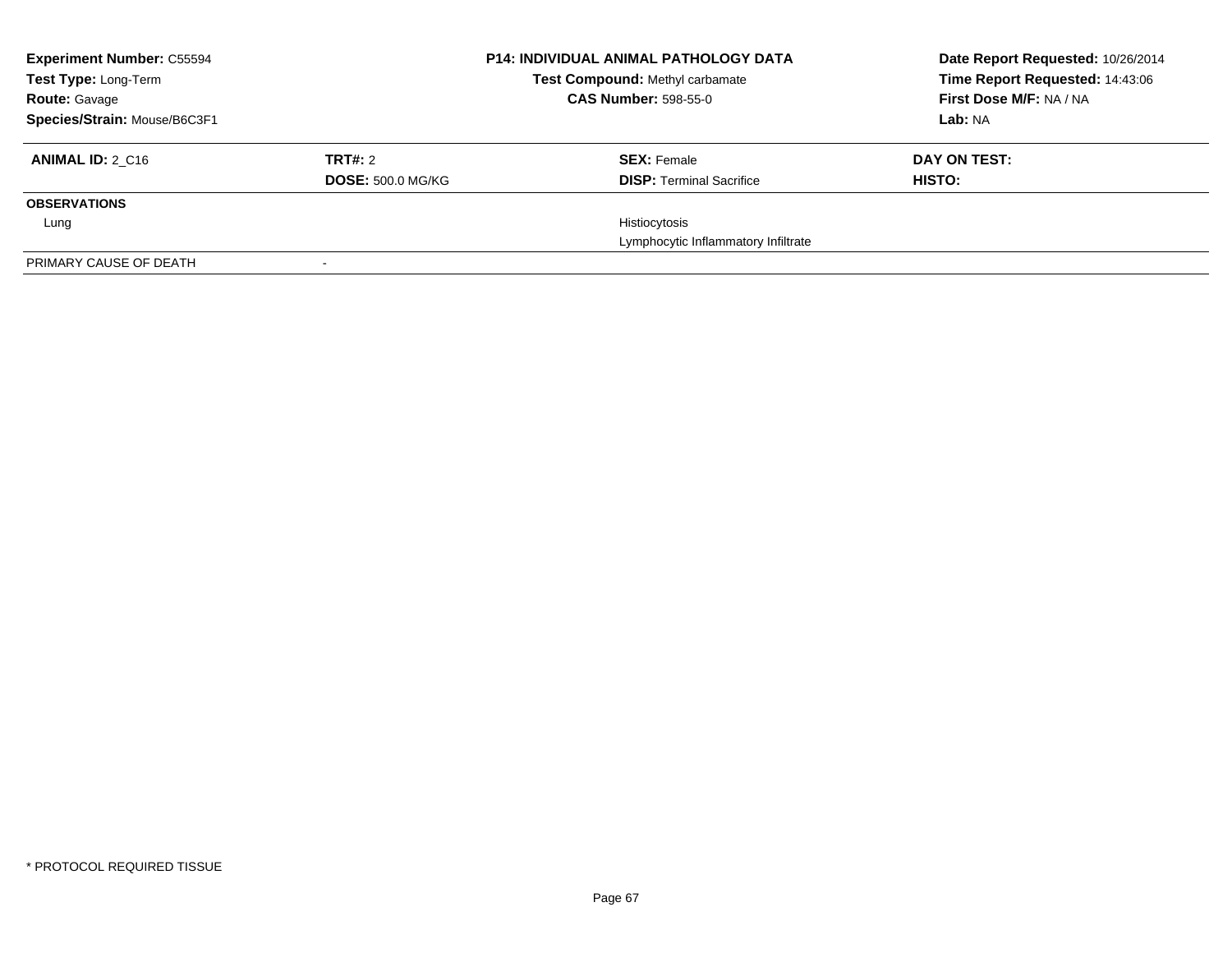| <b>Experiment Number: C55594</b><br>Test Type: Long-Term<br><b>Route: Gavage</b><br>Species/Strain: Mouse/B6C3F1 |                                     | <b>P14: INDIVIDUAL ANIMAL PATHOLOGY DATA</b><br>Test Compound: Methyl carbamate<br><b>CAS Number: 598-55-0</b> | Date Report Requested: 10/26/2014<br>Time Report Requested: 14:43:06<br>First Dose M/F: NA / NA<br>Lab: NA |
|------------------------------------------------------------------------------------------------------------------|-------------------------------------|----------------------------------------------------------------------------------------------------------------|------------------------------------------------------------------------------------------------------------|
| <b>ANIMAL ID: 2 C17</b>                                                                                          | TRT#: 2<br><b>DOSE: 500.0 MG/KG</b> | <b>SEX: Female</b><br><b>DISP: Natural Death</b>                                                               | DAY ON TEST:<br><b>HISTO:</b>                                                                              |
| <b>OBSERVATIONS</b>                                                                                              |                                     |                                                                                                                |                                                                                                            |
| Liver                                                                                                            |                                     | Hematopoiesis                                                                                                  |                                                                                                            |
| Lung                                                                                                             |                                     | Adenocarcinoma, Nos, Metastatic                                                                                |                                                                                                            |
| Mammary gland                                                                                                    |                                     | Adenocarcinoma, Nos                                                                                            |                                                                                                            |
| PRIMARY CAUSE OF DEATH                                                                                           |                                     |                                                                                                                |                                                                                                            |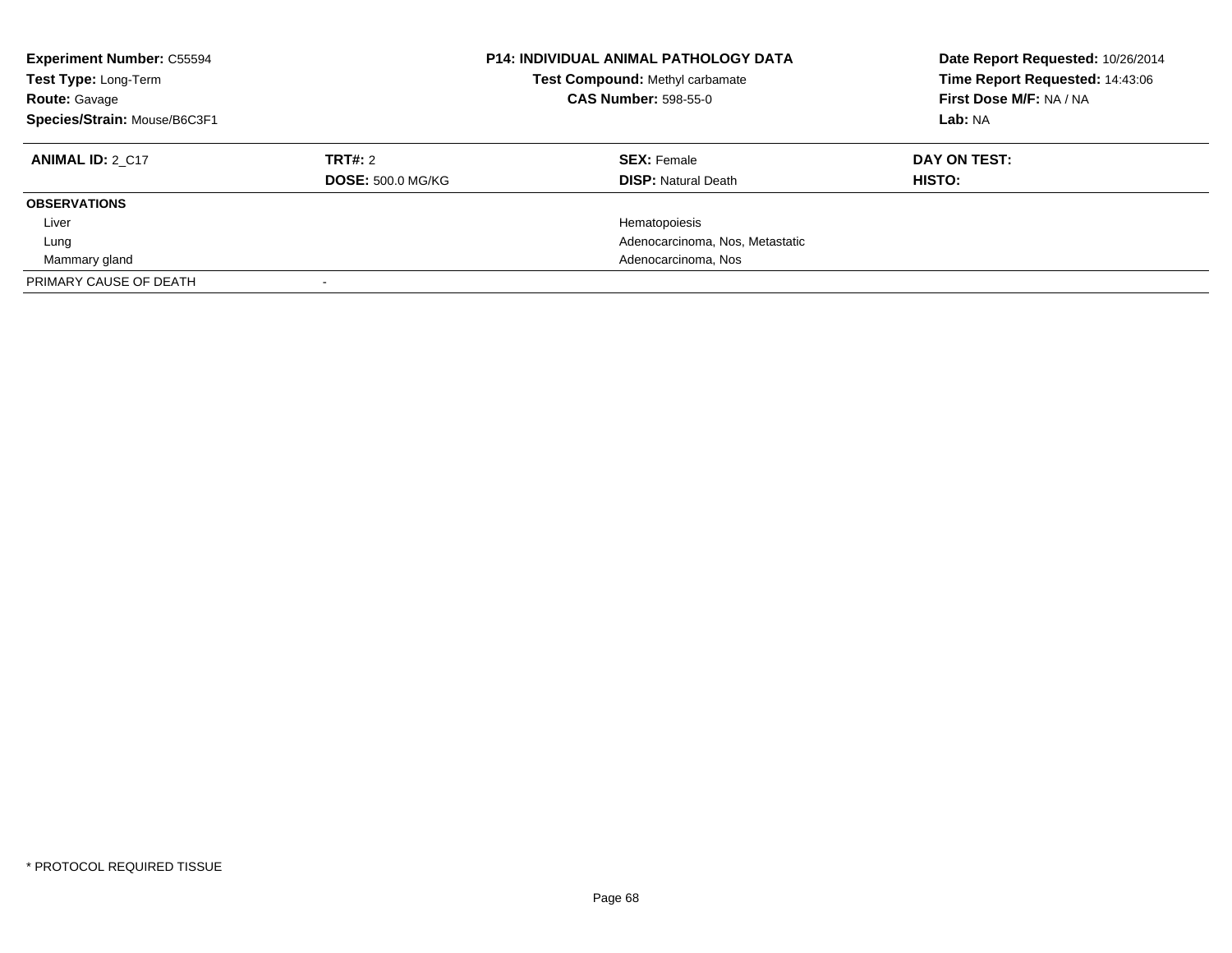| <b>Experiment Number: C55594</b><br><b>Test Type: Long-Term</b><br><b>Route: Gavage</b><br>Species/Strain: Mouse/B6C3F1 |                          | <b>P14: INDIVIDUAL ANIMAL PATHOLOGY DATA</b><br>Test Compound: Methyl carbamate<br><b>CAS Number: 598-55-0</b> | Date Report Requested: 10/26/2014<br>Time Report Requested: 14:43:06<br>First Dose M/F: NA / NA<br>Lab: NA |
|-------------------------------------------------------------------------------------------------------------------------|--------------------------|----------------------------------------------------------------------------------------------------------------|------------------------------------------------------------------------------------------------------------|
| <b>ANIMAL ID: 2 C18</b>                                                                                                 | TRT#: 2                  | <b>SEX: Female</b>                                                                                             | DAY ON TEST:                                                                                               |
|                                                                                                                         | <b>DOSE: 500.0 MG/KG</b> | <b>DISP:</b> Terminal Sacrifice                                                                                | <b>HISTO:</b>                                                                                              |
| <b>OBSERVATIONS</b>                                                                                                     |                          |                                                                                                                |                                                                                                            |
| <b>Intestine Small</b>                                                                                                  | Duodenum                 | Hyperplasia, Lymphoid                                                                                          |                                                                                                            |
| Liver                                                                                                                   |                          | <b>Hyperplastic Nodule</b>                                                                                     |                                                                                                            |
| Lung                                                                                                                    |                          | Lymphocytic Inflammatory Infiltrate                                                                            |                                                                                                            |
|                                                                                                                         |                          | Pigmentation, Nos                                                                                              |                                                                                                            |
| Uterus                                                                                                                  | Endometrium              | Hyperplasia, Cystic                                                                                            |                                                                                                            |
| PRIMARY CAUSE OF DEATH                                                                                                  |                          |                                                                                                                |                                                                                                            |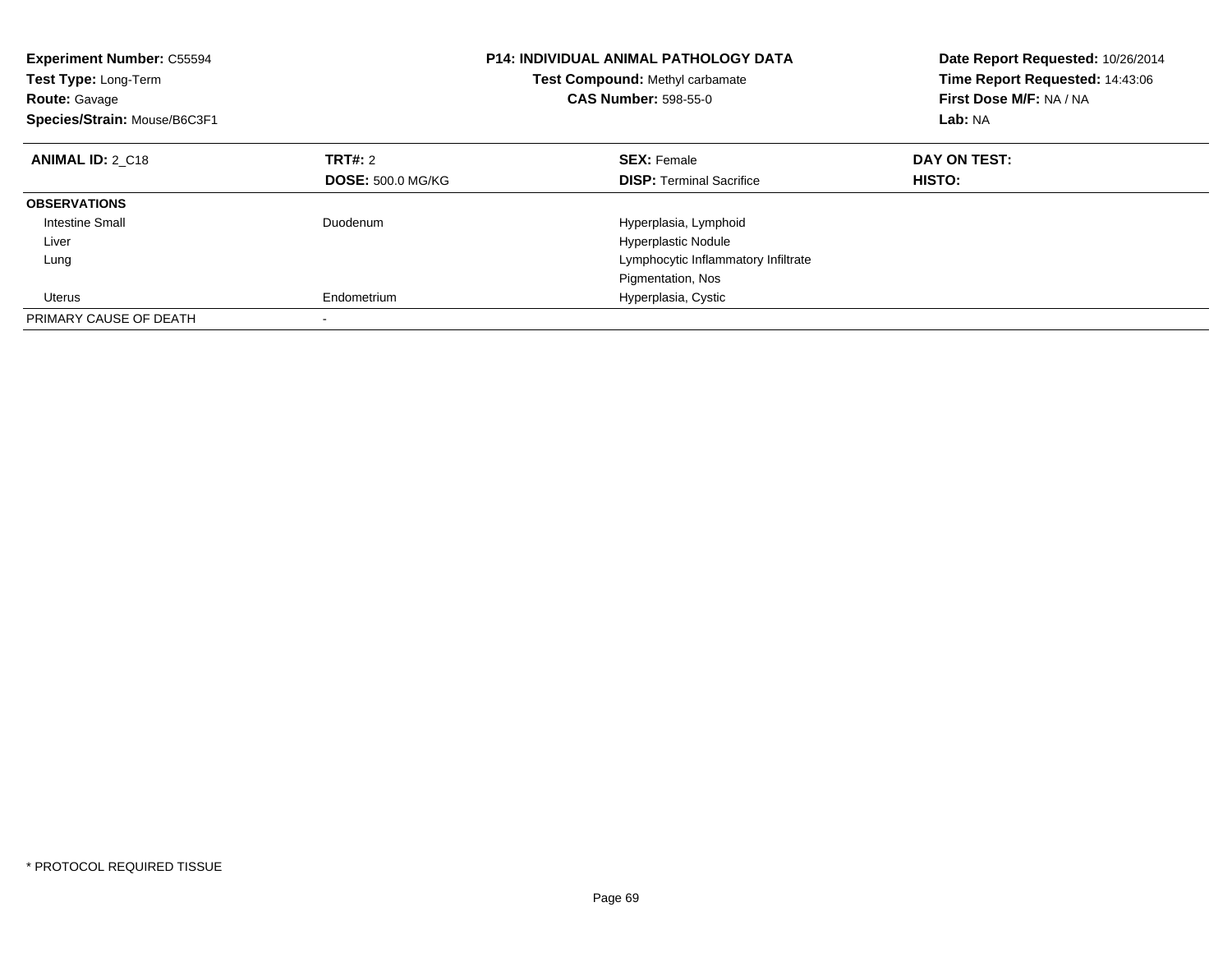| <b>Experiment Number: C55594</b><br><b>Test Type: Long-Term</b><br><b>Route: Gavage</b> |                          | <b>P14: INDIVIDUAL ANIMAL PATHOLOGY DATA</b><br>Test Compound: Methyl carbamate<br><b>CAS Number: 598-55-0</b> | Date Report Requested: 10/26/2014<br>Time Report Requested: 14:43:06<br>First Dose M/F: NA / NA |
|-----------------------------------------------------------------------------------------|--------------------------|----------------------------------------------------------------------------------------------------------------|-------------------------------------------------------------------------------------------------|
| Species/Strain: Mouse/B6C3F1                                                            |                          |                                                                                                                | Lab: NA                                                                                         |
| <b>ANIMAL ID: 2 C19</b>                                                                 | TRT#: 2                  | <b>SEX: Female</b>                                                                                             | DAY ON TEST:                                                                                    |
|                                                                                         | <b>DOSE: 500.0 MG/KG</b> | <b>DISP:</b> Terminal Sacrifice                                                                                | HISTO:                                                                                          |
| <b>OBSERVATIONS</b>                                                                     |                          |                                                                                                                |                                                                                                 |
| Lung                                                                                    |                          | Lymphocytic Inflammatory Infiltrate                                                                            |                                                                                                 |
| Ovary                                                                                   |                          | Cyst, Nos                                                                                                      |                                                                                                 |
| Uterus                                                                                  | Endometrium              | Hyperplasia, Cystic                                                                                            |                                                                                                 |
| PRIMARY CAUSE OF DEATH                                                                  |                          |                                                                                                                |                                                                                                 |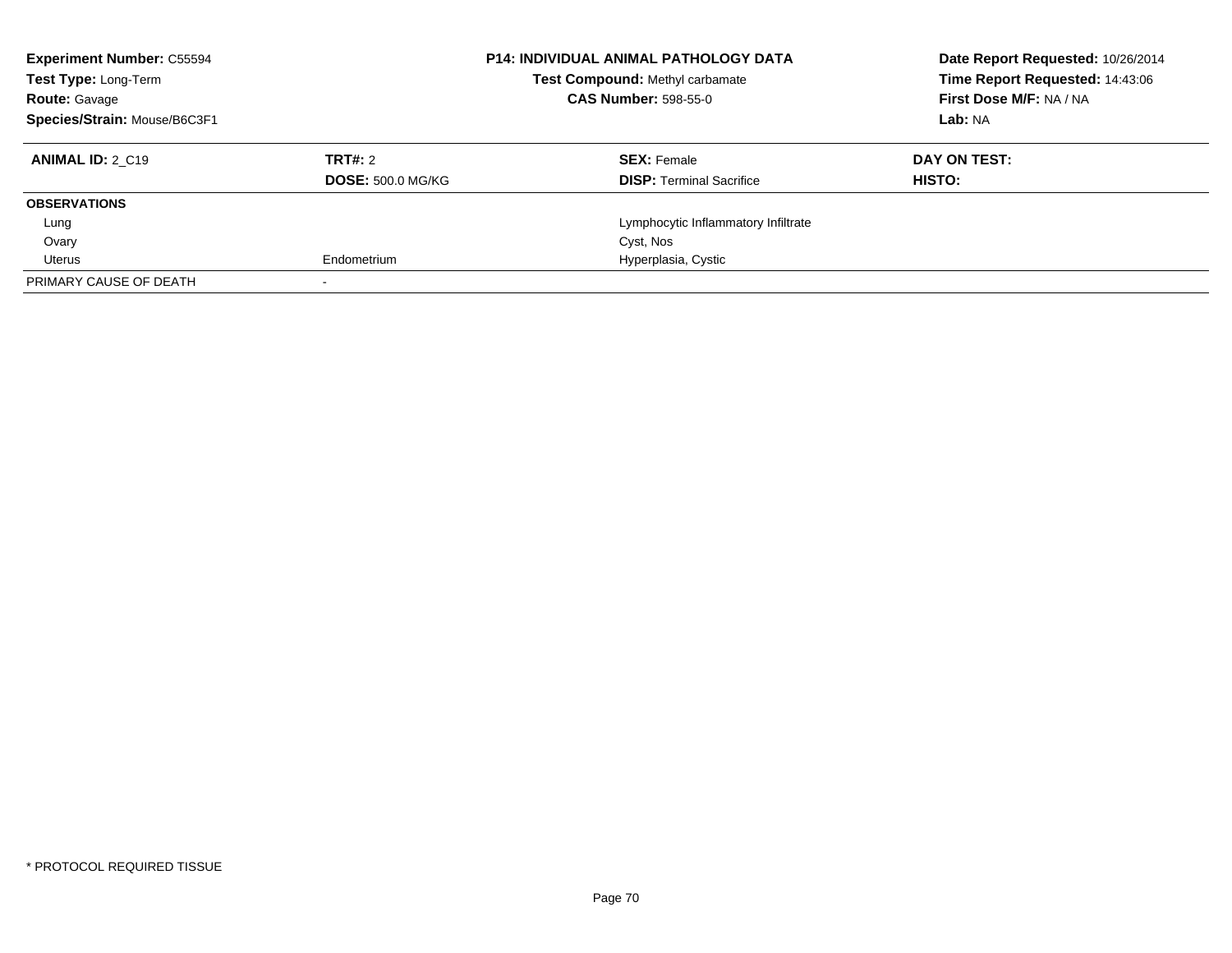| <b>Experiment Number: C55594</b><br><b>Test Type: Long-Term</b> |                          | <b>P14: INDIVIDUAL ANIMAL PATHOLOGY DATA</b><br>Test Compound: Methyl carbamate | Date Report Requested: 10/26/2014<br>Time Report Requested: 14:43:06 |
|-----------------------------------------------------------------|--------------------------|---------------------------------------------------------------------------------|----------------------------------------------------------------------|
| <b>Route: Gavage</b>                                            |                          | <b>CAS Number: 598-55-0</b>                                                     | First Dose M/F: NA / NA                                              |
| Species/Strain: Mouse/B6C3F1                                    |                          |                                                                                 | Lab: NA                                                              |
| <b>ANIMAL ID: 2 C20</b>                                         | TRT#: 2                  | <b>SEX: Female</b>                                                              | DAY ON TEST:                                                         |
|                                                                 | <b>DOSE: 500.0 MG/KG</b> | <b>DISP:</b> Natural Death                                                      | HISTO:                                                               |
| <b>OBSERVATIONS</b>                                             |                          |                                                                                 |                                                                      |
| Liver                                                           |                          | Hyperplasia, Focal                                                              |                                                                      |
| Unspecified                                                     | Multiple Organs Nos      | Lymphoma, Histiocytic-Malignant Type                                            |                                                                      |
| PRIMARY CAUSE OF DEATH                                          |                          |                                                                                 |                                                                      |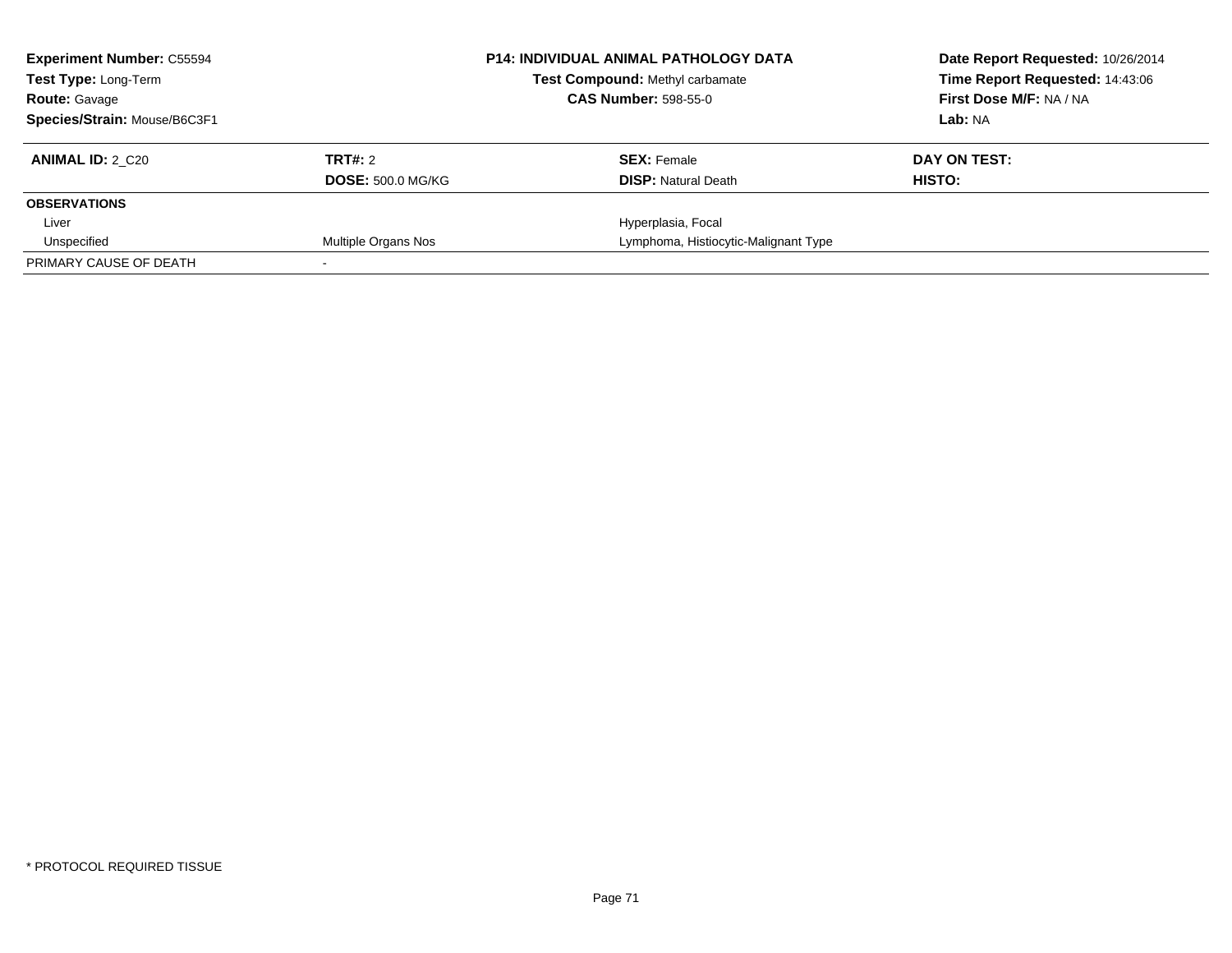| <b>Experiment Number: C55594</b><br><b>Test Type: Long-Term</b><br><b>Route: Gavage</b> |                          | <b>P14: INDIVIDUAL ANIMAL PATHOLOGY DATA</b><br>Test Compound: Methyl carbamate<br><b>CAS Number: 598-55-0</b> | Date Report Requested: 10/26/2014<br>Time Report Requested: 14:43:06<br>First Dose M/F: NA / NA |
|-----------------------------------------------------------------------------------------|--------------------------|----------------------------------------------------------------------------------------------------------------|-------------------------------------------------------------------------------------------------|
| Species/Strain: Mouse/B6C3F1                                                            |                          |                                                                                                                | Lab: NA                                                                                         |
| <b>ANIMAL ID: 2 C21</b>                                                                 | TRT#: 2                  | <b>SEX: Female</b>                                                                                             | DAY ON TEST:                                                                                    |
|                                                                                         | <b>DOSE: 500.0 MG/KG</b> | <b>DISP:</b> Terminal Sacrifice                                                                                | HISTO:                                                                                          |
| <b>OBSERVATIONS</b>                                                                     |                          |                                                                                                                |                                                                                                 |
| Lung                                                                                    |                          | Lymphocytic Inflammatory Infiltrate                                                                            |                                                                                                 |
| Ovary                                                                                   |                          | Cyst, Nos                                                                                                      |                                                                                                 |
| Uterus                                                                                  | Endometrium              | Hyperplasia, Cystic                                                                                            |                                                                                                 |
| PRIMARY CAUSE OF DEATH                                                                  |                          |                                                                                                                |                                                                                                 |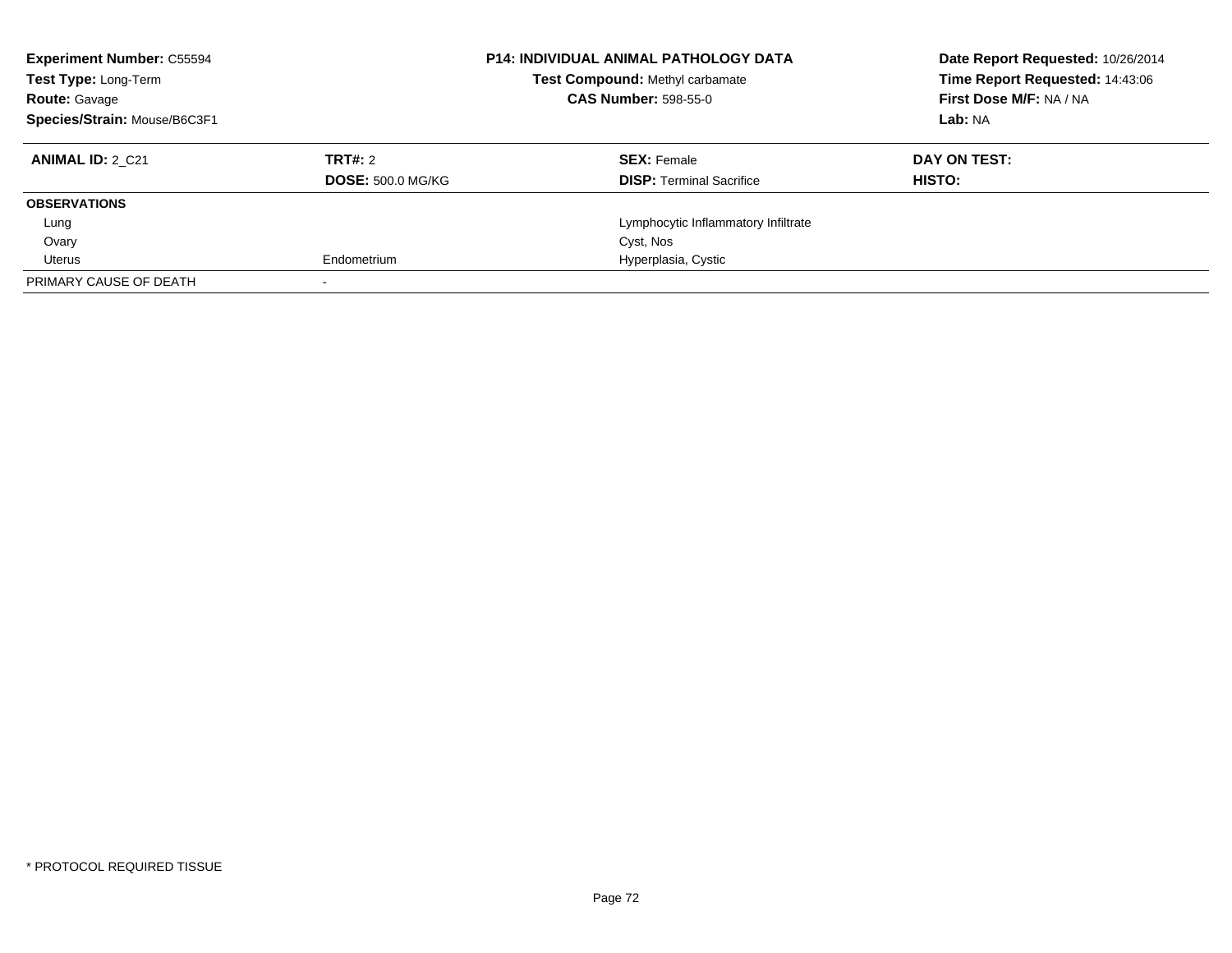| <b>Experiment Number: C55594</b><br>Test Type: Long-Term<br><b>Route: Gavage</b><br>Species/Strain: Mouse/B6C3F1 |                          | <b>P14: INDIVIDUAL ANIMAL PATHOLOGY DATA</b><br>Test Compound: Methyl carbamate<br><b>CAS Number: 598-55-0</b> | Date Report Requested: 10/26/2014<br>Time Report Requested: 14:43:06<br>First Dose M/F: NA / NA<br>Lab: NA |
|------------------------------------------------------------------------------------------------------------------|--------------------------|----------------------------------------------------------------------------------------------------------------|------------------------------------------------------------------------------------------------------------|
| <b>ANIMAL ID: 2 C22</b>                                                                                          | TRT#: 2                  | <b>SEX: Female</b>                                                                                             | DAY ON TEST:                                                                                               |
|                                                                                                                  | <b>DOSE: 500.0 MG/KG</b> | <b>DISP:</b> Terminal Sacrifice                                                                                | <b>HISTO:</b>                                                                                              |
| <b>OBSERVATIONS</b>                                                                                              |                          |                                                                                                                |                                                                                                            |
| Kidney                                                                                                           |                          | Inflammation, Chronic                                                                                          |                                                                                                            |
| Liver                                                                                                            |                          | Inflammation, Chronic                                                                                          |                                                                                                            |
| Lung                                                                                                             |                          | Histiocytosis                                                                                                  |                                                                                                            |
|                                                                                                                  |                          | Hyperplasia, Adenomatous                                                                                       |                                                                                                            |
|                                                                                                                  |                          | Lymphocytic Inflammatory Infiltrate                                                                            |                                                                                                            |
| PRIMARY CAUSE OF DEATH                                                                                           |                          |                                                                                                                |                                                                                                            |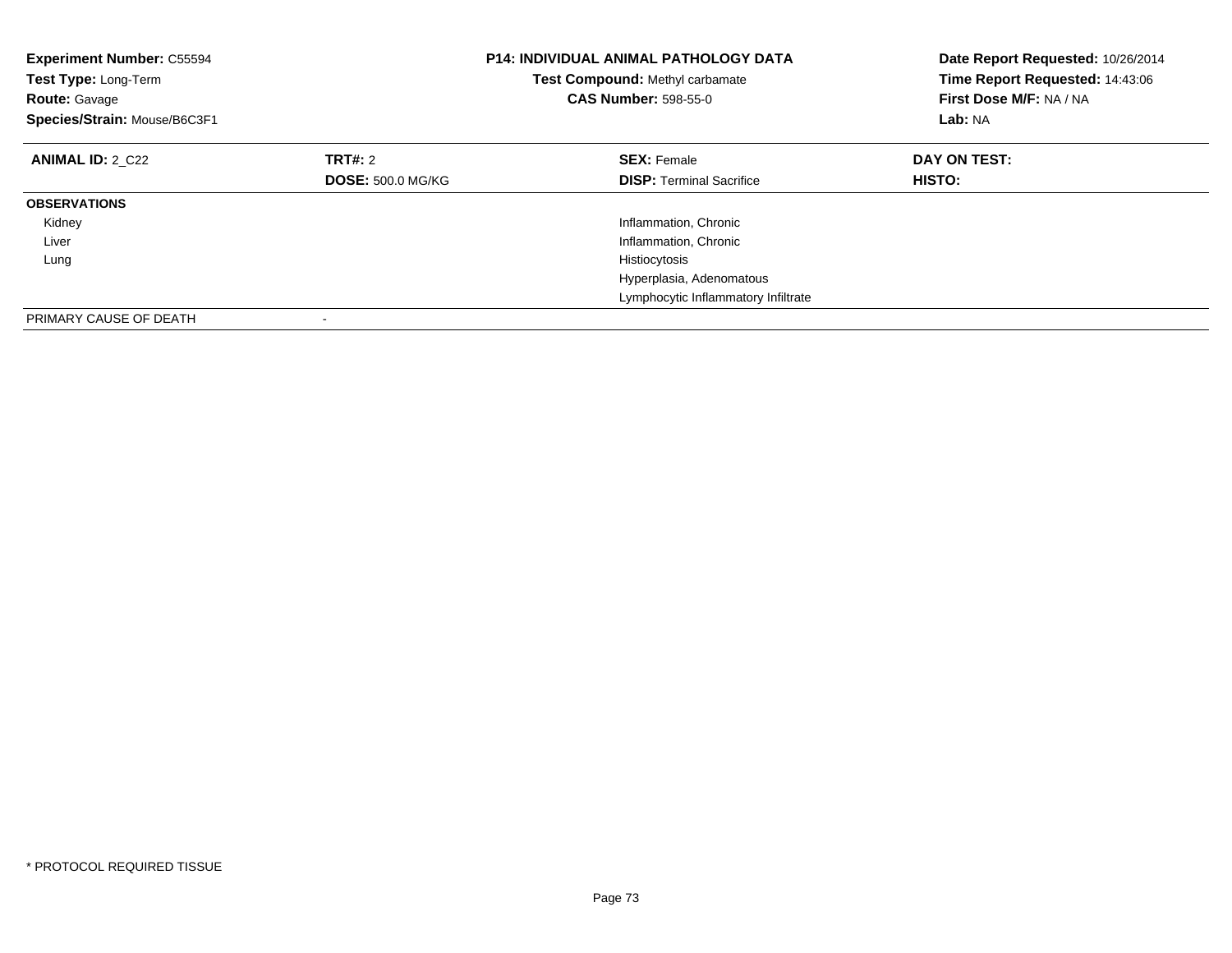| <b>Experiment Number: C55594</b><br>Test Type: Long-Term<br><b>Route: Gavage</b><br>Species/Strain: Mouse/B6C3F1 |                                     | <b>P14: INDIVIDUAL ANIMAL PATHOLOGY DATA</b><br>Test Compound: Methyl carbamate<br><b>CAS Number: 598-55-0</b> | Date Report Requested: 10/26/2014<br>Time Report Requested: 14:43:06<br>First Dose M/F: NA / NA<br>Lab: NA |
|------------------------------------------------------------------------------------------------------------------|-------------------------------------|----------------------------------------------------------------------------------------------------------------|------------------------------------------------------------------------------------------------------------|
| <b>ANIMAL ID: 2 C23</b>                                                                                          | TRT#: 2<br><b>DOSE: 500.0 MG/KG</b> | <b>SEX: Female</b><br><b>DISP:</b> Terminal Sacrifice                                                          | DAY ON TEST:<br><b>HISTO:</b>                                                                              |
| <b>OBSERVATIONS</b>                                                                                              |                                     |                                                                                                                |                                                                                                            |
| Liver                                                                                                            |                                     | Hepatocellular Adenoma                                                                                         |                                                                                                            |
| Lung                                                                                                             |                                     | Alveolar/Bronchiolar Adenoma                                                                                   |                                                                                                            |
|                                                                                                                  |                                     | Histiocytosis                                                                                                  |                                                                                                            |
|                                                                                                                  |                                     | Lymphocytic Inflammatory Infiltrate                                                                            |                                                                                                            |
| PRIMARY CAUSE OF DEATH                                                                                           |                                     |                                                                                                                |                                                                                                            |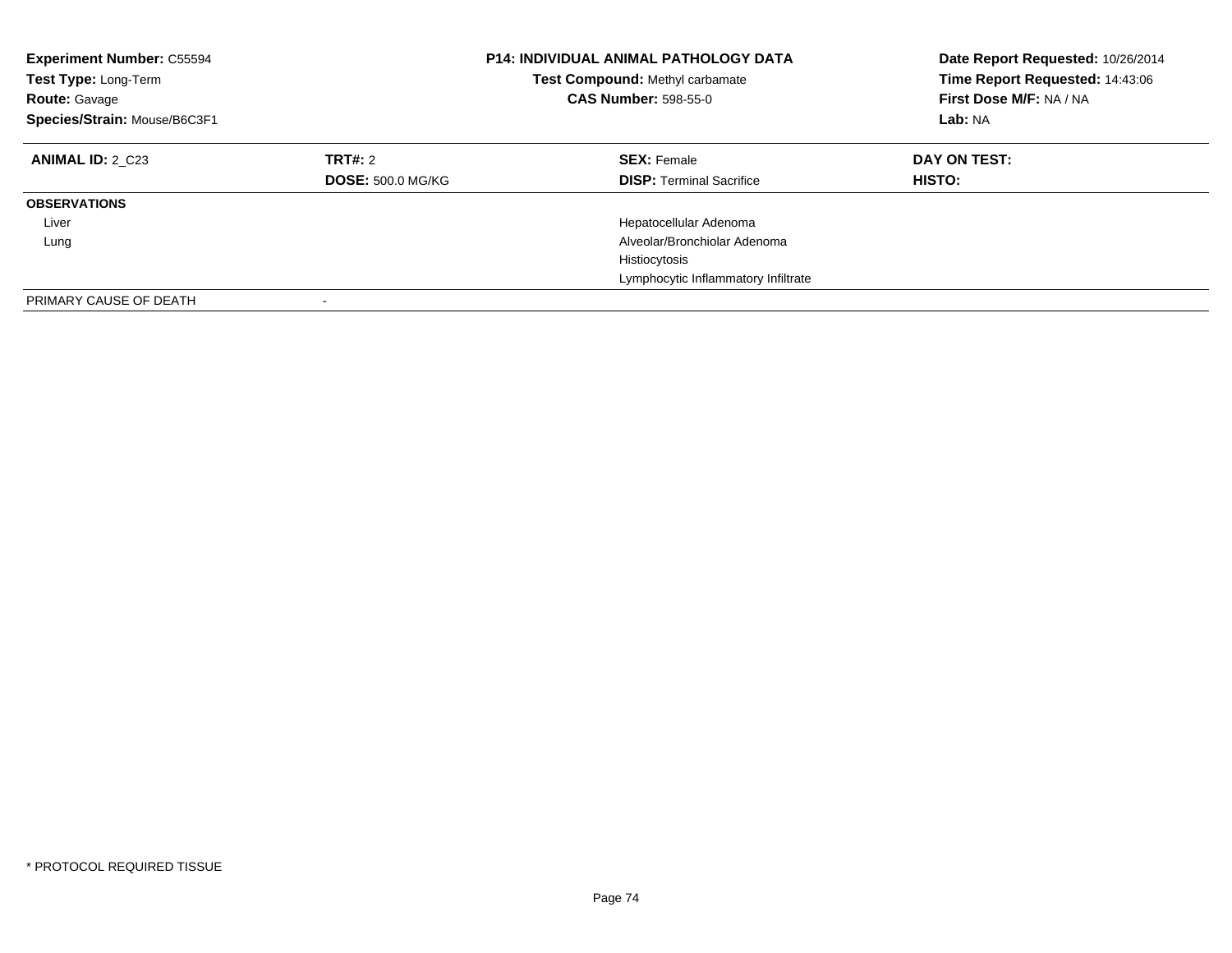| <b>Experiment Number: C55594</b><br>Test Type: Long-Term<br><b>Route: Gavage</b> |                          | <b>P14: INDIVIDUAL ANIMAL PATHOLOGY DATA</b><br>Test Compound: Methyl carbamate<br><b>CAS Number: 598-55-0</b> | Date Report Requested: 10/26/2014<br>Time Report Requested: 14:43:06<br>First Dose M/F: NA / NA |
|----------------------------------------------------------------------------------|--------------------------|----------------------------------------------------------------------------------------------------------------|-------------------------------------------------------------------------------------------------|
| Species/Strain: Mouse/B6C3F1                                                     |                          |                                                                                                                | <b>Lab:</b> NA                                                                                  |
| <b>ANIMAL ID: 2 C24</b>                                                          | <b>TRT#: 2</b>           | <b>SEX: Female</b>                                                                                             | DAY ON TEST:                                                                                    |
|                                                                                  | <b>DOSE: 500.0 MG/KG</b> | <b>DISP: Terminal Sacrifice</b>                                                                                | HISTO:                                                                                          |
| <b>OBSERVATIONS</b>                                                              |                          |                                                                                                                |                                                                                                 |
| Unspecified                                                                      | Multiple Organs Nos      | Lymphoma, Histiocytic-Malignant Type                                                                           |                                                                                                 |
| PRIMARY CAUSE OF DEATH                                                           |                          |                                                                                                                |                                                                                                 |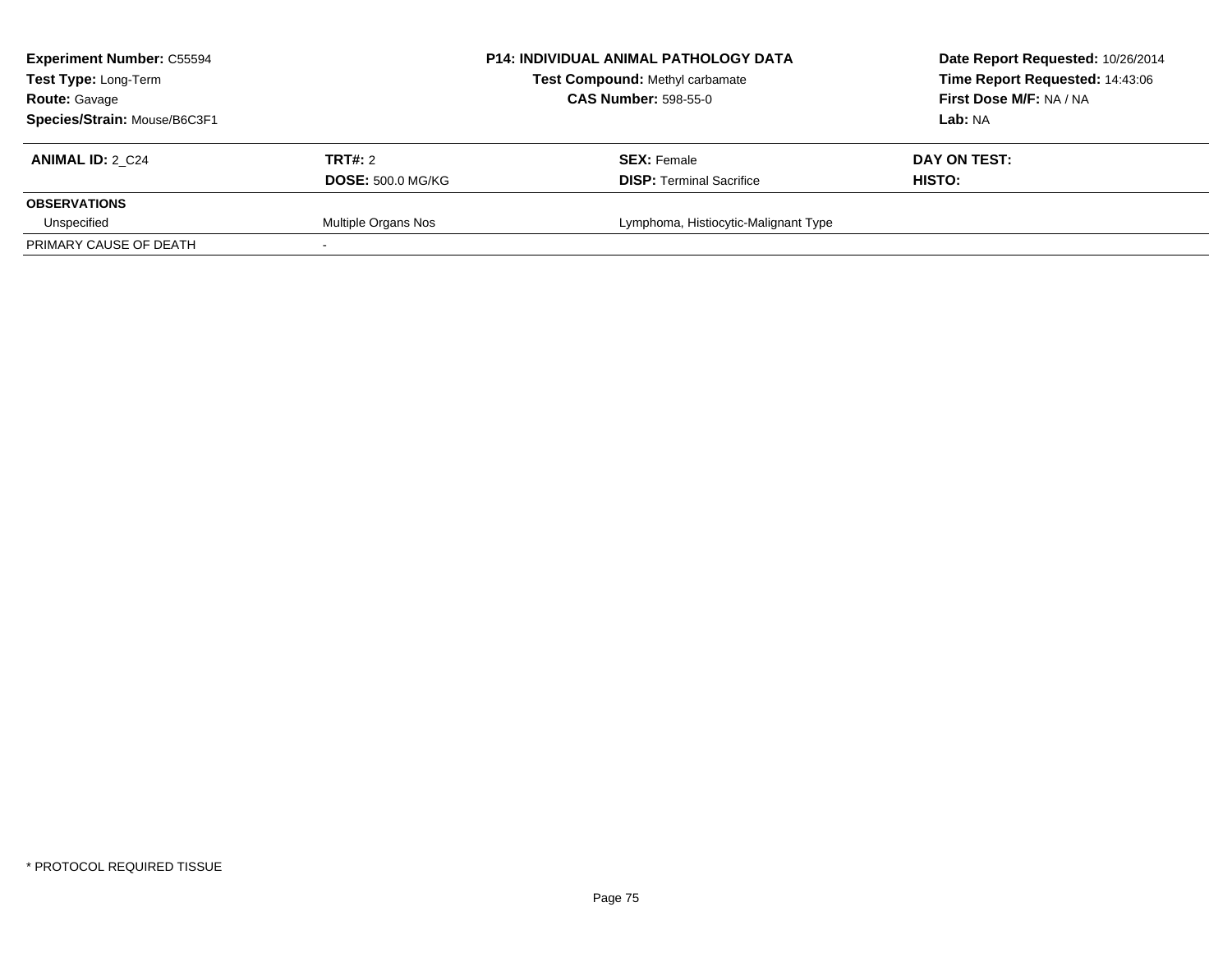| <b>Experiment Number: C55594</b><br>Test Type: Long-Term<br><b>Route: Gavage</b><br>Species/Strain: Mouse/B6C3F1 |                                     | <b>P14: INDIVIDUAL ANIMAL PATHOLOGY DATA</b><br><b>Test Compound: Methyl carbamate</b><br><b>CAS Number: 598-55-0</b> | Date Report Requested: 10/26/2014<br>Time Report Requested: 14:43:06<br>First Dose M/F: NA / NA<br><b>Lab:</b> NA |
|------------------------------------------------------------------------------------------------------------------|-------------------------------------|-----------------------------------------------------------------------------------------------------------------------|-------------------------------------------------------------------------------------------------------------------|
| <b>ANIMAL ID: 2 C25</b>                                                                                          | TRT#: 2<br><b>DOSE: 500.0 MG/KG</b> | <b>SEX: Female</b><br><b>DISP: Natural Death</b>                                                                      | DAY ON TEST:<br>HISTO:                                                                                            |
| <b>OBSERVATIONS</b>                                                                                              |                                     |                                                                                                                       |                                                                                                                   |
| Unspecified                                                                                                      | Multiple Organs Nos                 | Lymphoma, Histiocytic-Malignant Type                                                                                  |                                                                                                                   |
| PRIMARY CAUSE OF DEATH                                                                                           |                                     |                                                                                                                       |                                                                                                                   |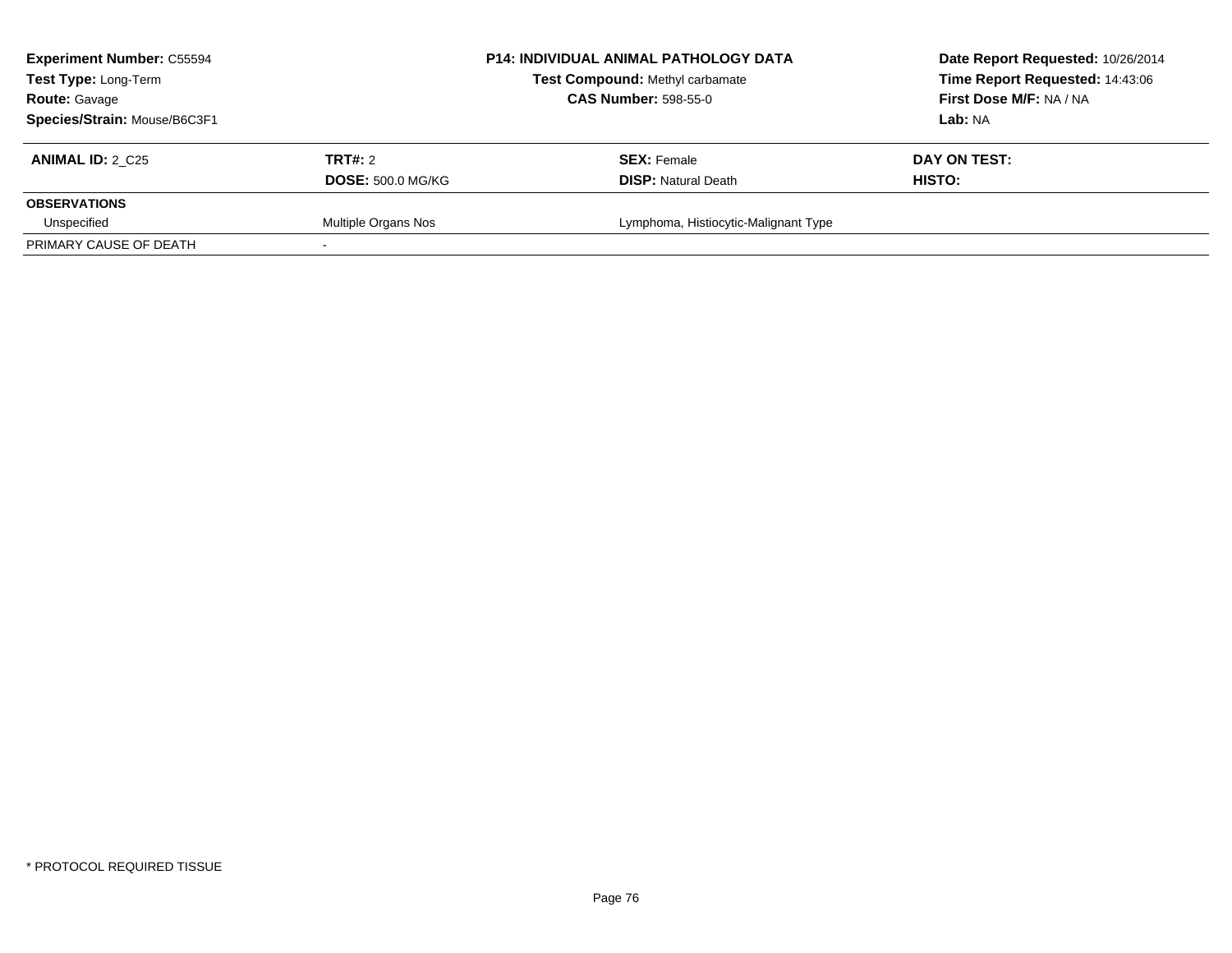| <b>Experiment Number: C55594</b><br><b>Test Type: Long-Term</b><br><b>Route: Gavage</b><br>Species/Strain: Mouse/B6C3F1 |                                     | <b>P14: INDIVIDUAL ANIMAL PATHOLOGY DATA</b><br>Test Compound: Methyl carbamate<br><b>CAS Number: 598-55-0</b> | Date Report Requested: 10/26/2014<br>Time Report Requested: 14:43:06<br>First Dose M/F: NA / NA<br>Lab: NA |
|-------------------------------------------------------------------------------------------------------------------------|-------------------------------------|----------------------------------------------------------------------------------------------------------------|------------------------------------------------------------------------------------------------------------|
| <b>ANIMAL ID: 2 C26</b>                                                                                                 | TRT#: 2<br><b>DOSE: 500.0 MG/KG</b> | <b>SEX: Female</b><br><b>DISP:</b> Moribund Sacrifice                                                          | DAY ON TEST:<br><b>HISTO:</b>                                                                              |
| <b>OBSERVATIONS</b>                                                                                                     |                                     |                                                                                                                |                                                                                                            |
| Liver                                                                                                                   |                                     | Cytoplasmic Vacuolization                                                                                      |                                                                                                            |
| Lung                                                                                                                    |                                     | Lymphocytic Inflammatory Infiltrate                                                                            |                                                                                                            |
| Lymph node                                                                                                              | Mesenteric Lymph Node               | Hyperplasia, Lymphoid                                                                                          |                                                                                                            |
| Pituitary gland                                                                                                         | <b>Anterior Pituitary</b>           | Adenoma, Nos                                                                                                   |                                                                                                            |
| PRIMARY CAUSE OF DEATH                                                                                                  |                                     |                                                                                                                |                                                                                                            |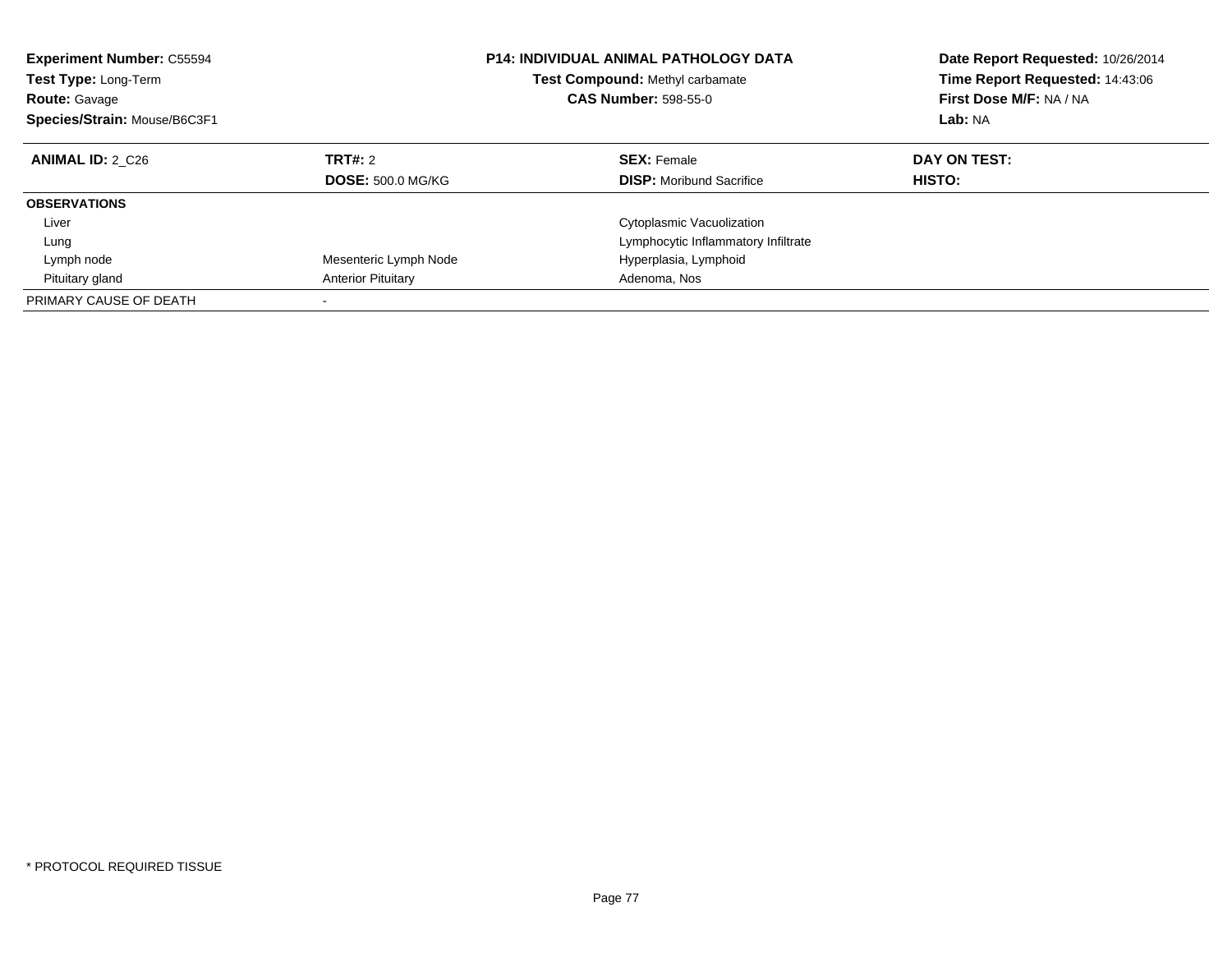| <b>Experiment Number: C55594</b><br>Test Type: Long-Term<br><b>Route: Gavage</b><br>Species/Strain: Mouse/B6C3F1 |                          | <b>P14: INDIVIDUAL ANIMAL PATHOLOGY DATA</b><br><b>Test Compound: Methyl carbamate</b><br><b>CAS Number: 598-55-0</b> | Date Report Requested: 10/26/2014<br>Time Report Requested: 14:43:06<br>First Dose M/F: NA / NA<br>Lab: NA |
|------------------------------------------------------------------------------------------------------------------|--------------------------|-----------------------------------------------------------------------------------------------------------------------|------------------------------------------------------------------------------------------------------------|
| <b>ANIMAL ID: 2 C27</b>                                                                                          | TRT#: 2                  | <b>SEX: Female</b>                                                                                                    | DAY ON TEST:                                                                                               |
|                                                                                                                  | <b>DOSE: 500.0 MG/KG</b> | <b>DISP:</b> Terminal Sacrifice                                                                                       | <b>HISTO:</b>                                                                                              |
| <b>OBSERVATIONS</b>                                                                                              |                          |                                                                                                                       |                                                                                                            |
| Liver                                                                                                            |                          | <b>Mitotic Alteration</b>                                                                                             |                                                                                                            |
| Lung                                                                                                             |                          | Lymphocytic Inflammatory Infiltrate                                                                                   |                                                                                                            |
| Ovary                                                                                                            |                          | Cyst, Nos                                                                                                             |                                                                                                            |
| Uterus                                                                                                           | Endometrium              | Hyperplasia, Cystic                                                                                                   |                                                                                                            |
| PRIMARY CAUSE OF DEATH                                                                                           |                          |                                                                                                                       |                                                                                                            |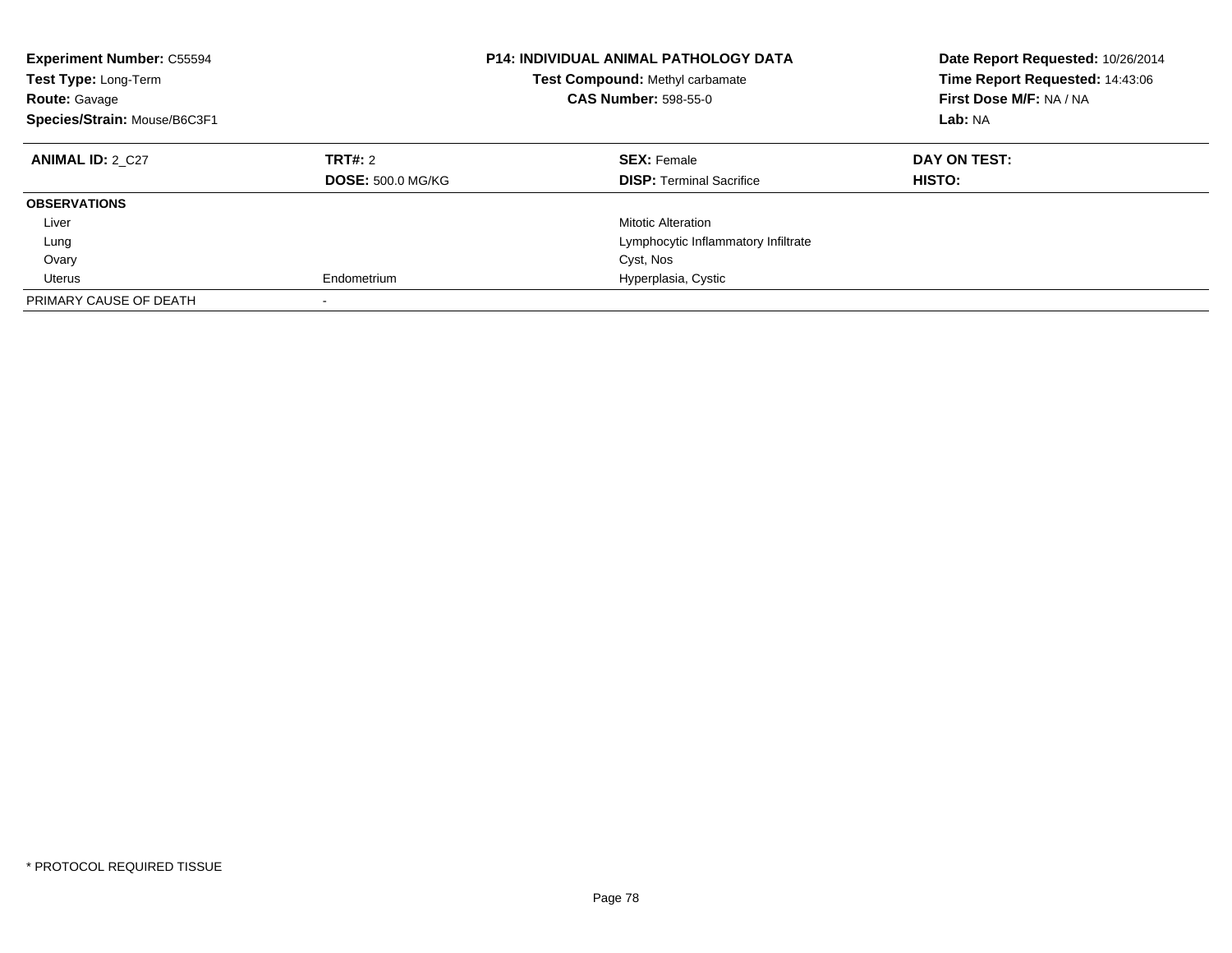| <b>Experiment Number: C55594</b><br>Test Type: Long-Term<br><b>Route: Gavage</b><br>Species/Strain: Mouse/B6C3F1 |                          | <b>P14: INDIVIDUAL ANIMAL PATHOLOGY DATA</b><br><b>Test Compound: Methyl carbamate</b><br><b>CAS Number: 598-55-0</b> | Date Report Requested: 10/26/2014<br>Time Report Requested: 14:43:06<br>First Dose M/F: NA / NA<br>Lab: NA |
|------------------------------------------------------------------------------------------------------------------|--------------------------|-----------------------------------------------------------------------------------------------------------------------|------------------------------------------------------------------------------------------------------------|
| <b>ANIMAL ID: 2 C28</b>                                                                                          | TRT#: 2                  | <b>SEX: Female</b>                                                                                                    | DAY ON TEST:                                                                                               |
|                                                                                                                  | <b>DOSE: 500.0 MG/KG</b> | <b>DISP: Natural Death</b>                                                                                            | <b>HISTO:</b>                                                                                              |
| <b>OBSERVATIONS</b>                                                                                              |                          |                                                                                                                       |                                                                                                            |
| Adrenal gland                                                                                                    | Capsule                  | Hyperplasia, Nos                                                                                                      |                                                                                                            |
| <b>Brain</b>                                                                                                     |                          | Mineralization                                                                                                        |                                                                                                            |
| Lung                                                                                                             |                          | Hyperplasia, Adenomatous                                                                                              |                                                                                                            |
|                                                                                                                  |                          | Lymphocytic Inflammatory Infiltrate                                                                                   |                                                                                                            |
| Ovary                                                                                                            |                          | Teratoma, Nos                                                                                                         |                                                                                                            |
| PRIMARY CAUSE OF DEATH                                                                                           |                          |                                                                                                                       |                                                                                                            |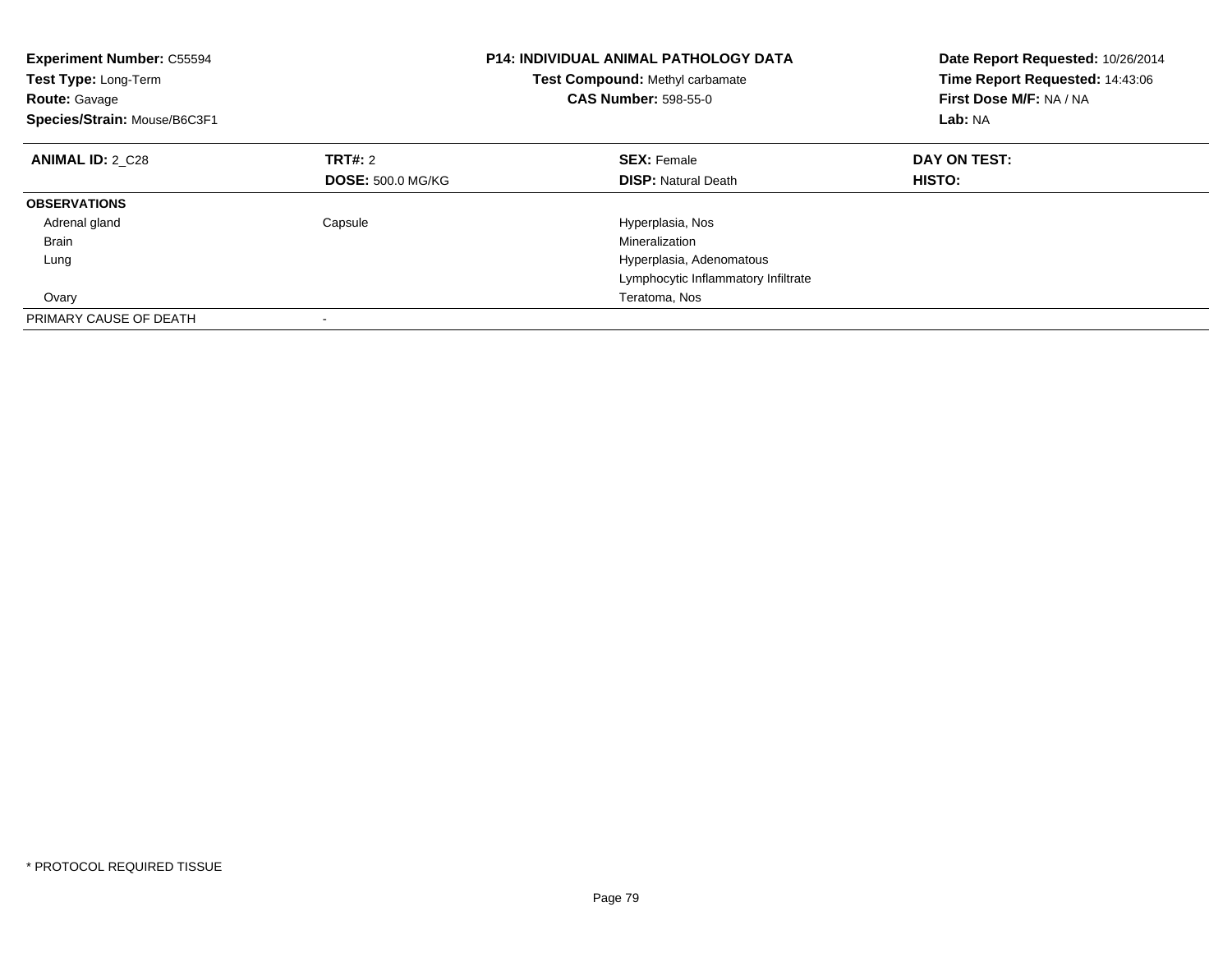**Experiment Number:** C55594**Test Type:** Long-Term**Route:** Gavage **Species/Strain:** Mouse/B6C3F1**P14: INDIVIDUAL ANIMAL PATHOLOGY DATATest Compound:** Methyl carbamate**CAS Number:** 598-55-0**Date Report Requested:** 10/26/2014**Time Report Requested:** 14:43:06**First Dose M/F:** NA / NA**Lab:** NA**ANIMAL ID: 2 C29 TRT#:** 2 **SEX:** Female **DAY ON TEST: DOSE:** 500.0 MG/KG**DISP:** Natural Death **HISTO: OBSERVATIONS** EarMiddle Ear **Inflammation**, Acute Suppurative e **Exercise Supplementary Englisher Supplementary Inflammation**, Acute Suppurative Kidney Capsule Lung Embolus, Septic Pneumonia, Interstitial Chronice **Inflammation, Acute Necrotizing**<br>
and Mandibular Lymph Node **Inflammation**, Acute Necrotizing Lymph node Pancreas Inflammation, Acute Spleenn and the state of the state of the state of the state of the state of the state of the state of the state of the state of the state of the state of the state of the state of the state of the state of the state of the stat UnspecifiedMultiple Organs Nos **Multiple Organs Nos** Lymphoma, Histiocytic-Malignant Type PRIMARY CAUSE OF DEATH-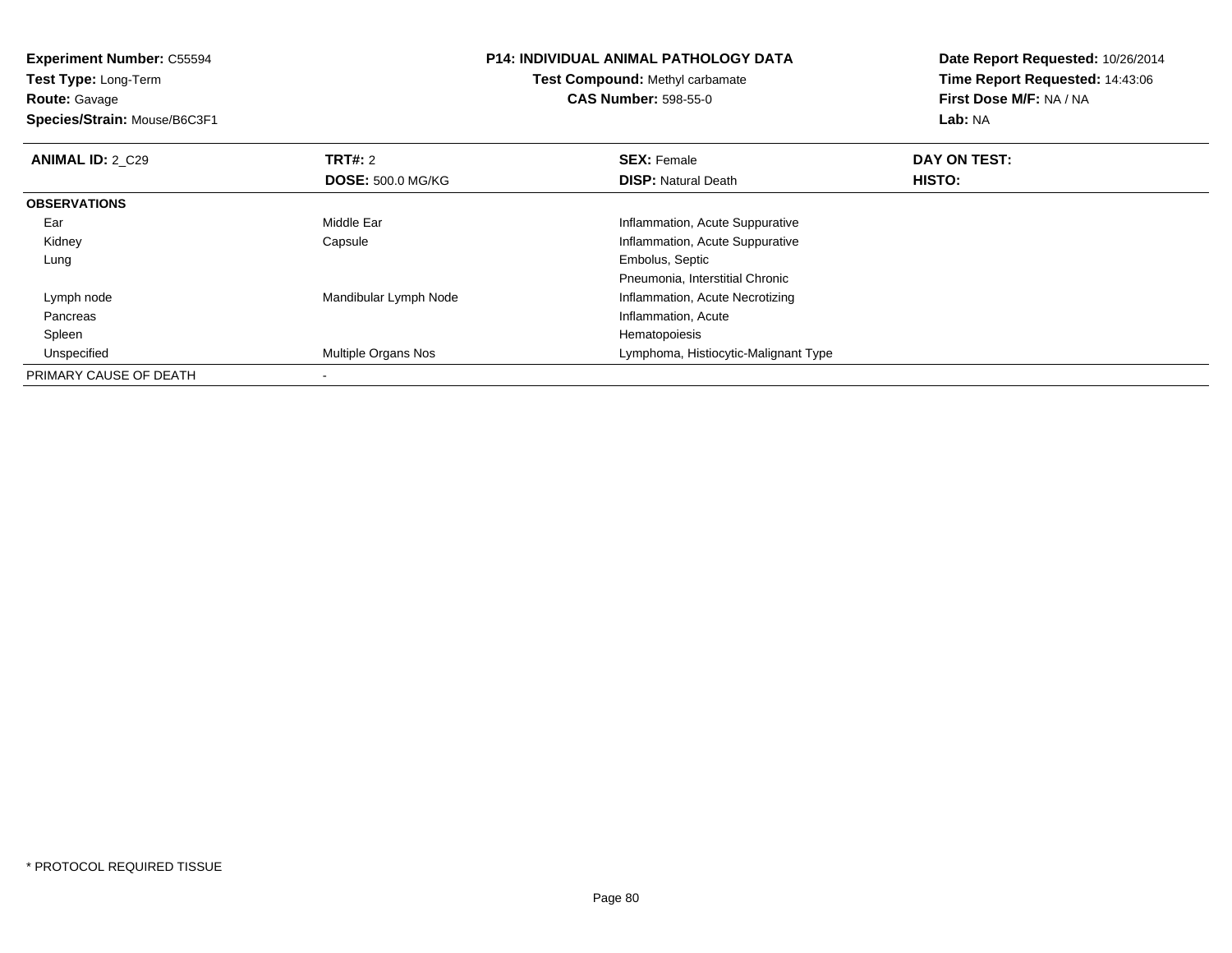| <b>Experiment Number: C55594</b><br>Test Type: Long-Term<br><b>Route: Gavage</b><br>Species/Strain: Mouse/B6C3F1 |                          | <b>P14: INDIVIDUAL ANIMAL PATHOLOGY DATA</b><br>Test Compound: Methyl carbamate<br><b>CAS Number: 598-55-0</b> | Date Report Requested: 10/26/2014<br>Time Report Requested: 14:43:06<br>First Dose M/F: NA / NA<br>Lab: NA |
|------------------------------------------------------------------------------------------------------------------|--------------------------|----------------------------------------------------------------------------------------------------------------|------------------------------------------------------------------------------------------------------------|
| <b>ANIMAL ID: 2 C30</b>                                                                                          | TRT#: 2                  | <b>SEX: Female</b>                                                                                             | DAY ON TEST:                                                                                               |
|                                                                                                                  | <b>DOSE: 500.0 MG/KG</b> | <b>DISP:</b> Terminal Sacrifice                                                                                | HISTO:                                                                                                     |
| <b>OBSERVATIONS</b>                                                                                              |                          |                                                                                                                |                                                                                                            |
| Liver                                                                                                            |                          | Hematopoiesis                                                                                                  |                                                                                                            |
| Lung                                                                                                             |                          | Lymphocytic Inflammatory Infiltrate                                                                            |                                                                                                            |
| Unspecified                                                                                                      | Multiple Organs Nos      | Lymphoma, Histiocytic-Malignant Type                                                                           |                                                                                                            |
| PRIMARY CAUSE OF DEATH                                                                                           |                          |                                                                                                                |                                                                                                            |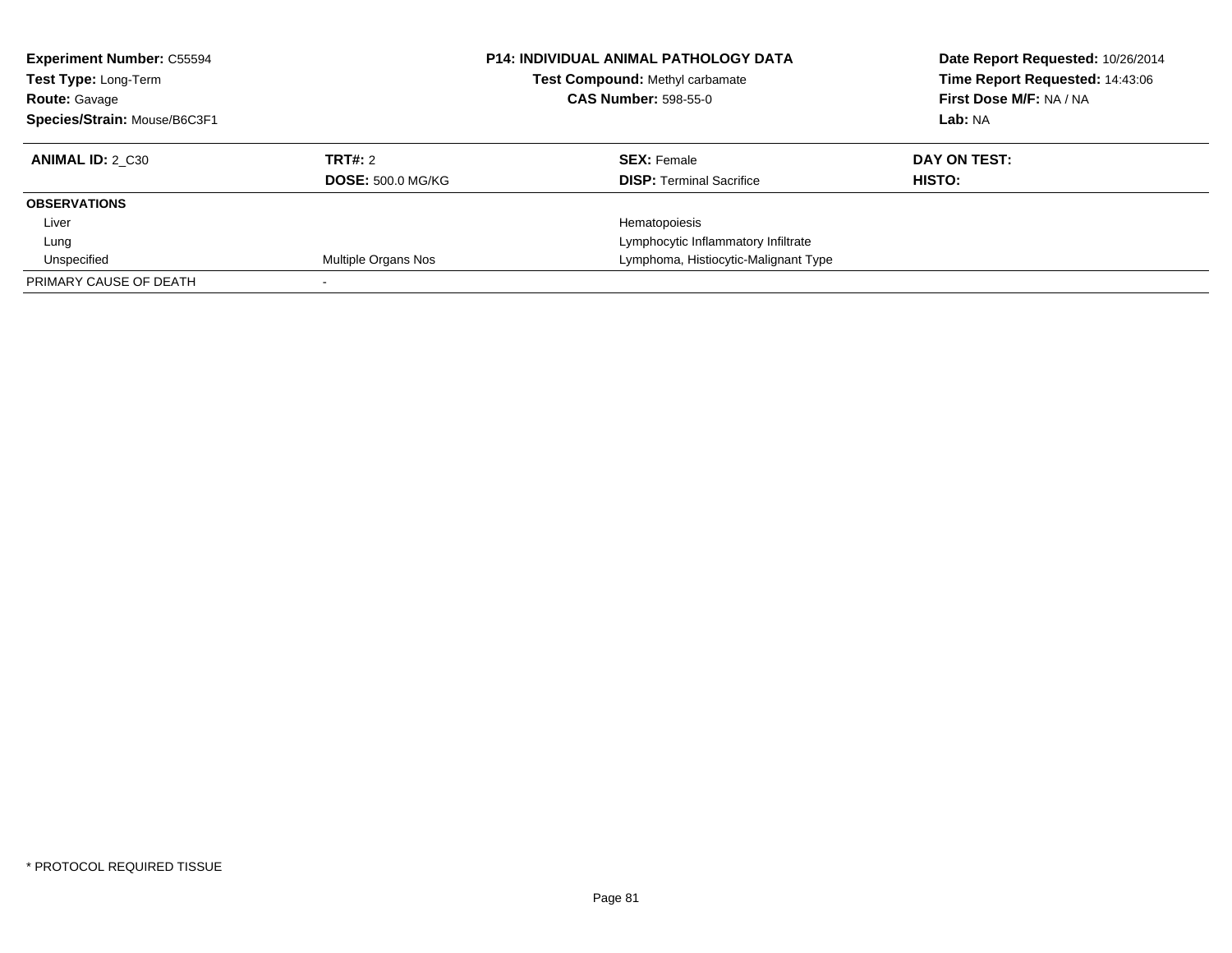| <b>Experiment Number: C55594</b><br>Test Type: Long-Term<br><b>Route: Gavage</b><br>Species/Strain: Mouse/B6C3F1 |                          | <b>P14: INDIVIDUAL ANIMAL PATHOLOGY DATA</b><br>Test Compound: Methyl carbamate<br><b>CAS Number: 598-55-0</b> | Date Report Requested: 10/26/2014<br>Time Report Requested: 14:43:06<br>First Dose M/F: NA / NA<br>Lab: NA |
|------------------------------------------------------------------------------------------------------------------|--------------------------|----------------------------------------------------------------------------------------------------------------|------------------------------------------------------------------------------------------------------------|
|                                                                                                                  |                          |                                                                                                                |                                                                                                            |
| <b>ANIMAL ID: 2 C31</b>                                                                                          | TRT#: 2                  | <b>SEX: Female</b>                                                                                             | DAY ON TEST:                                                                                               |
|                                                                                                                  | <b>DOSE: 500.0 MG/KG</b> | <b>DISP:</b> Terminal Sacrifice                                                                                | HISTO:                                                                                                     |
| <b>OBSERVATIONS</b>                                                                                              |                          |                                                                                                                |                                                                                                            |
| Lung                                                                                                             |                          | Histiocytosis                                                                                                  |                                                                                                            |
|                                                                                                                  |                          | Lymphocytic Inflammatory Infiltrate                                                                            |                                                                                                            |
| Uterus                                                                                                           | Endometrium              | Hyperplasia, Cystic                                                                                            |                                                                                                            |
| PRIMARY CAUSE OF DEATH                                                                                           |                          |                                                                                                                |                                                                                                            |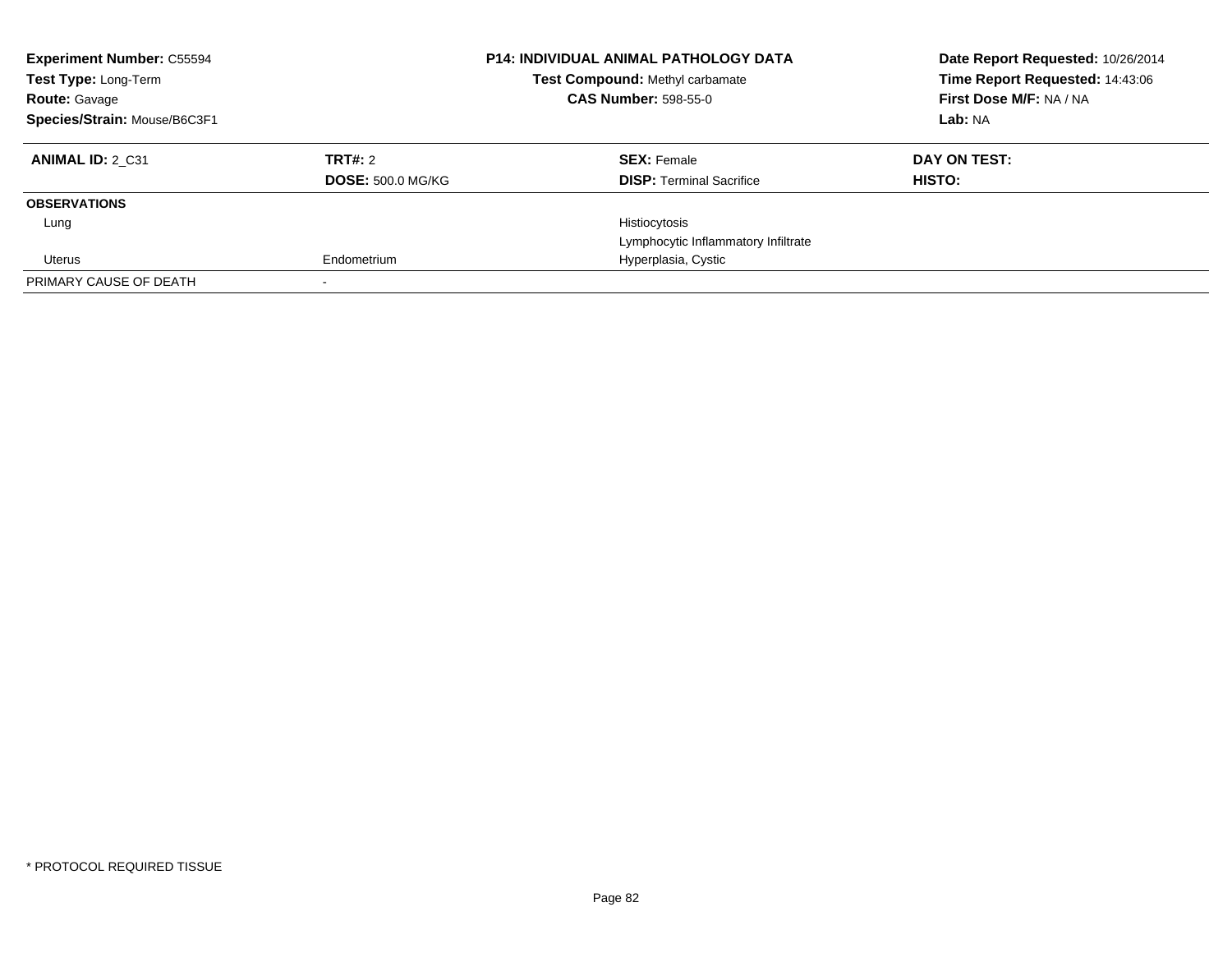| <b>Experiment Number: C55594</b><br><b>Test Type: Long-Term</b> |                          | <b>P14: INDIVIDUAL ANIMAL PATHOLOGY DATA</b><br><b>Test Compound: Methyl carbamate</b> | Date Report Requested: 10/26/2014<br>Time Report Requested: 14:43:06 |
|-----------------------------------------------------------------|--------------------------|----------------------------------------------------------------------------------------|----------------------------------------------------------------------|
| <b>Route: Gavage</b>                                            |                          | <b>CAS Number: 598-55-0</b>                                                            | First Dose M/F: NA / NA                                              |
| Species/Strain: Mouse/B6C3F1                                    |                          |                                                                                        | Lab: NA                                                              |
| <b>ANIMAL ID: 2 C32</b>                                         | TRT#: 2                  | <b>SEX: Female</b>                                                                     | DAY ON TEST:                                                         |
|                                                                 | <b>DOSE: 500.0 MG/KG</b> | <b>DISP:</b> Terminal Sacrifice                                                        | HISTO:                                                               |
| <b>OBSERVATIONS</b>                                             |                          |                                                                                        |                                                                      |
| Lung                                                            |                          | Lymphocytic Inflammatory Infiltrate                                                    |                                                                      |
| Uterus                                                          | Endometrium              | Hyperplasia, Cystic                                                                    |                                                                      |
| PRIMARY CAUSE OF DEATH                                          |                          |                                                                                        |                                                                      |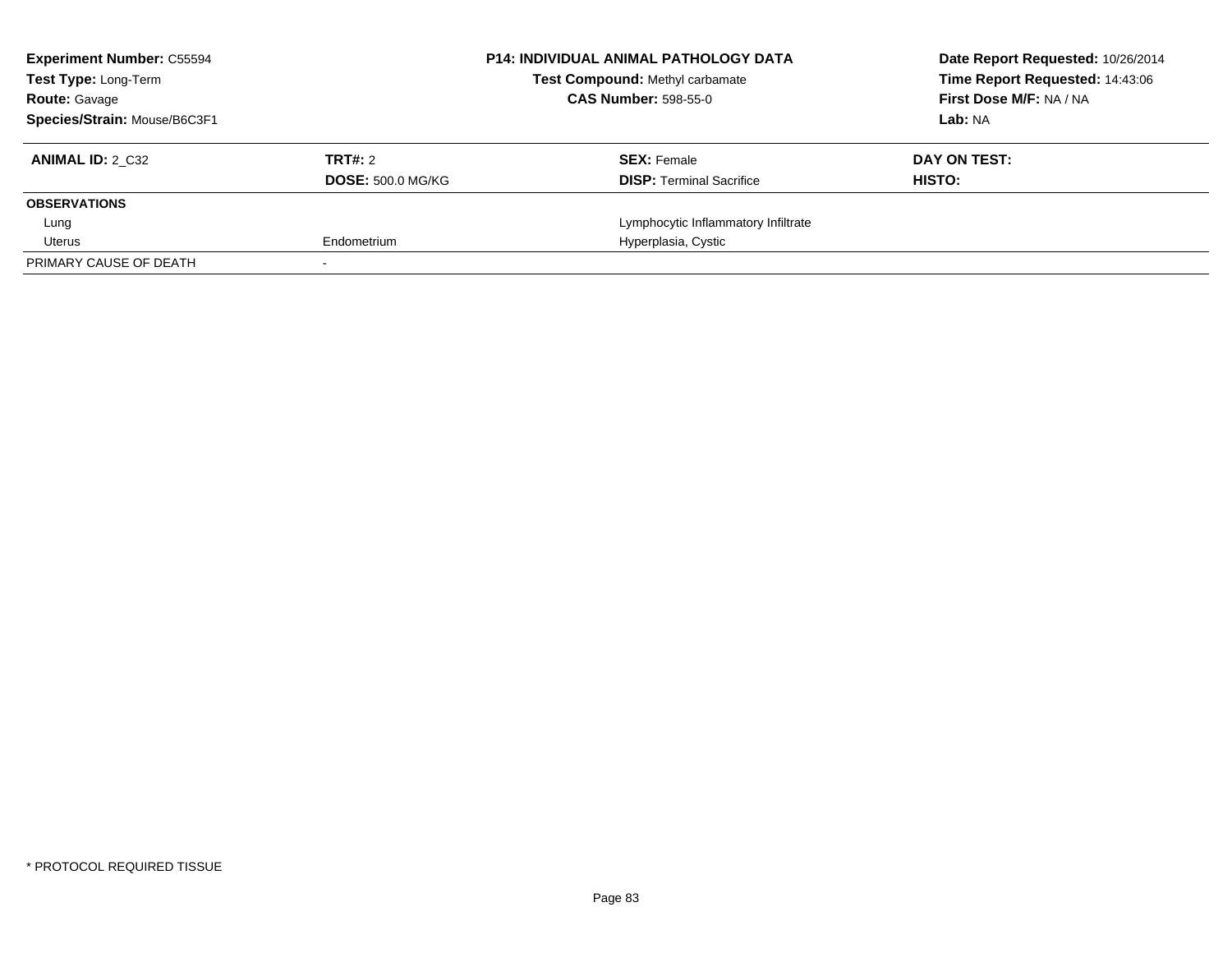| <b>Experiment Number: C55594</b> |                          | <b>P14: INDIVIDUAL ANIMAL PATHOLOGY DATA</b> | Date Report Requested: 10/26/2014 |
|----------------------------------|--------------------------|----------------------------------------------|-----------------------------------|
| Test Type: Long-Term             |                          | Test Compound: Methyl carbamate              | Time Report Requested: 14:43:06   |
| <b>Route: Gavage</b>             |                          | <b>CAS Number: 598-55-0</b>                  | <b>First Dose M/F: NA / NA</b>    |
| Species/Strain: Mouse/B6C3F1     |                          |                                              | Lab: NA                           |
| <b>ANIMAL ID: 2 C33</b>          | TRT#: 2                  | <b>SEX: Female</b>                           | DAY ON TEST:                      |
|                                  | <b>DOSE: 500.0 MG/KG</b> | <b>DISP:</b> Terminal Sacrifice              | HISTO:                            |
| <b>OBSERVATIONS</b>              |                          |                                              |                                   |
| Kidney                           | Tubule                   | Regeneration, Nos                            |                                   |
| Lung                             |                          | Lymphocytic Inflammatory Infiltrate          |                                   |
| PRIMARY CAUSE OF DEATH           |                          |                                              |                                   |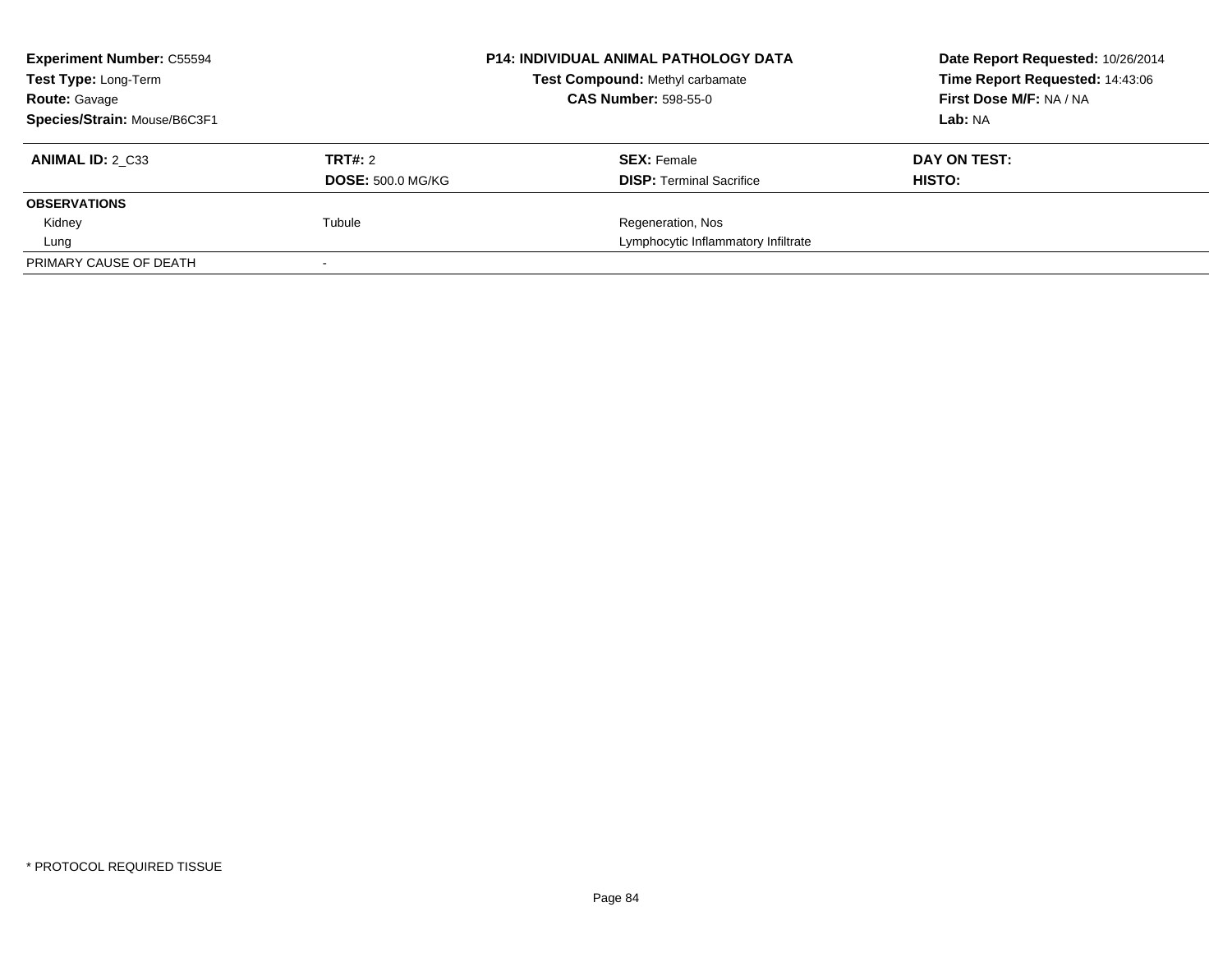| <b>Experiment Number: C55594</b><br><b>Test Type: Long-Term</b><br><b>Route: Gavage</b><br>Species/Strain: Mouse/B6C3F1 |                          | <b>P14: INDIVIDUAL ANIMAL PATHOLOGY DATA</b><br><b>Test Compound: Methyl carbamate</b><br><b>CAS Number: 598-55-0</b> | Date Report Requested: 10/26/2014<br>Time Report Requested: 14:43:06<br>First Dose M/F: NA / NA<br>Lab: NA |
|-------------------------------------------------------------------------------------------------------------------------|--------------------------|-----------------------------------------------------------------------------------------------------------------------|------------------------------------------------------------------------------------------------------------|
| <b>ANIMAL ID: 2 C34</b>                                                                                                 | TRT#: 2                  | <b>SEX: Female</b>                                                                                                    | DAY ON TEST:                                                                                               |
|                                                                                                                         | <b>DOSE: 500.0 MG/KG</b> | <b>DISP:</b> Terminal Sacrifice                                                                                       | HISTO:                                                                                                     |
| <b>OBSERVATIONS</b>                                                                                                     |                          |                                                                                                                       |                                                                                                            |
| Kidney                                                                                                                  |                          | Nephrosis, Nos                                                                                                        |                                                                                                            |
| Lung                                                                                                                    |                          | Histiocytosis                                                                                                         |                                                                                                            |
|                                                                                                                         |                          | Lymphocytic Inflammatory Infiltrate                                                                                   |                                                                                                            |
| Uterus                                                                                                                  | Endometrium              | Hyperplasia, Cystic                                                                                                   |                                                                                                            |
| PRIMARY CAUSE OF DEATH                                                                                                  |                          |                                                                                                                       |                                                                                                            |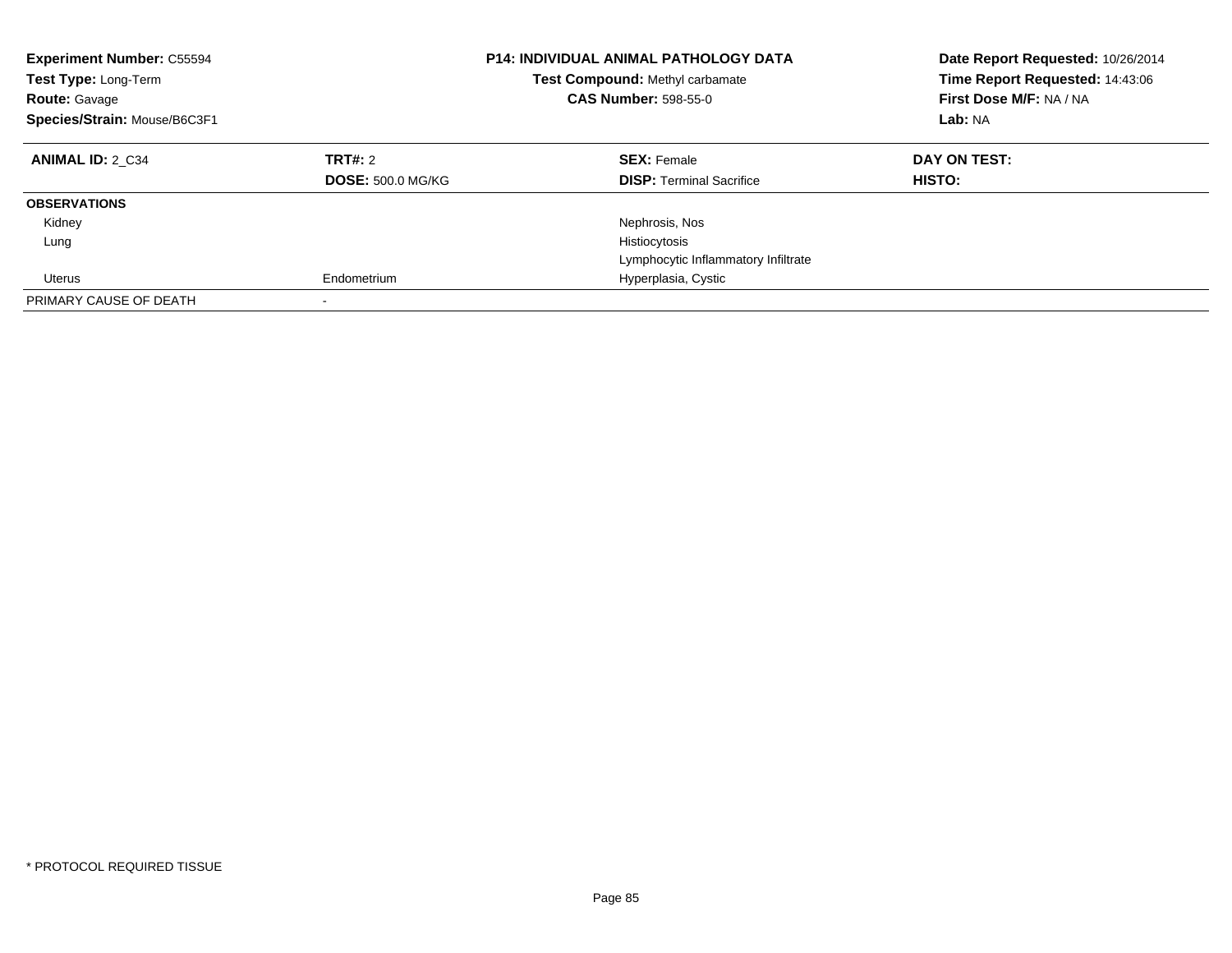| <b>Experiment Number: C55594</b><br>Test Type: Long-Term<br><b>Route: Gavage</b><br>Species/Strain: Mouse/B6C3F1 |                                     | <b>P14: INDIVIDUAL ANIMAL PATHOLOGY DATA</b><br>Test Compound: Methyl carbamate<br><b>CAS Number: 598-55-0</b> | Date Report Requested: 10/26/2014<br>Time Report Requested: 14:43:06<br>First Dose M/F: NA / NA<br>Lab: NA |
|------------------------------------------------------------------------------------------------------------------|-------------------------------------|----------------------------------------------------------------------------------------------------------------|------------------------------------------------------------------------------------------------------------|
| <b>ANIMAL ID: 2 C35</b>                                                                                          | TRT#: 2<br><b>DOSE: 500.0 MG/KG</b> | <b>SEX: Female</b><br><b>DISP:</b> Terminal Sacrifice                                                          | DAY ON TEST:<br>HISTO:                                                                                     |
| <b>OBSERVATIONS</b>                                                                                              |                                     |                                                                                                                |                                                                                                            |
| Kidney                                                                                                           |                                     | Inflammation, Chronic                                                                                          |                                                                                                            |
| Lung                                                                                                             |                                     | Lymphocytic Inflammatory Infiltrate                                                                            |                                                                                                            |
| Lymph node                                                                                                       | Mesenteric Lymph Node               | Hemorrhage                                                                                                     |                                                                                                            |
| PRIMARY CAUSE OF DEATH                                                                                           |                                     |                                                                                                                |                                                                                                            |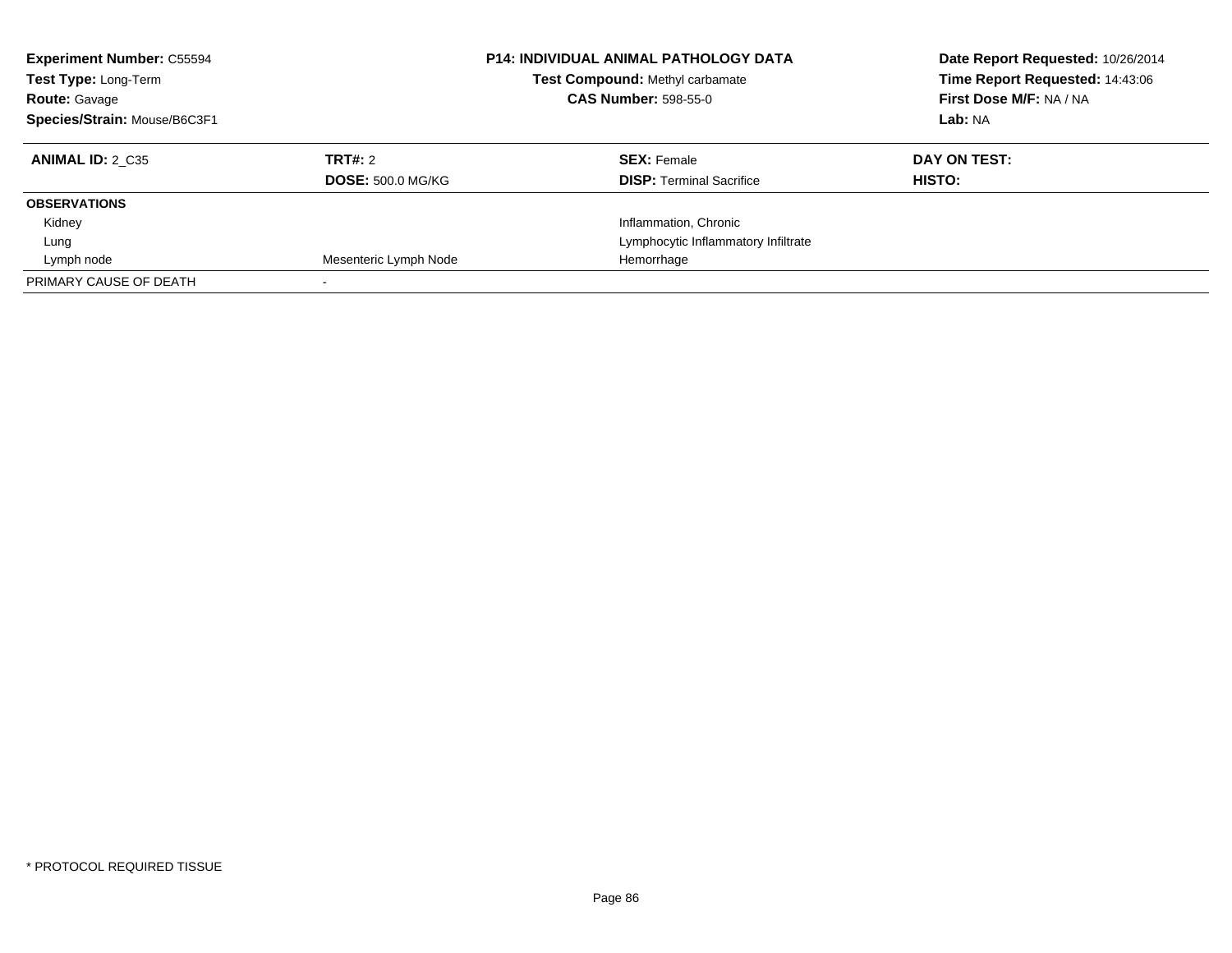| <b>Experiment Number: C55594</b><br><b>Test Type: Long-Term</b><br><b>Route: Gavage</b> |                          | <b>P14: INDIVIDUAL ANIMAL PATHOLOGY DATA</b><br>Test Compound: Methyl carbamate<br><b>CAS Number: 598-55-0</b> |  | Date Report Requested: 10/26/2014<br>Time Report Requested: 14:43:06<br>First Dose M/F: NA / NA |
|-----------------------------------------------------------------------------------------|--------------------------|----------------------------------------------------------------------------------------------------------------|--|-------------------------------------------------------------------------------------------------|
| Species/Strain: Mouse/B6C3F1                                                            |                          |                                                                                                                |  | Lab: NA                                                                                         |
| ANIMAL ID: 2 C36                                                                        | TRT#: 2                  | <b>SEX: Female</b>                                                                                             |  | DAY ON TEST:                                                                                    |
|                                                                                         | <b>DOSE: 500.0 MG/KG</b> | <b>DISP: Terminal Sacrifice</b>                                                                                |  | HISTO:                                                                                          |
| <b>OBSERVATIONS</b>                                                                     |                          |                                                                                                                |  |                                                                                                 |
| Liver                                                                                   |                          | Cytologic Alteration, Nos                                                                                      |  |                                                                                                 |
| Lung                                                                                    |                          | Lymphocytic Inflammatory Infiltrate                                                                            |  |                                                                                                 |
| PRIMARY CAUSE OF DEATH                                                                  |                          |                                                                                                                |  |                                                                                                 |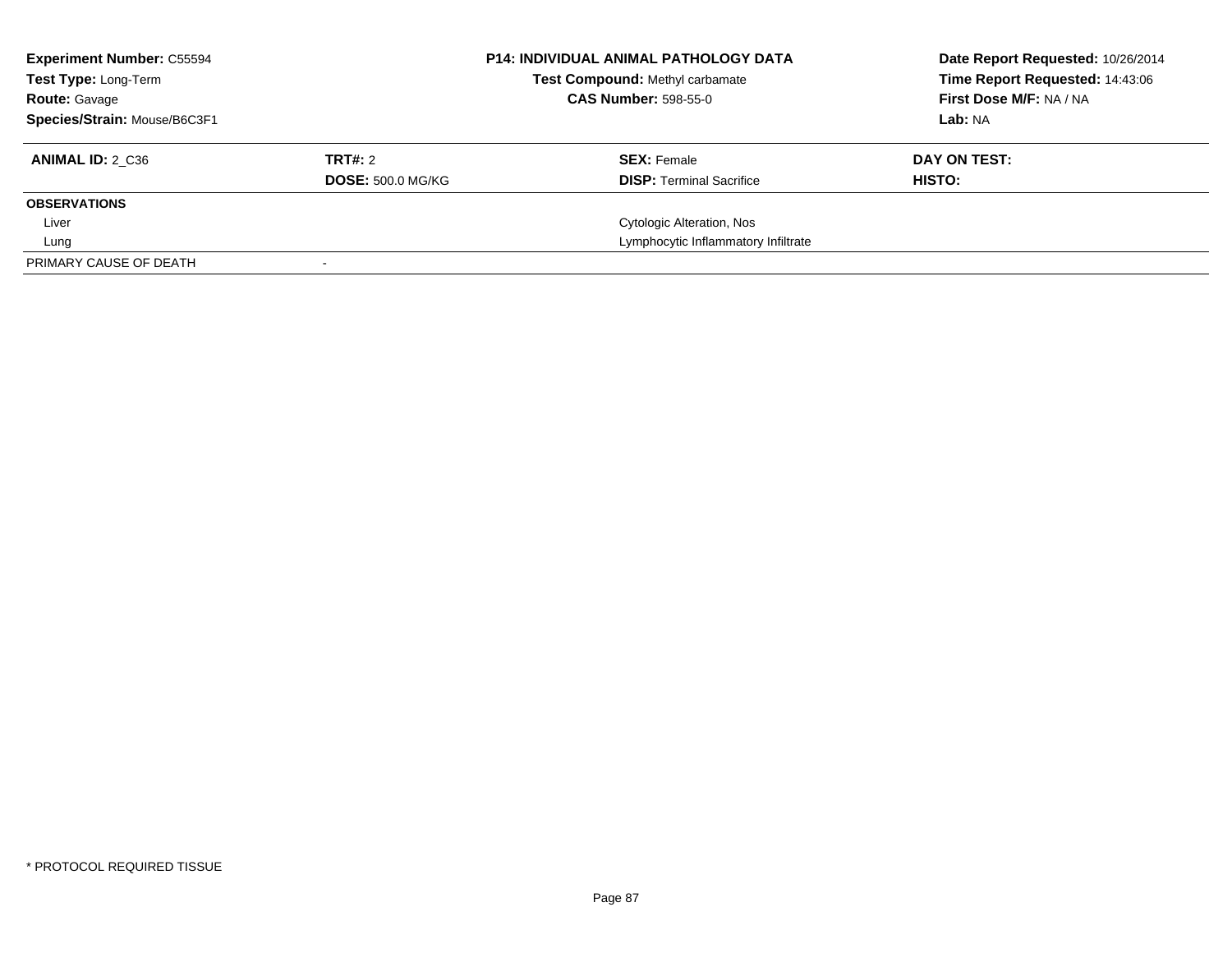| <b>Experiment Number: C55594</b><br><b>Test Type: Long-Term</b><br><b>Route: Gavage</b><br>Species/Strain: Mouse/B6C3F1 |                                     | <b>P14: INDIVIDUAL ANIMAL PATHOLOGY DATA</b><br>Test Compound: Methyl carbamate<br><b>CAS Number: 598-55-0</b> | Date Report Requested: 10/26/2014<br>Time Report Requested: 14:43:06<br>First Dose M/F: NA / NA<br>Lab: NA |
|-------------------------------------------------------------------------------------------------------------------------|-------------------------------------|----------------------------------------------------------------------------------------------------------------|------------------------------------------------------------------------------------------------------------|
| <b>ANIMAL ID: 2 C37</b>                                                                                                 | TRT#: 2<br><b>DOSE: 500.0 MG/KG</b> | <b>SEX: Female</b><br><b>DISP:</b> Moribund Sacrifice                                                          | DAY ON TEST:<br>HISTO:                                                                                     |
| <b>OBSERVATIONS</b>                                                                                                     |                                     |                                                                                                                |                                                                                                            |
| Lung                                                                                                                    |                                     | Lymphocytic Inflammatory Infiltrate                                                                            |                                                                                                            |
| Uterus                                                                                                                  |                                     | Inflammation, Acute                                                                                            |                                                                                                            |
| PRIMARY CAUSE OF DEATH                                                                                                  |                                     |                                                                                                                |                                                                                                            |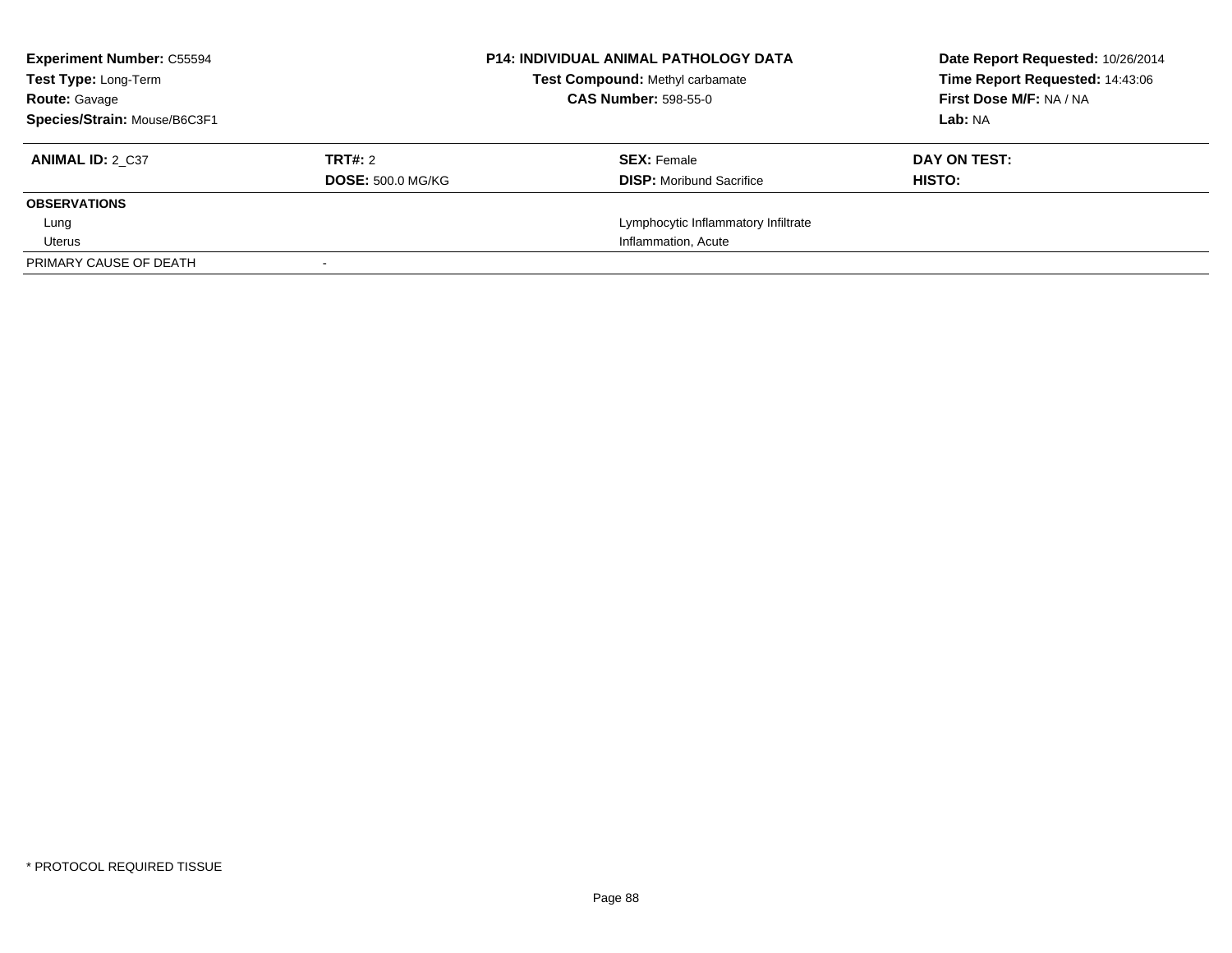| <b>Experiment Number: C55594</b><br>Test Type: Long-Term<br><b>Route: Gavage</b><br>Species/Strain: Mouse/B6C3F1 |                                     | <b>P14: INDIVIDUAL ANIMAL PATHOLOGY DATA</b><br>Test Compound: Methyl carbamate<br><b>CAS Number: 598-55-0</b> | Date Report Requested: 10/26/2014<br>Time Report Requested: 14:43:06<br>First Dose M/F: NA / NA<br>Lab: NA |
|------------------------------------------------------------------------------------------------------------------|-------------------------------------|----------------------------------------------------------------------------------------------------------------|------------------------------------------------------------------------------------------------------------|
| <b>ANIMAL ID: 2 C38</b>                                                                                          | TRT#: 2<br><b>DOSE: 500.0 MG/KG</b> | <b>SEX: Female</b><br><b>DISP:</b> Natural Death                                                               | DAY ON TEST:<br><b>HISTO:</b>                                                                              |
| <b>OBSERVATIONS</b>                                                                                              |                                     |                                                                                                                |                                                                                                            |
| Adrenal gland                                                                                                    | Capsule                             | Hyperplasia, Nos                                                                                               |                                                                                                            |
| <b>Blood vessel</b>                                                                                              | <b>Artery Nos</b>                   | Inflammation, Chronic                                                                                          |                                                                                                            |
| Lung                                                                                                             |                                     | Histiocytosis                                                                                                  |                                                                                                            |
|                                                                                                                  |                                     | Lymphocytic Inflammatory Infiltrate                                                                            |                                                                                                            |
| PRIMARY CAUSE OF DEATH                                                                                           |                                     |                                                                                                                |                                                                                                            |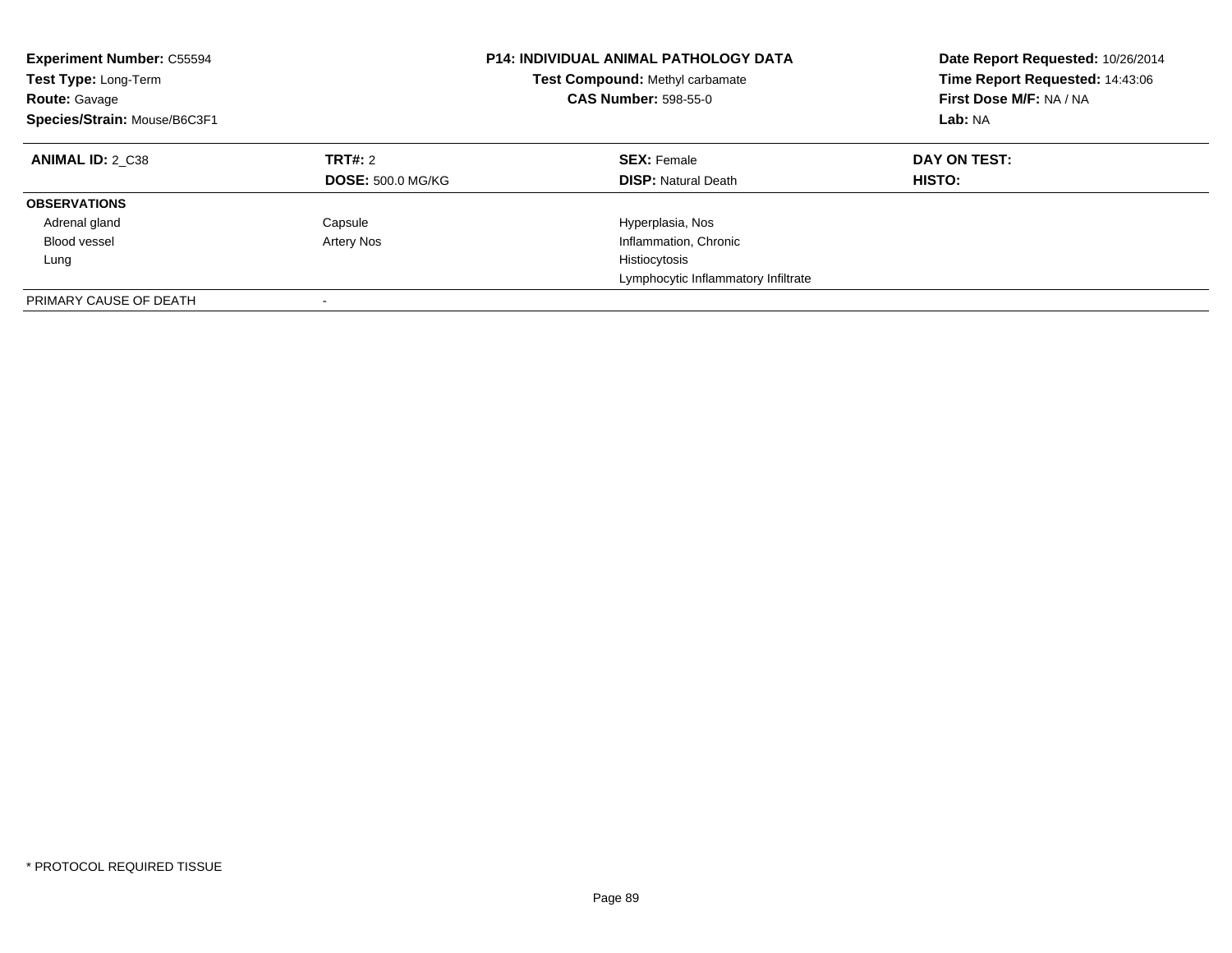| <b>Experiment Number: C55594</b><br>Test Type: Long-Term |                          | <b>P14: INDIVIDUAL ANIMAL PATHOLOGY DATA</b><br><b>Test Compound: Methyl carbamate</b> | Date Report Requested: 10/26/2014<br>Time Report Requested: 14:43:06 |
|----------------------------------------------------------|--------------------------|----------------------------------------------------------------------------------------|----------------------------------------------------------------------|
| <b>Route: Gavage</b>                                     |                          | <b>CAS Number: 598-55-0</b>                                                            | First Dose M/F: NA / NA                                              |
| Species/Strain: Mouse/B6C3F1                             |                          |                                                                                        | Lab: NA                                                              |
| <b>ANIMAL ID: 2 C39</b>                                  | TRT#: 2                  | <b>SEX: Female</b>                                                                     | DAY ON TEST:                                                         |
|                                                          | <b>DOSE: 500.0 MG/KG</b> | <b>DISP:</b> Terminal Sacrifice                                                        | <b>HISTO:</b>                                                        |
| <b>OBSERVATIONS</b>                                      |                          |                                                                                        |                                                                      |
| Lung                                                     |                          | Lymphocytic Inflammatory Infiltrate                                                    |                                                                      |
| Ovary                                                    |                          | Cyst, Nos                                                                              |                                                                      |
| PRIMARY CAUSE OF DEATH                                   |                          |                                                                                        |                                                                      |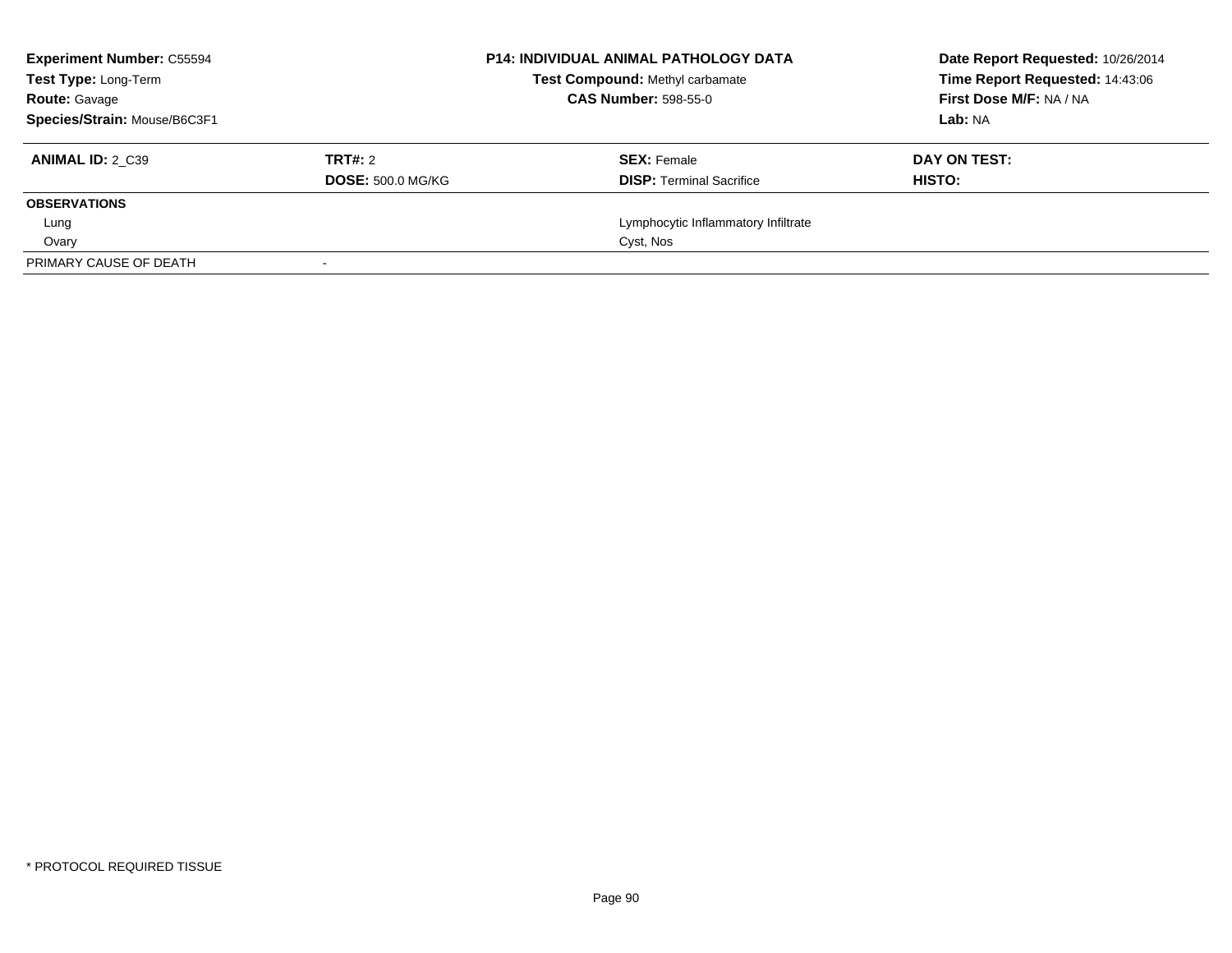| <b>Experiment Number: C55594</b><br>Test Type: Long-Term<br><b>Route: Gavage</b><br>Species/Strain: Mouse/B6C3F1 |                          | <b>P14: INDIVIDUAL ANIMAL PATHOLOGY DATA</b><br>Test Compound: Methyl carbamate<br><b>CAS Number: 598-55-0</b> | Date Report Requested: 10/26/2014<br>Time Report Requested: 14:43:06<br>First Dose M/F: NA / NA<br>Lab: NA |
|------------------------------------------------------------------------------------------------------------------|--------------------------|----------------------------------------------------------------------------------------------------------------|------------------------------------------------------------------------------------------------------------|
| <b>ANIMAL ID: 2 C40</b>                                                                                          | TRT#: 2                  | <b>SEX: Female</b>                                                                                             | DAY ON TEST:                                                                                               |
|                                                                                                                  | <b>DOSE: 500.0 MG/KG</b> | <b>DISP:</b> Terminal Sacrifice                                                                                | <b>HISTO:</b>                                                                                              |
| <b>OBSERVATIONS</b>                                                                                              |                          |                                                                                                                |                                                                                                            |
| Kidney                                                                                                           |                          | Inflammation, Chronic                                                                                          |                                                                                                            |
| Liver                                                                                                            |                          | Hepatocellular Carcinoma                                                                                       |                                                                                                            |
| Lung                                                                                                             |                          | Histiocytosis                                                                                                  |                                                                                                            |
|                                                                                                                  |                          | Hyperplasia, Adenomatous                                                                                       |                                                                                                            |
|                                                                                                                  |                          | Lymphocytic Inflammatory Infiltrate                                                                            |                                                                                                            |
| PRIMARY CAUSE OF DEATH                                                                                           |                          |                                                                                                                |                                                                                                            |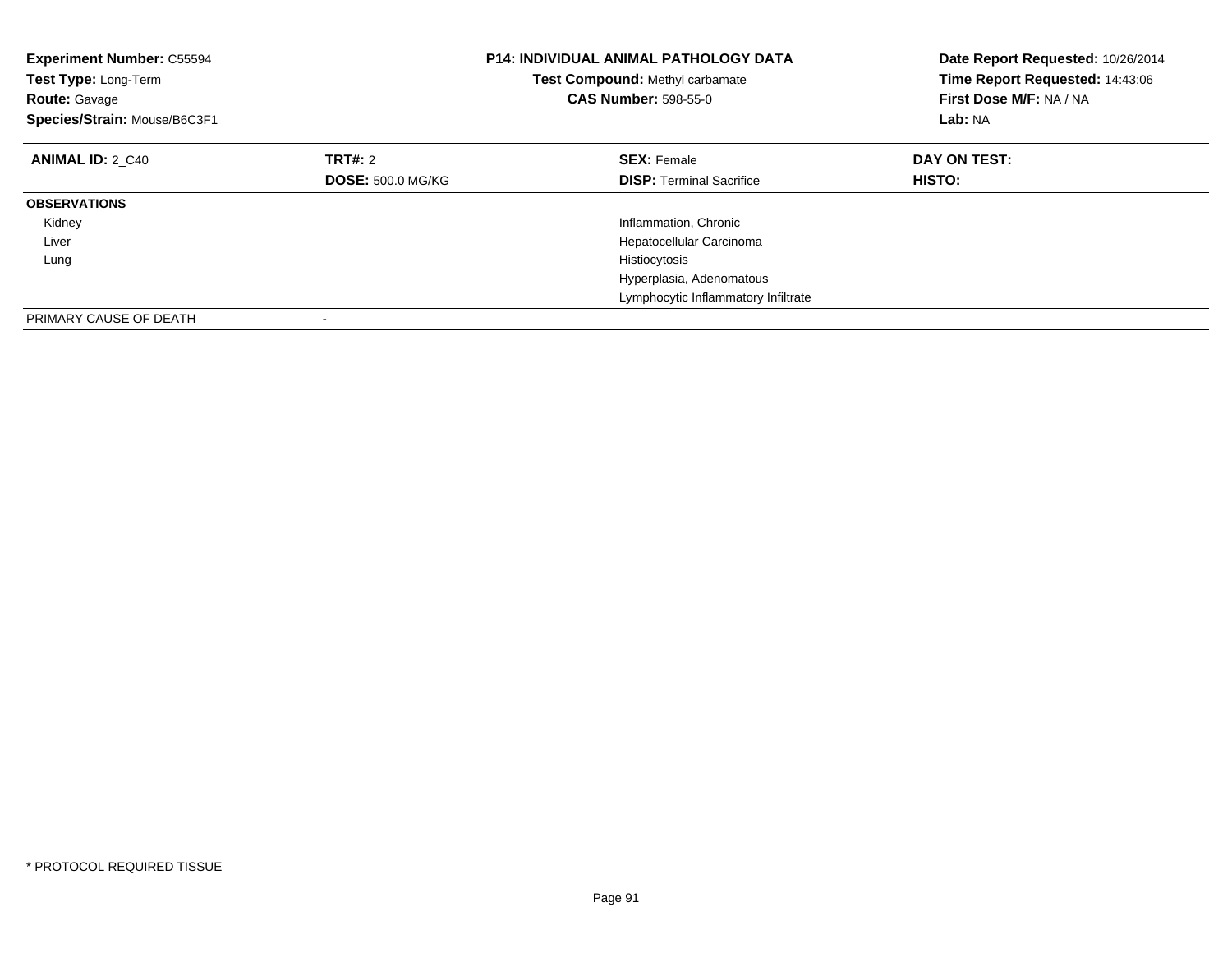| <b>Experiment Number: C55594</b><br>Test Type: Long-Term<br><b>Route: Gavage</b><br>Species/Strain: Mouse/B6C3F1 |                                     | <b>P14: INDIVIDUAL ANIMAL PATHOLOGY DATA</b><br>Test Compound: Methyl carbamate<br><b>CAS Number: 598-55-0</b> | Date Report Requested: 10/26/2014<br>Time Report Requested: 14:43:06<br>First Dose M/F: NA / NA<br>Lab: NA |
|------------------------------------------------------------------------------------------------------------------|-------------------------------------|----------------------------------------------------------------------------------------------------------------|------------------------------------------------------------------------------------------------------------|
| <b>ANIMAL ID: 2 C41</b>                                                                                          | TRT#: 2<br><b>DOSE: 500.0 MG/KG</b> | <b>SEX: Female</b><br><b>DISP:</b> Terminal Sacrifice                                                          | DAY ON TEST:<br>HISTO:                                                                                     |
| <b>OBSERVATIONS</b>                                                                                              |                                     |                                                                                                                |                                                                                                            |
| Liver                                                                                                            |                                     | Inflammation, Chronic                                                                                          |                                                                                                            |
| Lung                                                                                                             |                                     | Lymphocytic Inflammatory Infiltrate                                                                            |                                                                                                            |
| Unspecified                                                                                                      | Multiple Organs Nos                 | Lymphoma, Mixed-Malignant Type                                                                                 |                                                                                                            |
| PRIMARY CAUSE OF DEATH                                                                                           |                                     |                                                                                                                |                                                                                                            |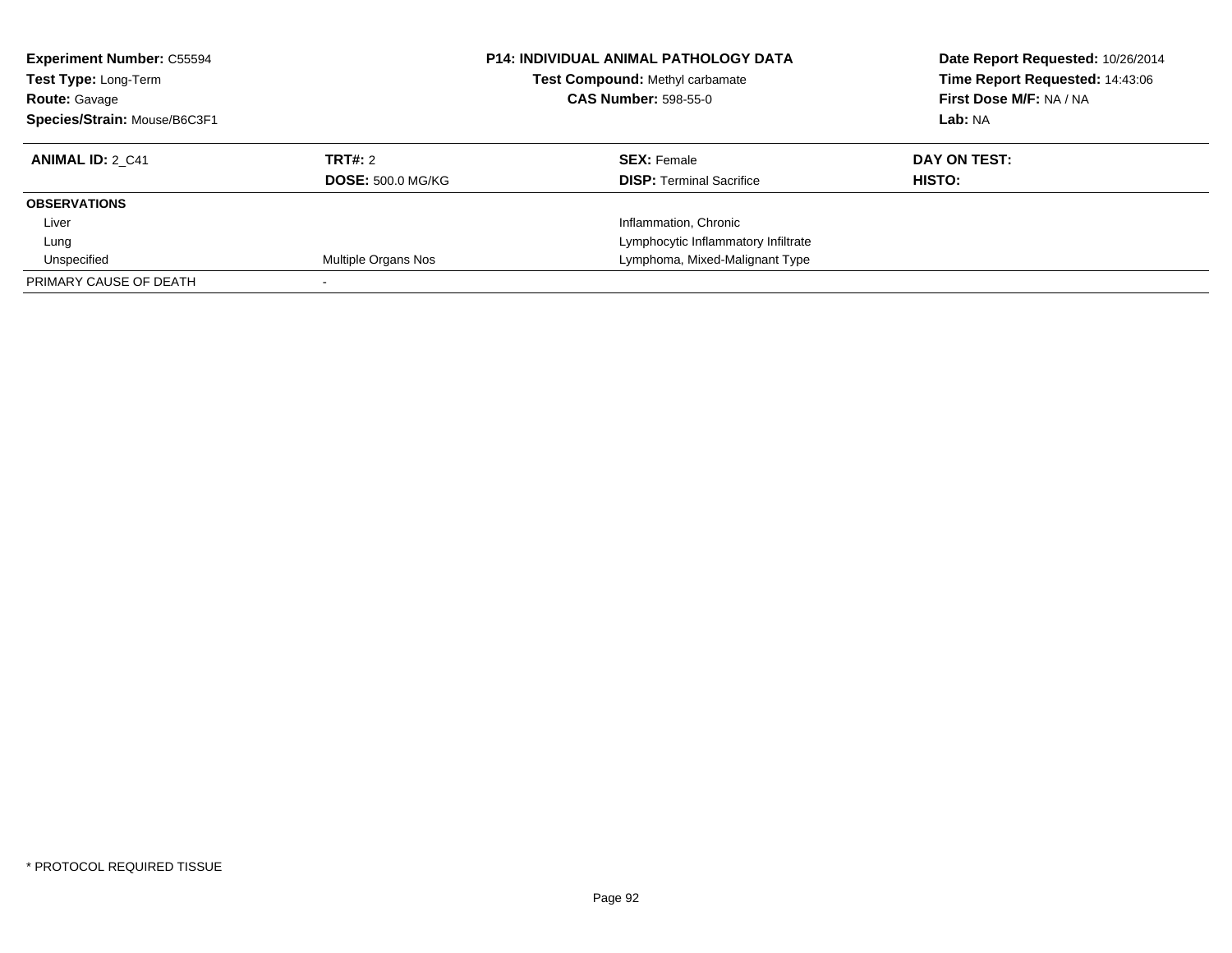| <b>Experiment Number: C55594</b><br><b>Test Type: Long-Term</b><br><b>Route: Gavage</b><br>Species/Strain: Mouse/B6C3F1 |                          | <b>P14: INDIVIDUAL ANIMAL PATHOLOGY DATA</b><br>Test Compound: Methyl carbamate<br><b>CAS Number: 598-55-0</b> | Date Report Requested: 10/26/2014<br>Time Report Requested: 14:43:06<br>First Dose M/F: NA / NA<br>Lab: NA |
|-------------------------------------------------------------------------------------------------------------------------|--------------------------|----------------------------------------------------------------------------------------------------------------|------------------------------------------------------------------------------------------------------------|
| <b>ANIMAL ID: 2 C42</b>                                                                                                 | <b>TRT#: 2</b>           | <b>SEX: Female</b>                                                                                             | DAY ON TEST:                                                                                               |
|                                                                                                                         | <b>DOSE: 500.0 MG/KG</b> | <b>DISP:</b> Terminal Sacrifice                                                                                | HISTO:                                                                                                     |
| <b>OBSERVATIONS</b>                                                                                                     |                          |                                                                                                                |                                                                                                            |
| Eye                                                                                                                     | <b>Crystalline Lens</b>  | Cataract                                                                                                       |                                                                                                            |
|                                                                                                                         | Cornea                   | Inflammation, Chronic                                                                                          |                                                                                                            |
| Harderian gland                                                                                                         | Hardarian Gland          | Adenoma, Nos                                                                                                   |                                                                                                            |
| Lung                                                                                                                    |                          | Hyperplasia, Adenomatous                                                                                       |                                                                                                            |
|                                                                                                                         |                          | Lymphocytic Inflammatory Infiltrate                                                                            |                                                                                                            |
| PRIMARY CAUSE OF DEATH                                                                                                  |                          |                                                                                                                |                                                                                                            |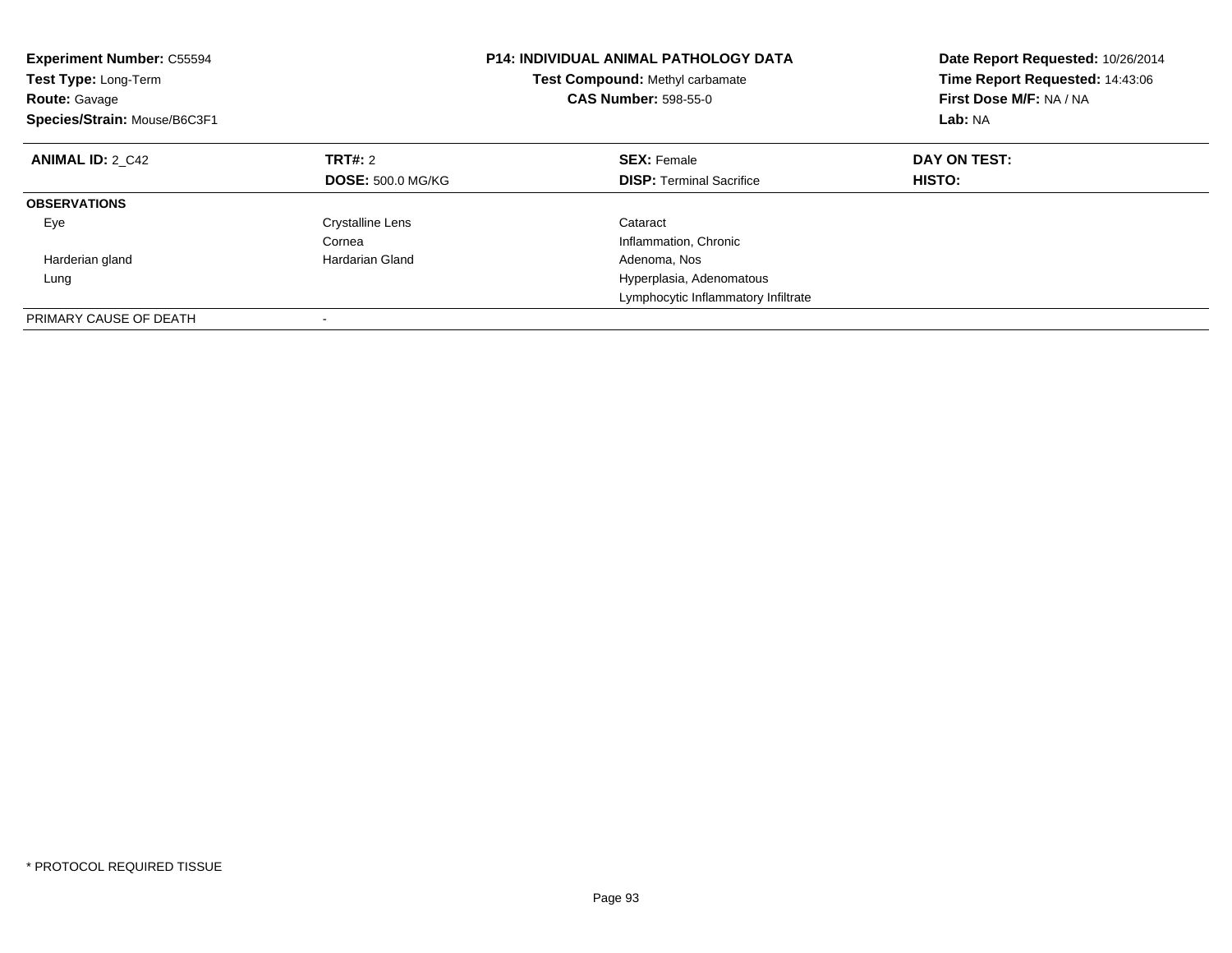| <b>Experiment Number: C55594</b><br><b>Test Type: Long-Term</b> |                          | <b>P14: INDIVIDUAL ANIMAL PATHOLOGY DATA</b><br>Test Compound: Methyl carbamate |  | Date Report Requested: 10/26/2014<br>Time Report Requested: 14:43:06<br>First Dose M/F: NA / NA |  |
|-----------------------------------------------------------------|--------------------------|---------------------------------------------------------------------------------|--|-------------------------------------------------------------------------------------------------|--|
| <b>Route: Gavage</b>                                            |                          | <b>CAS Number: 598-55-0</b>                                                     |  |                                                                                                 |  |
| Species/Strain: Mouse/B6C3F1                                    |                          |                                                                                 |  | Lab: NA                                                                                         |  |
| <b>ANIMAL ID: 2 C43</b>                                         | TRT#: 2                  | <b>SEX: Female</b>                                                              |  | DAY ON TEST:                                                                                    |  |
|                                                                 | <b>DOSE: 500.0 MG/KG</b> | <b>DISP:</b> Natural Death                                                      |  | HISTO:                                                                                          |  |
| <b>OBSERVATIONS</b>                                             |                          |                                                                                 |  |                                                                                                 |  |
| Lung                                                            |                          | Lymphocytic Inflammatory Infiltrate                                             |  |                                                                                                 |  |
| Unspecified                                                     | Multiple Organs Nos      | Lymphoma, Mixed-Malignant Type                                                  |  |                                                                                                 |  |
| PRIMARY CAUSE OF DEATH                                          |                          |                                                                                 |  |                                                                                                 |  |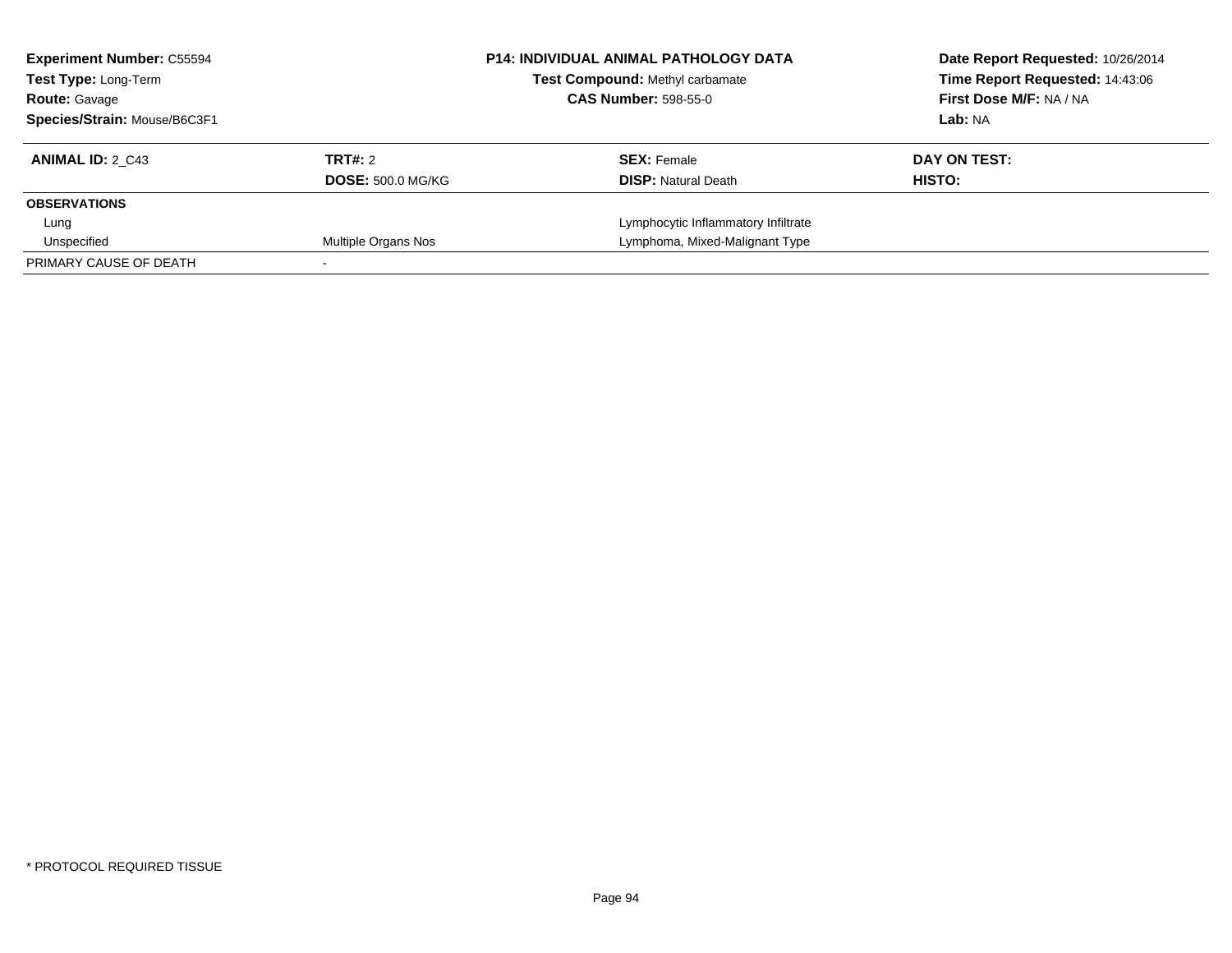| <b>Experiment Number: C55594</b><br><b>Test Type: Long-Term</b><br><b>Route: Gavage</b><br>Species/Strain: Mouse/B6C3F1 |                                     | <b>P14: INDIVIDUAL ANIMAL PATHOLOGY DATA</b><br>Test Compound: Methyl carbamate<br><b>CAS Number: 598-55-0</b> | Date Report Requested: 10/26/2014<br>Time Report Requested: 14:43:06<br>First Dose M/F: NA / NA<br>Lab: NA |
|-------------------------------------------------------------------------------------------------------------------------|-------------------------------------|----------------------------------------------------------------------------------------------------------------|------------------------------------------------------------------------------------------------------------|
| <b>ANIMAL ID: 2 C44</b>                                                                                                 | TRT#: 2<br><b>DOSE: 500.0 MG/KG</b> | <b>SEX: Female</b><br><b>DISP:</b> Terminal Sacrifice                                                          | DAY ON TEST:<br><b>HISTO:</b>                                                                              |
| <b>OBSERVATIONS</b>                                                                                                     |                                     |                                                                                                                |                                                                                                            |
| Kidney                                                                                                                  |                                     | Inflammation, Chronic                                                                                          |                                                                                                            |
| Lung                                                                                                                    |                                     | Lymphocytic Inflammatory Infiltrate                                                                            |                                                                                                            |
| Spleen                                                                                                                  |                                     | Hematopoiesis                                                                                                  |                                                                                                            |
| Uterus                                                                                                                  |                                     | Hemangioma                                                                                                     |                                                                                                            |
| PRIMARY CAUSE OF DEATH                                                                                                  | $\overline{\phantom{a}}$            |                                                                                                                |                                                                                                            |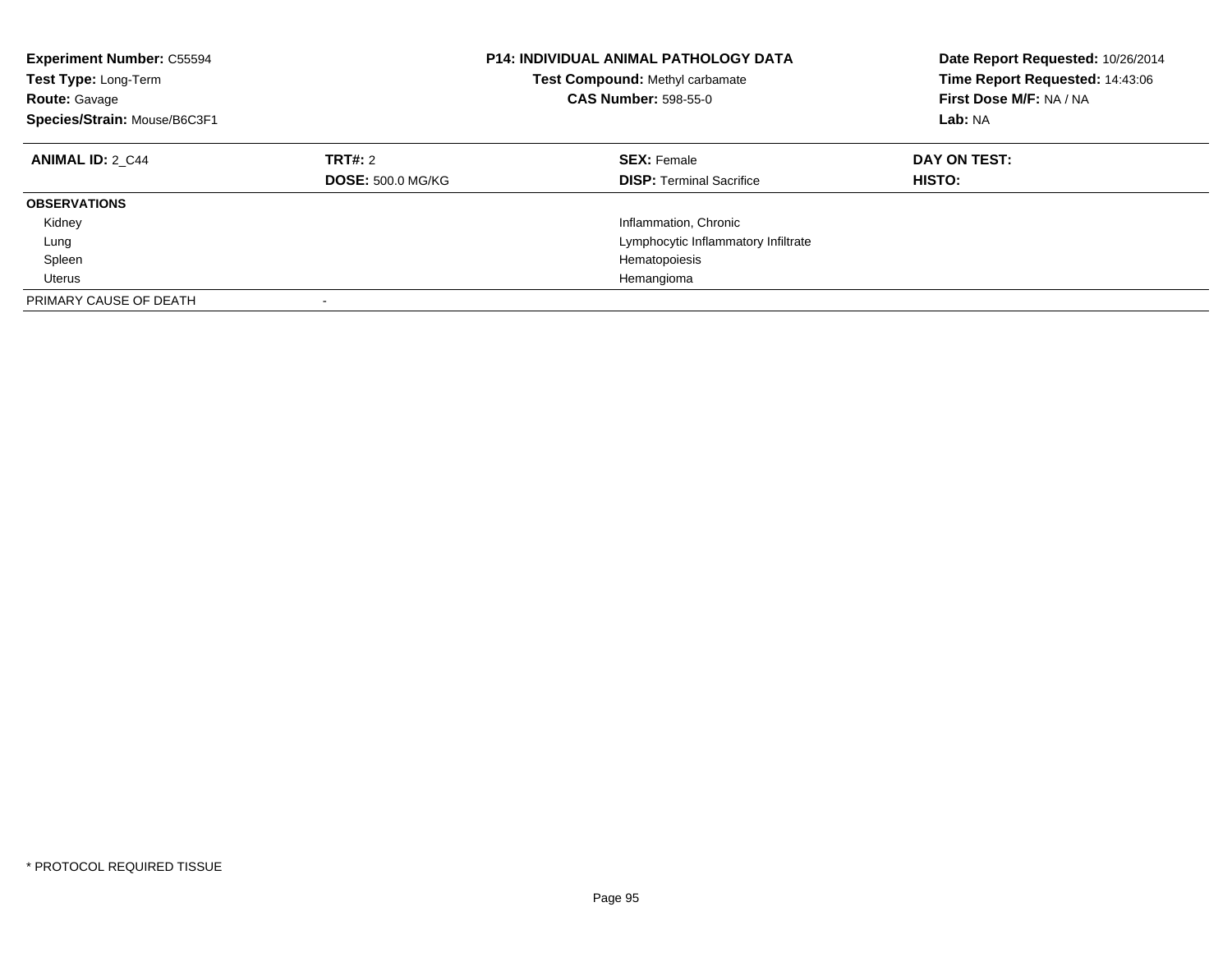| <b>Experiment Number: C55594</b><br>Test Type: Long-Term<br><b>Route: Gavage</b><br>Species/Strain: Mouse/B6C3F1 |                           | <b>P14: INDIVIDUAL ANIMAL PATHOLOGY DATA</b><br>Test Compound: Methyl carbamate<br><b>CAS Number: 598-55-0</b> | Date Report Requested: 10/26/2014<br>Time Report Requested: 14:43:06<br>First Dose M/F: NA / NA<br>Lab: NA |
|------------------------------------------------------------------------------------------------------------------|---------------------------|----------------------------------------------------------------------------------------------------------------|------------------------------------------------------------------------------------------------------------|
| <b>ANIMAL ID: 2 C45</b>                                                                                          | TRT#: 2                   | <b>SEX: Female</b>                                                                                             | DAY ON TEST:                                                                                               |
|                                                                                                                  | <b>DOSE: 500.0 MG/KG</b>  | <b>DISP:</b> Terminal Sacrifice                                                                                | <b>HISTO:</b>                                                                                              |
| <b>OBSERVATIONS</b>                                                                                              |                           |                                                                                                                |                                                                                                            |
| Liver                                                                                                            |                           | Cytologic Alteration, Nos                                                                                      |                                                                                                            |
| Lung                                                                                                             |                           | Lymphocytic Inflammatory Infiltrate                                                                            |                                                                                                            |
| Pituitary gland                                                                                                  | <b>Anterior Pituitary</b> | Adenoma, Nos                                                                                                   |                                                                                                            |
| Unspecified                                                                                                      | Multiple Organs Nos       | Lymphoma, Mixed-Malignant Type                                                                                 |                                                                                                            |
| Uterus                                                                                                           | Endometrium               | Hyperplasia, Cystic                                                                                            |                                                                                                            |
| PRIMARY CAUSE OF DEATH                                                                                           |                           |                                                                                                                |                                                                                                            |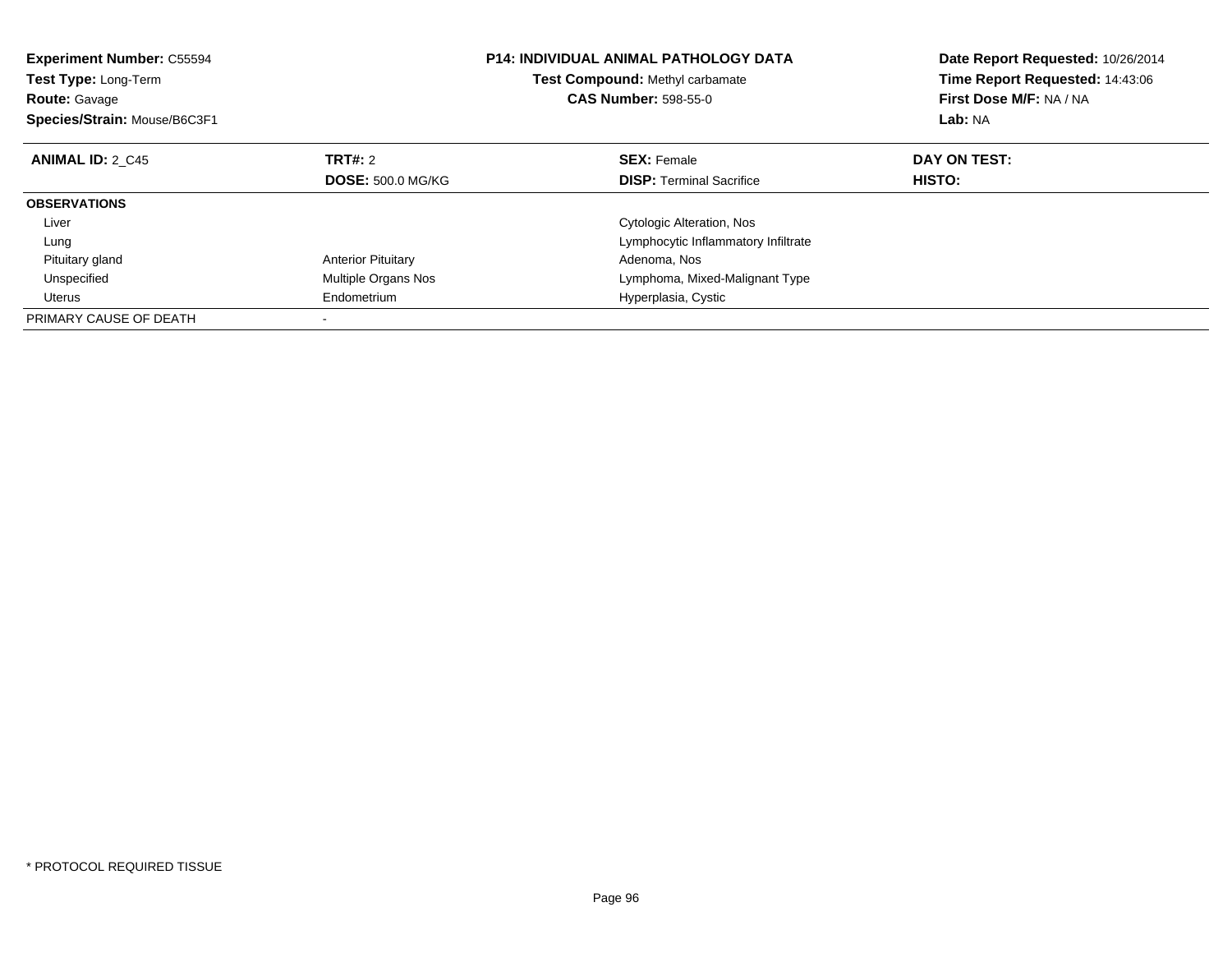**Test Type:** Long-Term**Route:** Gavage

**Species/Strain:** Mouse/B6C3F1

# **P14: INDIVIDUAL ANIMAL PATHOLOGY DATA**

# **Test Compound:** Methyl carbamate**CAS Number:** 598-55-0

| <b>ANIMAL ID: 2_C46</b> | <b>TRT#: 2</b>           | <b>SEX: Female</b>         | DAY ON TEST: |
|-------------------------|--------------------------|----------------------------|--------------|
|                         | <b>DOSE: 500.0 MG/KG</b> | <b>DISP: Natural Death</b> | HISTO:       |
| <b>OBSERVATIONS</b>     |                          |                            |              |
| Adrenal gland           | Capsule                  | Hyperplasia, Nos           |              |
| Bone marrow             |                          | Hyperplasia, Nos           |              |
| <b>Brain</b>            |                          | Mineralization             |              |
| Liver                   |                          | Hematopoiesis              |              |
|                         |                          | Mineralization             |              |
|                         |                          | Necrosis, Nos              |              |
| Ovary                   |                          | Cyst, Nos                  |              |
| Pancreas                | Acinus                   | Atrophy, Nos               |              |
| Spleen                  |                          | Hematopoiesis              |              |
| Unspecified             |                          | Neurilemoma, Malignant     |              |
|                         | Multiple Organs Nos      | Neurilemoma, Metastatic    |              |
| PRIMARY CAUSE OF DEATH  | $\blacksquare$           |                            |              |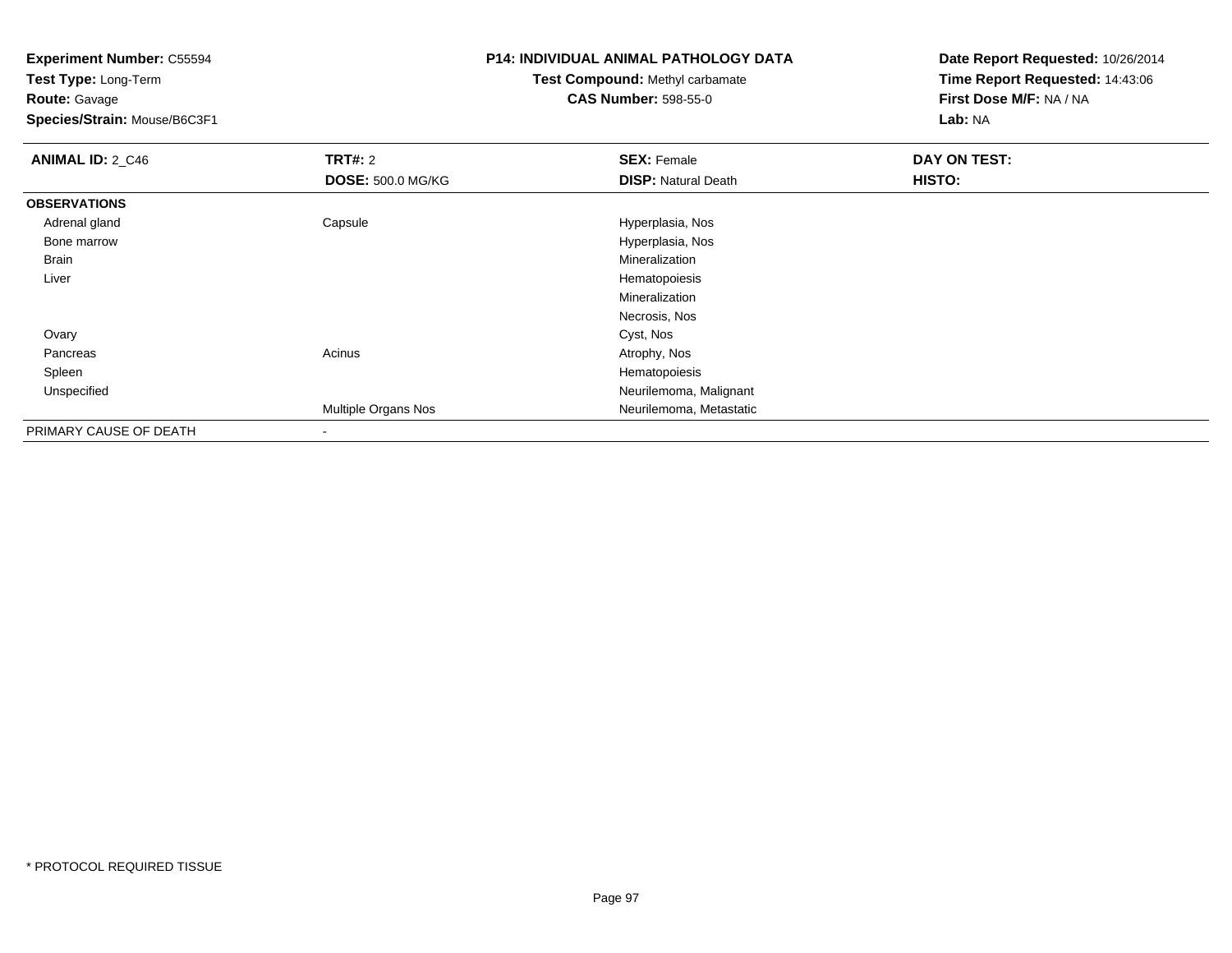| <b>Experiment Number: C55594</b><br>Test Type: Long-Term<br><b>Route: Gavage</b><br>Species/Strain: Mouse/B6C3F1 |                                     | <b>P14: INDIVIDUAL ANIMAL PATHOLOGY DATA</b><br>Test Compound: Methyl carbamate<br><b>CAS Number: 598-55-0</b> | Date Report Requested: 10/26/2014<br>Time Report Requested: 14:43:06<br>First Dose M/F: NA / NA<br>Lab: NA |
|------------------------------------------------------------------------------------------------------------------|-------------------------------------|----------------------------------------------------------------------------------------------------------------|------------------------------------------------------------------------------------------------------------|
| <b>ANIMAL ID: 2 C47</b>                                                                                          | TRT#: 2<br><b>DOSE: 500.0 MG/KG</b> | <b>SEX: Female</b><br><b>DISP:</b> Terminal Sacrifice                                                          | DAY ON TEST:<br>HISTO:                                                                                     |
| <b>OBSERVATIONS</b>                                                                                              |                                     |                                                                                                                |                                                                                                            |
| Kidney                                                                                                           |                                     | Inflammation, Chronic                                                                                          |                                                                                                            |
| Lung                                                                                                             |                                     | Lymphocytic Inflammatory Infiltrate                                                                            |                                                                                                            |
| Uterus                                                                                                           | Endometrium                         | Hyperplasia, Cystic                                                                                            |                                                                                                            |
| PRIMARY CAUSE OF DEATH                                                                                           |                                     |                                                                                                                |                                                                                                            |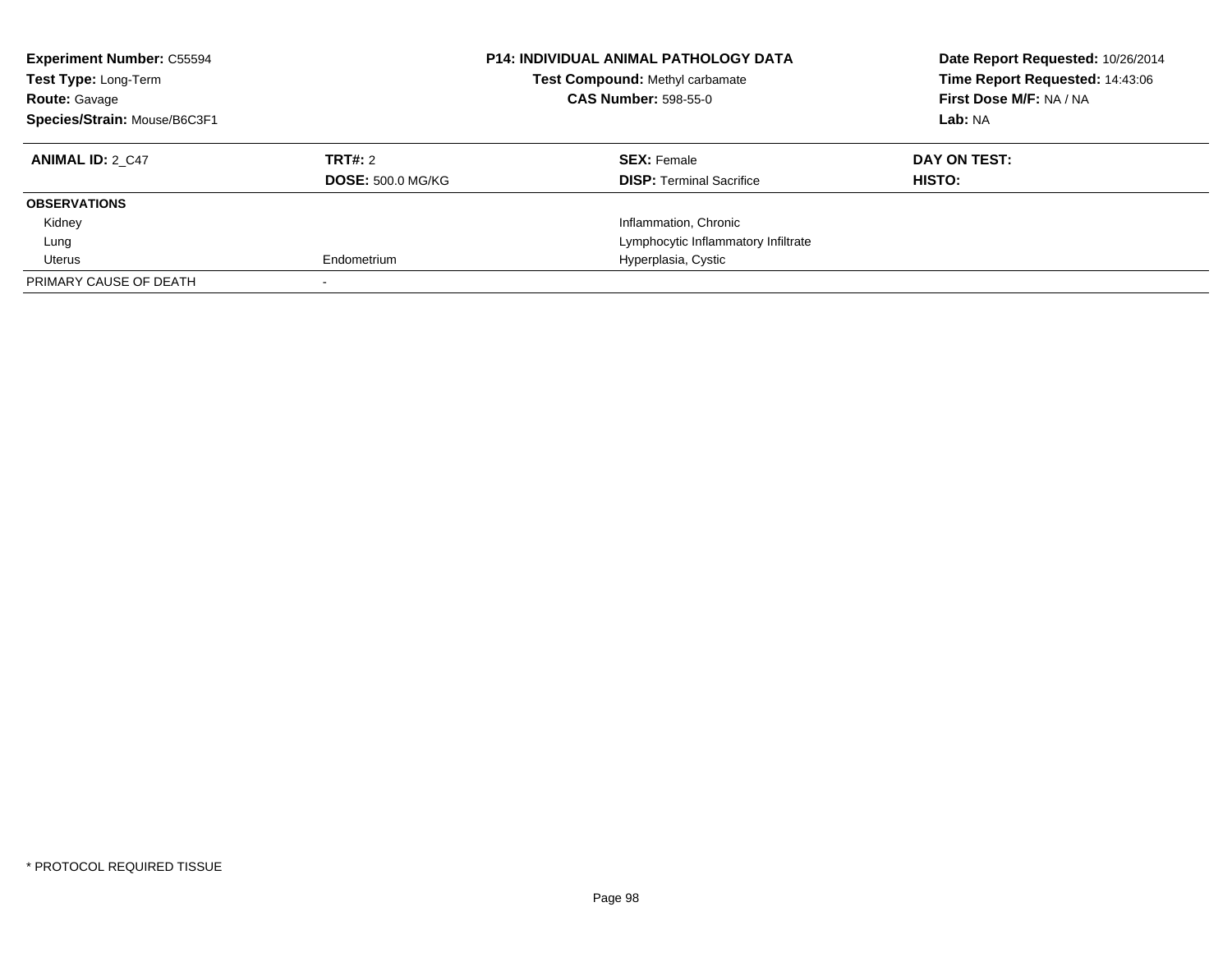| <b>Experiment Number: C55594</b><br><b>Test Type: Long-Term</b> |                          | <b>P14: INDIVIDUAL ANIMAL PATHOLOGY DATA</b><br><b>Test Compound: Methyl carbamate</b> | Date Report Requested: 10/26/2014<br>Time Report Requested: 14:43:06 |
|-----------------------------------------------------------------|--------------------------|----------------------------------------------------------------------------------------|----------------------------------------------------------------------|
| <b>Route: Gavage</b>                                            |                          | <b>CAS Number: 598-55-0</b>                                                            | First Dose M/F: NA / NA                                              |
| Species/Strain: Mouse/B6C3F1                                    |                          |                                                                                        | Lab: NA                                                              |
| <b>ANIMAL ID: 2 C48</b>                                         | TRT#: 2                  | <b>SEX: Female</b>                                                                     | DAY ON TEST:                                                         |
|                                                                 | <b>DOSE: 500.0 MG/KG</b> | <b>DISP:</b> Terminal Sacrifice                                                        | HISTO:                                                               |
| <b>OBSERVATIONS</b>                                             |                          |                                                                                        |                                                                      |
| Lung                                                            |                          | Lymphocytic Inflammatory Infiltrate                                                    |                                                                      |
| Uterus                                                          | Endometrium              | Hyperplasia, Cystic                                                                    |                                                                      |
| PRIMARY CAUSE OF DEATH                                          |                          |                                                                                        |                                                                      |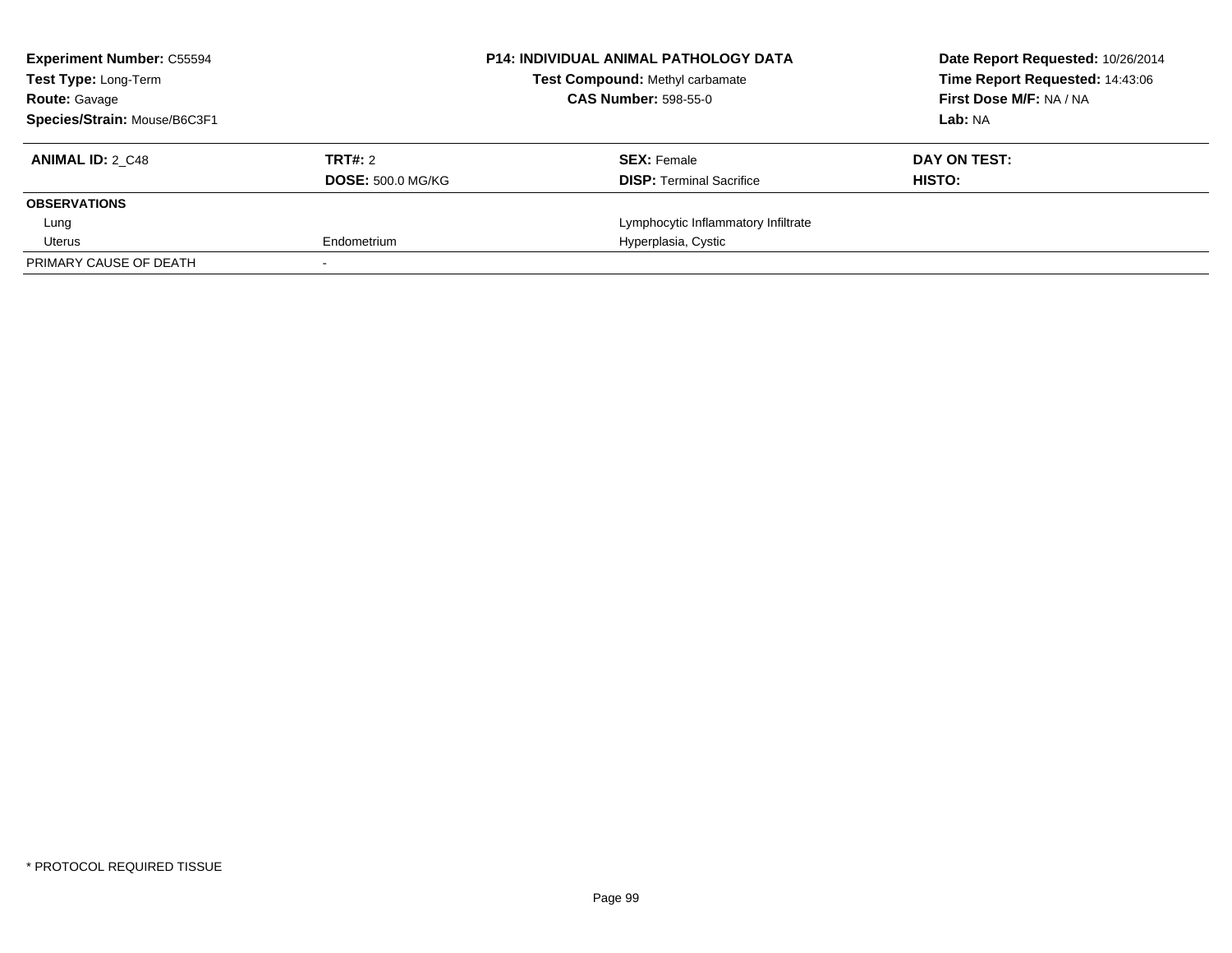| <b>Experiment Number: C55594</b><br>Test Type: Long-Term<br><b>Route: Gavage</b><br>Species/Strain: Mouse/B6C3F1 |                           | <b>P14: INDIVIDUAL ANIMAL PATHOLOGY DATA</b><br>Test Compound: Methyl carbamate<br><b>CAS Number: 598-55-0</b> | Date Report Requested: 10/26/2014<br>Time Report Requested: 14:43:06<br>First Dose M/F: NA / NA<br>Lab: NA |
|------------------------------------------------------------------------------------------------------------------|---------------------------|----------------------------------------------------------------------------------------------------------------|------------------------------------------------------------------------------------------------------------|
| <b>ANIMAL ID: 2 C49</b>                                                                                          | <b>TRT#: 2</b>            | <b>SEX: Female</b>                                                                                             | DAY ON TEST:                                                                                               |
|                                                                                                                  | <b>DOSE: 500.0 MG/KG</b>  | <b>DISP:</b> Terminal Sacrifice                                                                                | HISTO:                                                                                                     |
| <b>OBSERVATIONS</b>                                                                                              |                           |                                                                                                                |                                                                                                            |
| Adrenal gland                                                                                                    |                           | Cortical Adenoma                                                                                               |                                                                                                            |
| Kidney                                                                                                           |                           | Nephrosis, Nos                                                                                                 |                                                                                                            |
| Liver                                                                                                            |                           | Hepatocellular Adenoma                                                                                         |                                                                                                            |
| Lung                                                                                                             |                           | Alveolar/Bronchiolar Adenoma                                                                                   |                                                                                                            |
| Lymph node                                                                                                       | Mesenteric Lymph Node     | Lymphoma, Mixed-Malignant Type                                                                                 |                                                                                                            |
| Ovary                                                                                                            |                           | Cyst, Nos                                                                                                      |                                                                                                            |
| Pituitary gland                                                                                                  | <b>Anterior Pituitary</b> | Adenoma, Nos                                                                                                   |                                                                                                            |
| PRIMARY CAUSE OF DEATH                                                                                           |                           |                                                                                                                |                                                                                                            |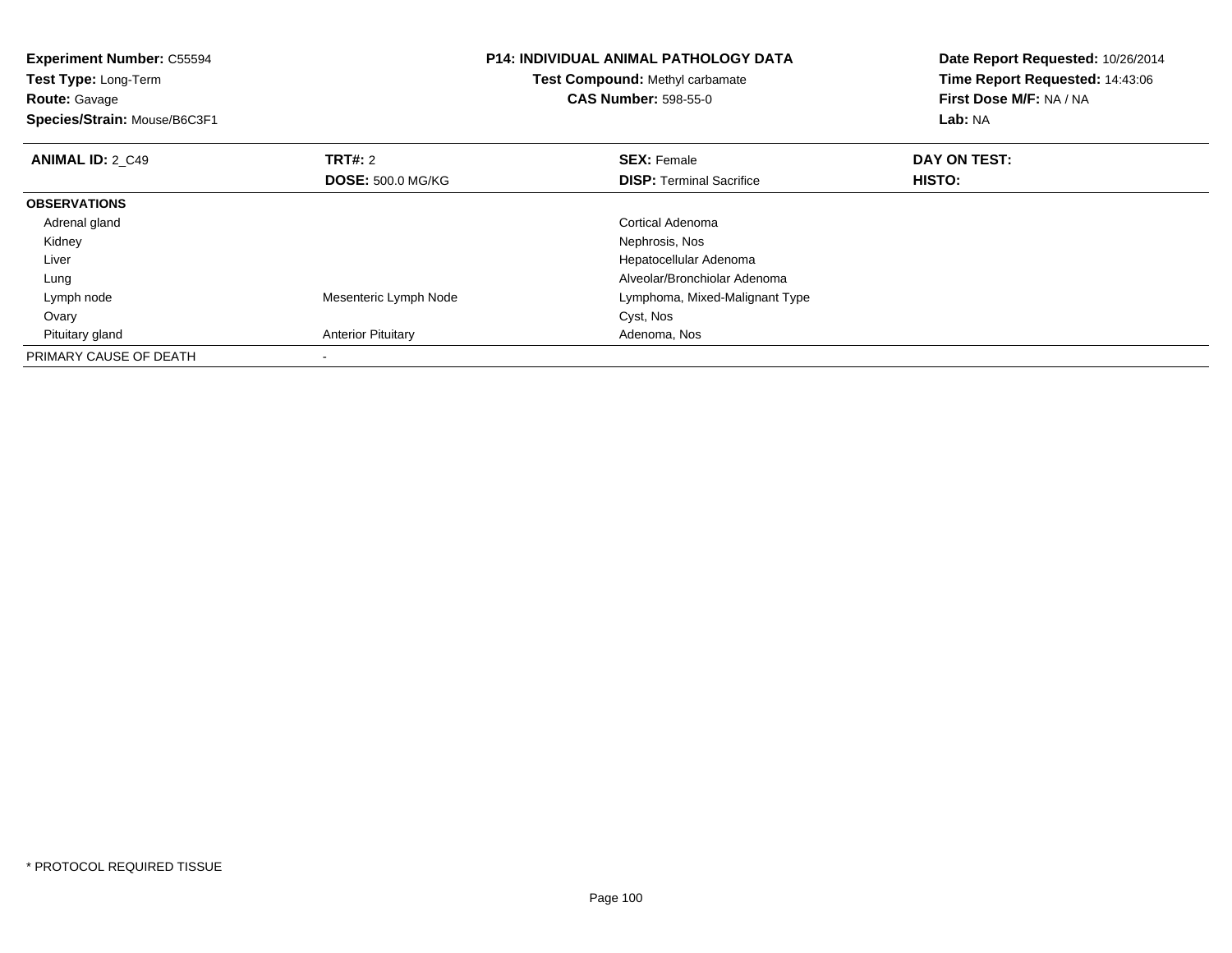| <b>Experiment Number: C55594</b><br>Test Type: Long-Term<br><b>Route: Gavage</b><br>Species/Strain: Mouse/B6C3F1 |                          | <b>P14: INDIVIDUAL ANIMAL PATHOLOGY DATA</b><br>Test Compound: Methyl carbamate<br><b>CAS Number: 598-55-0</b> | Date Report Requested: 10/26/2014<br>Time Report Requested: 14:43:06<br>First Dose M/F: NA / NA<br>Lab: NA |
|------------------------------------------------------------------------------------------------------------------|--------------------------|----------------------------------------------------------------------------------------------------------------|------------------------------------------------------------------------------------------------------------|
| <b>ANIMAL ID: 2 C50</b>                                                                                          | TRT#: 2                  | <b>SEX: Female</b>                                                                                             | DAY ON TEST:                                                                                               |
|                                                                                                                  | <b>DOSE: 500.0 MG/KG</b> | <b>DISP:</b> Terminal Sacrifice                                                                                | HISTO:                                                                                                     |
| <b>OBSERVATIONS</b>                                                                                              |                          |                                                                                                                |                                                                                                            |
| Lung                                                                                                             |                          | Alveolar/Bronchiolar Carcinoma                                                                                 |                                                                                                            |
|                                                                                                                  |                          | Hyperplasia, Adenomatous                                                                                       |                                                                                                            |
|                                                                                                                  |                          | Lymphocytic Inflammatory Infiltrate                                                                            |                                                                                                            |
| Ovary                                                                                                            |                          | Cyst, Nos                                                                                                      |                                                                                                            |
| Uterus                                                                                                           | Endometrium              | Hyperplasia, Cystic                                                                                            |                                                                                                            |
| PRIMARY CAUSE OF DEATH                                                                                           |                          |                                                                                                                |                                                                                                            |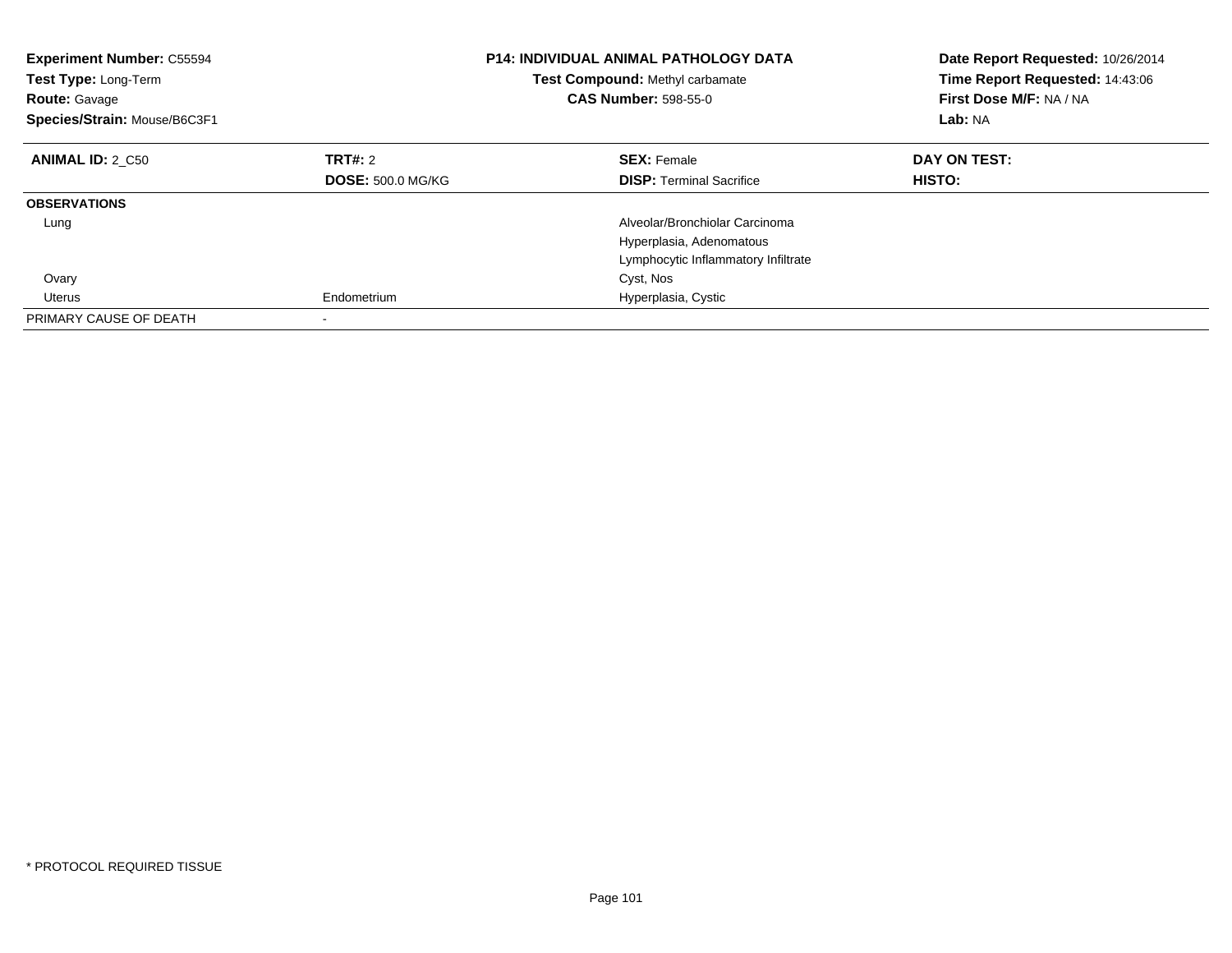**Test Type:** Long-Term**Route:** Gavage

**Species/Strain:** Mouse/B6C3F1

## **P14: INDIVIDUAL ANIMAL PATHOLOGY DATA**

**Test Compound:** Methyl carbamate**CAS Number:** 598-55-0

| ANIMAL ID: 3_C01       | TRT#: 3                   | <b>SEX: Female</b>                  | DAY ON TEST: |  |
|------------------------|---------------------------|-------------------------------------|--------------|--|
|                        | DOSE: 0                   | <b>DISP: Terminal Sacrifice</b>     | HISTO:       |  |
| <b>OBSERVATIONS</b>    |                           |                                     |              |  |
| Adrenal gland          | Cortex Nos                | Atrophy, Nos                        |              |  |
|                        | Capsule                   | Hyperplasia, Nos                    |              |  |
| Brain                  |                           | Mineralization                      |              |  |
| Heart                  |                           | Inflammation, Chronic               |              |  |
| Kidney                 |                           | Inflammation, Chronic               |              |  |
| Lung                   |                           | Hyperplasia, Adenomatous            |              |  |
|                        |                           | Lymphocytic Inflammatory Infiltrate |              |  |
| Pituitary gland        | <b>Anterior Pituitary</b> | Hyperplasia, Nos                    |              |  |
| Salivary gland         |                           | Inflammation, Chronic               |              |  |
| Spleen                 |                           | Hyperplasia, Lymphoid               |              |  |
| Uterus                 | Endometrium               | Hyperplasia, Cystic                 |              |  |
| PRIMARY CAUSE OF DEATH | $\overline{\phantom{a}}$  |                                     |              |  |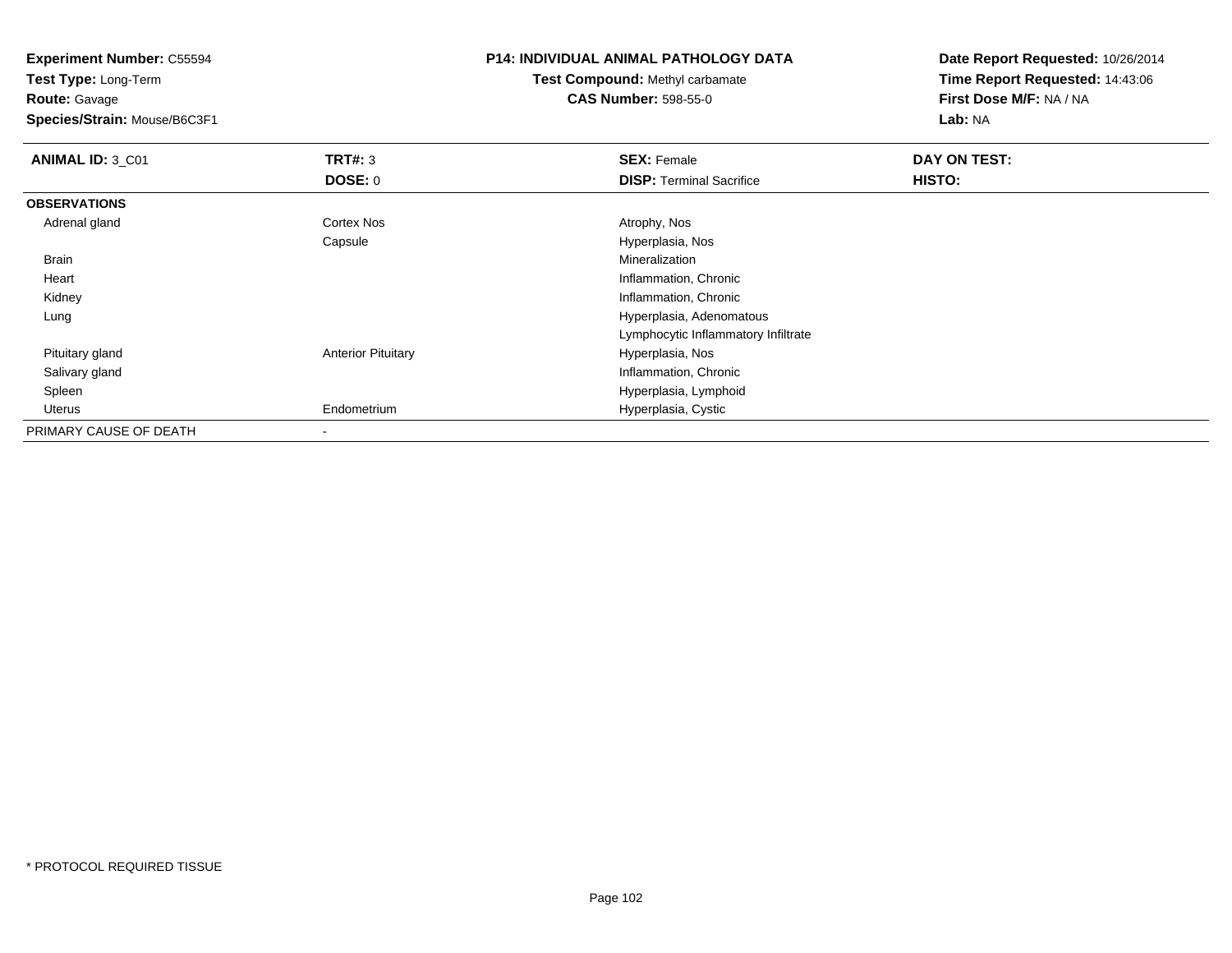| <b>Experiment Number: C55594</b><br>Test Type: Long-Term<br><b>Route: Gavage</b><br>Species/Strain: Mouse/B6C3F1 |            | <b>P14: INDIVIDUAL ANIMAL PATHOLOGY DATA</b><br>Test Compound: Methyl carbamate<br><b>CAS Number: 598-55-0</b> | Date Report Requested: 10/26/2014<br>Time Report Requested: 14:43:06<br>First Dose M/F: NA / NA<br>Lab: NA |
|------------------------------------------------------------------------------------------------------------------|------------|----------------------------------------------------------------------------------------------------------------|------------------------------------------------------------------------------------------------------------|
| <b>ANIMAL ID: 3 C02</b>                                                                                          | TRT#: 3    | <b>SEX: Female</b>                                                                                             | DAY ON TEST:                                                                                               |
|                                                                                                                  | DOSE: 0    | <b>DISP:</b> Dosing Accident                                                                                   | <b>HISTO:</b>                                                                                              |
| <b>OBSERVATIONS</b>                                                                                              |            |                                                                                                                |                                                                                                            |
| Adrenal gland                                                                                                    | Capsule    | Hyperplasia, Nos                                                                                               |                                                                                                            |
| Esophagus                                                                                                        | Adventitia | Necrosis, Nos                                                                                                  |                                                                                                            |
| Lung                                                                                                             |            | Lymphocytic Inflammatory Infiltrate                                                                            |                                                                                                            |
| <b>Uterus</b>                                                                                                    |            | Inflammation, Acute                                                                                            |                                                                                                            |
| Vagina                                                                                                           |            | Inflammation, Acute Suppurative                                                                                |                                                                                                            |
| PRIMARY CAUSE OF DEATH                                                                                           |            |                                                                                                                |                                                                                                            |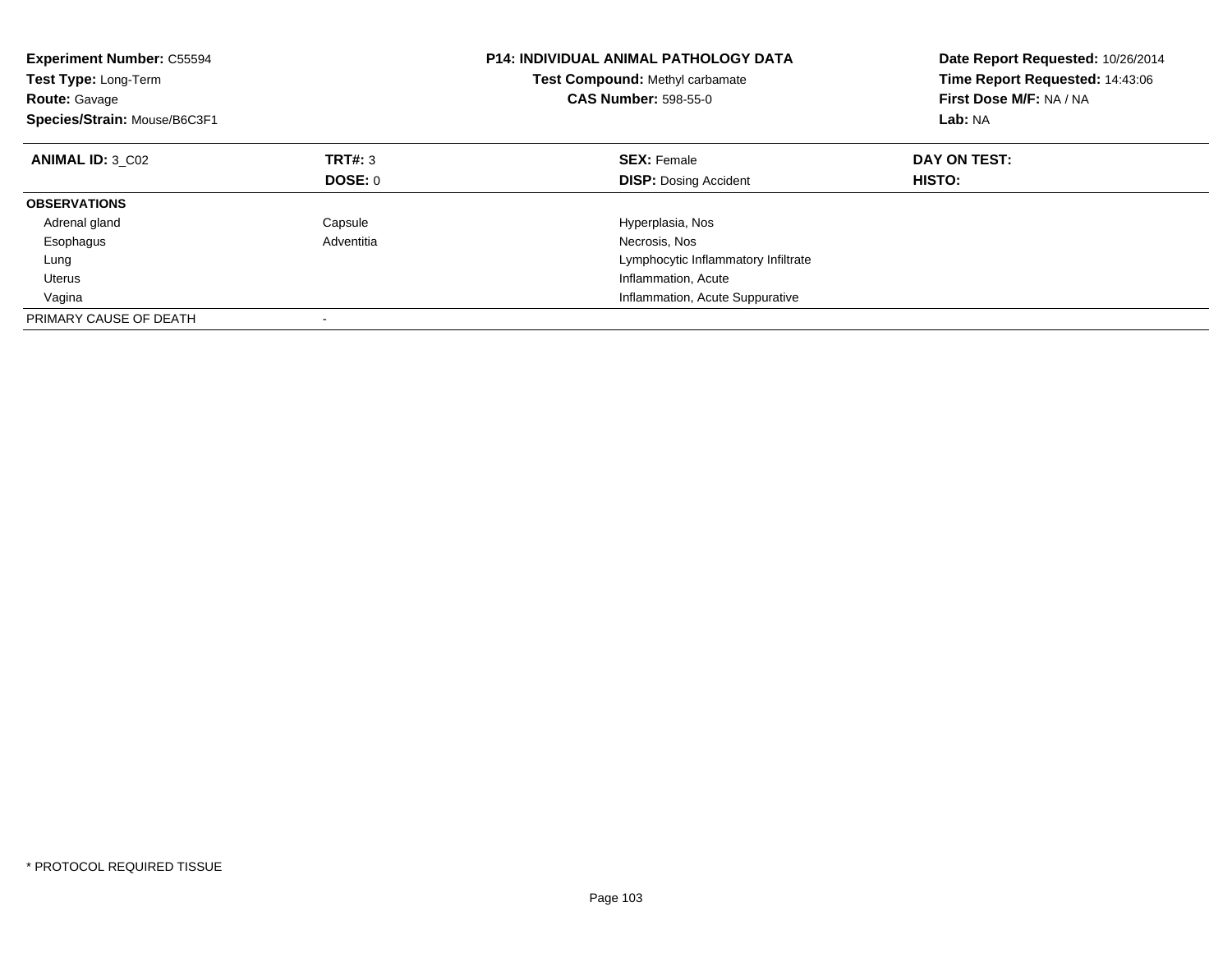| <b>Experiment Number: C55594</b><br><b>Test Type: Long-Term</b><br><b>Route: Gavage</b><br>Species/Strain: Mouse/B6C3F1 |                           | <b>P14: INDIVIDUAL ANIMAL PATHOLOGY DATA</b><br>Test Compound: Methyl carbamate<br><b>CAS Number: 598-55-0</b> | Date Report Requested: 10/26/2014<br>Time Report Requested: 14:43:06<br>First Dose M/F: NA / NA<br>Lab: NA |
|-------------------------------------------------------------------------------------------------------------------------|---------------------------|----------------------------------------------------------------------------------------------------------------|------------------------------------------------------------------------------------------------------------|
| <b>ANIMAL ID: 3_C03</b>                                                                                                 | TRT#: 3                   | <b>SEX: Female</b>                                                                                             | DAY ON TEST:                                                                                               |
|                                                                                                                         | <b>DOSE: 0</b>            | <b>DISP:</b> Terminal Sacrifice                                                                                | HISTO:                                                                                                     |
| <b>OBSERVATIONS</b>                                                                                                     |                           |                                                                                                                |                                                                                                            |
| <b>Brain</b>                                                                                                            |                           | Mineralization                                                                                                 |                                                                                                            |
| Heart                                                                                                                   |                           | Inflammation, Chronic                                                                                          |                                                                                                            |
| Lymph node                                                                                                              | Mesenteric Lymph Node     | Thrombosis, Nos                                                                                                |                                                                                                            |
| Ovary                                                                                                                   |                           | Cyst, Nos                                                                                                      |                                                                                                            |
| Pituitary gland                                                                                                         | <b>Anterior Pituitary</b> | Adenoma, Nos                                                                                                   |                                                                                                            |
| Thyroid                                                                                                                 |                           | Cyst, Colloid                                                                                                  |                                                                                                            |
| Unspecified                                                                                                             |                           | Fibrosis, Diffuse                                                                                              |                                                                                                            |
|                                                                                                                         | Multiple Organs Nos       | Lymphoma, Mixed-Malignant Type                                                                                 |                                                                                                            |
| Uterus                                                                                                                  | Endometrium               | Hyperplasia, Cystic                                                                                            |                                                                                                            |
| PRIMARY CAUSE OF DEATH                                                                                                  |                           |                                                                                                                |                                                                                                            |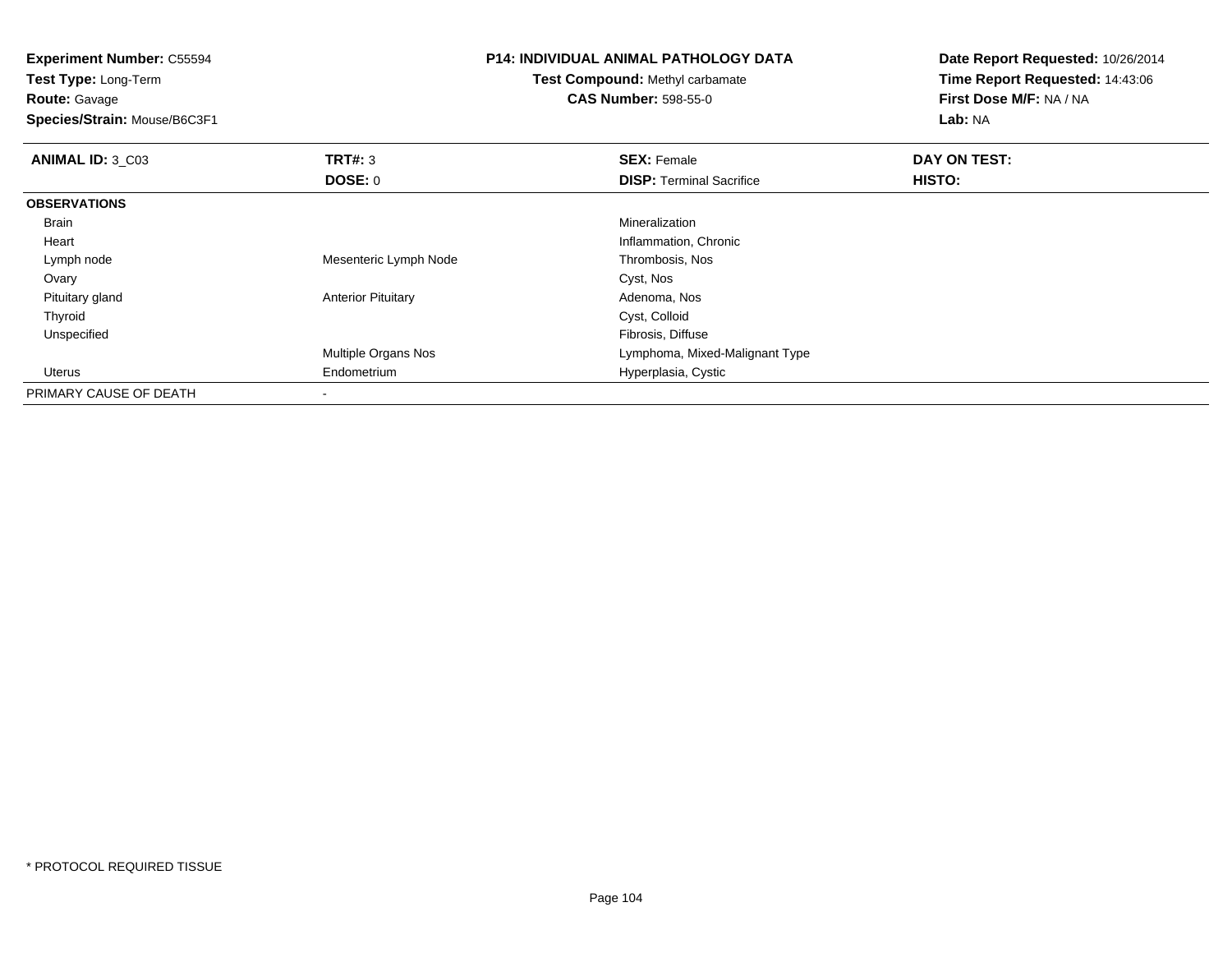| <b>Experiment Number: C55594</b><br>Test Type: Long-Term<br><b>Route: Gavage</b><br>Species/Strain: Mouse/B6C3F1 |                           | <b>P14: INDIVIDUAL ANIMAL PATHOLOGY DATA</b><br><b>Test Compound: Methyl carbamate</b><br><b>CAS Number: 598-55-0</b> | Date Report Requested: 10/26/2014<br>Time Report Requested: 14:43:06<br>First Dose M/F: NA / NA<br><b>Lab: NA</b> |
|------------------------------------------------------------------------------------------------------------------|---------------------------|-----------------------------------------------------------------------------------------------------------------------|-------------------------------------------------------------------------------------------------------------------|
| <b>ANIMAL ID: 3 C04</b>                                                                                          | TRT#: 3                   | <b>SEX: Female</b>                                                                                                    | DAY ON TEST:                                                                                                      |
|                                                                                                                  | DOSE: 0                   | <b>DISP:</b> Terminal Sacrifice                                                                                       | <b>HISTO:</b>                                                                                                     |
| <b>OBSERVATIONS</b>                                                                                              |                           |                                                                                                                       |                                                                                                                   |
| Adrenal gland                                                                                                    | Capsule                   | Hyperplasia, Nos                                                                                                      |                                                                                                                   |
| Kidney                                                                                                           |                           | Inflammation, Chronic                                                                                                 |                                                                                                                   |
| Lung                                                                                                             |                           | Alveolar/Bronchiolar Adenoma                                                                                          |                                                                                                                   |
|                                                                                                                  |                           | Histiocytosis                                                                                                         |                                                                                                                   |
| Pituitary gland                                                                                                  | <b>Anterior Pituitary</b> | Adenoma, Nos                                                                                                          |                                                                                                                   |
| Unspecified                                                                                                      | Multiple Organs Nos       | Lymphoma, Mixed-Malignant Type                                                                                        |                                                                                                                   |
| Urinary bladder                                                                                                  |                           | Inflammation, Chronic                                                                                                 |                                                                                                                   |
| Uterus                                                                                                           | Endometrium               | Hyperplasia, Cystic                                                                                                   |                                                                                                                   |
| PRIMARY CAUSE OF DEATH                                                                                           |                           |                                                                                                                       |                                                                                                                   |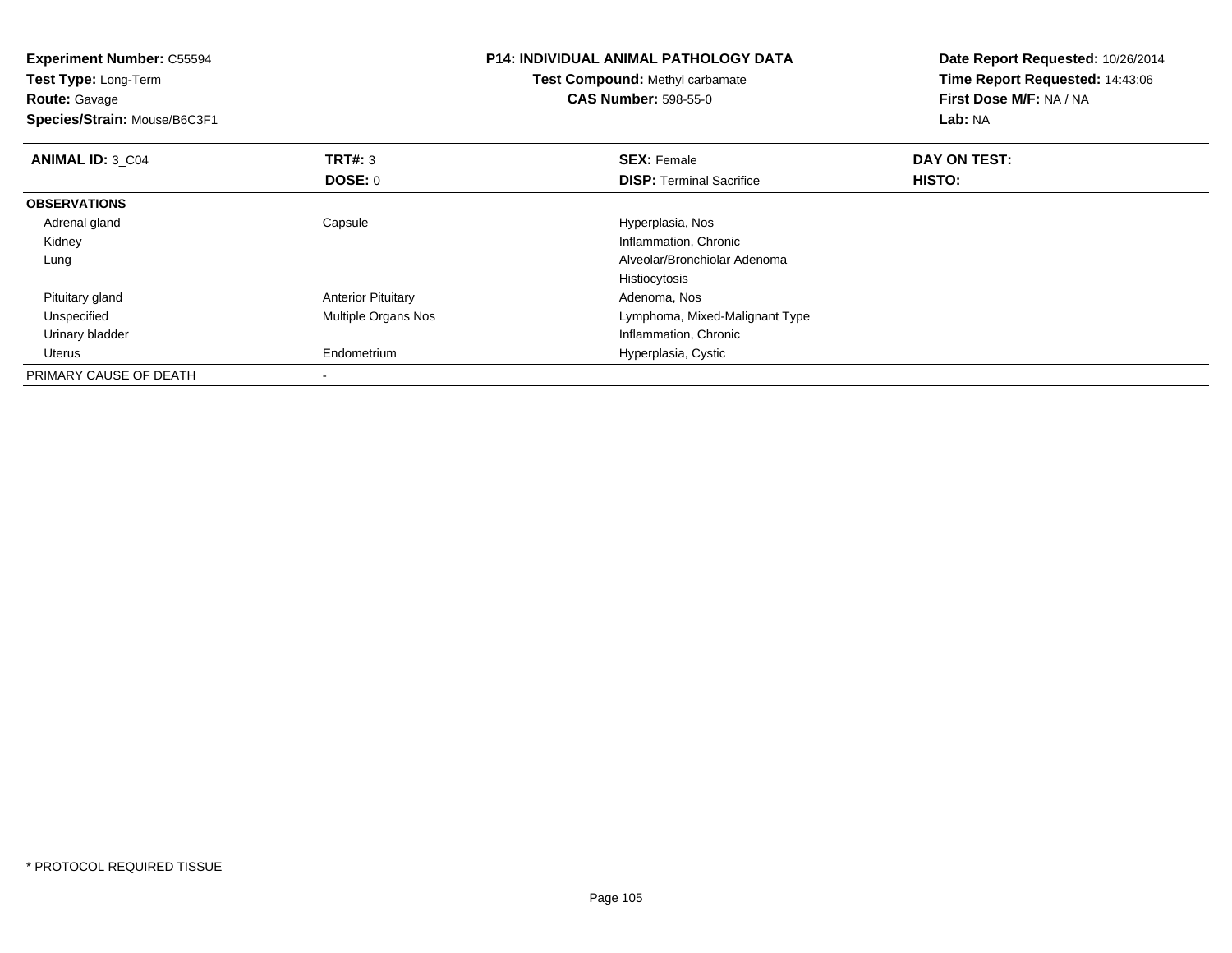**Test Type:** Long-Term**Route:** Gavage

**Species/Strain:** Mouse/B6C3F1

## **P14: INDIVIDUAL ANIMAL PATHOLOGY DATA**

**Test Compound:** Methyl carbamate**CAS Number:** 598-55-0

| <b>ANIMAL ID: 3_C05</b> | TRT#: 3                    | <b>SEX: Female</b>                  | DAY ON TEST: |  |
|-------------------------|----------------------------|-------------------------------------|--------------|--|
|                         | <b>DOSE: 0</b>             | <b>DISP: Terminal Sacrifice</b>     | HISTO:       |  |
| <b>OBSERVATIONS</b>     |                            |                                     |              |  |
| Adrenal gland           | Capsule                    | Hyperplasia, Nos                    |              |  |
| Brain                   |                            | Mineralization                      |              |  |
| Liver                   |                            | <b>Cytoplasmic Vacuolization</b>    |              |  |
| Lung                    |                            | Histiocytosis                       |              |  |
|                         |                            | Hyperplasia, Adenomatous            |              |  |
|                         |                            | Lymphocytic Inflammatory Infiltrate |              |  |
| Ovary                   |                            | Cyst, Nos                           |              |  |
| Pituitary gland         | <b>Anterior Pituitary</b>  | Congestion, Nos                     |              |  |
|                         | <b>Anterior Pituitary</b>  | Hyperplasia, Focal                  |              |  |
| Thyroid                 |                            | Inflammation, Nos                   |              |  |
| Unspecified             | <b>Multiple Organs Nos</b> | Lymphoma, Mixed-Malignant Type      |              |  |
| Uterus                  | Endometrium                | Hyperplasia, Cystic                 |              |  |
| PRIMARY CAUSE OF DEATH  | $\overline{\phantom{a}}$   |                                     |              |  |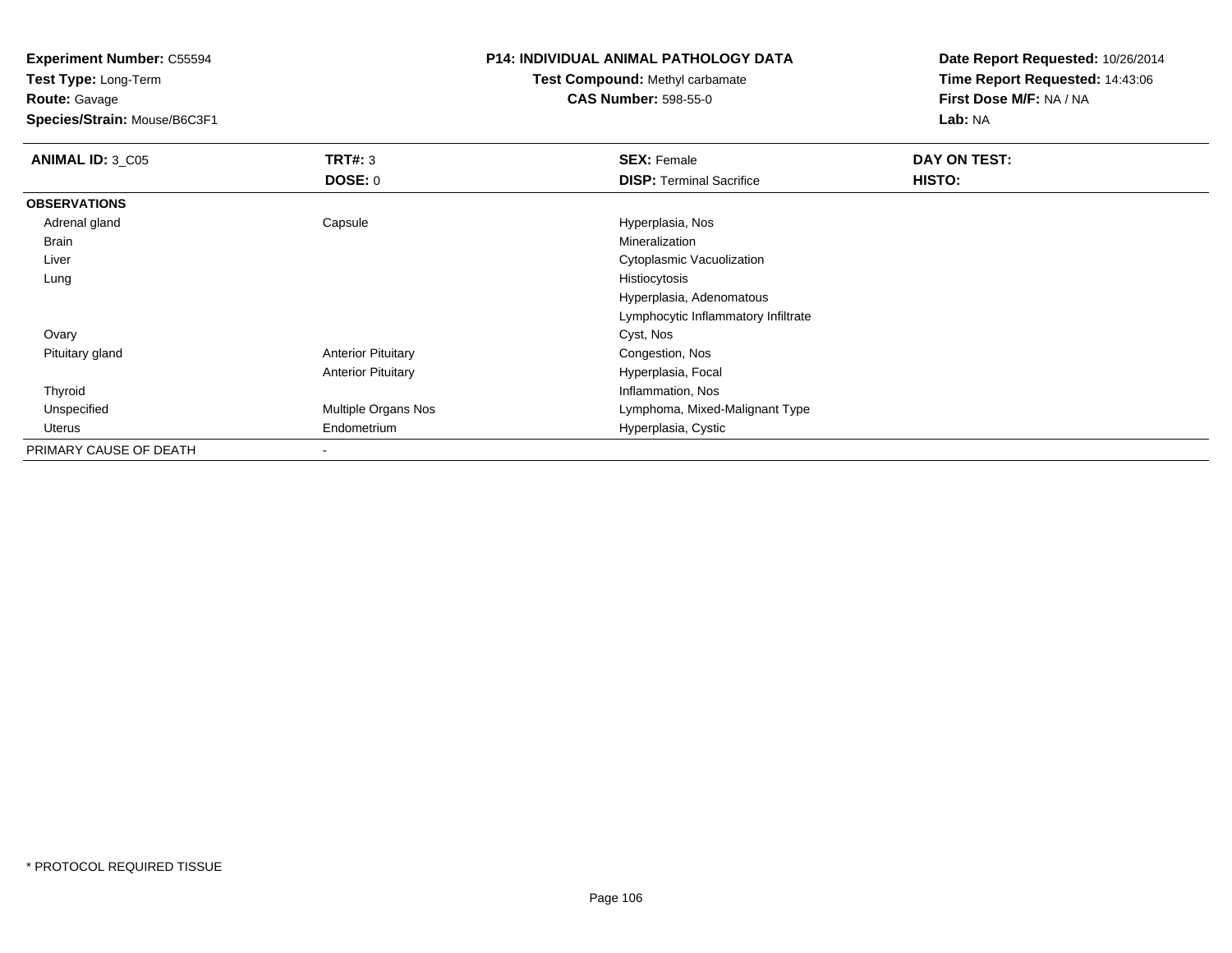**Test Type:** Long-Term**Route:** Gavage

**Species/Strain:** Mouse/B6C3F1

## **P14: INDIVIDUAL ANIMAL PATHOLOGY DATA**

**Test Compound:** Methyl carbamate**CAS Number:** 598-55-0

| <b>ANIMAL ID: 3_C06</b> | <b>TRT#: 3</b>       | <b>SEX: Female</b>                 | DAY ON TEST: |  |
|-------------------------|----------------------|------------------------------------|--------------|--|
|                         | <b>DOSE: 0</b>       | <b>DISP: Terminal Sacrifice</b>    | HISTO:       |  |
| <b>OBSERVATIONS</b>     |                      |                                    |              |  |
| Adrenal gland           | Capsule              | Hyperplasia, Nos                   |              |  |
| Brain                   |                      | Mineralization                     |              |  |
| Gall bladder            |                      | Cyst, Nos                          |              |  |
| Intestine Small         | <b>Mesentery Nos</b> | Necrosis, Fat                      |              |  |
| Liver                   |                      | Hepatocellular Adenoma             |              |  |
|                         |                      | Inflammation, Chronic              |              |  |
| Lung                    |                      | Alveolar/Bronchiolar Adenoma       |              |  |
| Salivary gland          |                      | Inflammation, Chronic              |              |  |
| Thyroid                 |                      | Inflammation, Nos                  |              |  |
| Uterus                  |                      | <b>Endometrial Stromal Sarcoma</b> |              |  |
|                         | Endometrium          | Hyperplasia, Cystic                |              |  |
| PRIMARY CAUSE OF DEATH  | ۰                    |                                    |              |  |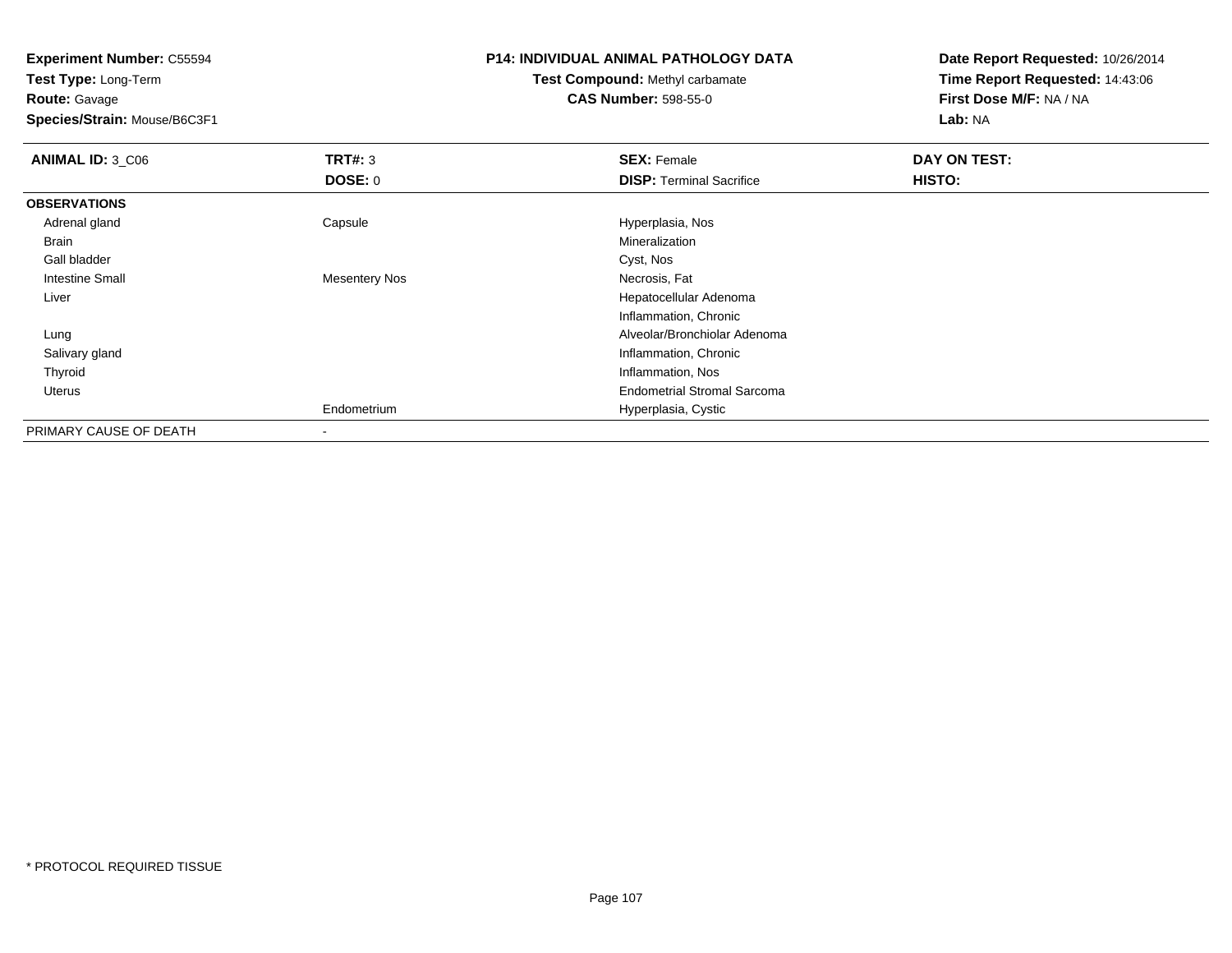| <b>Experiment Number: C55594</b><br><b>Test Type: Long-Term</b><br><b>Route: Gavage</b><br>Species/Strain: Mouse/B6C3F1 |                           | <b>P14: INDIVIDUAL ANIMAL PATHOLOGY DATA</b><br>Test Compound: Methyl carbamate<br><b>CAS Number: 598-55-0</b> | Date Report Requested: 10/26/2014<br>Time Report Requested: 14:43:06<br>First Dose M/F: NA / NA<br>Lab: NA |
|-------------------------------------------------------------------------------------------------------------------------|---------------------------|----------------------------------------------------------------------------------------------------------------|------------------------------------------------------------------------------------------------------------|
| <b>ANIMAL ID: 3 C07</b>                                                                                                 | <b>TRT#: 3</b><br>DOSE: 0 | <b>SEX: Female</b><br><b>DISP: Natural Death</b>                                                               | DAY ON TEST:<br><b>HISTO:</b>                                                                              |
| <b>OBSERVATIONS</b>                                                                                                     |                           |                                                                                                                |                                                                                                            |
|                                                                                                                         |                           |                                                                                                                |                                                                                                            |
| Brain                                                                                                                   |                           | Mineralization                                                                                                 |                                                                                                            |
| Liver                                                                                                                   |                           | Hematopoiesis                                                                                                  |                                                                                                            |
| Lung                                                                                                                    |                           | Lymphocytic Inflammatory Infiltrate                                                                            |                                                                                                            |
| Lymph node                                                                                                              | Mesenteric Lymph Node     | Inflammation, Active Chronic                                                                                   |                                                                                                            |
| Ovary                                                                                                                   |                           | Inflammation, Nos                                                                                              |                                                                                                            |
| Salivary gland                                                                                                          |                           | Inflammation, Chronic                                                                                          |                                                                                                            |
| Spleen                                                                                                                  |                           | Hematopoiesis                                                                                                  |                                                                                                            |
| PRIMARY CAUSE OF DEATH                                                                                                  |                           |                                                                                                                |                                                                                                            |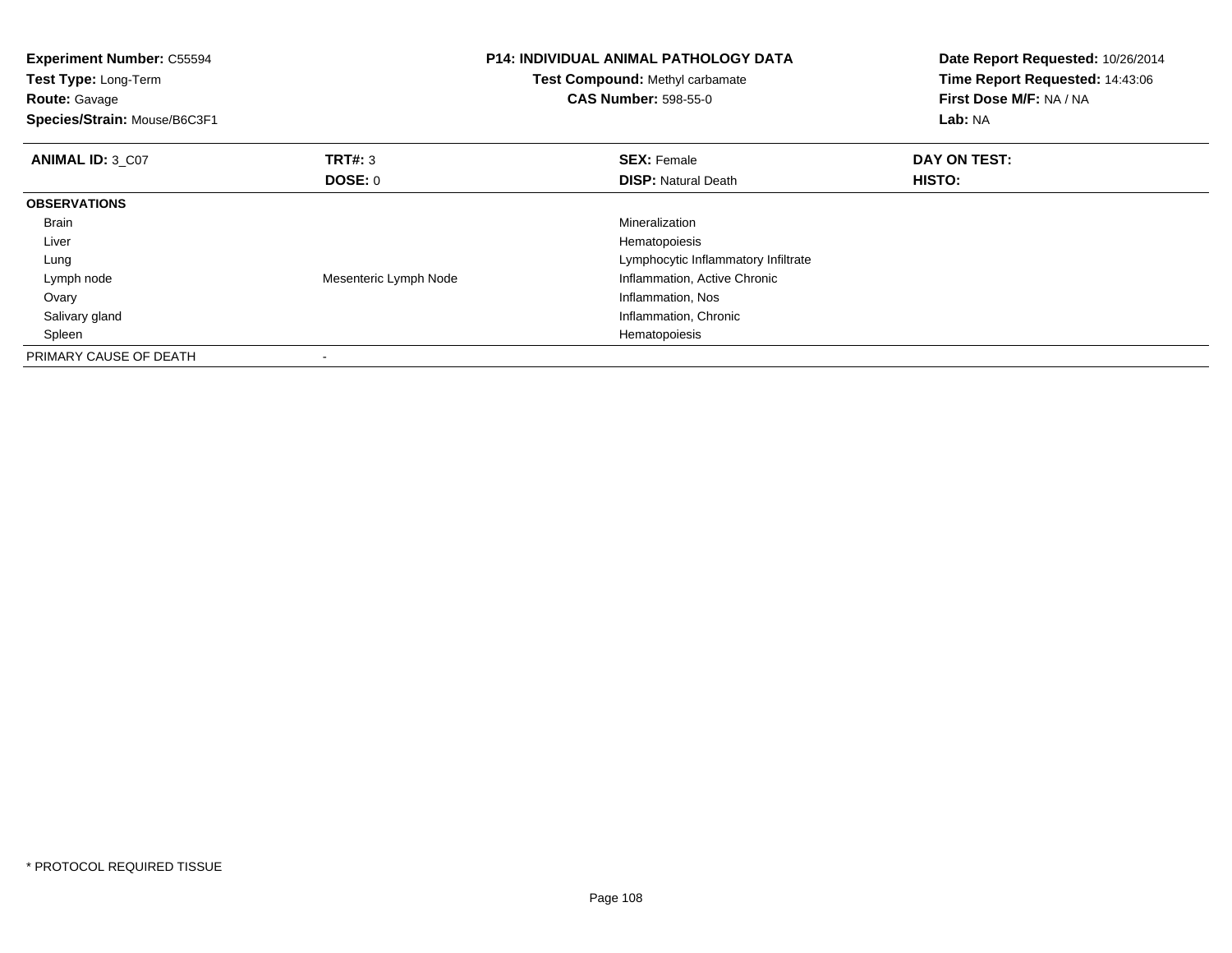**Test Type:** Long-Term**Route:** Gavage

**Species/Strain:** Mouse/B6C3F1

### **P14: INDIVIDUAL ANIMAL PATHOLOGY DATA**

# **Test Compound:** Methyl carbamate**CAS Number:** 598-55-0

| <b>ANIMAL ID: 3_C08</b> | TRT#: 3                  | <b>SEX: Female</b>                  | DAY ON TEST: |
|-------------------------|--------------------------|-------------------------------------|--------------|
|                         | <b>DOSE: 0</b>           | <b>DISP: Terminal Sacrifice</b>     | HISTO:       |
| <b>OBSERVATIONS</b>     |                          |                                     |              |
| Adrenal gland           | Capsule                  | Hyperplasia, Nos                    |              |
| Bone marrow             |                          | Atrophy, Nos                        |              |
|                         |                          | Thrombosis, Nos                     |              |
| Brain                   |                          | Mineralization                      |              |
| Kidney                  |                          | Inflammation, Chronic               |              |
| Liver                   |                          | Hepatocellular Adenoma              |              |
|                         |                          | Inflammation, Chronic               |              |
| Lung                    |                          | Lymphocytic Inflammatory Infiltrate |              |
| Salivary gland          |                          | Inflammation, Chronic               |              |
| Spleen                  |                          | Hyperplasia, Lymphoid               |              |
| Uterus                  |                          | Angiectasis                         |              |
|                         | Endometrium              | Hyperplasia, Cystic                 |              |
| PRIMARY CAUSE OF DEATH  | $\overline{\phantom{a}}$ |                                     |              |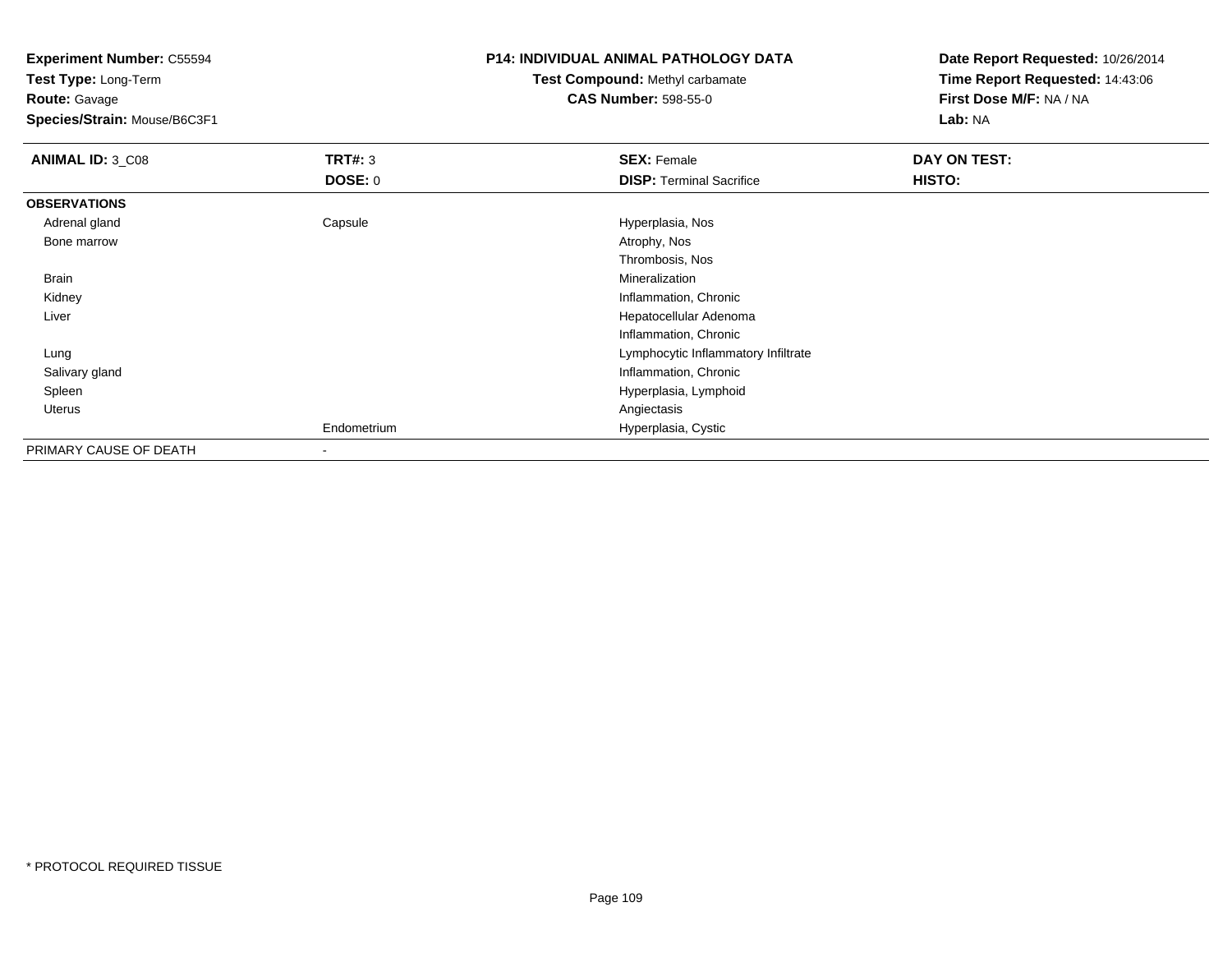| <b>Experiment Number: C55594</b><br>Test Type: Long-Term<br><b>Route: Gavage</b><br>Species/Strain: Mouse/B6C3F1 |                           | <b>P14: INDIVIDUAL ANIMAL PATHOLOGY DATA</b><br>Test Compound: Methyl carbamate<br><b>CAS Number: 598-55-0</b> | Date Report Requested: 10/26/2014<br>Time Report Requested: 14:43:06<br>First Dose M/F: NA / NA<br>Lab: NA |
|------------------------------------------------------------------------------------------------------------------|---------------------------|----------------------------------------------------------------------------------------------------------------|------------------------------------------------------------------------------------------------------------|
| ANIMAL ID: 3 C09                                                                                                 | <b>TRT#: 3</b><br>DOSE: 0 | <b>SEX:</b> Female                                                                                             | DAY ON TEST:<br>HISTO:                                                                                     |
|                                                                                                                  |                           | <b>DISP:</b> Terminal Sacrifice                                                                                |                                                                                                            |
| <b>OBSERVATIONS</b>                                                                                              |                           |                                                                                                                |                                                                                                            |
| Adrenal gland                                                                                                    | Capsule                   | Hyperplasia, Nos                                                                                               |                                                                                                            |
| Kidney                                                                                                           |                           | Inflammation, Chronic                                                                                          |                                                                                                            |
| Lung                                                                                                             |                           | Hyperplasia, Adenomatous                                                                                       |                                                                                                            |
|                                                                                                                  |                           | Lymphocytic Inflammatory Infiltrate                                                                            |                                                                                                            |
| Salivary gland                                                                                                   |                           | Inflammation, Chronic                                                                                          |                                                                                                            |
| Thyroid                                                                                                          |                           | Cyst, Embryonal Duct                                                                                           |                                                                                                            |
| Uterus                                                                                                           | Endometrium               | Hyperplasia, Cystic                                                                                            |                                                                                                            |
| PRIMARY CAUSE OF DEATH                                                                                           |                           |                                                                                                                |                                                                                                            |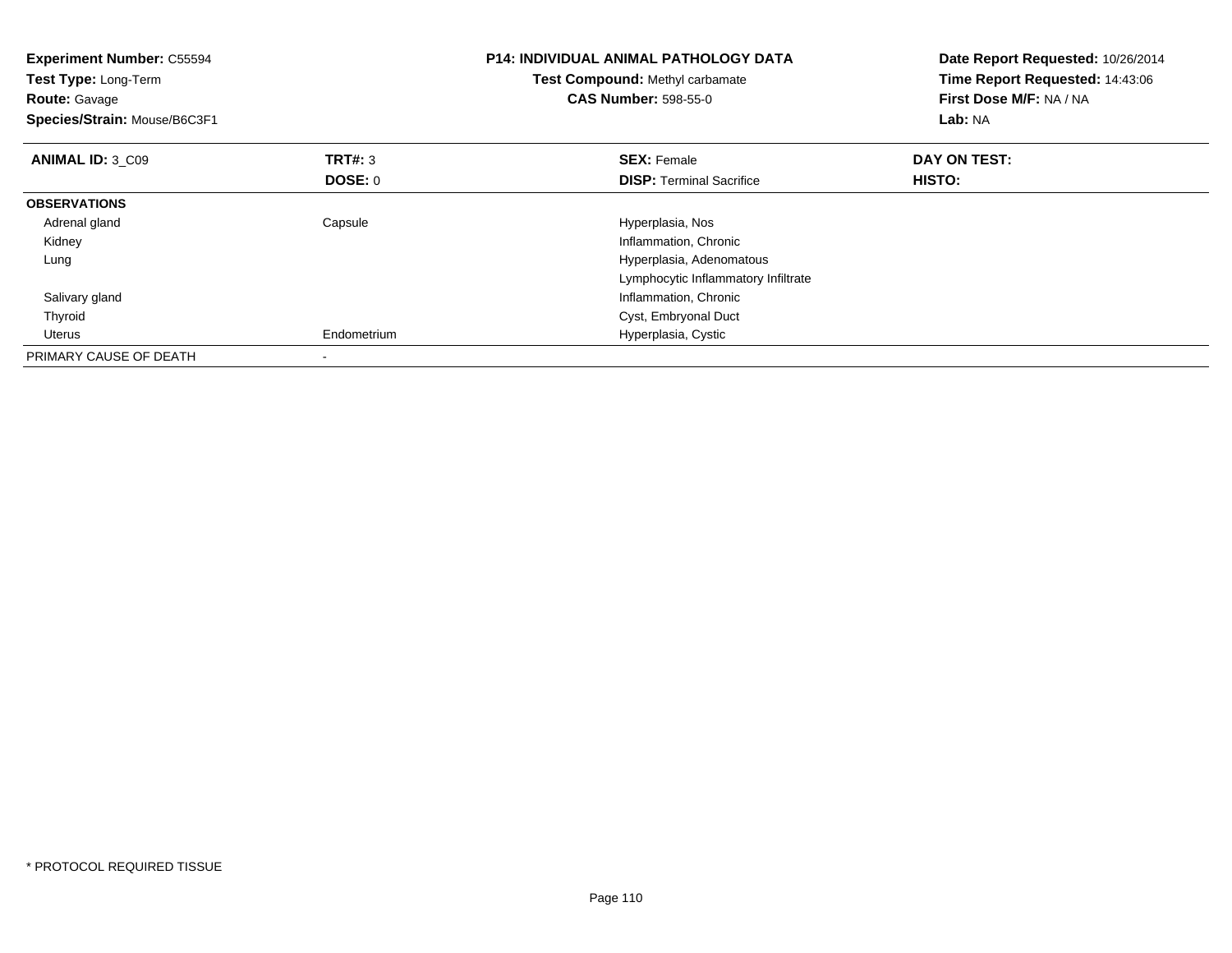| <b>Experiment Number: C55594</b> |                     | <b>P14: INDIVIDUAL ANIMAL PATHOLOGY DATA</b> | Date Report Requested: 10/26/2014 |
|----------------------------------|---------------------|----------------------------------------------|-----------------------------------|
| Test Type: Long-Term             |                     | Test Compound: Methyl carbamate              | Time Report Requested: 14:43:06   |
| <b>Route: Gavage</b>             |                     | <b>CAS Number: 598-55-0</b>                  | First Dose M/F: NA / NA           |
| Species/Strain: Mouse/B6C3F1     |                     |                                              | Lab: NA                           |
| <b>ANIMAL ID: 3 C10</b>          | <b>TRT#: 3</b>      | <b>SEX: Female</b>                           | DAY ON TEST:                      |
|                                  | DOSE: 0             | <b>DISP:</b> Natural Death                   | HISTO:                            |
| <b>OBSERVATIONS</b>              |                     |                                              |                                   |
| Brain                            |                     | Mineralization                               |                                   |
| Unspecified                      | Multiple Organs Nos | Lymphoma, Lymphocytic-Malignant Type         |                                   |
| PRIMARY CAUSE OF DEATH           |                     |                                              |                                   |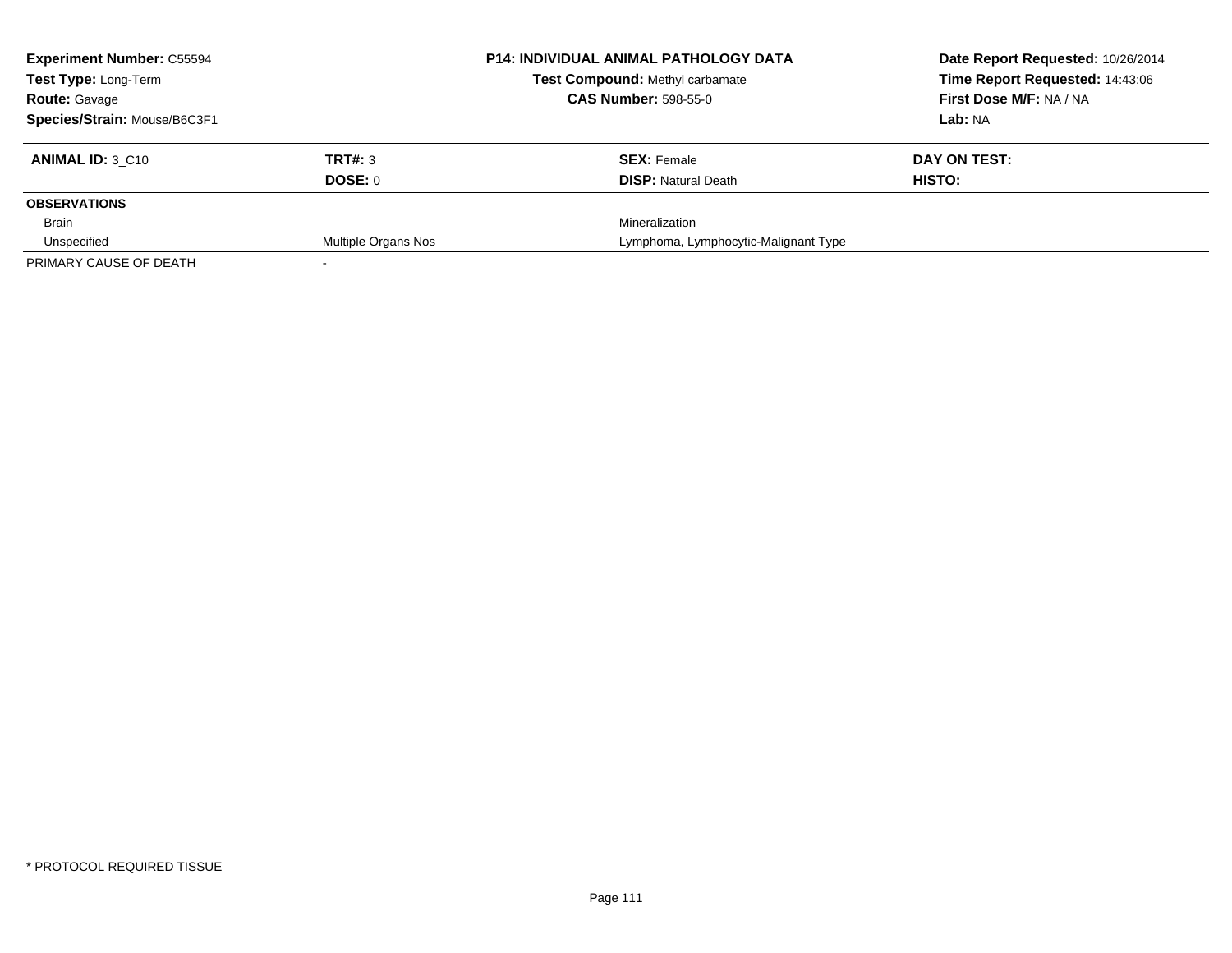**Experiment Number:** C55594**Test Type:** Long-Term**Route:** Gavage **Species/Strain:** Mouse/B6C3F1**P14: INDIVIDUAL ANIMAL PATHOLOGY DATATest Compound:** Methyl carbamate**CAS Number:** 598-55-0**Date Report Requested:** 10/26/2014**Time Report Requested:** 14:43:06**First Dose M/F:** NA / NA**Lab:** NA**ANIMAL ID:** 3\_C11**TRT#:** 3 **SEX:** Female **DAY ON TEST: DOSE:** 0**DISP:** Terminal Sacrifice **HISTO: OBSERVATIONS** Adrenal glandCapsule **Capsule Capsule Capsule Capsule** Hyperplasia, Nos<br>
Mineralization Brainn and the control of the control of the control of the control of the control of the control of the control of the control of the control of the control of the control of the control of the control of the control of the co Kidneyy control of the control of the control of the control of the control of the control of the control of the control of the control of the control of the control of the control of the control of the control of the control of Tubule Regeneration, Nos LungLymphocytic Inflammatory Infiltrate<br>Acinus Acinus and the Community Person of Atrophy, Nos Pancreass and the contract of the contract of the contract of the contract of the contract  $\mathsf{A}$  at  $\mathsf{A}$  and  $\mathsf{A}$  and  $\mathsf{A}$  and  $\mathsf{A}$  and  $\mathsf{A}$  are contract of  $\mathsf{A}$  and  $\mathsf{A}$  and  $\mathsf{A}$  are contract of Pituitary glandAnterior Pituitary **Adenoma, Nos** Adenoma, Nos Salivary gland Inflammation, Chronic Uterus Endometrium Hyperplasia, Cystic PRIMARY CAUSE OF DEATH-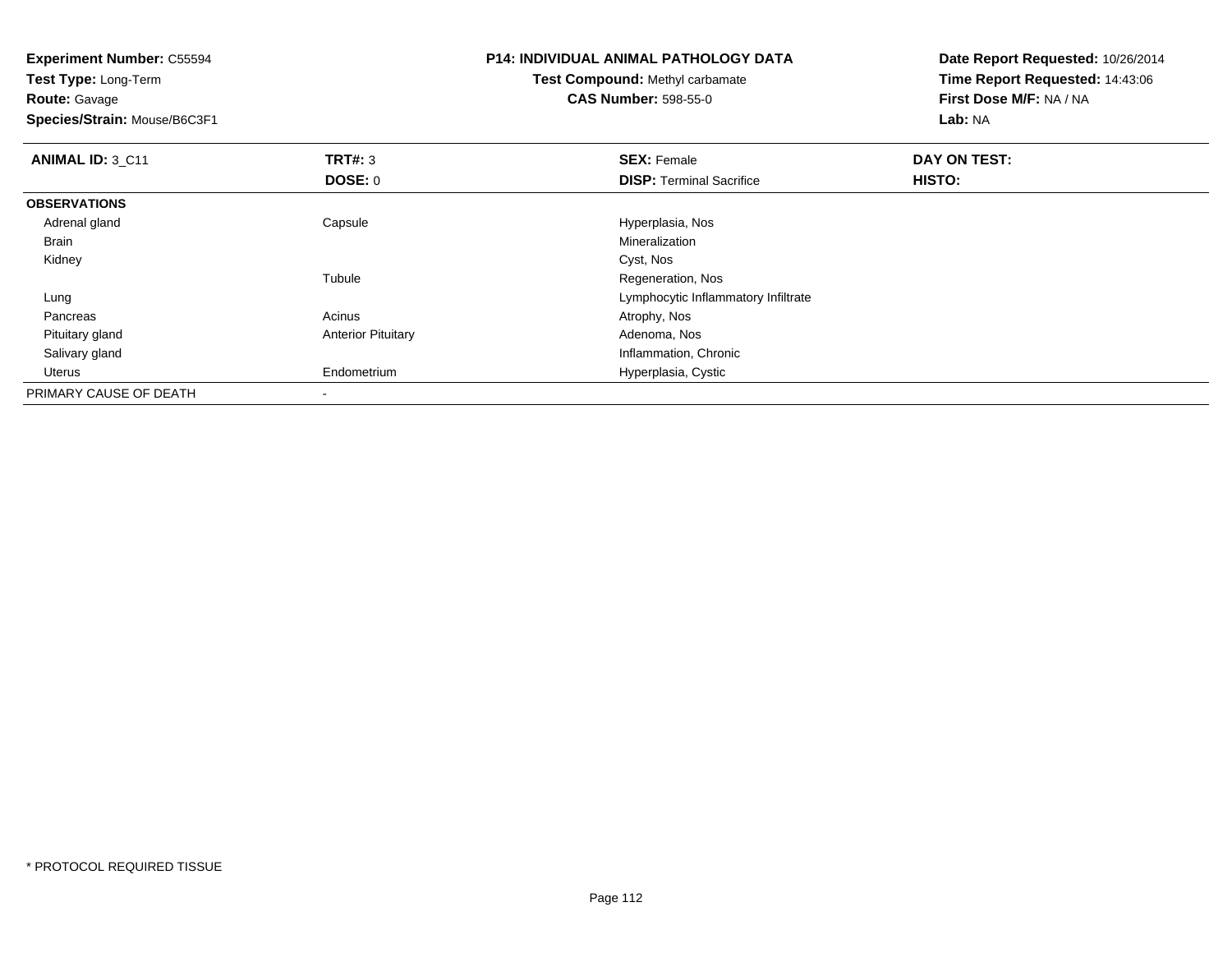| <b>Experiment Number: C55594</b><br>Test Type: Long-Term<br><b>Route: Gavage</b><br>Species/Strain: Mouse/B6C3F1 |                     | <b>P14: INDIVIDUAL ANIMAL PATHOLOGY DATA</b><br>Test Compound: Methyl carbamate<br><b>CAS Number: 598-55-0</b> | Date Report Requested: 10/26/2014<br>Time Report Requested: 14:43:06<br>First Dose M/F: NA / NA<br>Lab: NA |
|------------------------------------------------------------------------------------------------------------------|---------------------|----------------------------------------------------------------------------------------------------------------|------------------------------------------------------------------------------------------------------------|
| <b>ANIMAL ID: 3 C12</b>                                                                                          | TRT#: 3             | <b>SEX: Female</b>                                                                                             | DAY ON TEST:                                                                                               |
|                                                                                                                  | <b>DOSE: 0</b>      | <b>DISP:</b> Terminal Sacrifice                                                                                | HISTO:                                                                                                     |
| <b>OBSERVATIONS</b>                                                                                              |                     |                                                                                                                |                                                                                                            |
| Adrenal gland                                                                                                    | Capsule             | Hyperplasia, Nos                                                                                               |                                                                                                            |
| <b>Brain</b>                                                                                                     |                     | Mineralization                                                                                                 |                                                                                                            |
| Intestine Large                                                                                                  | Colon               | Adenomatous Polyp, Nos                                                                                         |                                                                                                            |
| Kidney                                                                                                           |                     | Inflammation, Chronic                                                                                          |                                                                                                            |
| Liver                                                                                                            |                     | Hepatocellular Adenoma                                                                                         |                                                                                                            |
| Unspecified                                                                                                      | Multiple Organs Nos | Lymphoma, Mixed-Malignant Type                                                                                 |                                                                                                            |
| Uterus                                                                                                           | Endometrium         | Hyperplasia, Cystic                                                                                            |                                                                                                            |
| PRIMARY CAUSE OF DEATH                                                                                           |                     |                                                                                                                |                                                                                                            |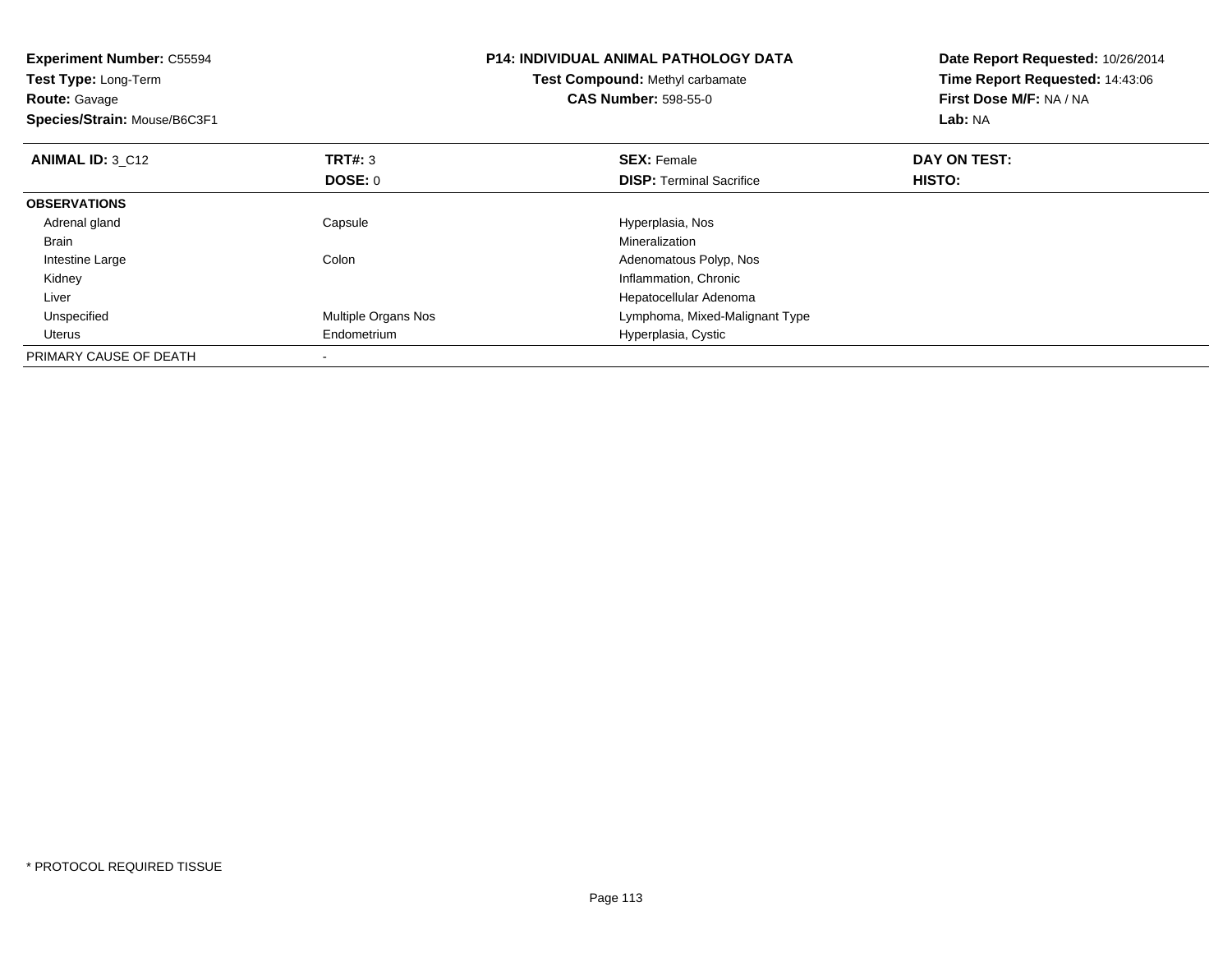| <b>Experiment Number: C55594</b><br>Test Type: Long-Term<br><b>Route: Gavage</b><br>Species/Strain: Mouse/B6C3F1 |                           | <b>P14: INDIVIDUAL ANIMAL PATHOLOGY DATA</b><br>Test Compound: Methyl carbamate<br><b>CAS Number: 598-55-0</b> | Date Report Requested: 10/26/2014<br>Time Report Requested: 14:43:06<br>First Dose M/F: NA / NA<br>Lab: NA |
|------------------------------------------------------------------------------------------------------------------|---------------------------|----------------------------------------------------------------------------------------------------------------|------------------------------------------------------------------------------------------------------------|
| <b>ANIMAL ID: 3 C14</b>                                                                                          | <b>TRT#: 3</b><br>DOSE: 0 | <b>SEX: Female</b><br><b>DISP:</b> Terminal Sacrifice                                                          | DAY ON TEST:<br>HISTO:                                                                                     |
| <b>OBSERVATIONS</b>                                                                                              |                           |                                                                                                                |                                                                                                            |
| Adrenal gland                                                                                                    | Capsule                   | Hyperplasia, Nos                                                                                               |                                                                                                            |
| <b>Brain</b>                                                                                                     |                           | Mineralization                                                                                                 |                                                                                                            |
| Kidney                                                                                                           | Tubule                    | Regeneration, Nos                                                                                              |                                                                                                            |
| Lung                                                                                                             |                           | Lymphocytic Inflammatory Infiltrate                                                                            |                                                                                                            |
| Salivary gland                                                                                                   |                           | Inflammation, Chronic                                                                                          |                                                                                                            |
| Thyroid                                                                                                          |                           | Follicular-Cell Adenoma                                                                                        |                                                                                                            |
| Uterus                                                                                                           | Endometrium               | Hyperplasia, Cystic                                                                                            |                                                                                                            |
| PRIMARY CAUSE OF DEATH                                                                                           |                           |                                                                                                                |                                                                                                            |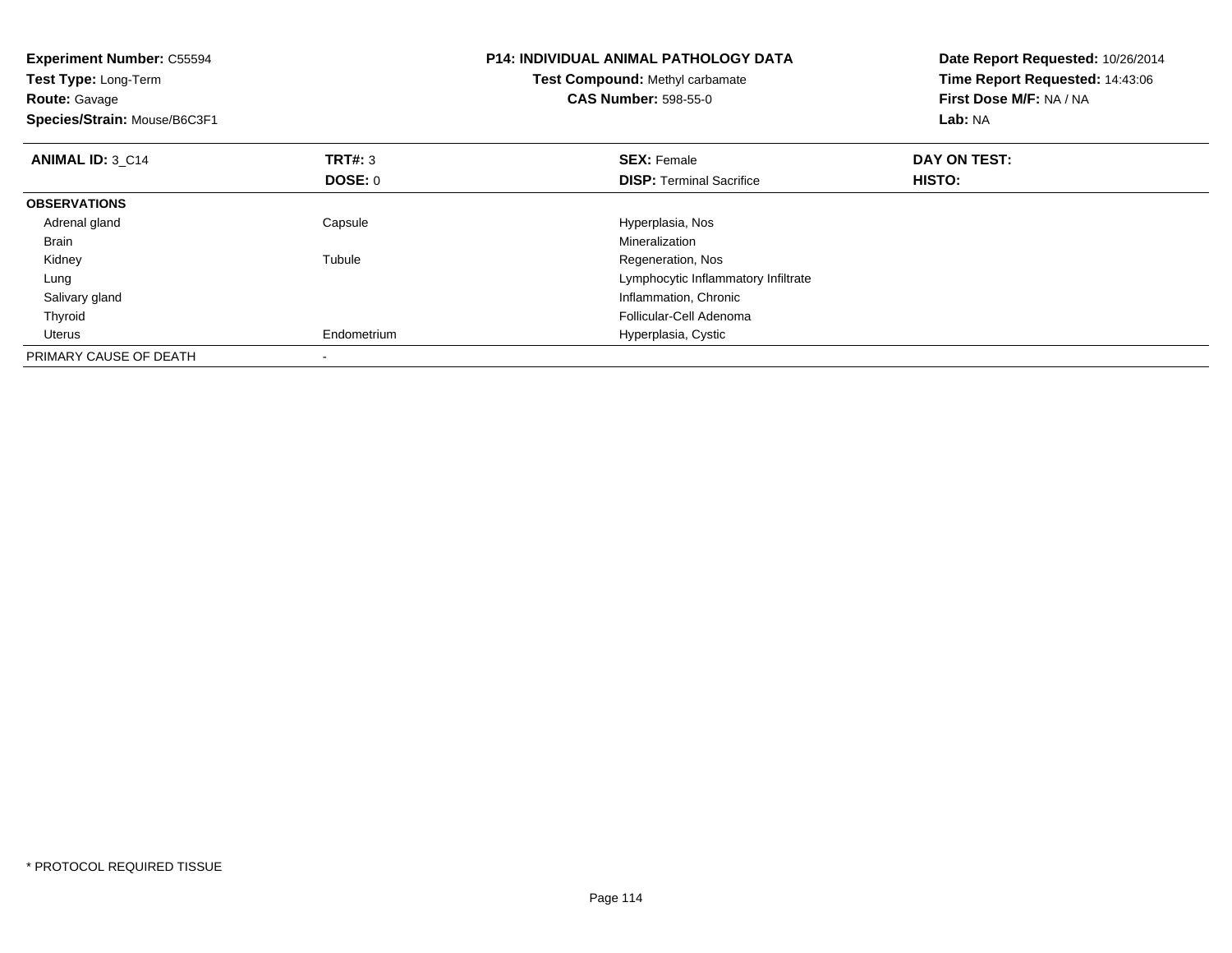| <b>Experiment Number: C55594</b><br>Test Type: Long-Term<br><b>Route: Gavage</b><br>Species/Strain: Mouse/B6C3F1 |                            | <b>P14: INDIVIDUAL ANIMAL PATHOLOGY DATA</b><br>Test Compound: Methyl carbamate<br><b>CAS Number: 598-55-0</b> | Date Report Requested: 10/26/2014<br>Time Report Requested: 14:43:06<br>First Dose M/F: NA / NA<br>Lab: NA |
|------------------------------------------------------------------------------------------------------------------|----------------------------|----------------------------------------------------------------------------------------------------------------|------------------------------------------------------------------------------------------------------------|
| <b>ANIMAL ID: 3 C15</b>                                                                                          | <b>TRT#: 3</b>             | <b>SEX: Female</b>                                                                                             | DAY ON TEST:                                                                                               |
|                                                                                                                  | DOSE: 0                    | <b>DISP:</b> Natural Death                                                                                     | HISTO:                                                                                                     |
| <b>OBSERVATIONS</b>                                                                                              |                            |                                                                                                                |                                                                                                            |
| Adrenal gland                                                                                                    | Capsule                    | Hyperplasia, Nos                                                                                               |                                                                                                            |
| Esophagus                                                                                                        | Adventitia                 | Foreign Body, Vegetable                                                                                        |                                                                                                            |
| Ovary                                                                                                            |                            | Cyst, Nos                                                                                                      |                                                                                                            |
| Pituitary gland                                                                                                  | <b>Anterior Pituitary</b>  | Adenoma, Nos                                                                                                   |                                                                                                            |
| Skin                                                                                                             |                            | Abscess, Nos                                                                                                   |                                                                                                            |
| Spleen                                                                                                           |                            | Hematopoiesis                                                                                                  |                                                                                                            |
| Unspecified                                                                                                      | <b>Thoracic Cavity Nos</b> | Inflammation, Nos                                                                                              |                                                                                                            |
| PRIMARY CAUSE OF DEATH                                                                                           |                            |                                                                                                                |                                                                                                            |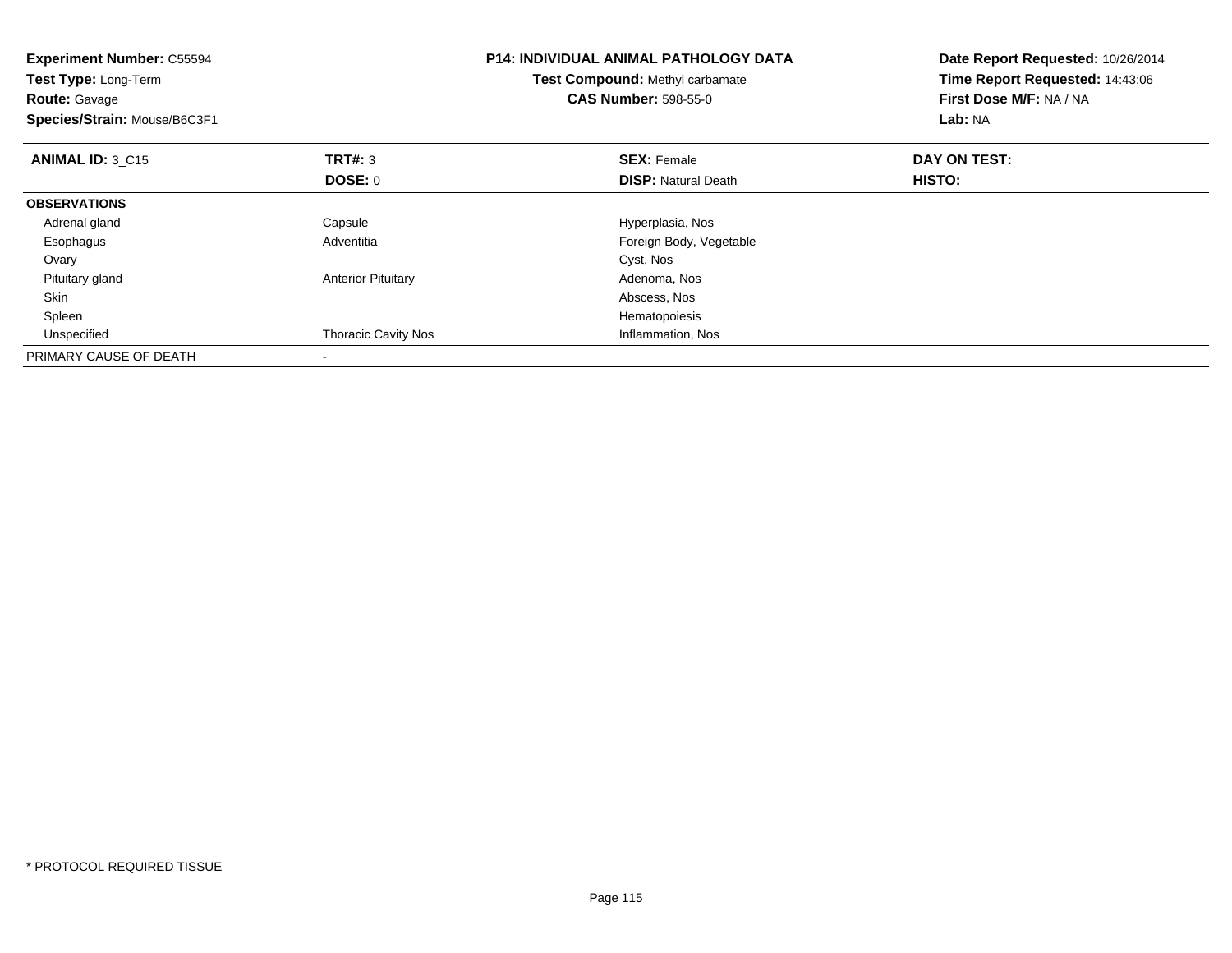| <b>Experiment Number: C55594</b><br>Test Type: Long-Term<br><b>Route: Gavage</b><br>Species/Strain: Mouse/B6C3F1 |                            | <b>P14: INDIVIDUAL ANIMAL PATHOLOGY DATA</b><br><b>Test Compound: Methyl carbamate</b><br><b>CAS Number: 598-55-0</b> | Date Report Requested: 10/26/2014<br>Time Report Requested: 14:43:06<br>First Dose M/F: NA / NA<br><b>Lab: NA</b> |
|------------------------------------------------------------------------------------------------------------------|----------------------------|-----------------------------------------------------------------------------------------------------------------------|-------------------------------------------------------------------------------------------------------------------|
| <b>ANIMAL ID: 3_C16</b>                                                                                          | <b>TRT#: 3</b>             | <b>SEX: Female</b>                                                                                                    | DAY ON TEST:                                                                                                      |
|                                                                                                                  | <b>DOSE: 0</b>             | <b>DISP:</b> Terminal Sacrifice                                                                                       | HISTO:                                                                                                            |
| <b>OBSERVATIONS</b>                                                                                              |                            |                                                                                                                       |                                                                                                                   |
| Adrenal gland                                                                                                    | Capsule                    | Hyperplasia, Nos                                                                                                      |                                                                                                                   |
| Brain                                                                                                            |                            | Mineralization                                                                                                        |                                                                                                                   |
| Kidney                                                                                                           |                            | Inflammation, Chronic                                                                                                 |                                                                                                                   |
|                                                                                                                  |                            | Osteosarcoma, Metastatic                                                                                              |                                                                                                                   |
| Liver                                                                                                            |                            | Inflammation, Chronic                                                                                                 |                                                                                                                   |
| Lung                                                                                                             |                            | Osteosarcoma, Metastatic                                                                                              |                                                                                                                   |
| Thyroid                                                                                                          |                            | Follicular-Cell Adenoma                                                                                               |                                                                                                                   |
| Unspecified                                                                                                      | <b>Thoracic Cavity Nos</b> | Osteosarcoma                                                                                                          |                                                                                                                   |
| Uterus                                                                                                           | Endometrium                | Hyperplasia, Cystic                                                                                                   |                                                                                                                   |
| PRIMARY CAUSE OF DEATH                                                                                           |                            |                                                                                                                       |                                                                                                                   |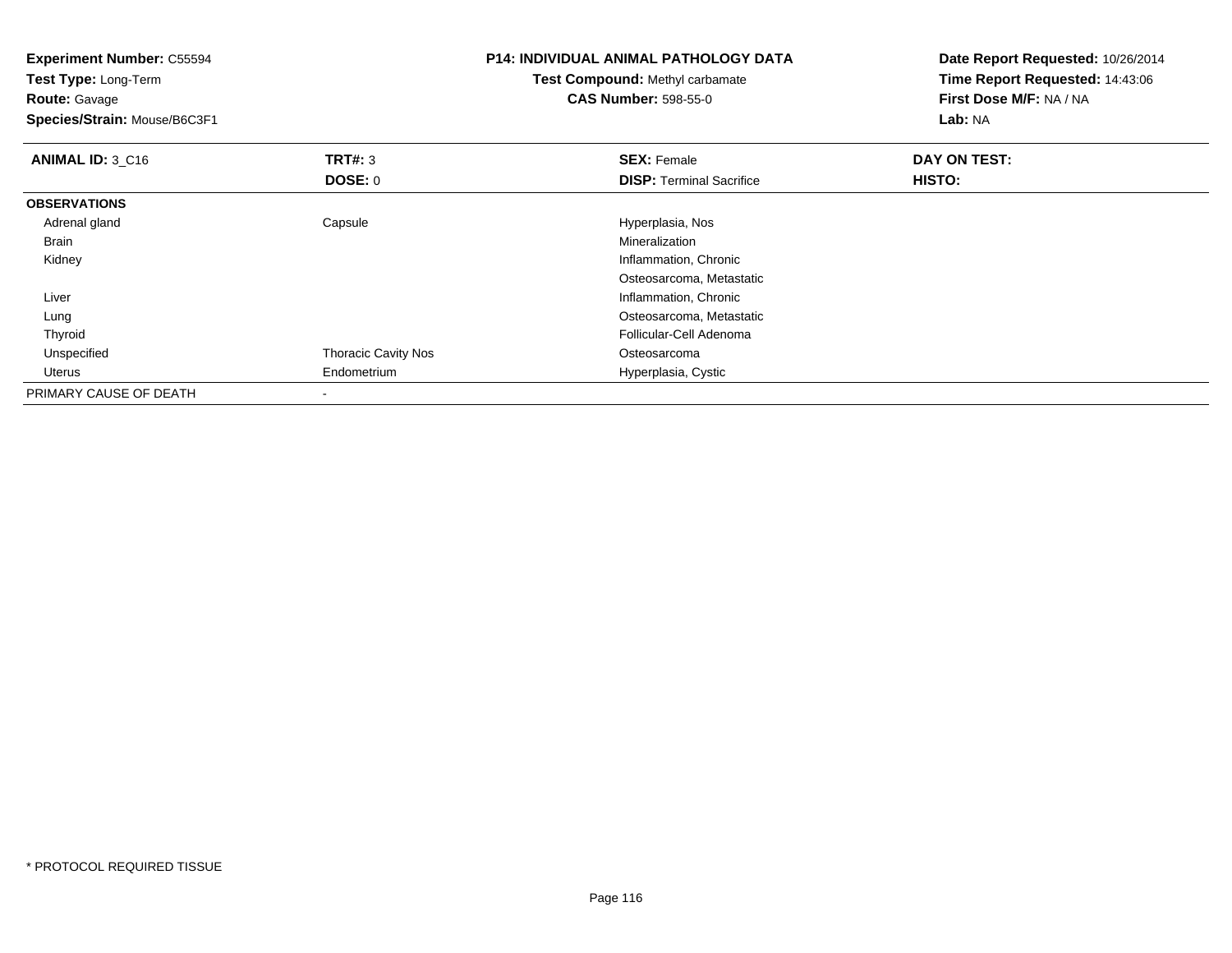| <b>Experiment Number: C55594</b><br>Test Type: Long-Term<br><b>Route: Gavage</b><br>Species/Strain: Mouse/B6C3F1 |                           | <b>P14: INDIVIDUAL ANIMAL PATHOLOGY DATA</b><br><b>Test Compound: Methyl carbamate</b><br><b>CAS Number: 598-55-0</b> | Date Report Requested: 10/26/2014<br>Time Report Requested: 14:43:06<br>First Dose M/F: NA / NA<br>Lab: NA |
|------------------------------------------------------------------------------------------------------------------|---------------------------|-----------------------------------------------------------------------------------------------------------------------|------------------------------------------------------------------------------------------------------------|
| ANIMAL ID: 3 C17                                                                                                 | <b>TRT#: 3</b>            | <b>SEX: Female</b>                                                                                                    | DAY ON TEST:                                                                                               |
|                                                                                                                  | <b>DOSE: 0</b>            | <b>DISP:</b> Terminal Sacrifice                                                                                       | HISTO:                                                                                                     |
| <b>OBSERVATIONS</b>                                                                                              |                           |                                                                                                                       |                                                                                                            |
| Liver                                                                                                            |                           | Hepatocellular Adenoma                                                                                                |                                                                                                            |
|                                                                                                                  |                           | Hepatocellular Carcinoma                                                                                              |                                                                                                            |
|                                                                                                                  |                           | Inflammation, Chronic                                                                                                 |                                                                                                            |
| Lung                                                                                                             |                           | Lymphocytic Inflammatory Infiltrate                                                                                   |                                                                                                            |
| Mammary gland                                                                                                    |                           | Inflammation, Chronic                                                                                                 |                                                                                                            |
|                                                                                                                  |                           | Metaplasia, Squamous                                                                                                  |                                                                                                            |
| Pituitary gland                                                                                                  | <b>Anterior Pituitary</b> | Adenoma, Nos                                                                                                          |                                                                                                            |
| Thyroid                                                                                                          |                           | Inflammation, Nos                                                                                                     |                                                                                                            |
| Uterus                                                                                                           | Endometrium               | Hyperplasia, Cystic                                                                                                   |                                                                                                            |
| PRIMARY CAUSE OF DEATH                                                                                           | ۰                         |                                                                                                                       |                                                                                                            |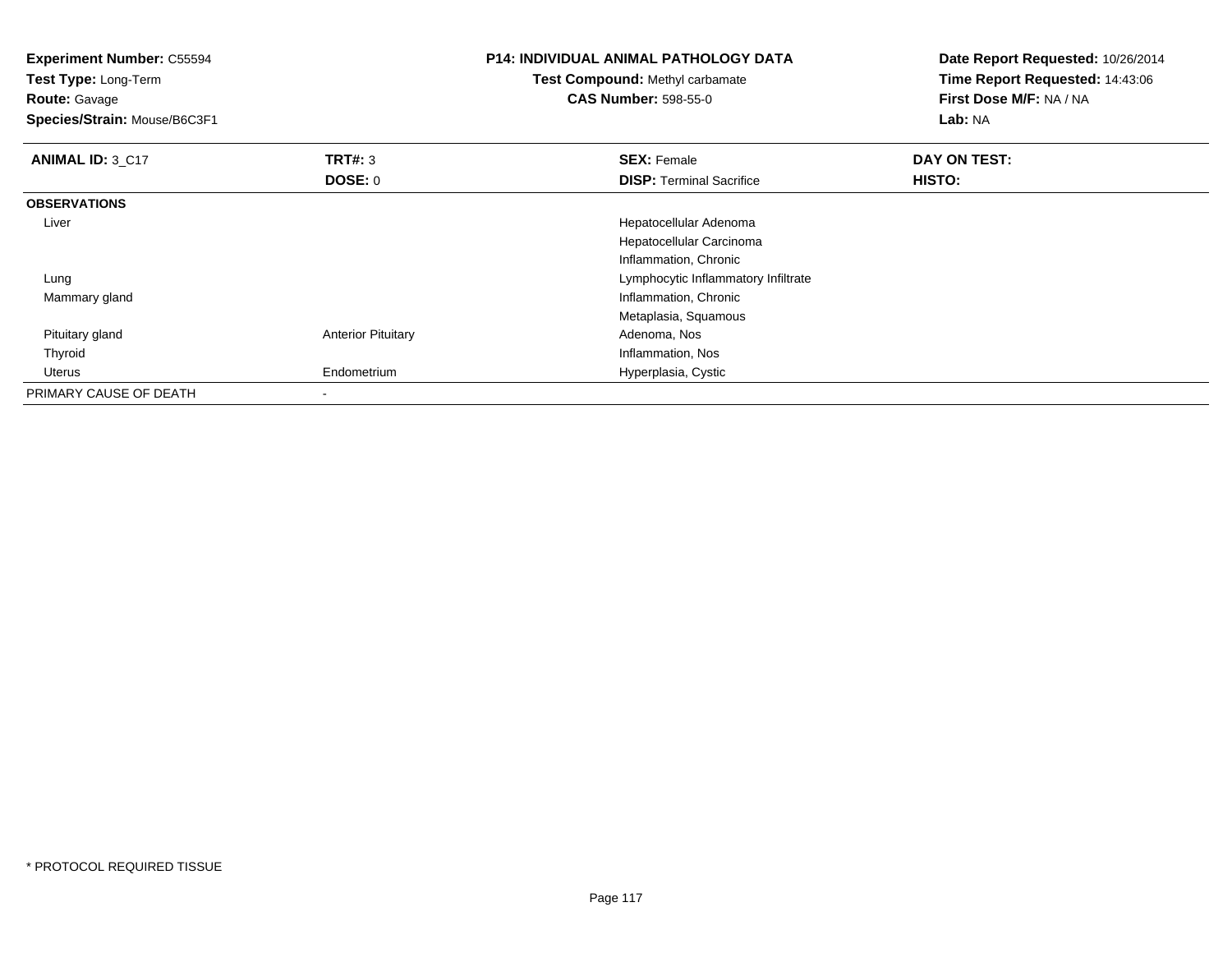| <b>Experiment Number: C55594</b><br>Test Type: Long-Term<br><b>Route: Gavage</b><br>Species/Strain: Mouse/B6C3F1 |                          | <b>P14: INDIVIDUAL ANIMAL PATHOLOGY DATA</b><br>Test Compound: Methyl carbamate<br><b>CAS Number: 598-55-0</b> | Date Report Requested: 10/26/2014<br>Time Report Requested: 14:43:06<br>First Dose M/F: NA / NA<br>Lab: NA |
|------------------------------------------------------------------------------------------------------------------|--------------------------|----------------------------------------------------------------------------------------------------------------|------------------------------------------------------------------------------------------------------------|
| <b>ANIMAL ID: 3_C18</b>                                                                                          | <b>TRT#: 3</b>           | <b>SEX: Female</b>                                                                                             | DAY ON TEST:                                                                                               |
|                                                                                                                  | DOSE: 0                  | <b>DISP:</b> Terminal Sacrifice                                                                                | HISTO:                                                                                                     |
| <b>OBSERVATIONS</b>                                                                                              |                          |                                                                                                                |                                                                                                            |
| Adrenal gland                                                                                                    |                          | Cortical Adenoma                                                                                               |                                                                                                            |
|                                                                                                                  | Capsule                  | Hyperplasia, Nos                                                                                               |                                                                                                            |
| Kidney                                                                                                           |                          | Inflammation, Chronic                                                                                          |                                                                                                            |
| Lung                                                                                                             |                          | Alveolar/Bronchiolar Adenoma                                                                                   |                                                                                                            |
|                                                                                                                  |                          | Lymphocytic Inflammatory Infiltrate                                                                            |                                                                                                            |
| Ovary                                                                                                            |                          | Cyst, Nos                                                                                                      |                                                                                                            |
| Salivary gland                                                                                                   |                          | Inflammation, Chronic                                                                                          |                                                                                                            |
| Uterus                                                                                                           | Endometrium              | Hyperplasia, Cystic                                                                                            |                                                                                                            |
| PRIMARY CAUSE OF DEATH                                                                                           | $\overline{\phantom{a}}$ |                                                                                                                |                                                                                                            |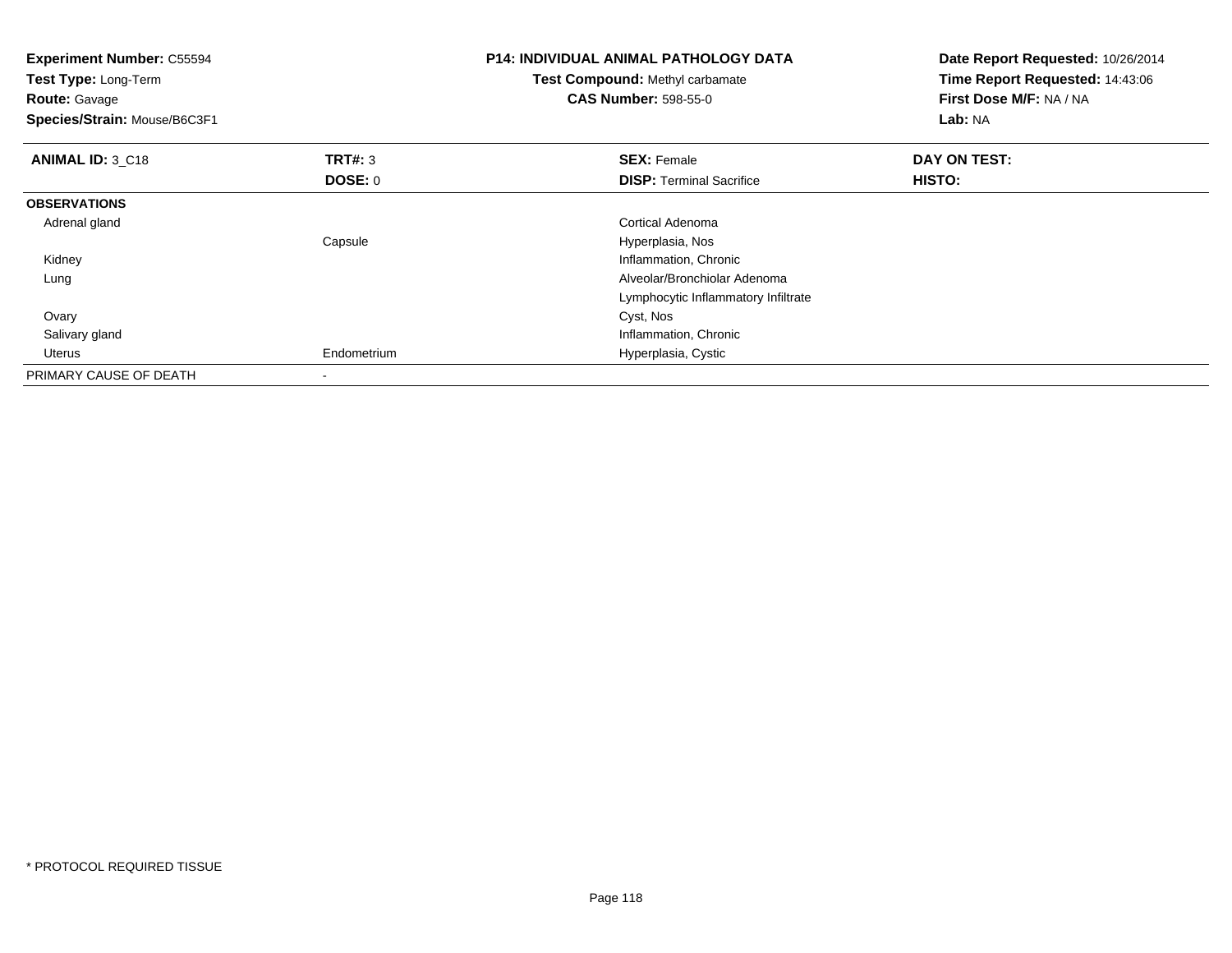**Experiment Number:** C55594**Test Type:** Long-Term**Route:** Gavage **Species/Strain:** Mouse/B6C3F1**P14: INDIVIDUAL ANIMAL PATHOLOGY DATATest Compound:** Methyl carbamate**CAS Number:** 598-55-0**Date Report Requested:** 10/26/2014**Time Report Requested:** 14:43:06**First Dose M/F:** NA / NA**Lab:** NA**ANIMAL ID: 3 C19 TRT#:** 3 **SEX:** Female **DAY ON TEST: DOSE:** 0**DISP:** Natural Death **HISTO: OBSERVATIONS** Adrenal glandCortex Nos **Hematopoiesis** Capsule Hyperplasia, Nos Bone marrow Hyperplasia, Nos Kidney Glomerulonephritis, Nos Liver Hematopoiesisg and the state of the state of the state of the state of the Lymphocytic Inflammatory Infiltrate Lung Ovary Inflammation, Nos Spleenn and the state of the state of the state of the state of the state of the state of the state of the state of the state of the state of the state of the state of the state of the state of the state of the state of the stat UnspecifiedAbdominal Cavity **Inflammation**, Nos Uterus Inflammation, AcutePRIMARY CAUSE OF DEATH-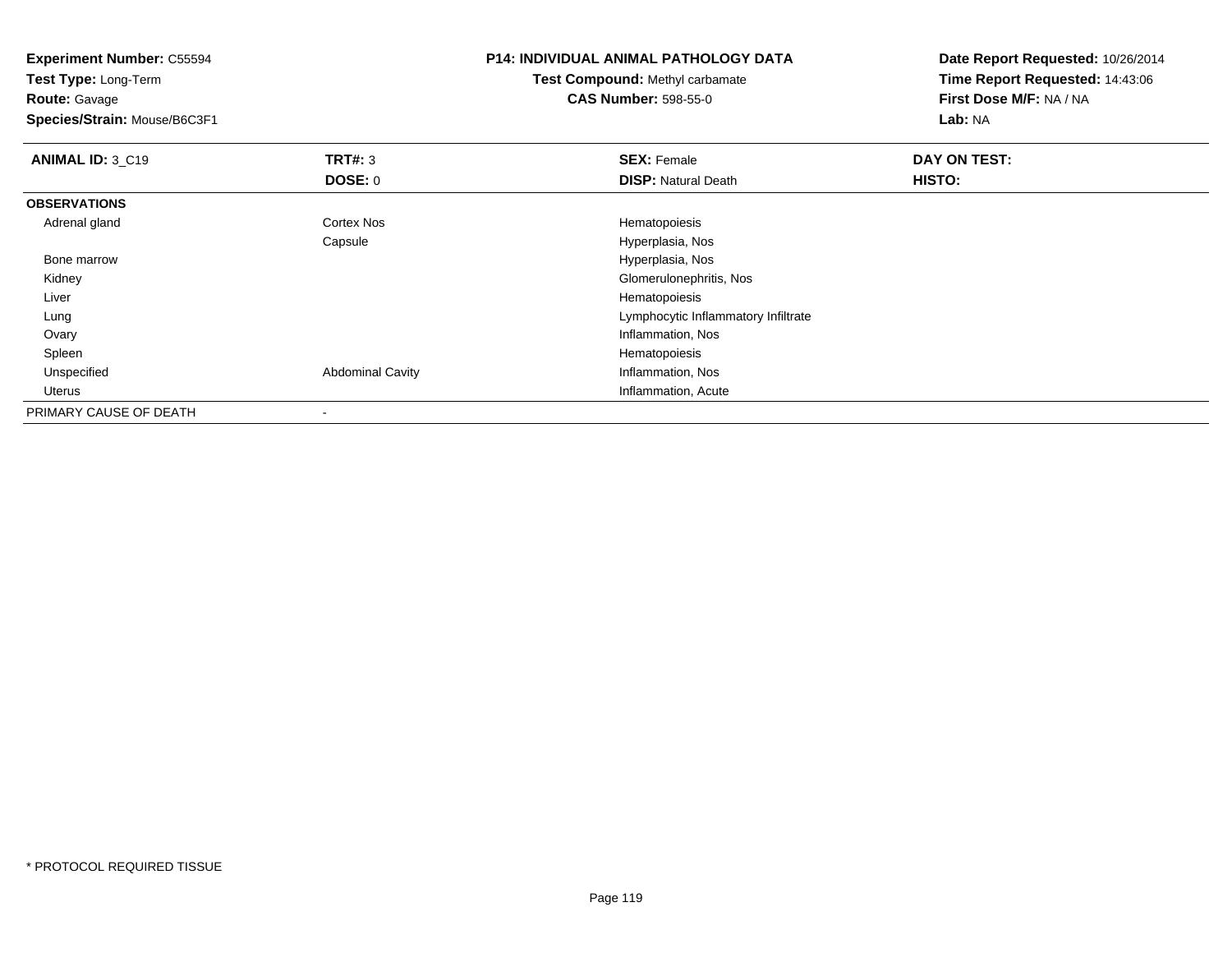| <b>Experiment Number: C55594</b><br>Test Type: Long-Term<br><b>Route:</b> Gavage<br>Species/Strain: Mouse/B6C3F1 |                | <b>P14: INDIVIDUAL ANIMAL PATHOLOGY DATA</b><br><b>Test Compound: Methyl carbamate</b><br><b>CAS Number: 598-55-0</b> | Date Report Requested: 10/26/2014<br>Time Report Requested: 14:43:06<br>First Dose M/F: NA / NA<br>Lab: NA |
|------------------------------------------------------------------------------------------------------------------|----------------|-----------------------------------------------------------------------------------------------------------------------|------------------------------------------------------------------------------------------------------------|
| <b>ANIMAL ID: 3 C20</b>                                                                                          | <b>TRT#: 3</b> | <b>SEX: Female</b>                                                                                                    | DAY ON TEST:                                                                                               |
|                                                                                                                  | DOSE: 0        | <b>DISP:</b> Terminal Sacrifice                                                                                       | <b>HISTO:</b>                                                                                              |
| <b>OBSERVATIONS</b>                                                                                              |                |                                                                                                                       |                                                                                                            |
| Adrenal gland                                                                                                    | Capsule        | Hyperplasia, Nos                                                                                                      |                                                                                                            |
| Brain                                                                                                            |                | Mineralization                                                                                                        |                                                                                                            |
| Kidney                                                                                                           |                | Inflammation, Chronic                                                                                                 |                                                                                                            |
| Liver                                                                                                            |                | Inflammation, Chronic                                                                                                 |                                                                                                            |
| Lung                                                                                                             |                | Lymphocytic Inflammatory Infiltrate                                                                                   |                                                                                                            |
| Spleen                                                                                                           |                | Hyperplasia, Lymphoid                                                                                                 |                                                                                                            |
| Unspecified                                                                                                      |                | Hemangioma                                                                                                            |                                                                                                            |
| Uterus                                                                                                           |                | Inflammation, Chronic                                                                                                 |                                                                                                            |
| PRIMARY CAUSE OF DEATH                                                                                           |                |                                                                                                                       |                                                                                                            |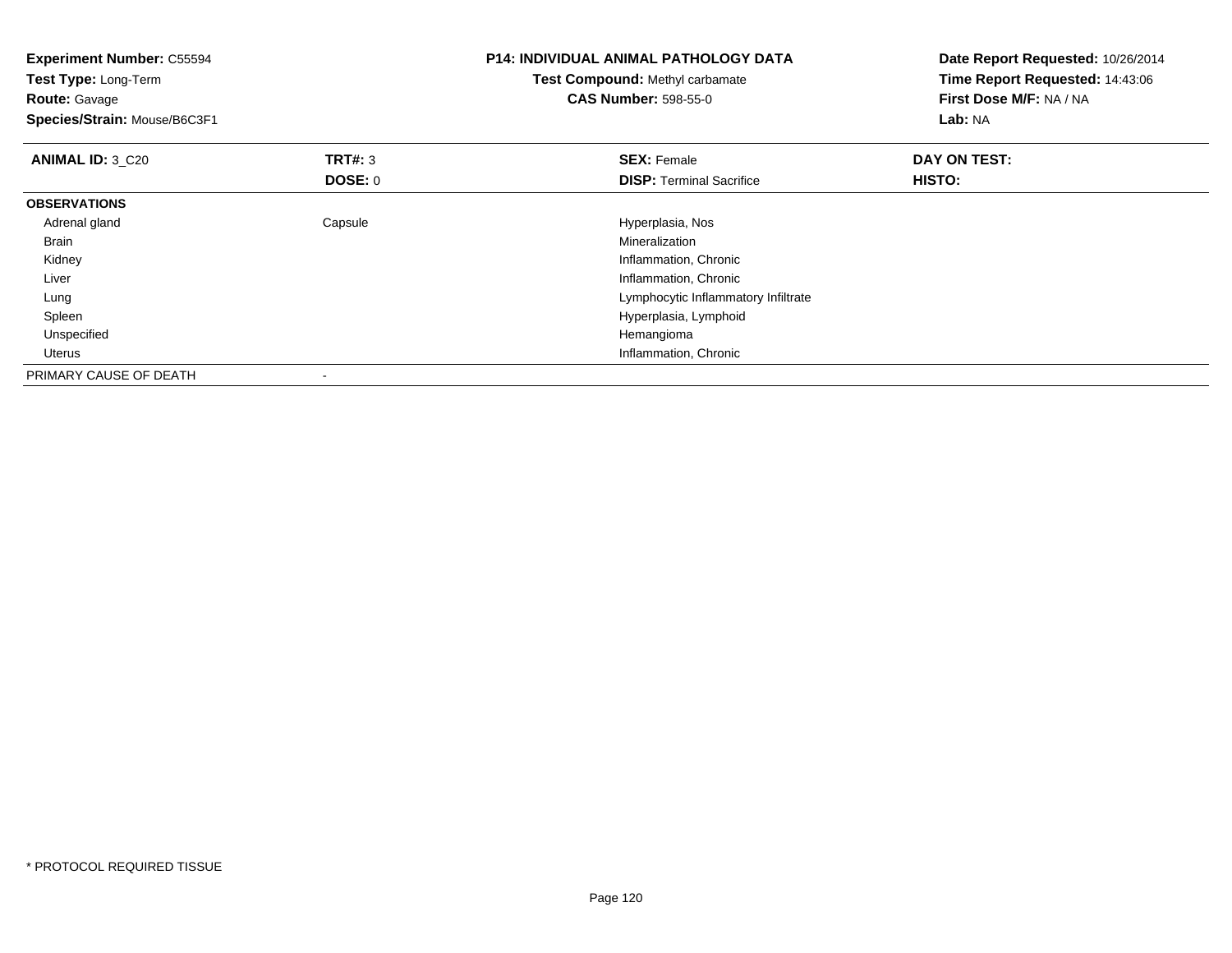| <b>Experiment Number: C55594</b><br>Test Type: Long-Term<br><b>Route: Gavage</b><br>Species/Strain: Mouse/B6C3F1 |                     | <b>P14: INDIVIDUAL ANIMAL PATHOLOGY DATA</b><br>Test Compound: Methyl carbamate<br><b>CAS Number: 598-55-0</b> | Date Report Requested: 10/26/2014<br>Time Report Requested: 14:43:06<br>First Dose M/F: NA / NA<br>Lab: NA |
|------------------------------------------------------------------------------------------------------------------|---------------------|----------------------------------------------------------------------------------------------------------------|------------------------------------------------------------------------------------------------------------|
| <b>ANIMAL ID: 3 C21</b>                                                                                          | TRT#: 3             | <b>SEX: Female</b>                                                                                             | DAY ON TEST:                                                                                               |
|                                                                                                                  | <b>DOSE: 0</b>      | <b>DISP:</b> Moribund Sacrifice                                                                                | <b>HISTO:</b>                                                                                              |
| <b>OBSERVATIONS</b>                                                                                              |                     |                                                                                                                |                                                                                                            |
| Adrenal gland                                                                                                    | Capsule             | Hyperplasia, Nos                                                                                               |                                                                                                            |
| <b>Brain</b>                                                                                                     | Hippocampus         | Necrosis, Focal                                                                                                |                                                                                                            |
| Lung                                                                                                             |                     | Histiocytosis                                                                                                  |                                                                                                            |
|                                                                                                                  |                     | Lymphocytic Inflammatory Infiltrate                                                                            |                                                                                                            |
| Unspecified                                                                                                      | Multiple Organs Nos | Lymphoma, Histiocytic-Malignant Type                                                                           |                                                                                                            |
| Uterus                                                                                                           | Endometrium         | Hyperplasia, Cystic                                                                                            |                                                                                                            |
| PRIMARY CAUSE OF DEATH                                                                                           |                     |                                                                                                                |                                                                                                            |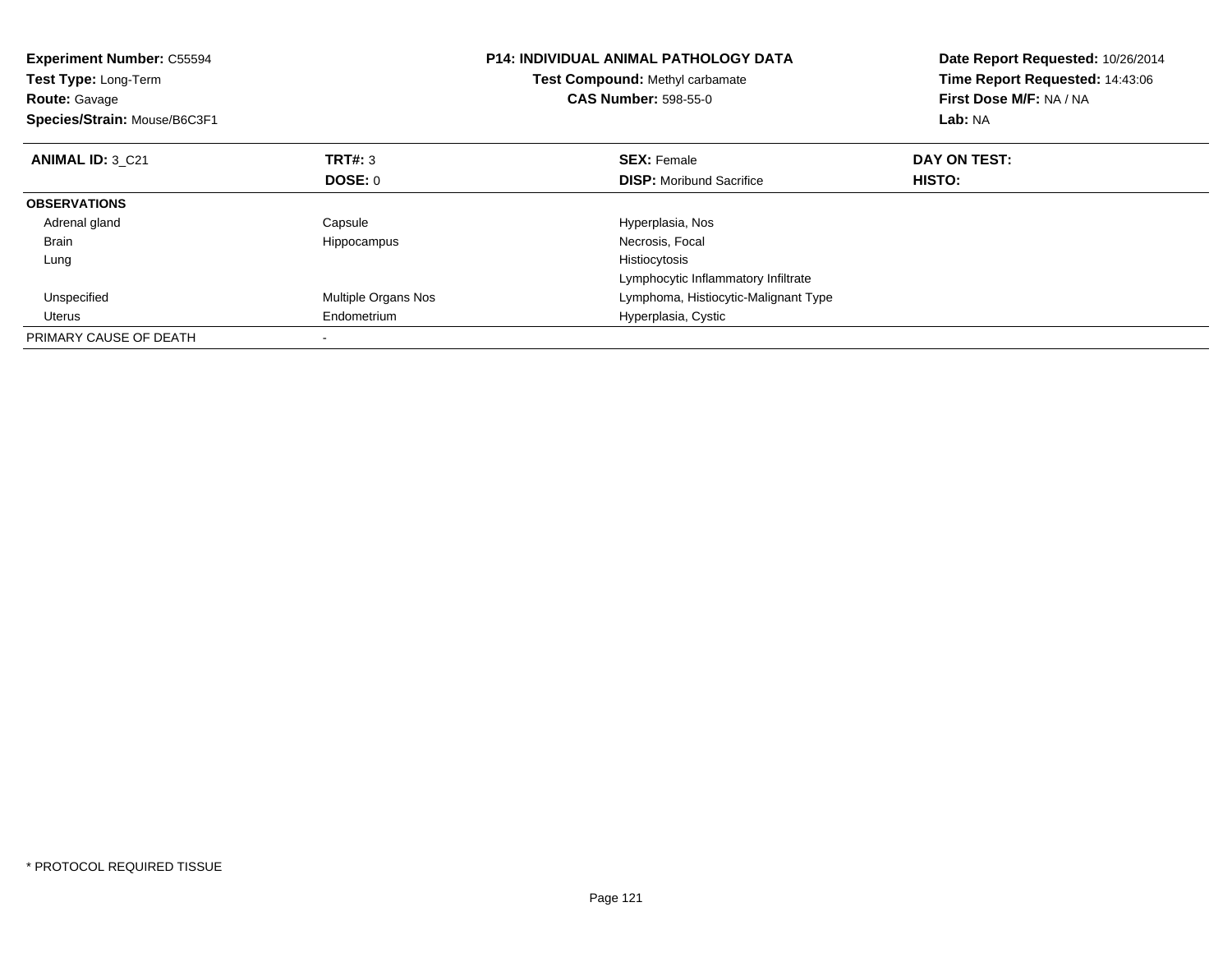| <b>Experiment Number: C55594</b><br>Test Type: Long-Term<br><b>Route: Gavage</b><br>Species/Strain: Mouse/B6C3F1 |                                  | <b>P14: INDIVIDUAL ANIMAL PATHOLOGY DATA</b><br>Test Compound: Methyl carbamate<br><b>CAS Number: 598-55-0</b> | Date Report Requested: 10/26/2014<br>Time Report Requested: 14:43:06<br>First Dose M/F: NA / NA<br>Lab: NA |
|------------------------------------------------------------------------------------------------------------------|----------------------------------|----------------------------------------------------------------------------------------------------------------|------------------------------------------------------------------------------------------------------------|
| <b>ANIMAL ID: 3 C22</b>                                                                                          | <b>TRT#: 3</b><br><b>DOSE: 0</b> | <b>SEX: Female</b><br><b>DISP:</b> Terminal Sacrifice                                                          | DAY ON TEST:<br>HISTO:                                                                                     |
| <b>OBSERVATIONS</b>                                                                                              |                                  |                                                                                                                |                                                                                                            |
| Adrenal gland                                                                                                    | Capsule                          | Hyperplasia, Nos                                                                                               |                                                                                                            |
| <b>Brain</b>                                                                                                     |                                  | Mineralization                                                                                                 |                                                                                                            |
| Lung                                                                                                             |                                  | Alveolar/Bronchiolar Adenoma                                                                                   |                                                                                                            |
| Salivary gland                                                                                                   |                                  | Inflammation, Chronic                                                                                          |                                                                                                            |
| Spleen                                                                                                           |                                  | Hyperplasia, Lymphoid                                                                                          |                                                                                                            |
| Thymus                                                                                                           |                                  | Hyperplasia, Lymphoid                                                                                          |                                                                                                            |
| Uterus                                                                                                           | Endometrium                      | Hyperplasia, Cystic                                                                                            |                                                                                                            |
| PRIMARY CAUSE OF DEATH                                                                                           | $\overline{\phantom{a}}$         |                                                                                                                |                                                                                                            |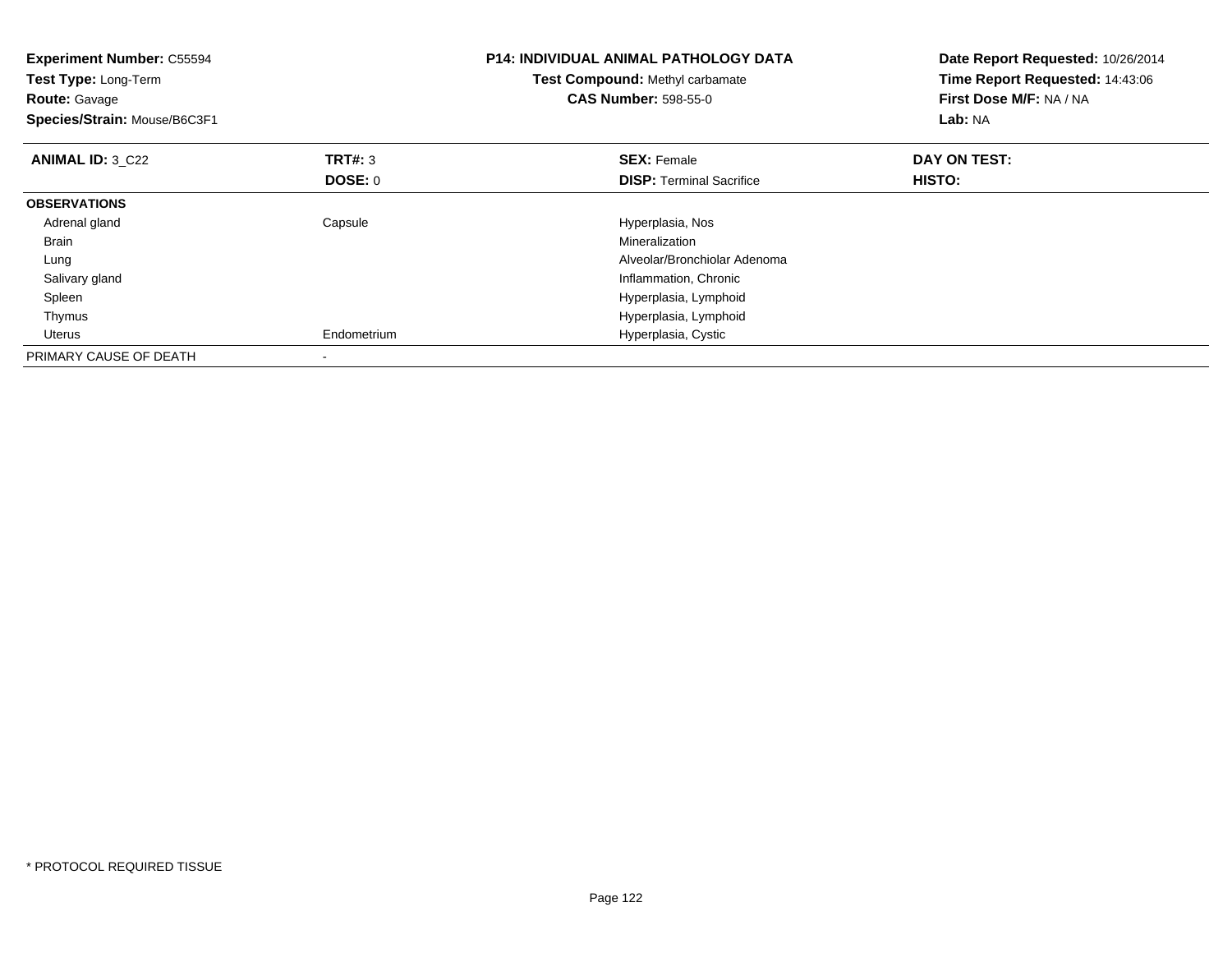| <b>Experiment Number: C55594</b><br>Test Type: Long-Term<br><b>Route: Gavage</b><br>Species/Strain: Mouse/B6C3F1 |                    | <b>P14: INDIVIDUAL ANIMAL PATHOLOGY DATA</b><br>Date Report Requested: 10/26/2014<br>Time Report Requested: 14:43:06<br>Test Compound: Methyl carbamate<br>First Dose M/F: NA / NA<br><b>CAS Number: 598-55-0</b><br>Lab: NA |                               |
|------------------------------------------------------------------------------------------------------------------|--------------------|------------------------------------------------------------------------------------------------------------------------------------------------------------------------------------------------------------------------------|-------------------------------|
| <b>ANIMAL ID: 3 C23</b>                                                                                          | TRT#: 3<br>DOSE: 0 | <b>SEX: Female</b><br><b>DISP:</b> Terminal Sacrifice                                                                                                                                                                        | DAY ON TEST:<br><b>HISTO:</b> |
| <b>OBSERVATIONS</b>                                                                                              |                    |                                                                                                                                                                                                                              |                               |
| Adrenal gland                                                                                                    | Capsule            | Hyperplasia, Nos                                                                                                                                                                                                             |                               |
| Lung                                                                                                             |                    | Lymphocytic Inflammatory Infiltrate                                                                                                                                                                                          |                               |
| Uterus                                                                                                           | Endometrium        | Hyperplasia, Cystic                                                                                                                                                                                                          |                               |
|                                                                                                                  | Cervix Uteri       | Inflammation, Acute                                                                                                                                                                                                          |                               |
| PRIMARY CAUSE OF DEATH                                                                                           |                    |                                                                                                                                                                                                                              |                               |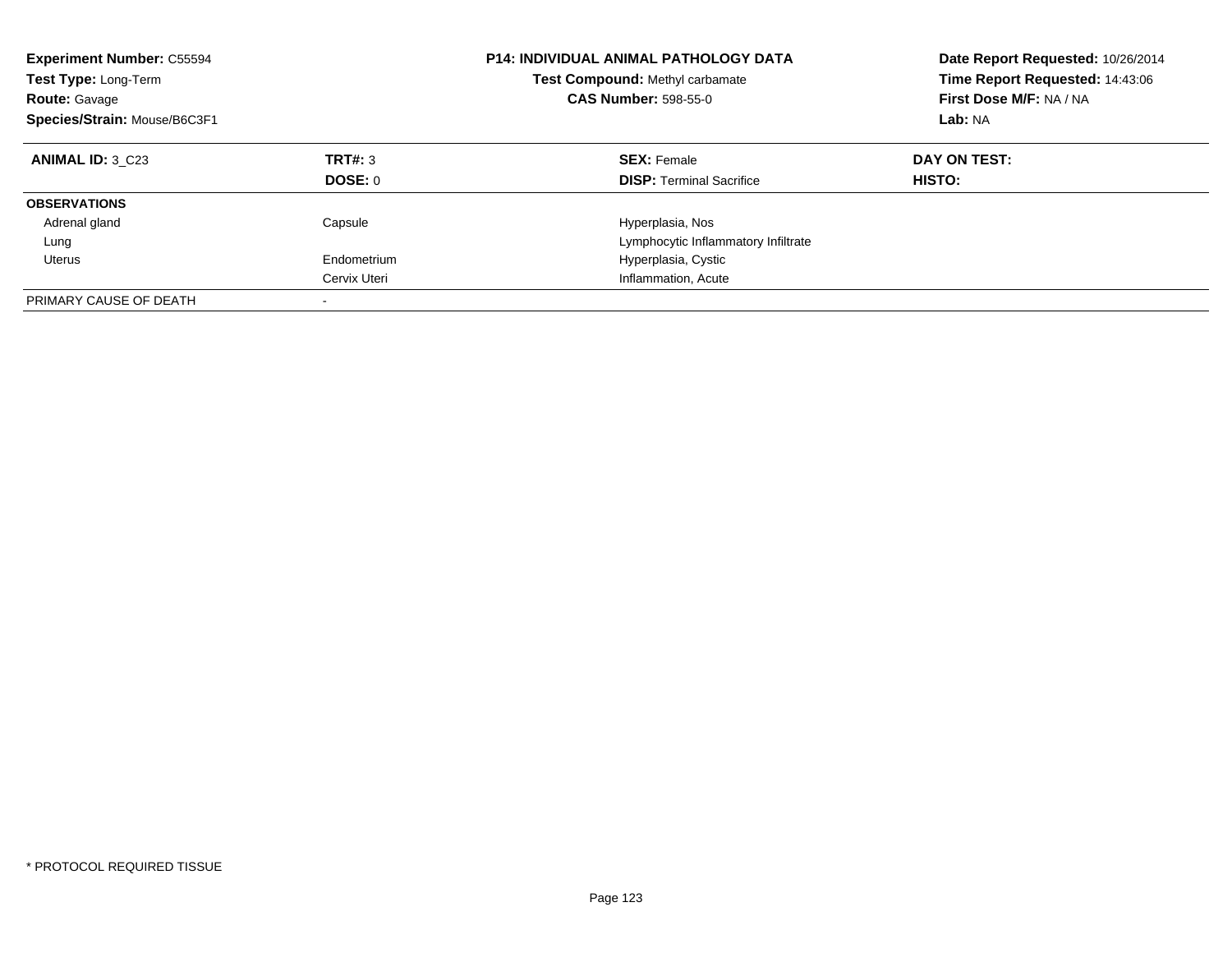| <b>P14: INDIVIDUAL ANIMAL PATHOLOGY DATA</b><br><b>Experiment Number: C55594</b><br>Test Compound: Methyl carbamate<br><b>Test Type: Long-Term</b><br><b>CAS Number: 598-55-0</b><br><b>Route: Gavage</b><br>Species/Strain: Mouse/B6C3F1 |             | Date Report Requested: 10/26/2014<br>Time Report Requested: 14:43:06<br>First Dose M/F: NA / NA<br>Lab: NA |               |
|-------------------------------------------------------------------------------------------------------------------------------------------------------------------------------------------------------------------------------------------|-------------|------------------------------------------------------------------------------------------------------------|---------------|
| <b>ANIMAL ID: 3 C24</b>                                                                                                                                                                                                                   | TRT#: 3     | <b>SEX: Female</b>                                                                                         | DAY ON TEST:  |
|                                                                                                                                                                                                                                           | DOSE: 0     | <b>DISP:</b> Terminal Sacrifice                                                                            | <b>HISTO:</b> |
| <b>OBSERVATIONS</b>                                                                                                                                                                                                                       |             |                                                                                                            |               |
| Adrenal gland                                                                                                                                                                                                                             | Capsule     | Hyperplasia, Nos                                                                                           |               |
| Kidney                                                                                                                                                                                                                                    |             | Inflammation, Chronic                                                                                      |               |
| Lung                                                                                                                                                                                                                                      |             | Lymphocytic Inflammatory Infiltrate                                                                        |               |
| Salivary gland                                                                                                                                                                                                                            |             | Inflammation, Chronic                                                                                      |               |
| Uterus                                                                                                                                                                                                                                    | Endometrium | Hyperplasia, Cystic                                                                                        |               |
| PRIMARY CAUSE OF DEATH                                                                                                                                                                                                                    |             |                                                                                                            |               |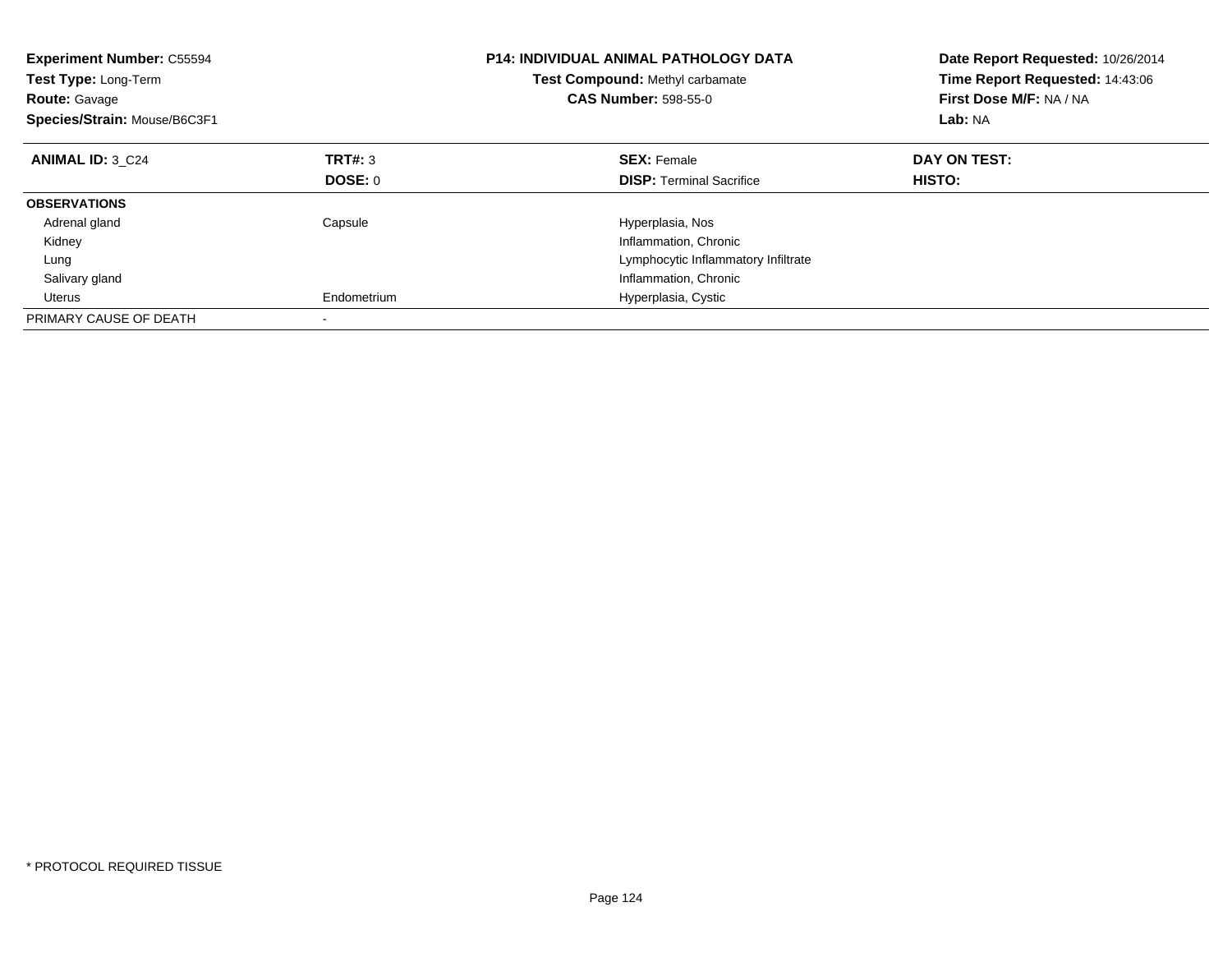| <b>Experiment Number: C55594</b><br>Test Type: Long-Term<br><b>Route: Gavage</b><br>Species/Strain: Mouse/B6C3F1 |                           | <b>P14: INDIVIDUAL ANIMAL PATHOLOGY DATA</b><br><b>Test Compound: Methyl carbamate</b><br><b>CAS Number: 598-55-0</b> | Date Report Requested: 10/26/2014<br>Time Report Requested: 14:43:06<br>First Dose M/F: NA / NA<br><b>Lab: NA</b> |
|------------------------------------------------------------------------------------------------------------------|---------------------------|-----------------------------------------------------------------------------------------------------------------------|-------------------------------------------------------------------------------------------------------------------|
| <b>ANIMAL ID: 3_C25</b>                                                                                          | <b>TRT#: 3</b><br>DOSE: 0 | <b>SEX: Female</b><br><b>DISP: Terminal Sacrifice</b>                                                                 | DAY ON TEST:<br>HISTO:                                                                                            |
| <b>OBSERVATIONS</b>                                                                                              |                           |                                                                                                                       |                                                                                                                   |
| Adrenal gland                                                                                                    | Capsule                   | Hyperplasia, Nos                                                                                                      |                                                                                                                   |
| Gall bladder                                                                                                     |                           | Inflammation, Chronic                                                                                                 |                                                                                                                   |
| Kidney                                                                                                           |                           | Inflammation, Chronic                                                                                                 |                                                                                                                   |
| Lung                                                                                                             |                           | Alveolar/Bronchiolar Adenoma                                                                                          |                                                                                                                   |
|                                                                                                                  |                           | Lymphocytic Inflammatory Infiltrate                                                                                   |                                                                                                                   |
| Pancreas                                                                                                         |                           | Inflammation, Chronic                                                                                                 |                                                                                                                   |
| Pituitary gland                                                                                                  | <b>Anterior Pituitary</b> | Adenoma, Nos                                                                                                          |                                                                                                                   |
| Salivary gland                                                                                                   |                           | Inflammation, Chronic                                                                                                 |                                                                                                                   |
| Uterus                                                                                                           | Endometrium               | Hyperplasia, Cystic                                                                                                   |                                                                                                                   |
| PRIMARY CAUSE OF DEATH                                                                                           |                           |                                                                                                                       |                                                                                                                   |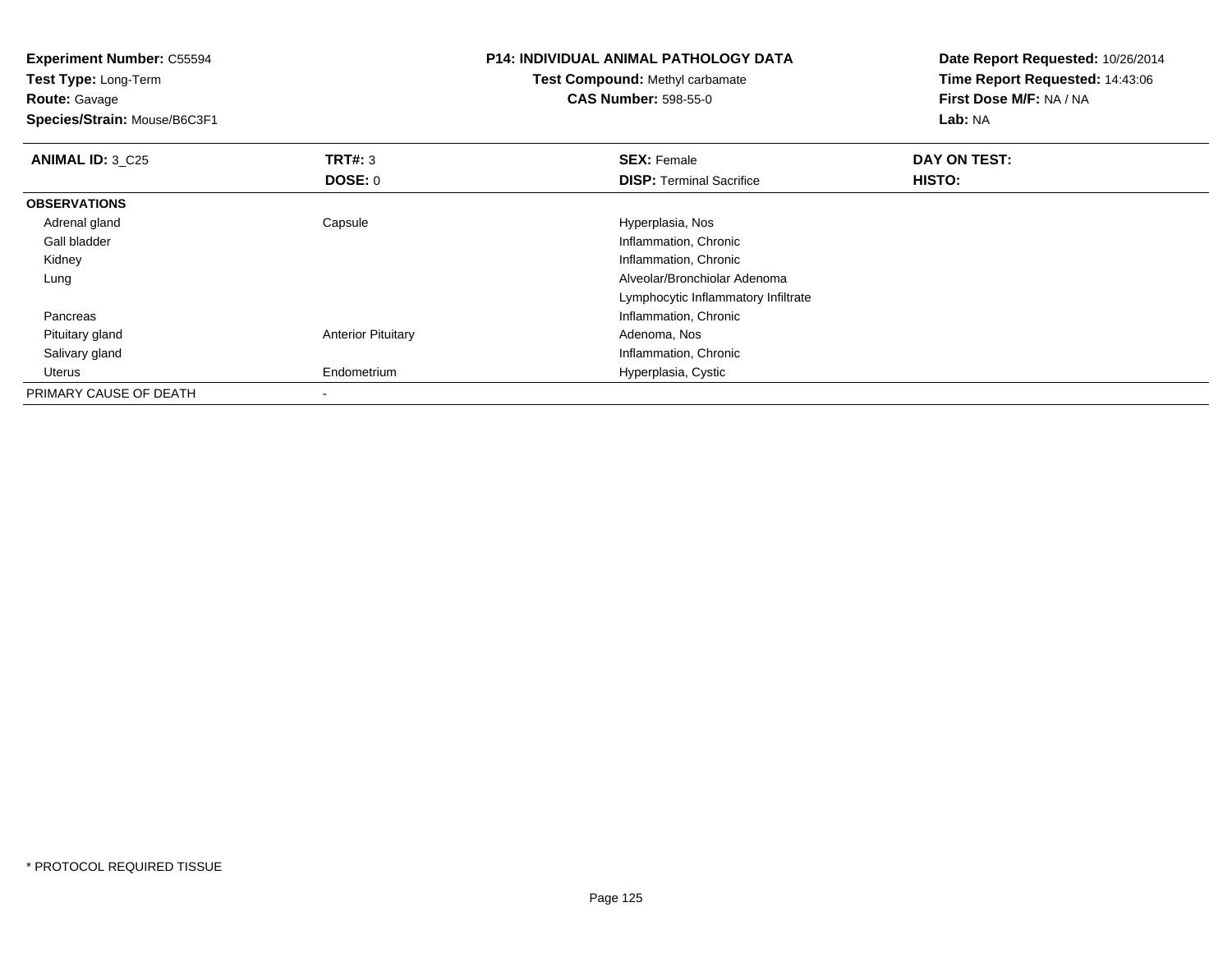| <b>Experiment Number: C55594</b><br>Test Type: Long-Term<br><b>Route: Gavage</b><br>Species/Strain: Mouse/B6C3F1 | <b>P14: INDIVIDUAL ANIMAL PATHOLOGY DATA</b><br>Test Compound: Methyl carbamate<br><b>CAS Number: 598-55-0</b><br>Lab: NA |                                     | Date Report Requested: 10/26/2014<br>Time Report Requested: 14:43:06<br>First Dose M/F: NA / NA |
|------------------------------------------------------------------------------------------------------------------|---------------------------------------------------------------------------------------------------------------------------|-------------------------------------|-------------------------------------------------------------------------------------------------|
| <b>ANIMAL ID: 3 C26</b>                                                                                          | <b>TRT#: 3</b>                                                                                                            | <b>SEX: Female</b>                  | DAY ON TEST:                                                                                    |
|                                                                                                                  | <b>DOSE: 0</b>                                                                                                            | <b>DISP:</b> Natural Death          | HISTO:                                                                                          |
| <b>OBSERVATIONS</b>                                                                                              |                                                                                                                           |                                     |                                                                                                 |
| Adrenal gland                                                                                                    | Capsule                                                                                                                   | Hyperplasia, Nos                    |                                                                                                 |
| Intestine Small                                                                                                  | Duodenum                                                                                                                  | Inflammation, Acute                 |                                                                                                 |
| Liver                                                                                                            |                                                                                                                           | Cytoplasmic Vacuolization           |                                                                                                 |
| Lung                                                                                                             |                                                                                                                           | Congestion, Nos                     |                                                                                                 |
|                                                                                                                  |                                                                                                                           | Lymphocytic Inflammatory Infiltrate |                                                                                                 |
| Salivary gland                                                                                                   |                                                                                                                           | Inflammation, Chronic               |                                                                                                 |
| Uterus                                                                                                           | Endometrium                                                                                                               | Hyperplasia, Cystic                 |                                                                                                 |
| PRIMARY CAUSE OF DEATH                                                                                           | $\overline{\phantom{a}}$                                                                                                  |                                     |                                                                                                 |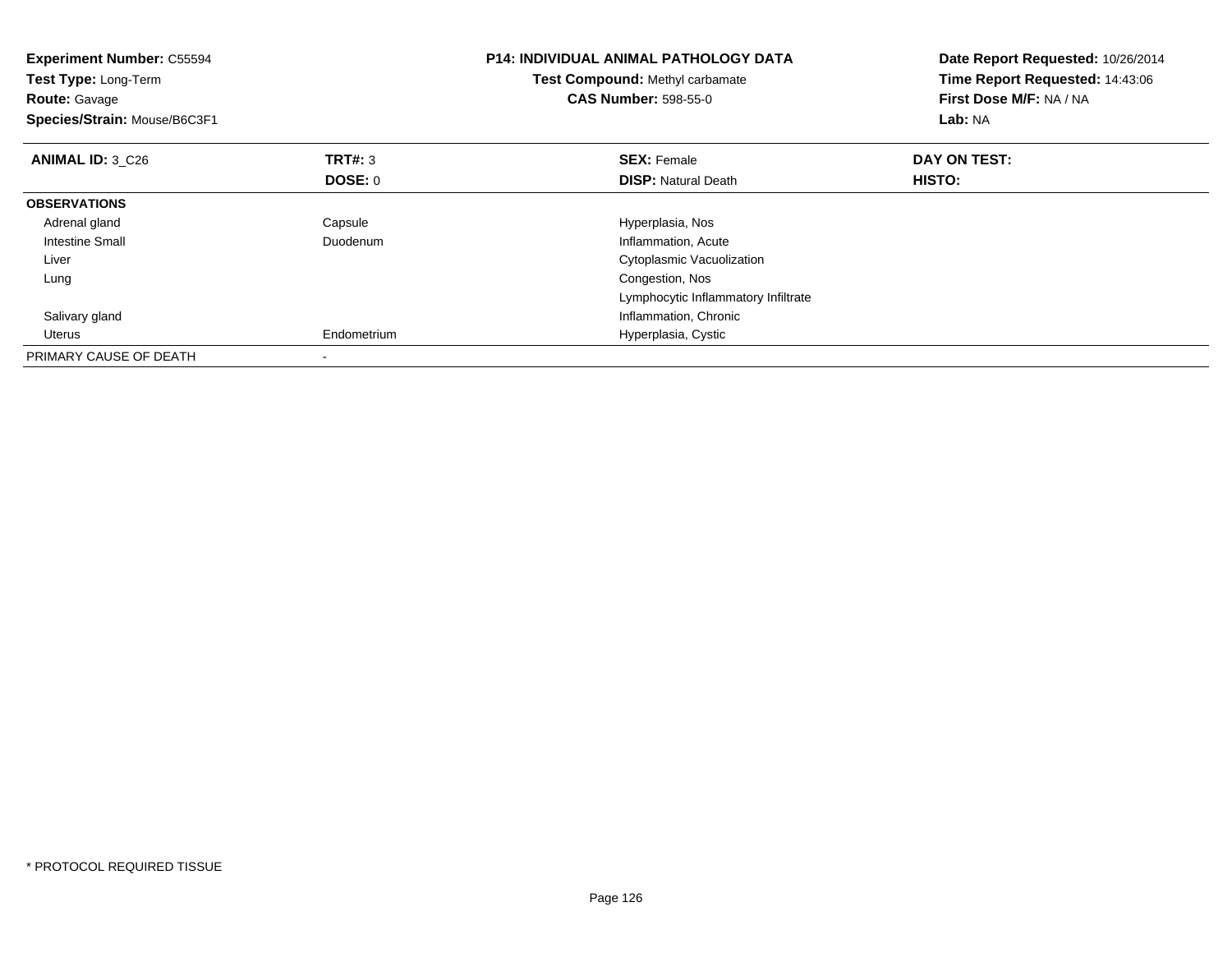| <b>Experiment Number: C55594</b><br><b>Test Type: Long-Term</b><br><b>Route: Gavage</b><br>Species/Strain: Mouse/B6C3F1 | <b>P14: INDIVIDUAL ANIMAL PATHOLOGY DATA</b><br>Test Compound: Methyl carbamate<br><b>CAS Number: 598-55-0</b> |                                                       | Date Report Requested: 10/26/2014<br>Time Report Requested: 14:43:06<br>First Dose M/F: NA / NA<br>Lab: NA |
|-------------------------------------------------------------------------------------------------------------------------|----------------------------------------------------------------------------------------------------------------|-------------------------------------------------------|------------------------------------------------------------------------------------------------------------|
| <b>ANIMAL ID: 3 C27</b>                                                                                                 | TRT#: 3<br>DOSE: 0                                                                                             | <b>SEX: Female</b><br><b>DISP:</b> Terminal Sacrifice | DAY ON TEST:<br><b>HISTO:</b>                                                                              |
| <b>OBSERVATIONS</b>                                                                                                     |                                                                                                                |                                                       |                                                                                                            |
| Adrenal gland                                                                                                           | Capsule                                                                                                        | Hyperplasia, Nos                                      |                                                                                                            |
| Brain                                                                                                                   |                                                                                                                | Mineralization                                        |                                                                                                            |
| Kidney                                                                                                                  |                                                                                                                | Inflammation, Chronic                                 |                                                                                                            |
| Liver                                                                                                                   |                                                                                                                | Inflammation, Chronic                                 |                                                                                                            |
| Lung                                                                                                                    |                                                                                                                | Lymphocytic Inflammatory Infiltrate                   |                                                                                                            |
| Unspecified                                                                                                             | Multiple Organs Nos                                                                                            | Lymphoma, Mixed-Malignant Type                        |                                                                                                            |
| Uterus                                                                                                                  | Endometrium                                                                                                    | Hyperplasia, Cystic                                   |                                                                                                            |
| PRIMARY CAUSE OF DEATH                                                                                                  |                                                                                                                |                                                       |                                                                                                            |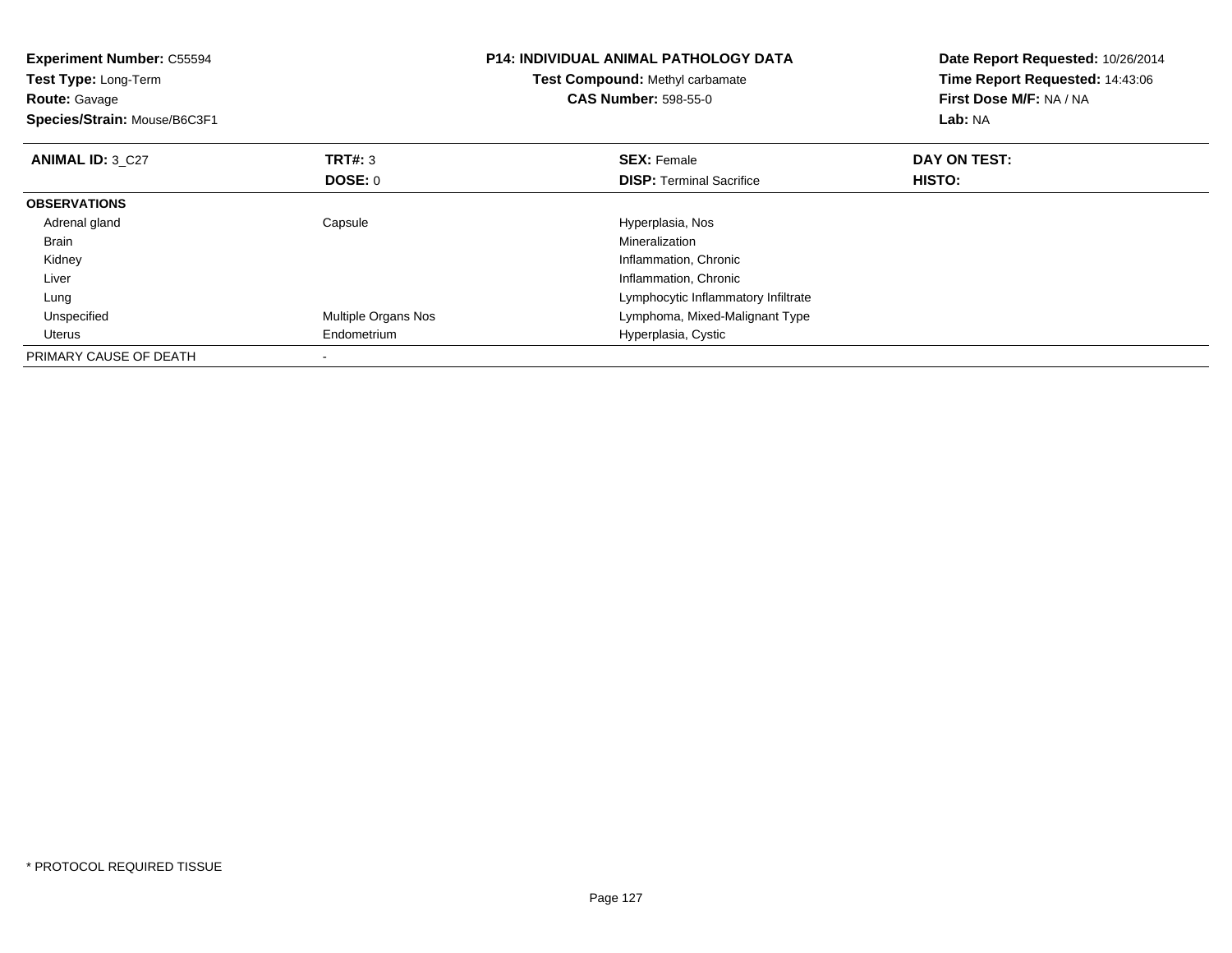**Experiment Number:** C55594**Test Type:** Long-Term**Route:** Gavage **Species/Strain:** Mouse/B6C3F1**P14: INDIVIDUAL ANIMAL PATHOLOGY DATATest Compound:** Methyl carbamate**CAS Number:** 598-55-0**Date Report Requested:** 10/26/2014**Time Report Requested:** 14:43:06**First Dose M/F:** NA / NA**Lab:** NA**ANIMAL ID: 3 C28 RIGHTER SEX:** Female **DAY ON TEST: SEX:** Female **DOSE:** 0**DISP:** Terminal Sacrifice **HISTO: OBSERVATIONS** Adrenal glandCapsule **Capsule Capsule Capsule Capsule** Hyperplasia, Nos<br>
Mineralization Brainn and the control of the control of the control of the control of the control of the control of the control of the control of the control of the control of the control of the control of the control of the control of the co Kidney Inflammation, Chronic Lung Alveolar/Bronchiolar Adenoma Lymphocytic Inflammatory Infiltrate Pancreas Inflammation, Chronic Pituitary glandAnterior Pituitary **Cyst, Nos** Anterior Pituitary Hyperplasia, Nos Salivary glandInflammation, Chronic

Hyperplasia, Cystic

Endometrium

-

Uterus

PRIMARY CAUSE OF DEATH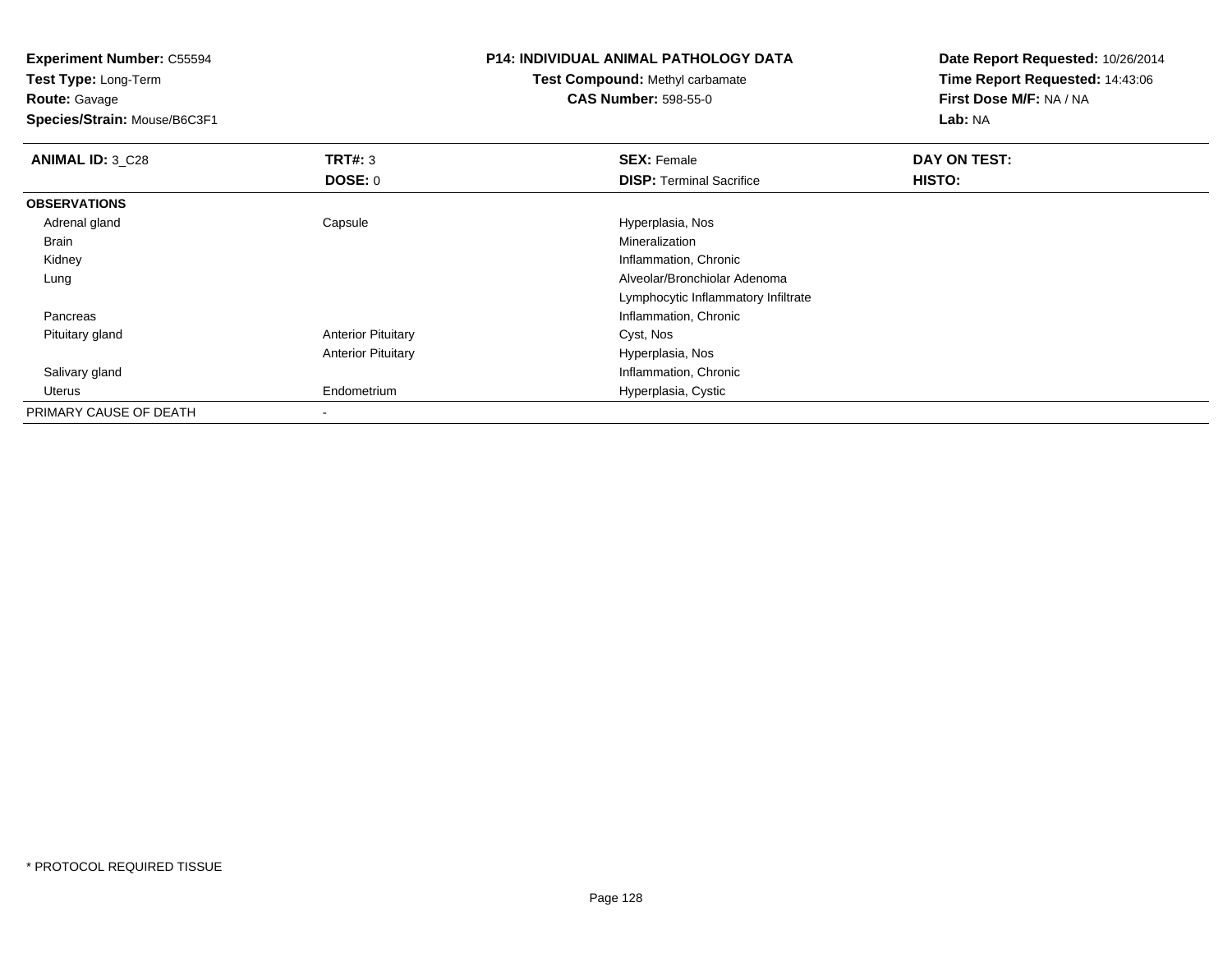**Test Type:** Long-Term**Route:** Gavage

**Species/Strain:** Mouse/B6C3F1

### **P14: INDIVIDUAL ANIMAL PATHOLOGY DATA**

**Test Compound:** Methyl carbamate**CAS Number:** 598-55-0

| <b>ANIMAL ID: 3_C29</b> | TRT#: 3                   | <b>SEX: Female</b>                  | DAY ON TEST: |
|-------------------------|---------------------------|-------------------------------------|--------------|
|                         | DOSE: 0                   | <b>DISP: Terminal Sacrifice</b>     | HISTO:       |
| <b>OBSERVATIONS</b>     |                           |                                     |              |
| Adrenal gland           | Capsule                   | Hyperplasia, Nos                    |              |
| Brain                   |                           | Mineralization                      |              |
| Gall bladder            |                           | Inflammation, Chronic               |              |
| Heart                   |                           | Inflammation, Chronic               |              |
| Kidney                  |                           | Inflammation, Chronic               |              |
| Liver                   |                           | Necrosis, Nos                       |              |
| Lung                    |                           | Histiocytosis                       |              |
|                         |                           | Hyperplasia, Adenomatous            |              |
|                         |                           | Lymphocytic Inflammatory Infiltrate |              |
| Lymph node              | Mesenteric Lymph Node     | Hyperplasia, Lymphoid               |              |
| Pituitary gland         | <b>Anterior Pituitary</b> | Adenoma, Nos                        |              |
| Salivary gland          |                           | Inflammation, Chronic               |              |
| Thyroid                 |                           | Cyst, Embryonal Duct                |              |
| Uterus                  | Endometrium               | Hyperplasia, Cystic                 |              |
|                         |                           | Neurofibrosarcoma                   |              |
| PRIMARY CAUSE OF DEATH  | $\overline{\phantom{a}}$  |                                     |              |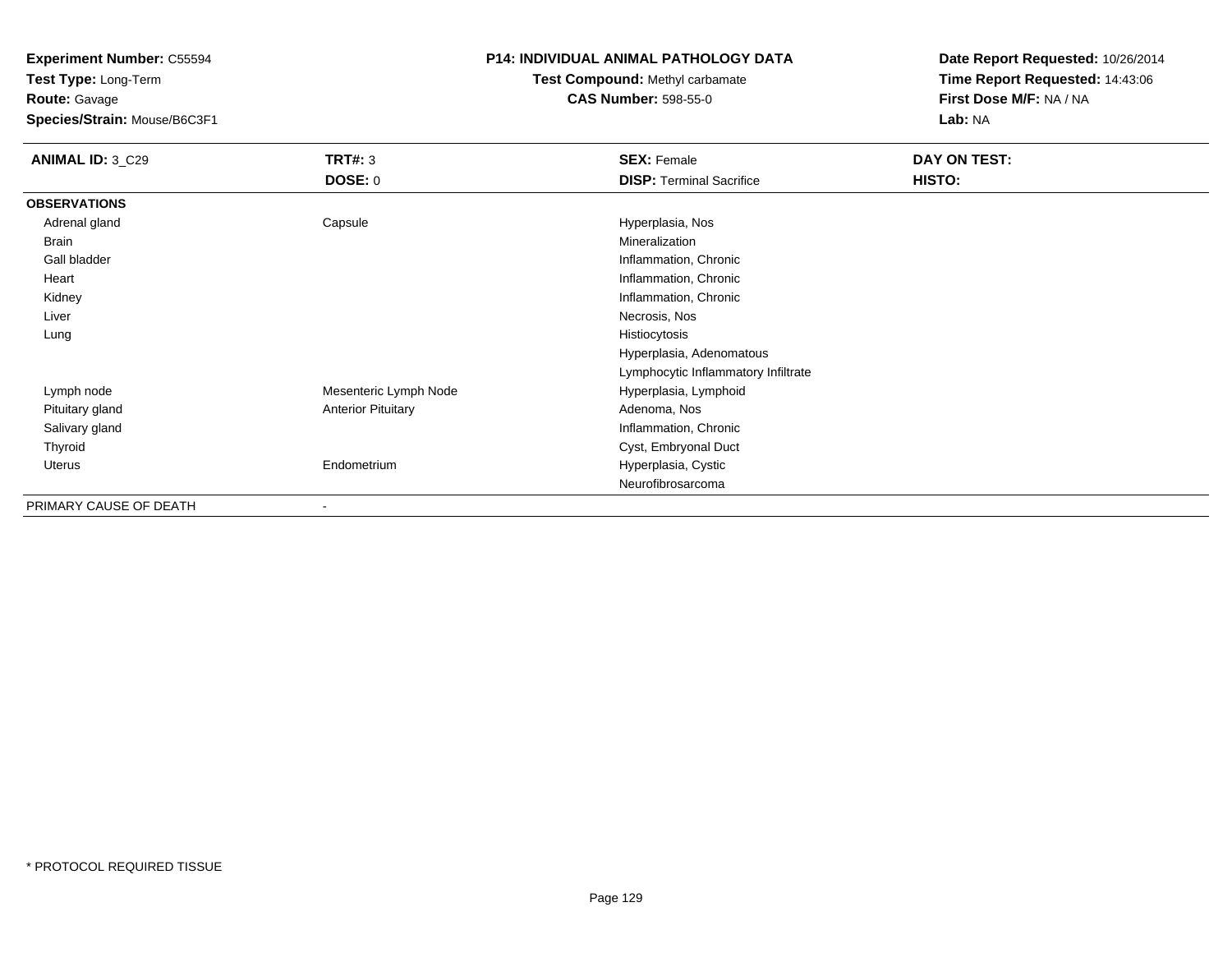| <b>Experiment Number: C55594</b><br>Test Type: Long-Term<br><b>Route: Gavage</b><br>Species/Strain: Mouse/B6C3F1 |                            | <b>P14: INDIVIDUAL ANIMAL PATHOLOGY DATA</b><br>Date Report Requested: 10/26/2014<br>Time Report Requested: 14:43:06<br><b>Test Compound: Methyl carbamate</b><br><b>CAS Number: 598-55-0</b><br>First Dose M/F: NA / NA<br>Lab: NA |               |
|------------------------------------------------------------------------------------------------------------------|----------------------------|-------------------------------------------------------------------------------------------------------------------------------------------------------------------------------------------------------------------------------------|---------------|
| <b>ANIMAL ID: 3 C30</b>                                                                                          | TRT#: 3                    | <b>SEX: Female</b>                                                                                                                                                                                                                  | DAY ON TEST:  |
|                                                                                                                  | <b>DOSE: 0</b>             | <b>DISP:</b> Moribund Sacrifice                                                                                                                                                                                                     | <b>HISTO:</b> |
| <b>OBSERVATIONS</b>                                                                                              |                            |                                                                                                                                                                                                                                     |               |
| Bone                                                                                                             | Vertebra                   | Osteosarcoma                                                                                                                                                                                                                        |               |
| Nasal cavity                                                                                                     |                            | Hemorrhage                                                                                                                                                                                                                          |               |
| Unspecified                                                                                                      | <b>Multiple Organs Nos</b> | Osteosarcoma, Metastatic                                                                                                                                                                                                            |               |
| PRIMARY CAUSE OF DEATH                                                                                           |                            |                                                                                                                                                                                                                                     |               |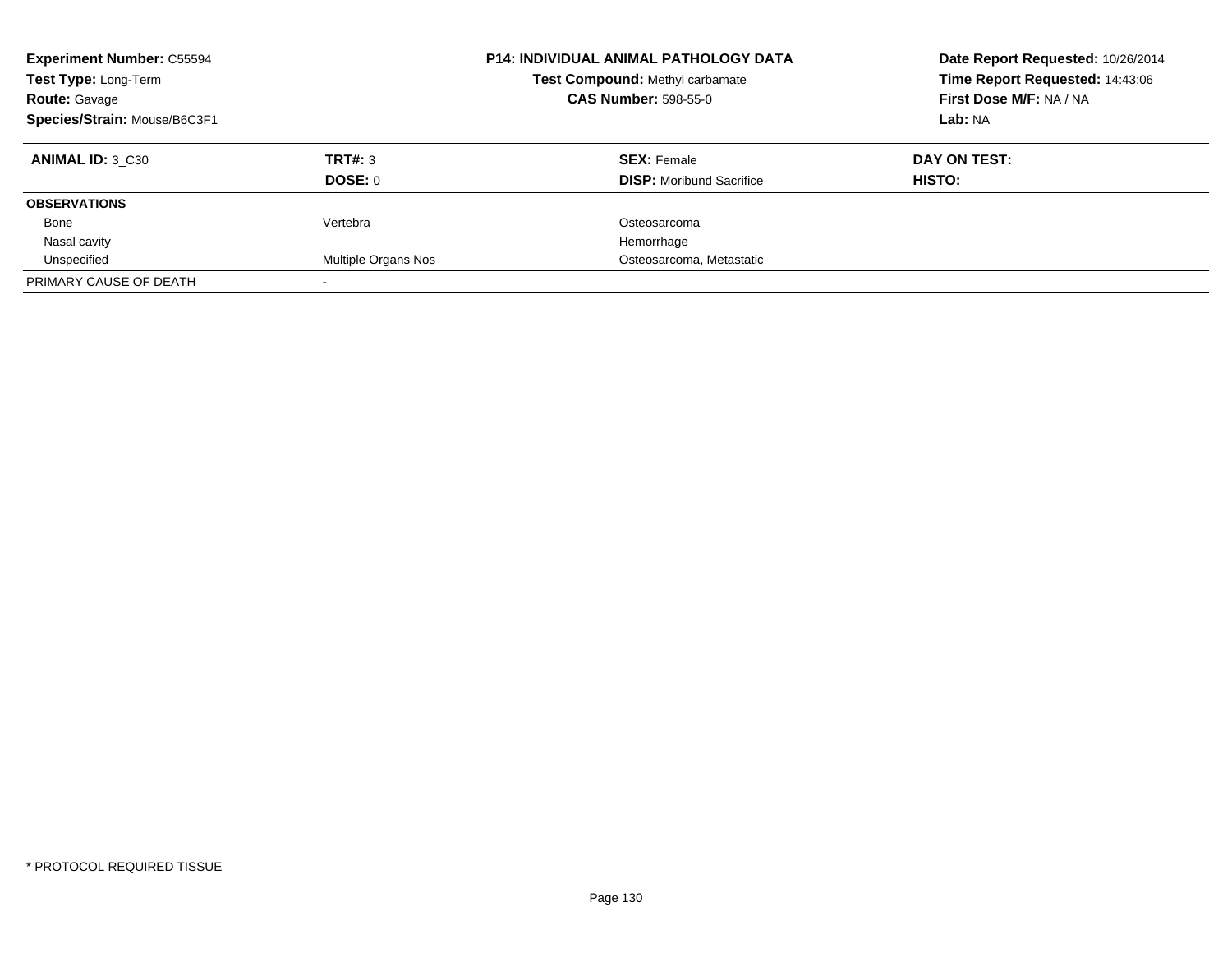| <b>Experiment Number: C55594</b><br>Test Type: Long-Term<br><b>Route: Gavage</b><br>Species/Strain: Mouse/B6C3F1 |                           | <b>P14: INDIVIDUAL ANIMAL PATHOLOGY DATA</b><br>Test Compound: Methyl carbamate<br><b>CAS Number: 598-55-0</b> | Date Report Requested: 10/26/2014<br>Time Report Requested: 14:43:06<br>First Dose M/F: NA / NA<br>Lab: NA |
|------------------------------------------------------------------------------------------------------------------|---------------------------|----------------------------------------------------------------------------------------------------------------|------------------------------------------------------------------------------------------------------------|
| ANIMAL ID: 3 C31                                                                                                 | <b>TRT#: 3</b>            | <b>SEX: Female</b>                                                                                             | DAY ON TEST:                                                                                               |
|                                                                                                                  | <b>DOSE: 0</b>            | <b>DISP:</b> Terminal Sacrifice                                                                                | HISTO:                                                                                                     |
| <b>OBSERVATIONS</b>                                                                                              |                           |                                                                                                                |                                                                                                            |
| Adrenal gland                                                                                                    | Capsule                   | Hyperplasia, Nos                                                                                               |                                                                                                            |
| <b>Brain</b>                                                                                                     |                           | Mineralization                                                                                                 |                                                                                                            |
| Heart                                                                                                            |                           | Inflammation, Chronic                                                                                          |                                                                                                            |
| Pituitary gland                                                                                                  | <b>Anterior Pituitary</b> | Hyperplasia, Nos                                                                                               |                                                                                                            |
| Unspecified                                                                                                      | Multiple Organs Nos       | Lymphoma, Histiocytic-Malignant Type                                                                           |                                                                                                            |
| Uterus                                                                                                           | Endometrium               | Hyperplasia, Cystic                                                                                            |                                                                                                            |
| PRIMARY CAUSE OF DEATH                                                                                           |                           |                                                                                                                |                                                                                                            |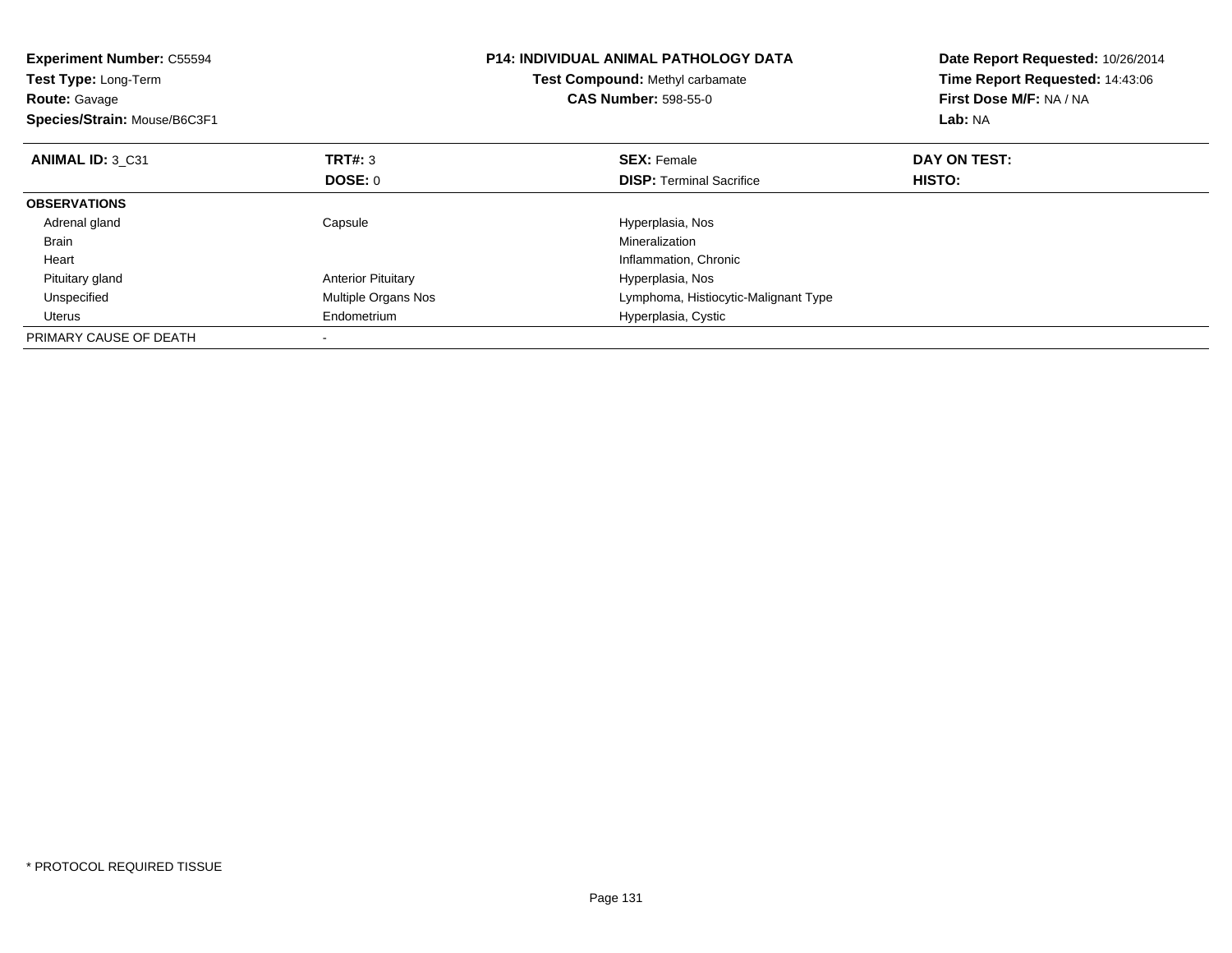| <b>Experiment Number: C55594</b><br>Test Type: Long-Term<br><b>Route: Gavage</b><br>Species/Strain: Mouse/B6C3F1 |                | <b>P14: INDIVIDUAL ANIMAL PATHOLOGY DATA</b><br>Test Compound: Methyl carbamate<br><b>CAS Number: 598-55-0</b> | Date Report Requested: 10/26/2014<br>Time Report Requested: 14:43:06<br>First Dose M/F: NA / NA<br>Lab: NA |
|------------------------------------------------------------------------------------------------------------------|----------------|----------------------------------------------------------------------------------------------------------------|------------------------------------------------------------------------------------------------------------|
| <b>ANIMAL ID: 3 C32</b>                                                                                          | TRT#: 3        | <b>SEX: Female</b>                                                                                             | DAY ON TEST:                                                                                               |
|                                                                                                                  | <b>DOSE: 0</b> | <b>DISP:</b> Terminal Sacrifice                                                                                | HISTO:                                                                                                     |
| <b>OBSERVATIONS</b>                                                                                              |                |                                                                                                                |                                                                                                            |
| Adrenal gland                                                                                                    | Capsule        | Hyperplasia, Nos                                                                                               |                                                                                                            |
| Gall bladder                                                                                                     |                | Inflammation, Chronic                                                                                          |                                                                                                            |
| Kidney                                                                                                           |                | Inflammation, Chronic                                                                                          |                                                                                                            |
| Lung                                                                                                             |                | Lymphocytic Inflammatory Infiltrate                                                                            |                                                                                                            |
| Salivary gland                                                                                                   |                | Inflammation, Chronic                                                                                          |                                                                                                            |
| Uterus                                                                                                           | Endometrium    | Hyperplasia, Cystic                                                                                            |                                                                                                            |
|                                                                                                                  | Cervix Uteri   | Inflammation, Acute                                                                                            |                                                                                                            |
| PRIMARY CAUSE OF DEATH                                                                                           |                |                                                                                                                |                                                                                                            |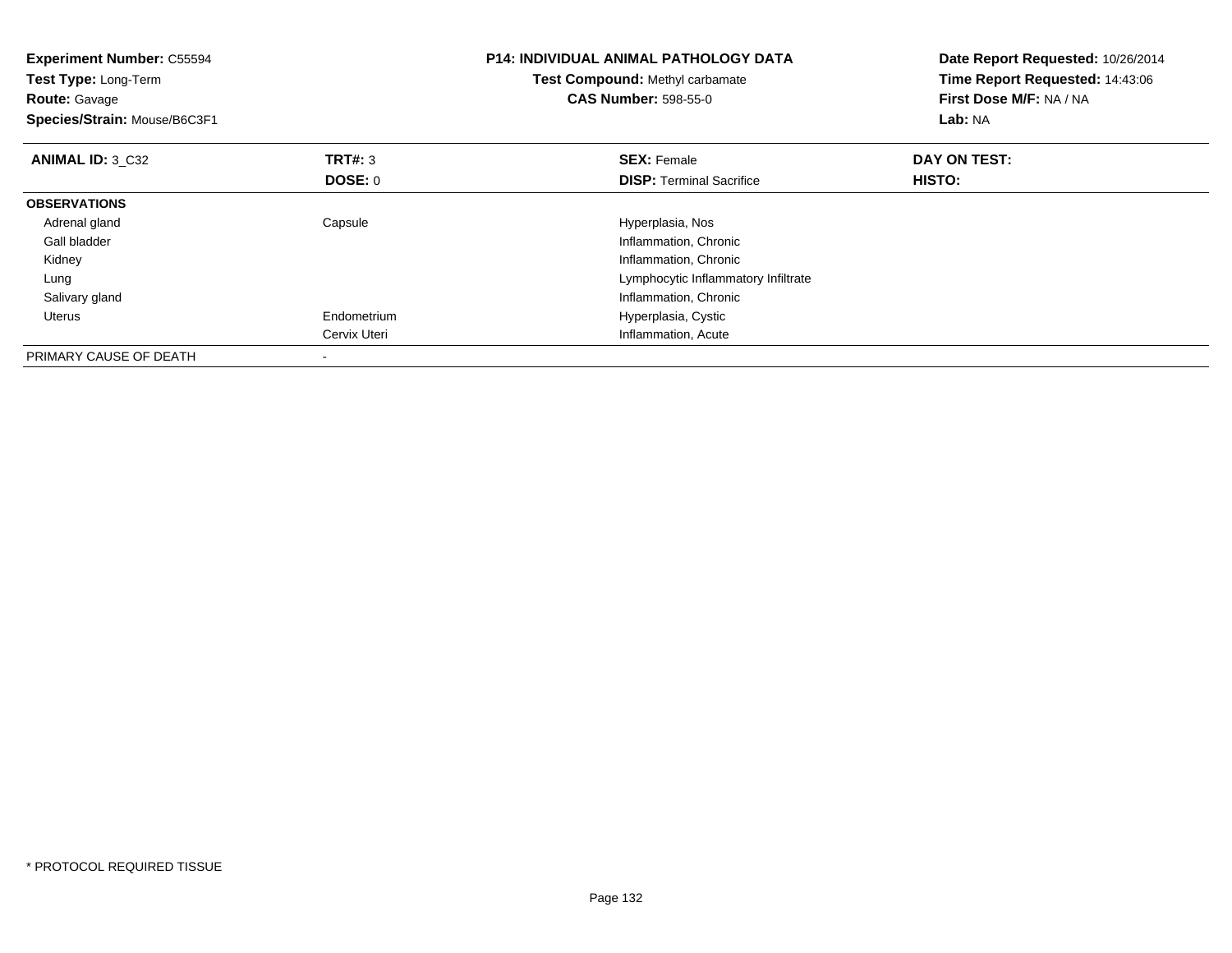| <b>Experiment Number: C55594</b><br>Test Type: Long-Term<br><b>Route: Gavage</b><br>Species/Strain: Mouse/B6C3F1 |                     | <b>P14: INDIVIDUAL ANIMAL PATHOLOGY DATA</b><br><b>Test Compound: Methyl carbamate</b><br><b>CAS Number: 598-55-0</b> | Date Report Requested: 10/26/2014<br>Time Report Requested: 14:43:06<br>First Dose M/F: NA / NA<br>Lab: NA |
|------------------------------------------------------------------------------------------------------------------|---------------------|-----------------------------------------------------------------------------------------------------------------------|------------------------------------------------------------------------------------------------------------|
| ANIMAL ID: 3 C33                                                                                                 | <b>TRT#: 3</b>      | <b>SEX: Female</b>                                                                                                    | DAY ON TEST:                                                                                               |
|                                                                                                                  | DOSE: 0             | <b>DISP:</b> Terminal Sacrifice                                                                                       | HISTO:                                                                                                     |
| <b>OBSERVATIONS</b>                                                                                              |                     |                                                                                                                       |                                                                                                            |
| Adrenal gland                                                                                                    | Capsule             | Hyperplasia, Nos                                                                                                      |                                                                                                            |
| Lung                                                                                                             |                     | Lymphocytic Inflammatory Infiltrate                                                                                   |                                                                                                            |
| Pancreas                                                                                                         | Acinus              | Atrophy, Nos                                                                                                          |                                                                                                            |
|                                                                                                                  |                     | Dilatation, Ducts                                                                                                     |                                                                                                            |
| Thyroid                                                                                                          |                     | Hyperplasia, Follicular Cell                                                                                          |                                                                                                            |
| Unspecified                                                                                                      | Multiple Organs Nos | Lymphoma, Mixed-Malignant Type                                                                                        |                                                                                                            |
| Uterus                                                                                                           | Endometrium         | Hyperplasia, Cystic                                                                                                   |                                                                                                            |
| PRIMARY CAUSE OF DEATH                                                                                           |                     |                                                                                                                       |                                                                                                            |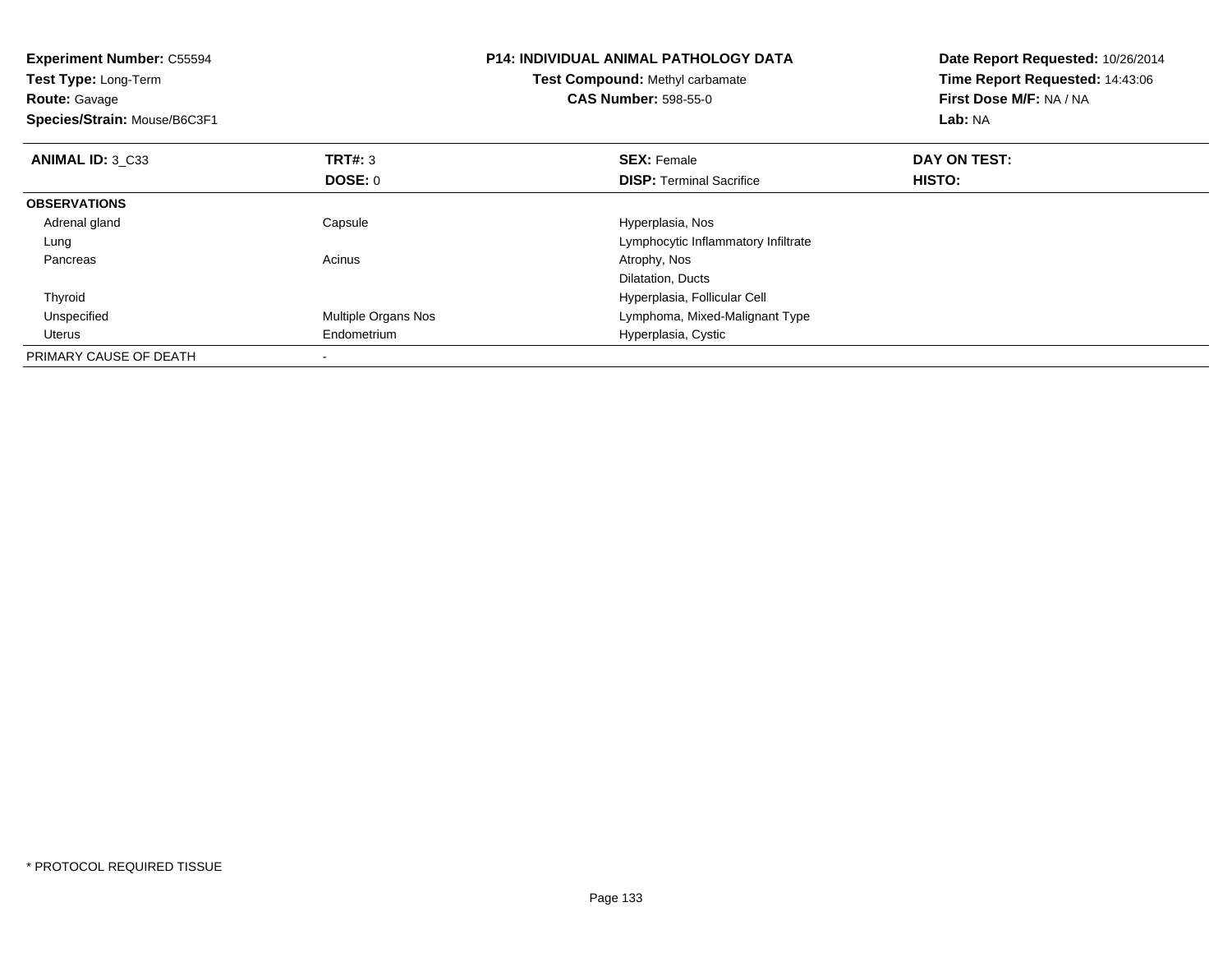**Experiment Number:** C55594**Test Type:** Long-Term**Route:** Gavage **Species/Strain:** Mouse/B6C3F1**P14: INDIVIDUAL ANIMAL PATHOLOGY DATATest Compound:** Methyl carbamate**CAS Number:** 598-55-0**Date Report Requested:** 10/26/2014**Time Report Requested:** 14:43:06**First Dose M/F:** NA / NA**Lab:** NA**ANIMAL ID: 3 C34 TRT#:** 3 **SEX:** Female **DAY ON TEST: DOSE:** 0**DISP:** Terminal Sacrifice **HISTO: OBSERVATIONS** Adrenal glandCapsule **Capsule Hyperplasia**, Nos Heart Inflammation, Chronicg and the state of the state of the state of the state of the Lymphocytic Inflammatory Infiltrate Lung Ovaryy and the control of the control of the control of the control of the control of the control of the control of the control of the control of the control of the control of the control of the control of the control of the co Cystadenoma, Nos**Inflammation, Chronic**  Salivary glandNecrosis, NosHematopoiesis Spleenn and the state of the state of the state of the state of the state of the state of the state of the state of the state of the state of the state of the state of the state of the state of the state of the state of the stat Stomach Forestomach Erosion UnspecifiedMultiple Organs Nos **Multiple Organs Nos** Lymphoma, Histiocytic-Malignant Type Uterus Endometrium Hyperplasia, Cystic PRIMARY CAUSE OF DEATH

-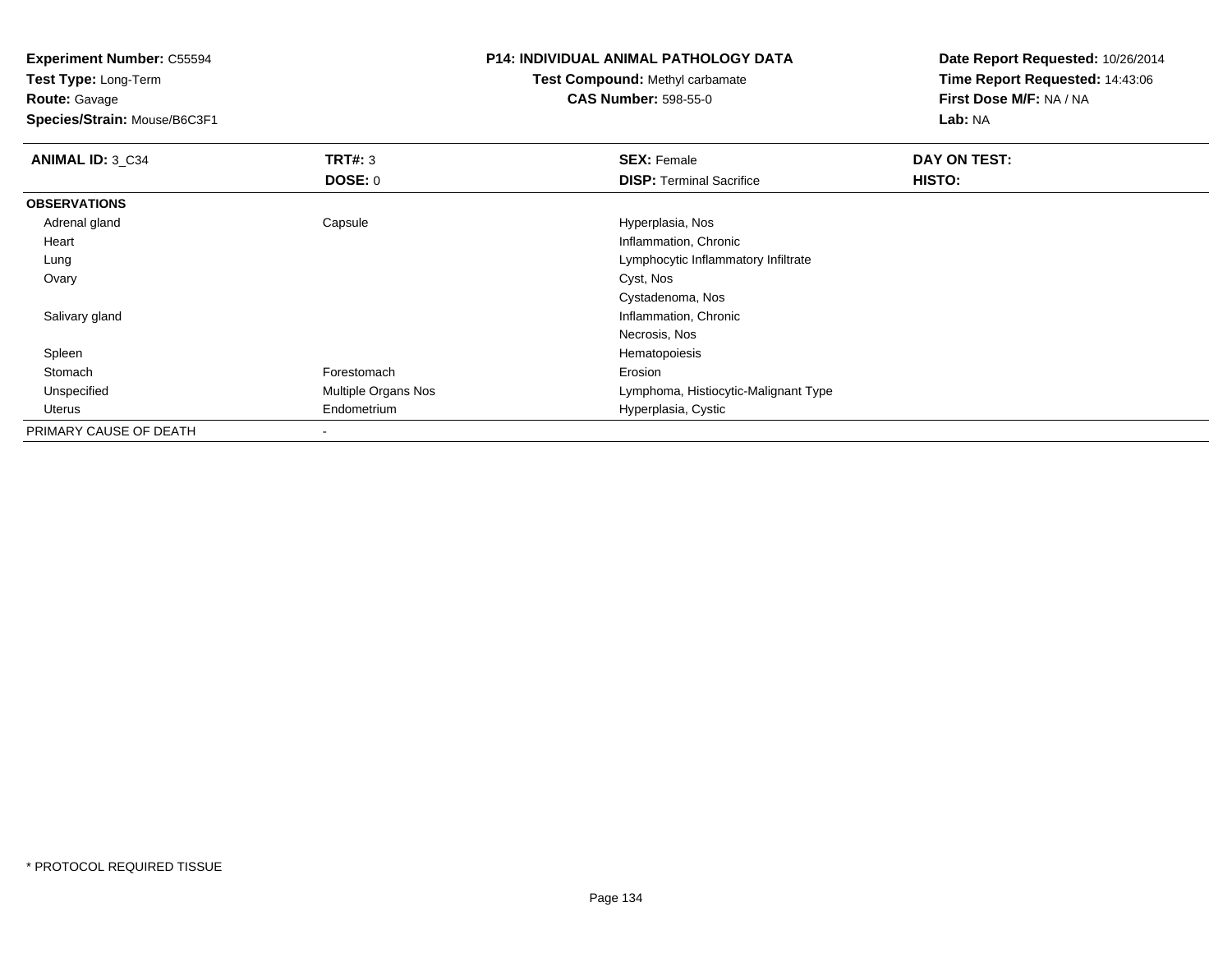| <b>Experiment Number: C55594</b><br>Test Type: Long-Term<br><b>Route: Gavage</b><br>Species/Strain: Mouse/B6C3F1 |                       | <b>P14: INDIVIDUAL ANIMAL PATHOLOGY DATA</b><br>Test Compound: Methyl carbamate<br><b>CAS Number: 598-55-0</b> | Date Report Requested: 10/26/2014<br>Time Report Requested: 14:43:06<br>First Dose M/F: NA / NA<br>Lab: NA |
|------------------------------------------------------------------------------------------------------------------|-----------------------|----------------------------------------------------------------------------------------------------------------|------------------------------------------------------------------------------------------------------------|
| ANIMAL ID: 3 C35                                                                                                 | <b>TRT#: 3</b>        | <b>SEX: Female</b>                                                                                             | DAY ON TEST:                                                                                               |
|                                                                                                                  | <b>DOSE: 0</b>        | <b>DISP:</b> Natural Death                                                                                     | HISTO:                                                                                                     |
| <b>OBSERVATIONS</b>                                                                                              |                       |                                                                                                                |                                                                                                            |
| <b>Brain</b>                                                                                                     |                       | Mineralization                                                                                                 |                                                                                                            |
| Lymph node                                                                                                       | Mesenteric Lymph Node | Hematopoiesis                                                                                                  |                                                                                                            |
|                                                                                                                  | Mesenteric Lymph Node | Hemorrhage                                                                                                     |                                                                                                            |
| Ovary                                                                                                            |                       | Cyst, Nos                                                                                                      |                                                                                                            |
| Unspecified                                                                                                      | Multiple Organs Nos   | Lymphoma, Nos-Malignant                                                                                        |                                                                                                            |
| Uterus                                                                                                           |                       | Abscess, Nos                                                                                                   |                                                                                                            |
| PRIMARY CAUSE OF DEATH                                                                                           |                       |                                                                                                                |                                                                                                            |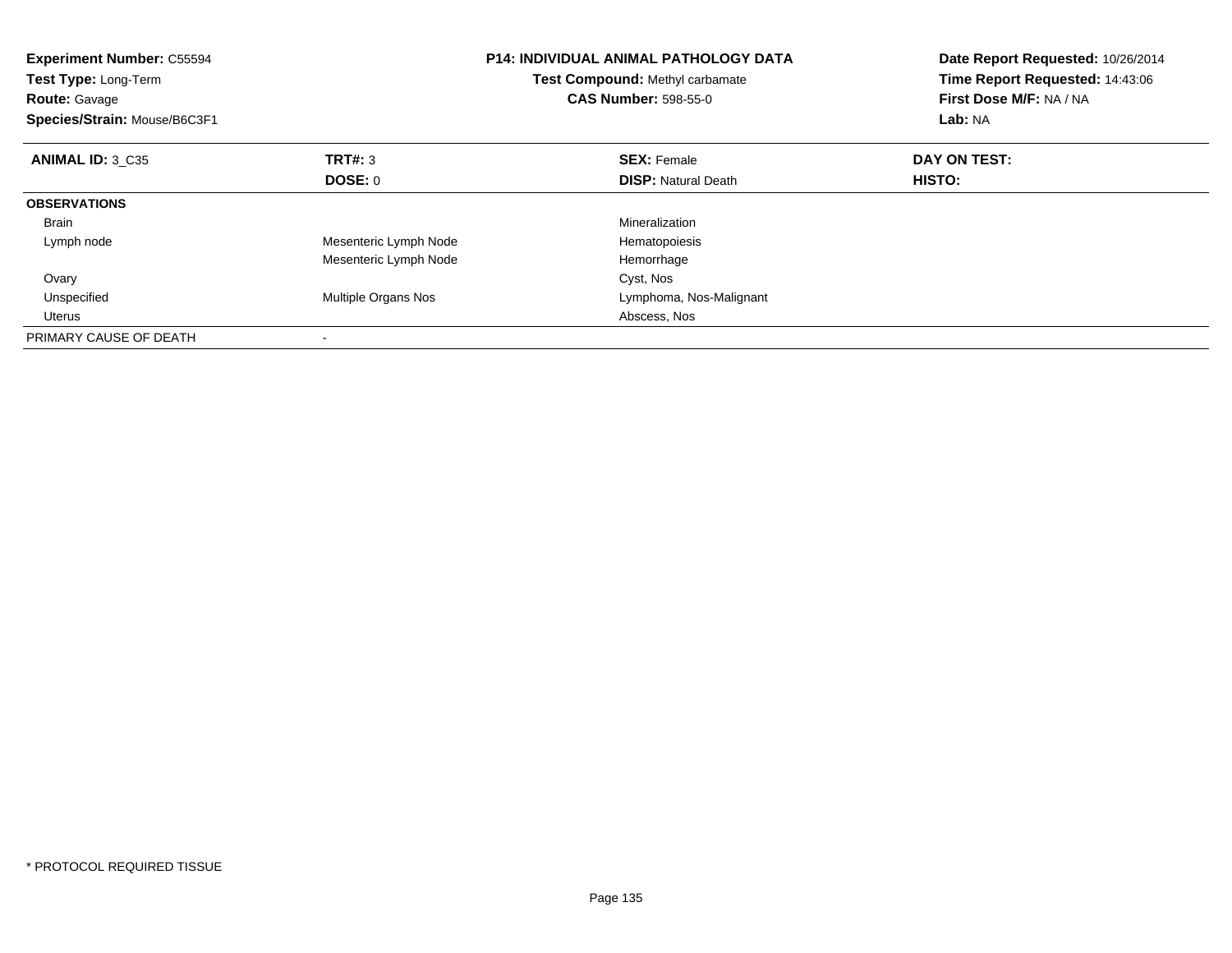**Test Type:** Long-Term**Route:** Gavage

**Species/Strain:** Mouse/B6C3F1

### **P14: INDIVIDUAL ANIMAL PATHOLOGY DATA**

# **Test Compound:** Methyl carbamate**CAS Number:** 598-55-0

| ANIMAL ID: 3 C36       | TRT#: 3                   | <b>SEX: Female</b>                  | DAY ON TEST: |  |
|------------------------|---------------------------|-------------------------------------|--------------|--|
|                        | <b>DOSE: 0</b>            | <b>DISP:</b> Terminal Sacrifice     | HISTO:       |  |
| <b>OBSERVATIONS</b>    |                           |                                     |              |  |
| Adrenal gland          | Capsule                   | Hyperplasia, Nos                    |              |  |
| Heart                  |                           | Inflammation, Chronic               |              |  |
| Kidney                 |                           | Inflammation, Chronic               |              |  |
| Liver                  |                           | Inflammation, Chronic               |              |  |
| Lung                   |                           | Lymphocytic Inflammatory Infiltrate |              |  |
| Lymph node             | Mesenteric Lymph Node     | Hyperplasia, Lymphoid               |              |  |
| Pancreas               |                           | Inflammation, Chronic               |              |  |
| Pituitary gland        | <b>Anterior Pituitary</b> | Hyperplasia, Nos                    |              |  |
| Salivary gland         |                           | Inflammation, Chronic               |              |  |
| Uterus                 | Endometrium               | Hyperplasia, Cystic                 |              |  |
| PRIMARY CAUSE OF DEATH | $\blacksquare$            |                                     |              |  |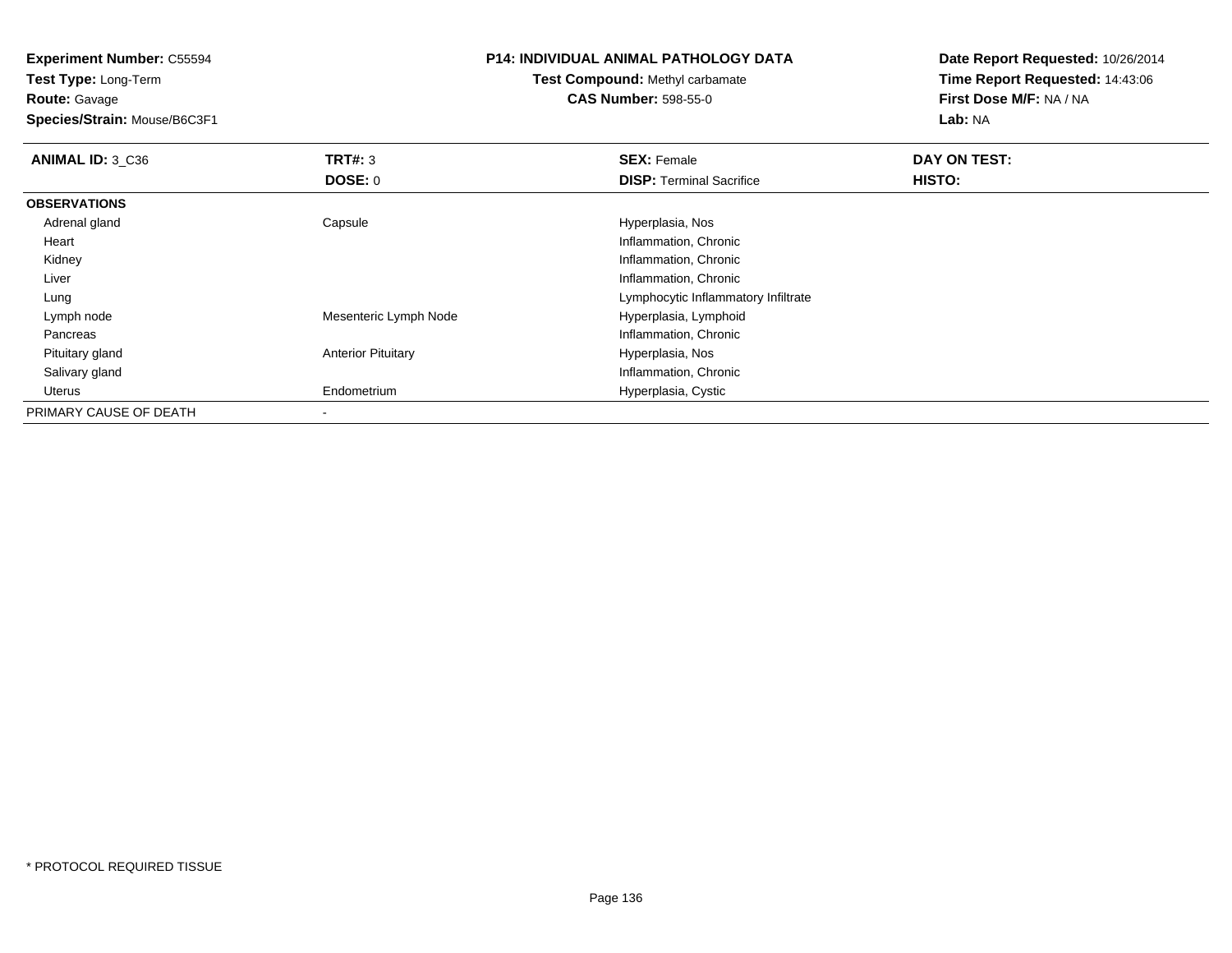**Test Type:** Long-Term**Route:** Gavage

**Species/Strain:** Mouse/B6C3F1

### **P14: INDIVIDUAL ANIMAL PATHOLOGY DATA**

**Test Compound:** Methyl carbamate**CAS Number:** 598-55-0

| <b>ANIMAL ID: 3_C37</b> | <b>TRT#: 3</b>            | <b>SEX: Female</b>                  | DAY ON TEST: |  |
|-------------------------|---------------------------|-------------------------------------|--------------|--|
|                         | <b>DOSE: 0</b>            | <b>DISP: Terminal Sacrifice</b>     | HISTO:       |  |
| <b>OBSERVATIONS</b>     |                           |                                     |              |  |
| Adrenal gland           | Capsule                   | Hyperplasia, Nos                    |              |  |
| Brain                   |                           | Mineralization                      |              |  |
| Kidney                  |                           | Inflammation, Chronic               |              |  |
| Liver                   |                           | Inflammation, Chronic               |              |  |
| Lung                    |                           | Histiocytosis                       |              |  |
|                         |                           | Hyperplasia, Adenomatous            |              |  |
|                         |                           | Lymphocytic Inflammatory Infiltrate |              |  |
| Lymph node              | Mesenteric Lymph Node     | Cyst, Nos                           |              |  |
| Pancreas                | Acinus                    | Atrophy, Nos                        |              |  |
|                         |                           | Dilatation, Ducts                   |              |  |
|                         |                           | Inflammation, Chronic               |              |  |
| Pituitary gland         | <b>Anterior Pituitary</b> | Hyperplasia, Nos                    |              |  |
| Salivary gland          |                           | Inflammation, Chronic               |              |  |
| Thyroid                 |                           | Inflammation, Nos                   |              |  |
| Uterus                  | Endometrium               | Hyperplasia, Cystic                 |              |  |
| PRIMARY CAUSE OF DEATH  | $\overline{\phantom{a}}$  |                                     |              |  |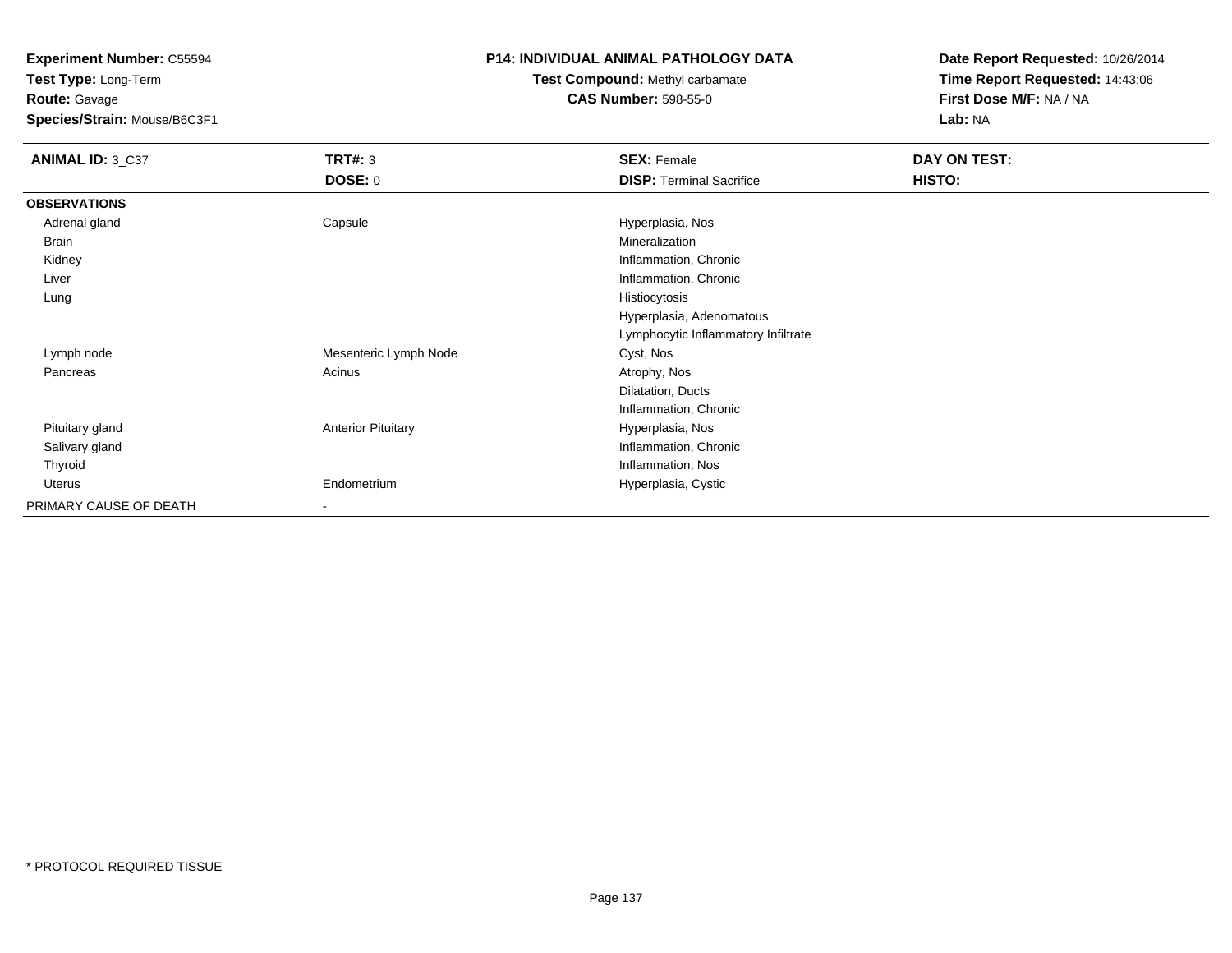**Test Type:** Long-Term**Route:** Gavage

**Species/Strain:** Mouse/B6C3F1

### **P14: INDIVIDUAL ANIMAL PATHOLOGY DATA**

# **Test Compound:** Methyl carbamate**CAS Number:** 598-55-0

| ANIMAL ID: 3 C38       | TRT#: 3<br><b>DOSE: 0</b> | <b>SEX: Female</b><br><b>DISP: Natural Death</b> | DAY ON TEST:<br>HISTO: |
|------------------------|---------------------------|--------------------------------------------------|------------------------|
| <b>OBSERVATIONS</b>    |                           |                                                  |                        |
| Adrenal gland          | Capsule                   | Hyperplasia, Nos                                 |                        |
| Bone marrow            |                           | Hyperplasia, Nos                                 |                        |
| Brain                  |                           | Mineralization                                   |                        |
| Heart                  |                           | Inflammation, Chronic                            |                        |
| Liver                  |                           | Hematopoiesis                                    |                        |
| Lung                   |                           | Lymphocytic Inflammatory Infiltrate              |                        |
| Lymph node             | Mesenteric Lymph Node     | Edema, Nos                                       |                        |
| Pancreas               |                           | Inflammation, Acute                              |                        |
| Spleen                 |                           | Hematopoiesis                                    |                        |
| Thymus                 |                           | Atrophy, Nos                                     |                        |
| Unspecified            | <b>Abdominal Cavity</b>   | Inflammation, Nos                                |                        |
| Uterus                 |                           | Inflammation, Acute                              |                        |
| PRIMARY CAUSE OF DEATH | $\overline{\phantom{a}}$  |                                                  |                        |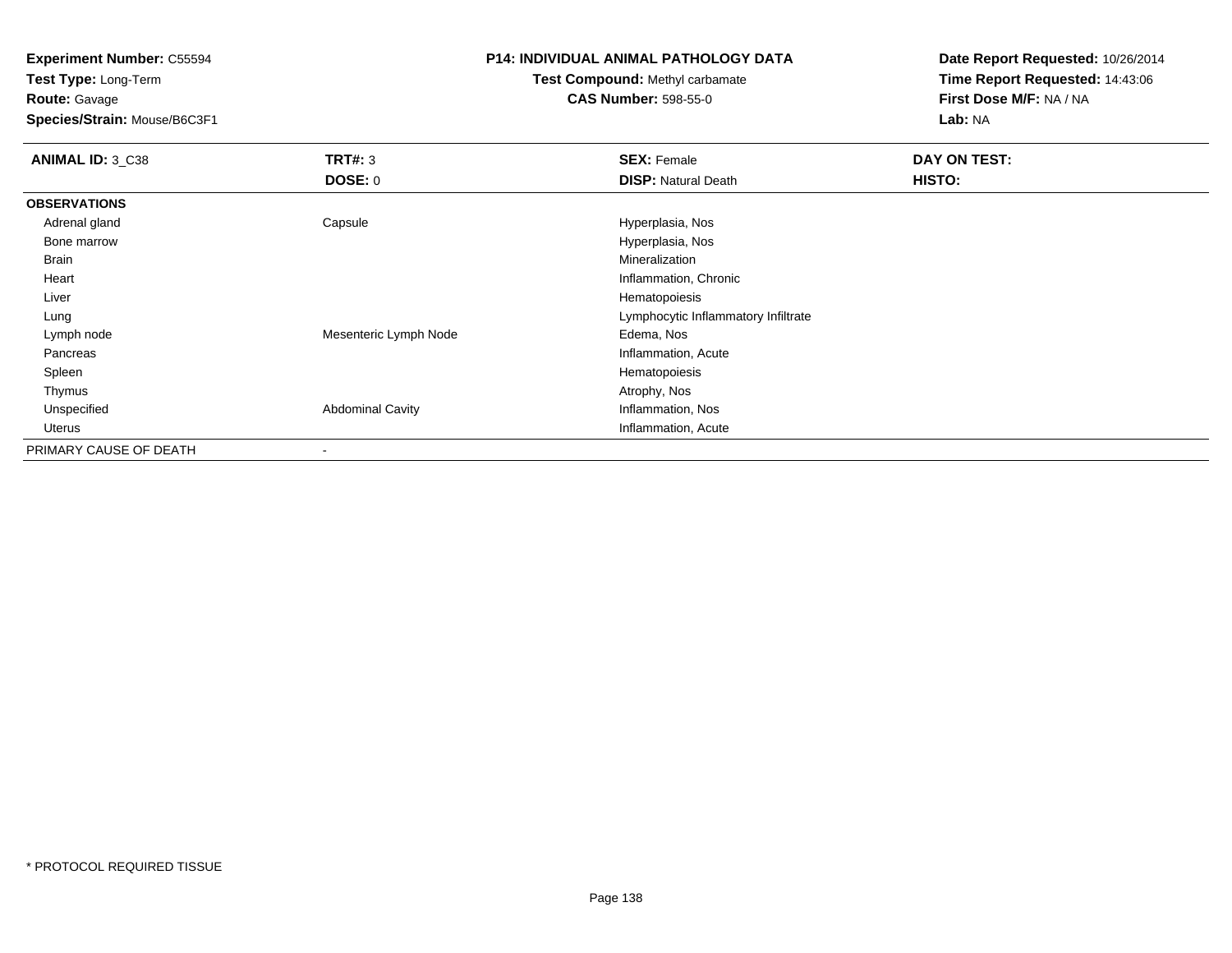**Test Type:** Long-Term**Route:** Gavage

**Species/Strain:** Mouse/B6C3F1

### **P14: INDIVIDUAL ANIMAL PATHOLOGY DATA**

**Test Compound:** Methyl carbamate**CAS Number:** 598-55-0

| ANIMAL ID: 3_C39       | TRT#: 3                   | <b>SEX: Female</b>                   | DAY ON TEST: |  |
|------------------------|---------------------------|--------------------------------------|--------------|--|
|                        | <b>DOSE: 0</b>            | <b>DISP: Terminal Sacrifice</b>      | HISTO:       |  |
| <b>OBSERVATIONS</b>    |                           |                                      |              |  |
| Adrenal gland          | Capsule                   | Hyperplasia, Nos                     |              |  |
| Kidney                 |                           | Inflammation, Chronic                |              |  |
| Lung                   |                           | Alveolar/Bronchiolar Carcinoma       |              |  |
|                        |                           | Histiocytosis                        |              |  |
| Pancreas               | Acinus                    | Atrophy, Nos                         |              |  |
|                        | Islets                    | Hyperplasia, Nos                     |              |  |
|                        |                           | Inflammation, Chronic                |              |  |
| Pituitary gland        | <b>Anterior Pituitary</b> | Hyperplasia, Nos                     |              |  |
| Salivary gland         |                           | Inflammation, Chronic                |              |  |
| Thyroid                |                           | Inflammation, Nos                    |              |  |
| Unspecified            | Multiple Organs Nos       | Lymphoma, Histiocytic-Malignant Type |              |  |
| Uterus                 | Endometrium               | Hyperplasia, Cystic                  |              |  |
| PRIMARY CAUSE OF DEATH | ۰                         |                                      |              |  |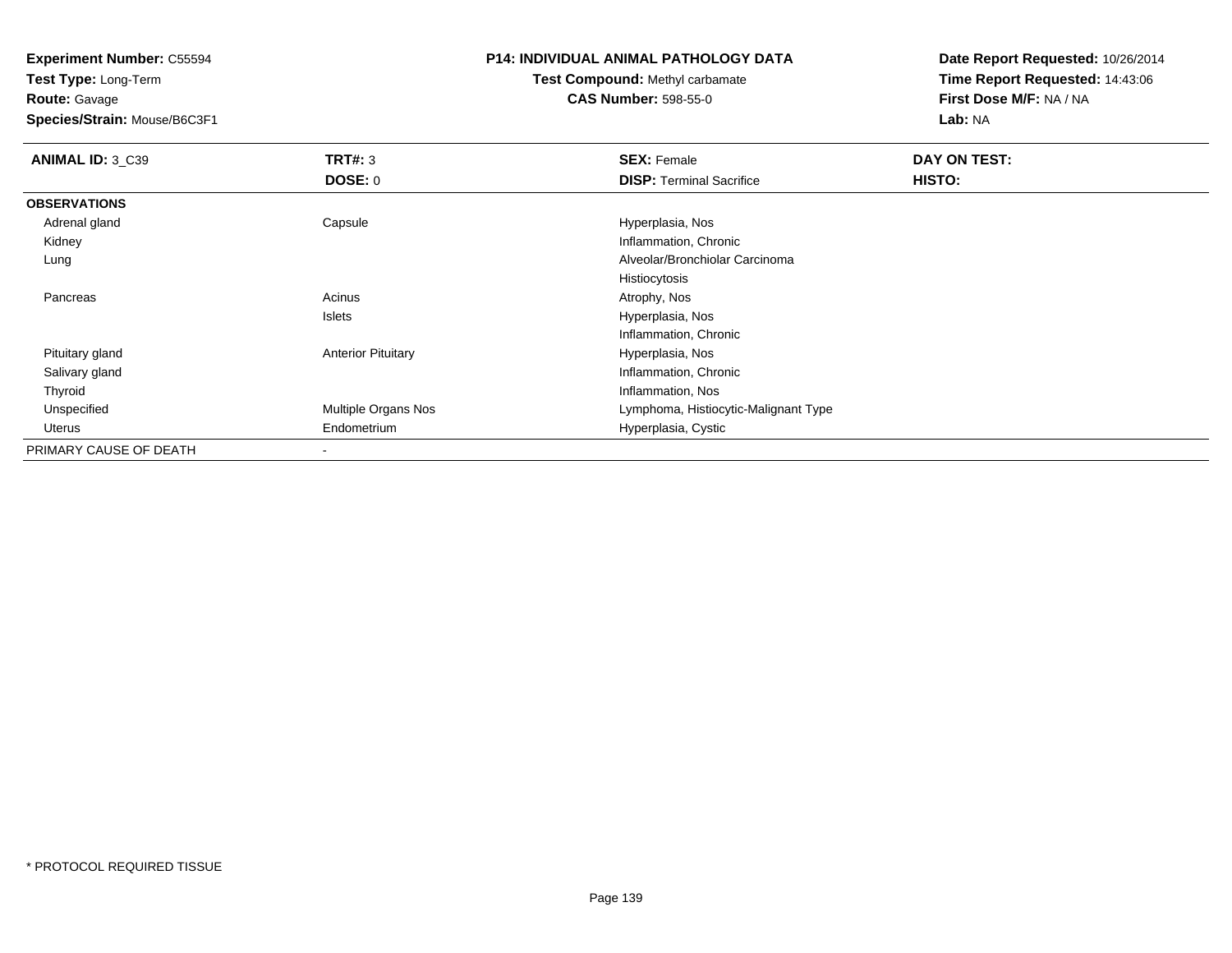**Experiment Number:** C55594**Test Type:** Long-Term**Route:** Gavage **Species/Strain:** Mouse/B6C3F1**P14: INDIVIDUAL ANIMAL PATHOLOGY DATATest Compound:** Methyl carbamate**CAS Number:** 598-55-0**Date Report Requested:** 10/26/2014**Time Report Requested:** 14:43:06**First Dose M/F:** NA / NA**Lab:** NA**ANIMAL ID: 3 C40 Communist SEX: Female DAY ON TEST: DAY ON TEST: DOSE:** 0**DISP:** Terminal Sacrifice **HISTO: OBSERVATIONS** Adrenal glandCapsule **Capsule Hyperplasia**, Nos Bone Dysplasia, Fibrous Brainn and the control of the control of the control of the control of the control of the control of the control of the control of the control of the control of the control of the control of the control of the control of the co LungLymphocytic Inflammatory Infiltrate<br>Hyperplasia, Lymphoid Lymph nodeMandibular Lymph Node Hyperplasia, I<br>Acinus Atrophy, Nos Pancreass and the contract of the contract of the contract of the contract of the contract  $\mathsf{A}$  at  $\mathsf{A}$  and  $\mathsf{A}$  and  $\mathsf{A}$  and  $\mathsf{A}$  and  $\mathsf{A}$  are contract of  $\mathsf{A}$  and  $\mathsf{A}$  and  $\mathsf{A}$  are contract of Dilatation, DuctsHyperplasia, Nos Pituitary glandAnterior Pituitary Uterus Endometrium Hyperplasia, Cystic PRIMARY CAUSE OF DEATH-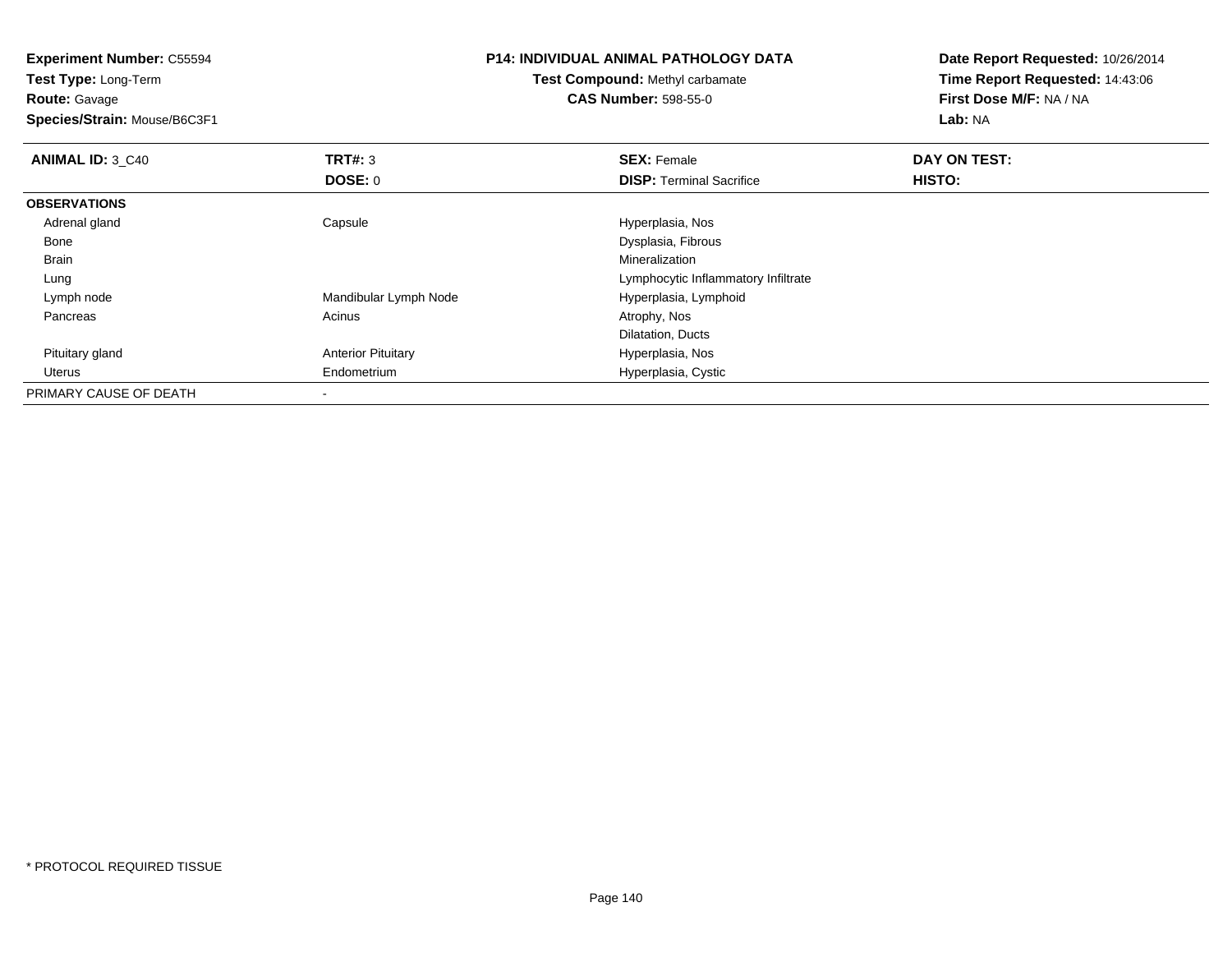| <b>Experiment Number: C55594</b><br>Test Type: Long-Term<br><b>Route: Gavage</b><br>Species/Strain: Mouse/B6C3F1 |                           | <b>P14: INDIVIDUAL ANIMAL PATHOLOGY DATA</b><br>Test Compound: Methyl carbamate<br><b>CAS Number: 598-55-0</b> | Date Report Requested: 10/26/2014<br>Time Report Requested: 14:43:06<br>First Dose M/F: NA / NA<br>Lab: NA |  |
|------------------------------------------------------------------------------------------------------------------|---------------------------|----------------------------------------------------------------------------------------------------------------|------------------------------------------------------------------------------------------------------------|--|
| <b>ANIMAL ID: 3 C41</b>                                                                                          | <b>TRT#: 3</b><br>DOSE: 0 | <b>SEX: Female</b><br><b>DISP:</b> Terminal Sacrifice                                                          | DAY ON TEST:<br>HISTO:                                                                                     |  |
| <b>OBSERVATIONS</b>                                                                                              |                           |                                                                                                                |                                                                                                            |  |
| Adrenal gland                                                                                                    | Capsule                   | Hyperplasia, Nos                                                                                               |                                                                                                            |  |
| Kidney                                                                                                           |                           | Inflammation, Chronic                                                                                          |                                                                                                            |  |
| Liver                                                                                                            |                           | Inflammation, Chronic                                                                                          |                                                                                                            |  |
| Lung                                                                                                             |                           | Lymphocytic Inflammatory Infiltrate                                                                            |                                                                                                            |  |
| Pancreas                                                                                                         |                           | Inflammation, Chronic                                                                                          |                                                                                                            |  |
| Salivary gland                                                                                                   |                           | Inflammation, Chronic                                                                                          |                                                                                                            |  |
| Uterus                                                                                                           | Endometrium               | Hyperplasia, Cystic                                                                                            |                                                                                                            |  |
| PRIMARY CAUSE OF DEATH                                                                                           |                           |                                                                                                                |                                                                                                            |  |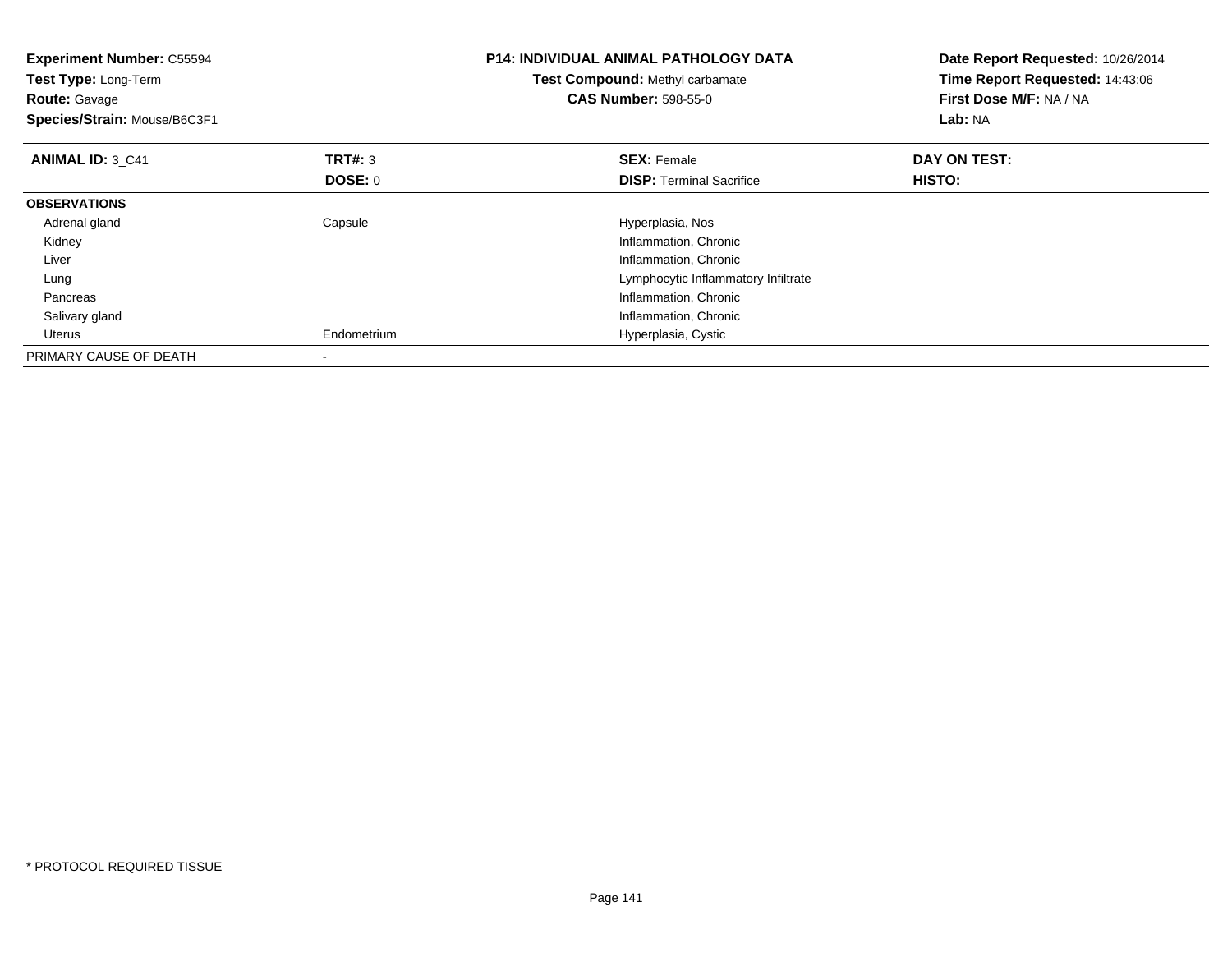| <b>Experiment Number: C55594</b><br>Test Type: Long-Term<br><b>Route: Gavage</b><br>Species/Strain: Mouse/B6C3F1 |                          | <b>P14: INDIVIDUAL ANIMAL PATHOLOGY DATA</b><br><b>Test Compound: Methyl carbamate</b><br><b>CAS Number: 598-55-0</b> | Date Report Requested: 10/26/2014<br>Time Report Requested: 14:43:06<br>First Dose M/F: NA / NA<br>Lab: NA |  |
|------------------------------------------------------------------------------------------------------------------|--------------------------|-----------------------------------------------------------------------------------------------------------------------|------------------------------------------------------------------------------------------------------------|--|
| <b>ANIMAL ID: 3_C42</b>                                                                                          | TRT#: 3                  | <b>SEX: Female</b>                                                                                                    | DAY ON TEST:                                                                                               |  |
|                                                                                                                  | DOSE: 0                  | <b>DISP:</b> Terminal Sacrifice                                                                                       | HISTO:                                                                                                     |  |
| <b>OBSERVATIONS</b>                                                                                              |                          |                                                                                                                       |                                                                                                            |  |
| Adrenal gland                                                                                                    |                          | Cortical Adenoma                                                                                                      |                                                                                                            |  |
|                                                                                                                  | Capsule                  | Hyperplasia, Nos                                                                                                      |                                                                                                            |  |
| Kidney                                                                                                           |                          | Inflammation, Chronic                                                                                                 |                                                                                                            |  |
| Liver                                                                                                            |                          | Inflammation, Chronic                                                                                                 |                                                                                                            |  |
| Lung                                                                                                             |                          | Hyperplasia, Adenomatous                                                                                              |                                                                                                            |  |
|                                                                                                                  |                          | Lymphocytic Inflammatory Infiltrate                                                                                   |                                                                                                            |  |
| Pancreas                                                                                                         |                          | Inflammation, Chronic                                                                                                 |                                                                                                            |  |
| Salivary gland                                                                                                   |                          | Inflammation, Chronic                                                                                                 |                                                                                                            |  |
| Uterus                                                                                                           | Endometrium              | Hyperplasia, Cystic                                                                                                   |                                                                                                            |  |
| PRIMARY CAUSE OF DEATH                                                                                           | $\overline{\phantom{a}}$ |                                                                                                                       |                                                                                                            |  |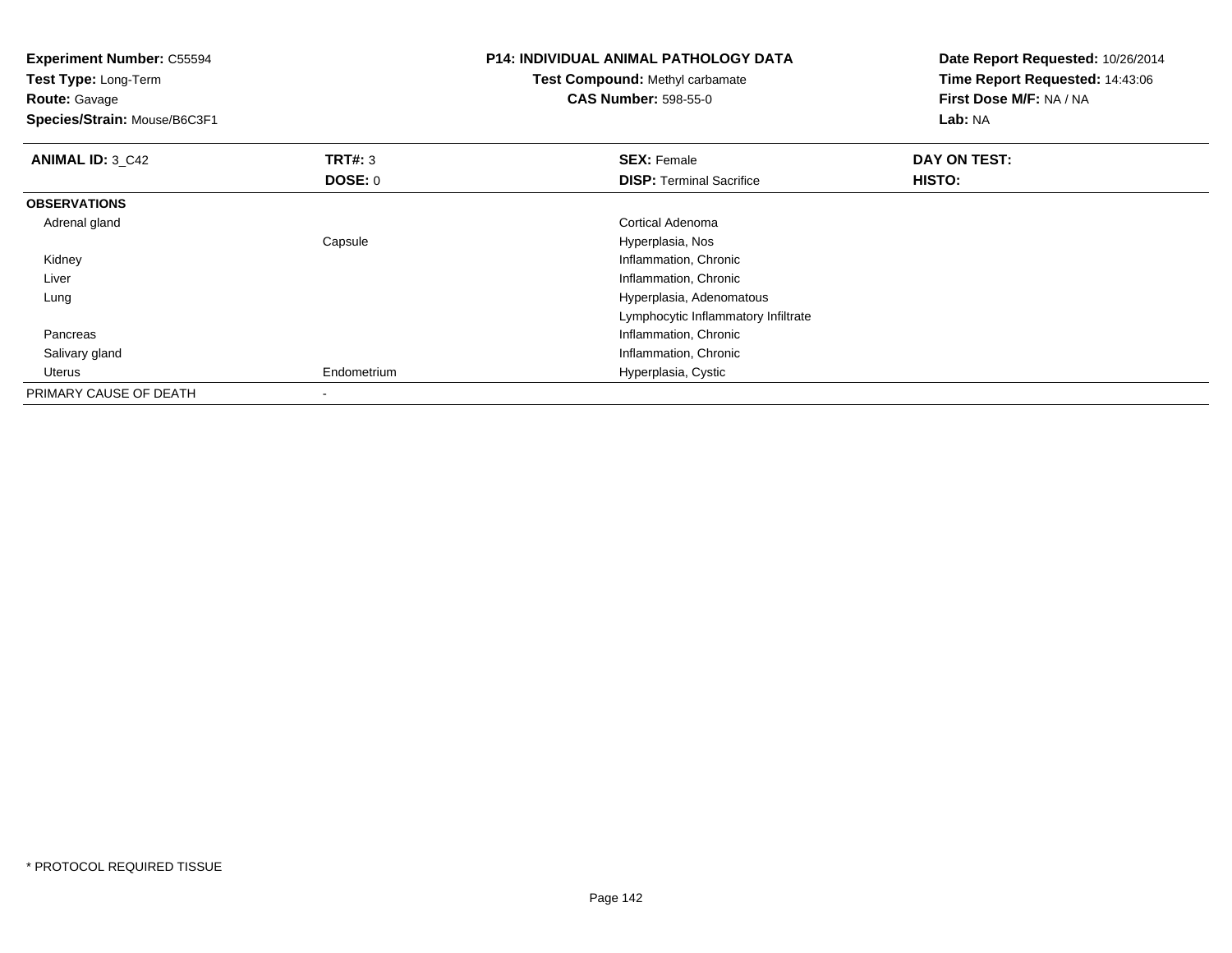| <b>Experiment Number: C55594</b><br>Test Type: Long-Term<br><b>Route: Gavage</b><br>Species/Strain: Mouse/B6C3F1 |                           | <b>P14: INDIVIDUAL ANIMAL PATHOLOGY DATA</b><br>Test Compound: Methyl carbamate<br><b>CAS Number: 598-55-0</b> | Date Report Requested: 10/26/2014<br>Time Report Requested: 14:43:06<br>First Dose M/F: NA / NA<br>Lab: NA |  |
|------------------------------------------------------------------------------------------------------------------|---------------------------|----------------------------------------------------------------------------------------------------------------|------------------------------------------------------------------------------------------------------------|--|
| <b>ANIMAL ID: 3 C43</b>                                                                                          | TRT#: 3<br><b>DOSE: 0</b> | <b>SEX: Female</b><br><b>DISP: Natural Death</b>                                                               | DAY ON TEST:<br>HISTO:                                                                                     |  |
| <b>OBSERVATIONS</b>                                                                                              |                           |                                                                                                                |                                                                                                            |  |
| Adrenal gland                                                                                                    | Capsule                   | Hyperplasia, Nos                                                                                               |                                                                                                            |  |
| Kidney                                                                                                           |                           | Nephrosis, Nos                                                                                                 |                                                                                                            |  |
| Thymus                                                                                                           |                           | Atrophy, Nos                                                                                                   |                                                                                                            |  |
| Uterus                                                                                                           | Fallopian Tube            | Hyperplasia, Cystic                                                                                            |                                                                                                            |  |
| PRIMARY CAUSE OF DEATH                                                                                           |                           |                                                                                                                |                                                                                                            |  |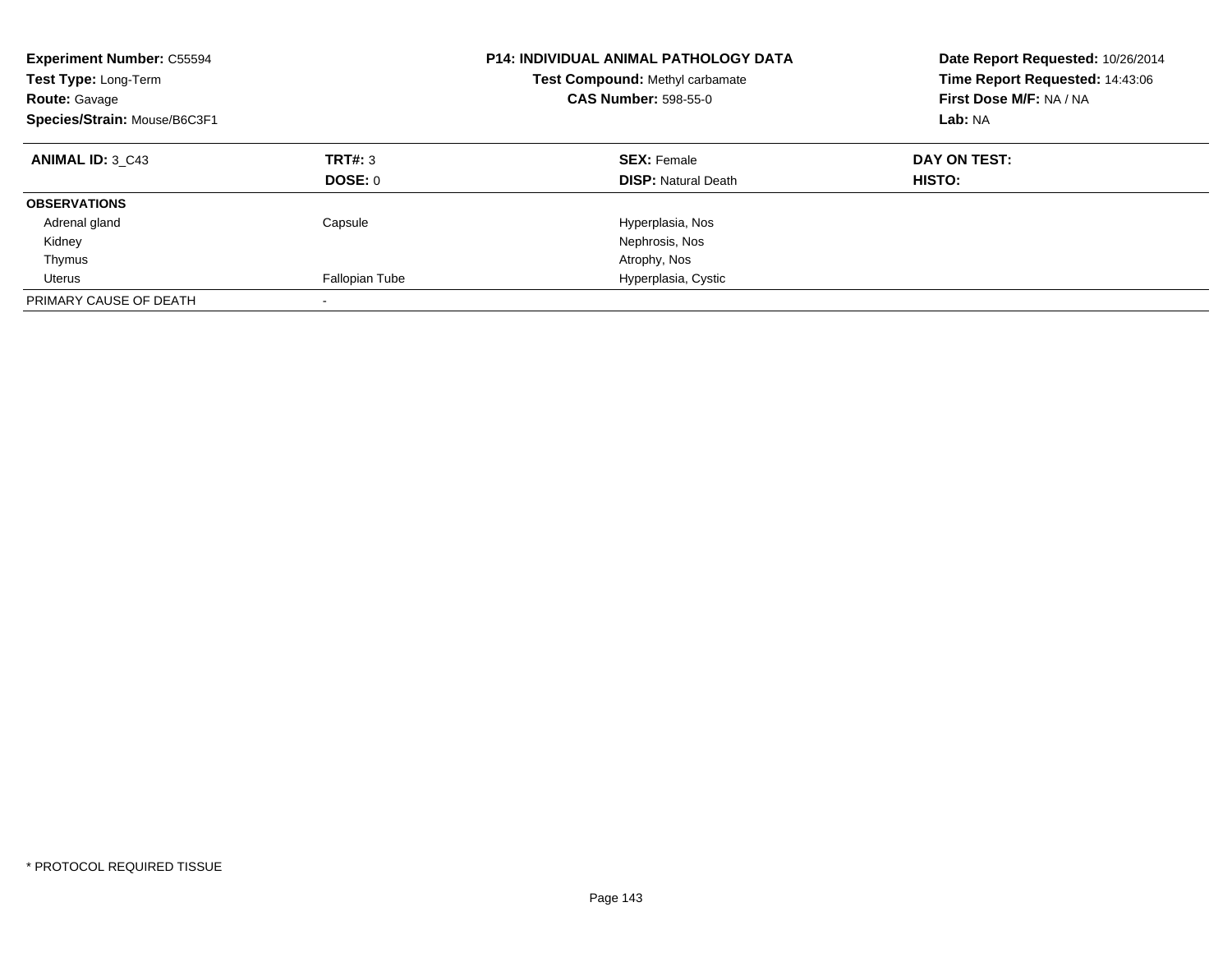**Test Type:** Long-Term**Route:** Gavage

**Species/Strain:** Mouse/B6C3F1

### **P14: INDIVIDUAL ANIMAL PATHOLOGY DATA**

# **Test Compound:** Methyl carbamate**CAS Number:** 598-55-0

| <b>ANIMAL ID: 3 C44</b> | TRT#: 3                   | <b>SEX: Female</b>                  | DAY ON TEST: |  |
|-------------------------|---------------------------|-------------------------------------|--------------|--|
|                         | <b>DOSE: 0</b>            | <b>DISP:</b> Terminal Sacrifice     | HISTO:       |  |
| <b>OBSERVATIONS</b>     |                           |                                     |              |  |
| Adrenal gland           | Capsule                   | Hyperplasia, Nos                    |              |  |
| Brain                   |                           | Mineralization                      |              |  |
| Heart                   |                           | Inflammation, Chronic               |              |  |
| Kidney                  |                           | Inflammation, Chronic               |              |  |
| Lung                    |                           | Lymphocytic Inflammatory Infiltrate |              |  |
| Lymph node              | Mandibular Lymph Node     | Hyperplasia, Lymphoid               |              |  |
| Ovary                   |                           | Cyst, Nos                           |              |  |
| Pituitary gland         | <b>Anterior Pituitary</b> | Adenoma, Nos                        |              |  |
| Thyroid                 |                           | Hyperplasia, Follicular Cell        |              |  |
|                         |                           | Inflammation, Nos                   |              |  |
| Uterus                  | Endometrium               | Hyperplasia, Cystic                 |              |  |
| PRIMARY CAUSE OF DEATH  | $\,$                      |                                     |              |  |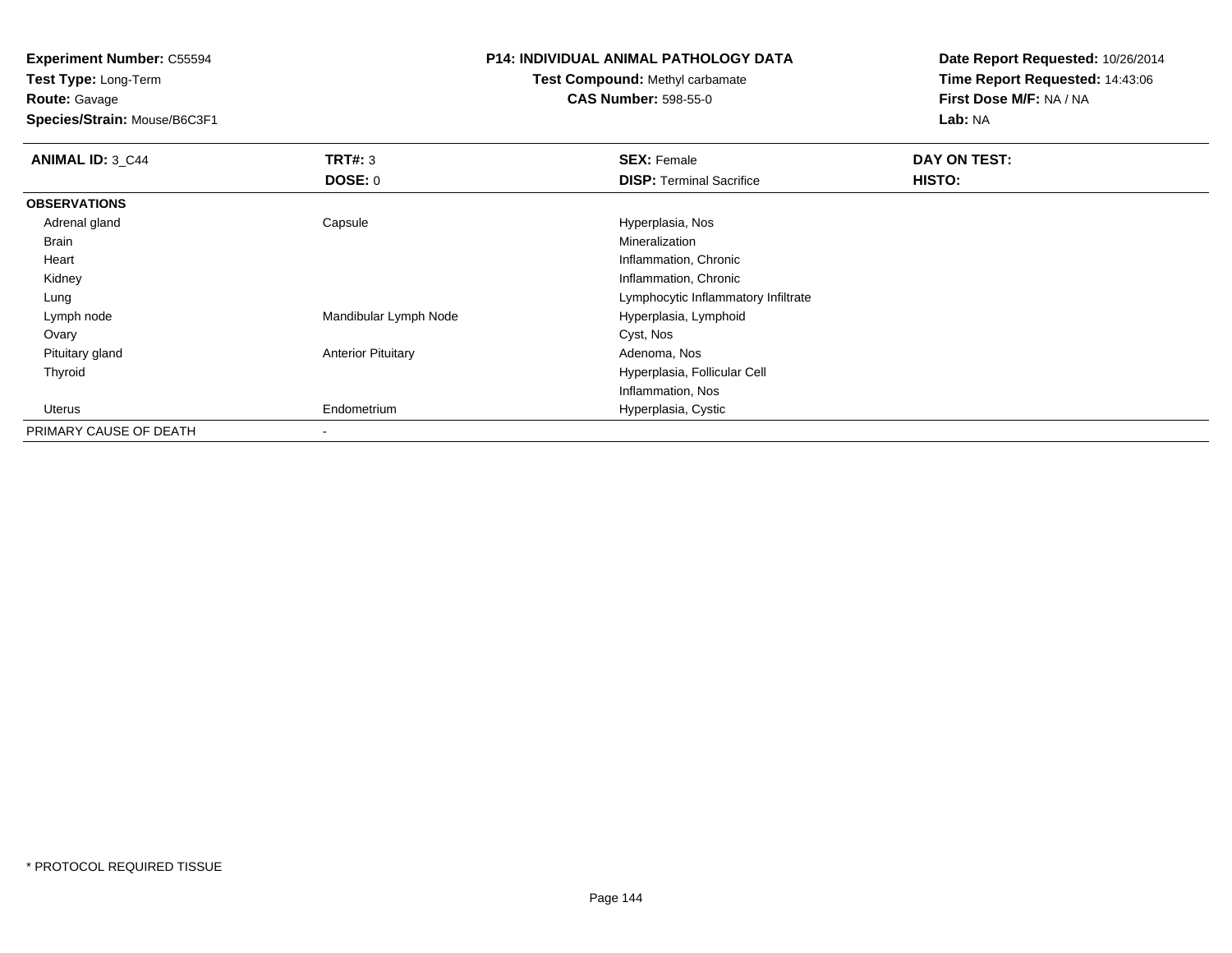**Experiment Number:** C55594

**Test Type:** Long-Term**Route:** Gavage

**Species/Strain:** Mouse/B6C3F1

## **P14: INDIVIDUAL ANIMAL PATHOLOGY DATA**

**Test Compound:** Methyl carbamate**CAS Number:** 598-55-0

**Date Report Requested:** 10/26/2014**Time Report Requested:** 14:43:06**First Dose M/F:** NA / NA**Lab:** NA

| <b>ANIMAL ID: 3 C45</b> | TRT#: 3                   | <b>SEX: Female</b>                  | DAY ON TEST: |  |
|-------------------------|---------------------------|-------------------------------------|--------------|--|
|                         | <b>DOSE: 0</b>            | <b>DISP: Terminal Sacrifice</b>     | HISTO:       |  |
| <b>OBSERVATIONS</b>     |                           |                                     |              |  |
| Adrenal gland           | Capsule                   | Hyperplasia, Nos                    |              |  |
| Brain                   |                           | Mineralization                      |              |  |
| Gall bladder            |                           | Inflammation, Chronic               |              |  |
| Liver                   |                           | Inflammation, Chronic               |              |  |
| Lung                    |                           | Lymphocytic Inflammatory Infiltrate |              |  |
| Ovary                   |                           | Cyst, Nos                           |              |  |
| Pancreas                | Acinus                    | Hyperplasia, Nos                    |              |  |
|                         |                           | Inflammation, Chronic               |              |  |
| Pituitary gland         | <b>Anterior Pituitary</b> | Hyperplasia, Nos                    |              |  |
| Salivary gland          |                           | Inflammation, Chronic               |              |  |
| PRIMARY CAUSE OF DEATH  |                           |                                     |              |  |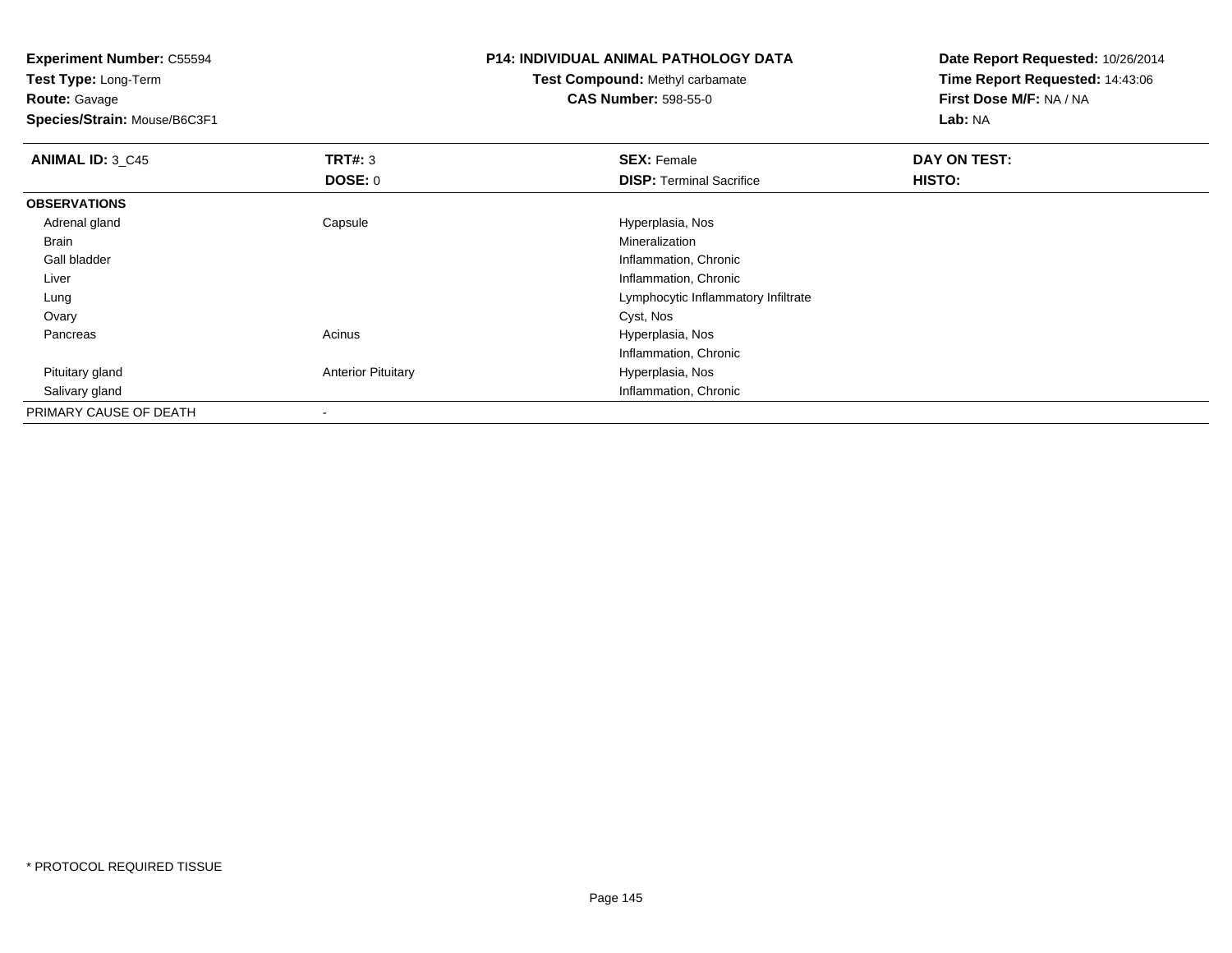| <b>Experiment Number: C55594</b><br><b>Test Type: Long-Term</b><br><b>Route: Gavage</b><br>Species/Strain: Mouse/B6C3F1 |                           | <b>P14: INDIVIDUAL ANIMAL PATHOLOGY DATA</b><br>Test Compound: Methyl carbamate<br><b>CAS Number: 598-55-0</b> | Date Report Requested: 10/26/2014<br>Time Report Requested: 14:43:06<br>First Dose M/F: NA / NA<br>Lab: NA |
|-------------------------------------------------------------------------------------------------------------------------|---------------------------|----------------------------------------------------------------------------------------------------------------|------------------------------------------------------------------------------------------------------------|
| ANIMAL ID: 3 C46                                                                                                        | <b>TRT#: 3</b>            | <b>SEX: Female</b>                                                                                             | DAY ON TEST:                                                                                               |
|                                                                                                                         | DOSE: 0                   | <b>DISP:</b> Terminal Sacrifice                                                                                | <b>HISTO:</b>                                                                                              |
| <b>OBSERVATIONS</b>                                                                                                     |                           |                                                                                                                |                                                                                                            |
| Lung                                                                                                                    |                           | Histiocytosis                                                                                                  |                                                                                                            |
|                                                                                                                         |                           | Lymphocytic Inflammatory Infiltrate                                                                            |                                                                                                            |
| Lymph node                                                                                                              | Mesenteric Lymph Node     | Hemorrhage                                                                                                     |                                                                                                            |
| Pituitary gland                                                                                                         | <b>Anterior Pituitary</b> | Adenoma, Nos                                                                                                   |                                                                                                            |
| Thyroid                                                                                                                 |                           | Inflammation, Nos                                                                                              |                                                                                                            |
| Unspecified                                                                                                             | Multiple Organs Nos       | Lymphoma, Mixed-Malignant Type                                                                                 |                                                                                                            |
| Uterus                                                                                                                  | Endometrium               | Hyperplasia, Cystic                                                                                            |                                                                                                            |
| PRIMARY CAUSE OF DEATH                                                                                                  |                           |                                                                                                                |                                                                                                            |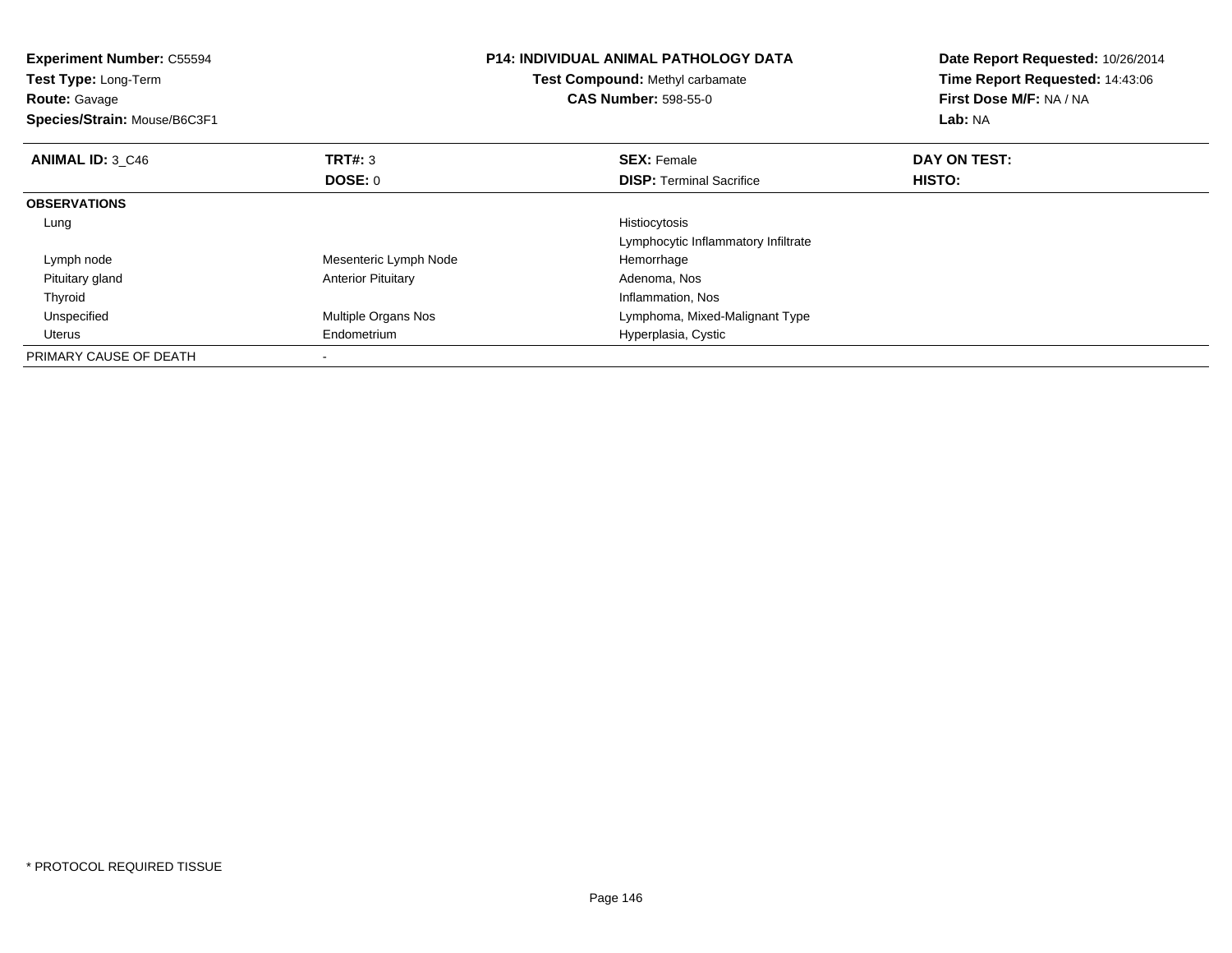**Experiment Number:** C55594**Test Type:** Long-Term**Route:** Gavage **Species/Strain:** Mouse/B6C3F1**P14: INDIVIDUAL ANIMAL PATHOLOGY DATATest Compound:** Methyl carbamate**CAS Number:** 598-55-0**Date Report Requested:** 10/26/2014**Time Report Requested:** 14:43:06**First Dose M/F:** NA / NA**Lab:** NA**ANIMAL ID: 3 C47 TRT#:** 3 **SEX:** Female **DAY ON TEST: DOSE:** 0**DISP:** Terminal Sacrifice **HISTO: OBSERVATIONS** Adrenal glandCapsule **Capsule Hyperplasia**, Nos Intestine Small DuodenumInflammation, Acute<br>Histiocytosis Lungg and the state of the state of the state of the state of the state of the state of the state of the state of the state of the state of the state of the state of the state of the state of the state of the state of the stat Hyperplasia, Adenomatous Lymphocytic Inflammatory Infiltrate Pituitary glandAnterior Pituitary<br>
Abdominal Cavity<br>
Abdominal Cavity<br>
Hyperplasia, Nos UnspecifiedAbdominal Cavity Uterus Endometrium Hyperplasia, Cystic Cervix Uteri Inflammation, Active ChronicInflammation, AcutePRIMARY CAUSE OF DEATH

-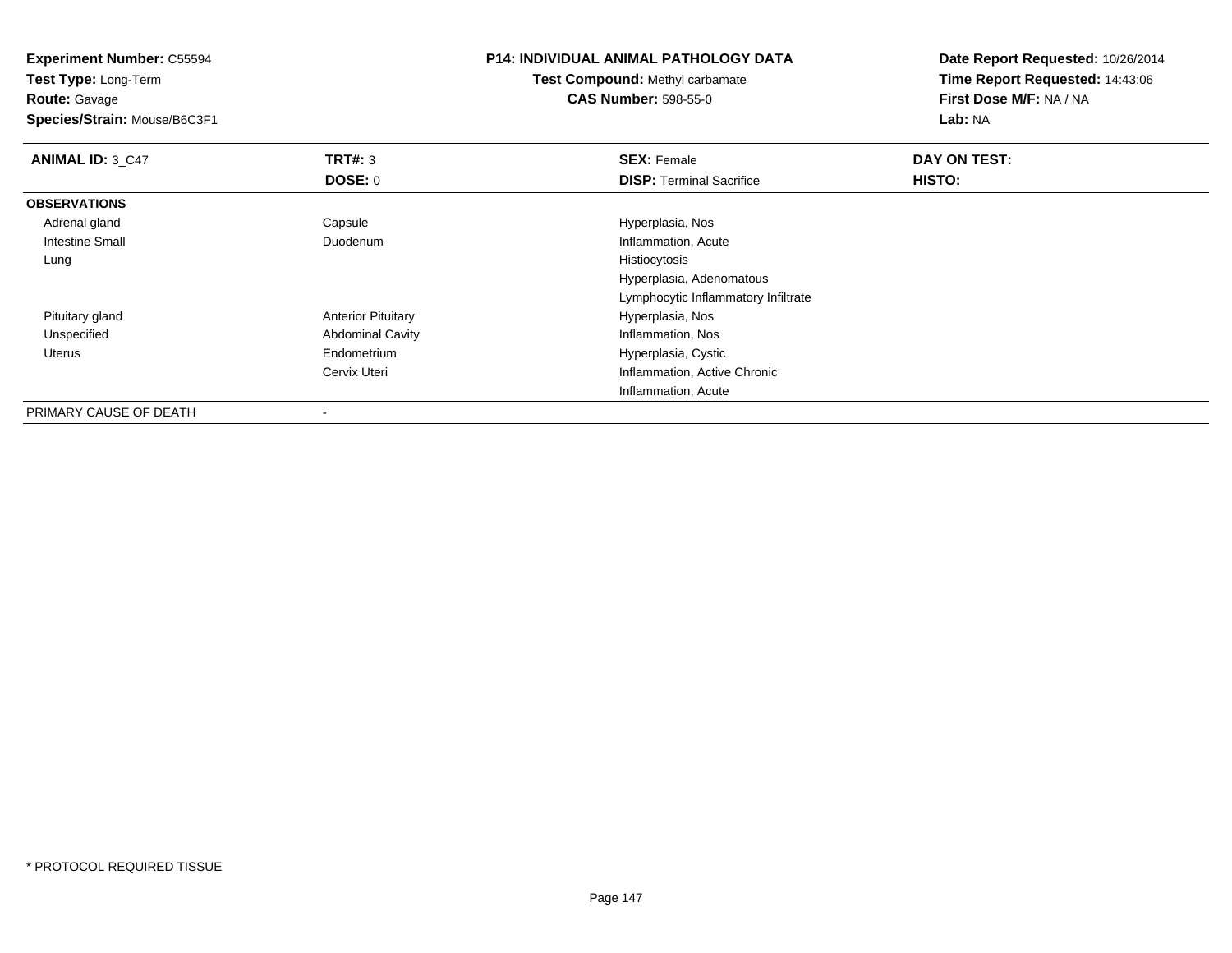| <b>Experiment Number: C55594</b><br>Test Type: Long-Term<br><b>Route: Gavage</b><br>Species/Strain: Mouse/B6C3F1 |                     | <b>P14: INDIVIDUAL ANIMAL PATHOLOGY DATA</b><br>Test Compound: Methyl carbamate<br><b>CAS Number: 598-55-0</b> | Date Report Requested: 10/26/2014<br>Time Report Requested: 14:43:06<br>First Dose M/F: NA / NA<br>Lab: NA |
|------------------------------------------------------------------------------------------------------------------|---------------------|----------------------------------------------------------------------------------------------------------------|------------------------------------------------------------------------------------------------------------|
| <b>ANIMAL ID: 3 C48</b>                                                                                          | <b>TRT#: 3</b>      | <b>SEX: Female</b>                                                                                             | DAY ON TEST:                                                                                               |
|                                                                                                                  | DOSE: 0             | <b>DISP: Terminal Sacrifice</b>                                                                                | <b>HISTO:</b>                                                                                              |
| <b>OBSERVATIONS</b>                                                                                              |                     |                                                                                                                |                                                                                                            |
| Adrenal gland                                                                                                    | Capsule             | Hyperplasia, Nos                                                                                               |                                                                                                            |
| Lung                                                                                                             |                     | Lymphocytic Inflammatory Infiltrate                                                                            |                                                                                                            |
| Salivary gland                                                                                                   |                     | Inflammation, Chronic                                                                                          |                                                                                                            |
| Unspecified                                                                                                      | Multiple Organs Nos | Lymphoma, Mixed-Malignant Type                                                                                 |                                                                                                            |
| Uterus                                                                                                           | Endometrium         | Hyperplasia, Cystic                                                                                            |                                                                                                            |
| PRIMARY CAUSE OF DEATH                                                                                           |                     |                                                                                                                |                                                                                                            |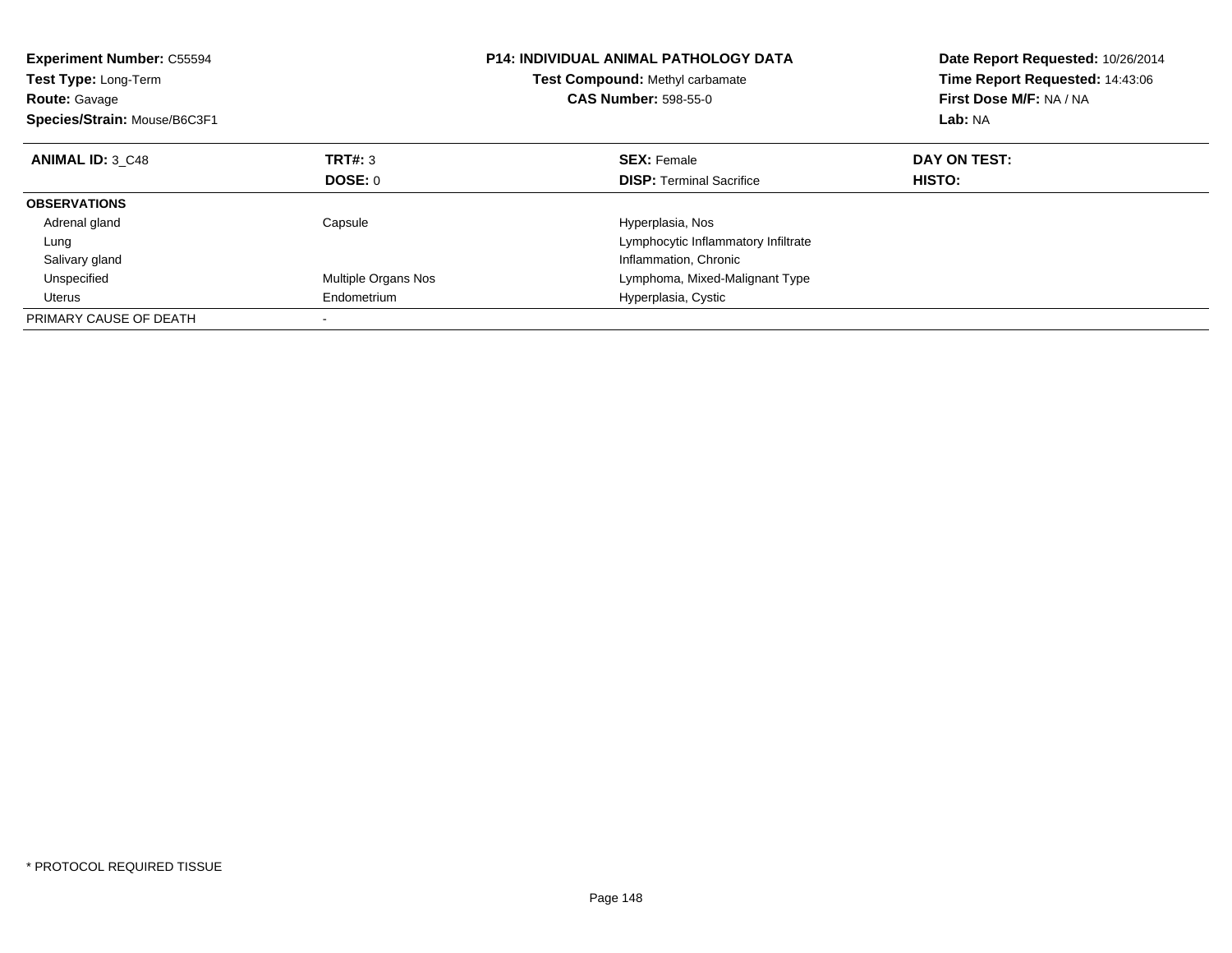| <b>Experiment Number: C55594</b><br>Test Type: Long-Term<br><b>Route: Gavage</b><br>Species/Strain: Mouse/B6C3F1 |                           | <b>P14: INDIVIDUAL ANIMAL PATHOLOGY DATA</b><br>Test Compound: Methyl carbamate<br><b>CAS Number: 598-55-0</b> | Date Report Requested: 10/26/2014<br>Time Report Requested: 14:43:06<br>First Dose M/F: NA / NA<br>Lab: NA |
|------------------------------------------------------------------------------------------------------------------|---------------------------|----------------------------------------------------------------------------------------------------------------|------------------------------------------------------------------------------------------------------------|
| <b>ANIMAL ID: 3 C49</b>                                                                                          | TRT#: 3                   | <b>SEX: Female</b>                                                                                             | DAY ON TEST:                                                                                               |
|                                                                                                                  | <b>DOSE: 0</b>            | <b>DISP:</b> Terminal Sacrifice                                                                                | HISTO:                                                                                                     |
| <b>OBSERVATIONS</b>                                                                                              |                           |                                                                                                                |                                                                                                            |
| Brain                                                                                                            |                           | Mineralization                                                                                                 |                                                                                                            |
|                                                                                                                  |                           | Perivascular Cuffing                                                                                           |                                                                                                            |
| Harderian gland                                                                                                  | <b>Hardarian Gland</b>    | Adenoma, Nos                                                                                                   |                                                                                                            |
| Kidney                                                                                                           |                           | Inflammation, Chronic                                                                                          |                                                                                                            |
| Lung                                                                                                             |                           | Histiocytosis                                                                                                  |                                                                                                            |
|                                                                                                                  |                           | Lymphocytic Inflammatory Infiltrate                                                                            |                                                                                                            |
| Pituitary gland                                                                                                  | <b>Anterior Pituitary</b> | Hyperplasia, Nos                                                                                               |                                                                                                            |
| Thyroid                                                                                                          |                           | Inflammation, Nos                                                                                              |                                                                                                            |
| PRIMARY CAUSE OF DEATH                                                                                           |                           |                                                                                                                |                                                                                                            |